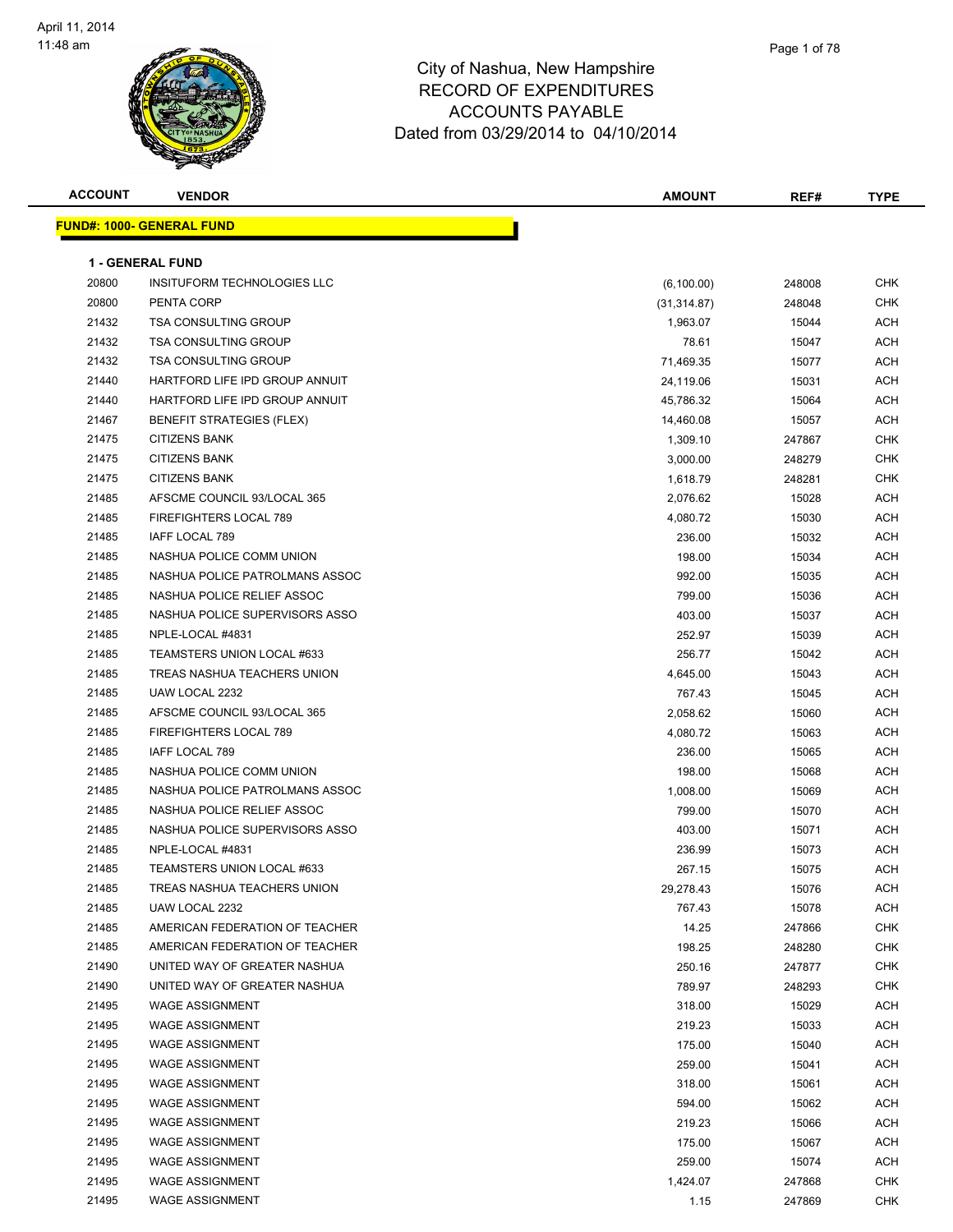

| <b>ACCOUNT</b>     | <b>VENDOR</b>                    |                   | <b>AMOUNT</b> | REF#    | <b>TYPE</b>              |
|--------------------|----------------------------------|-------------------|---------------|---------|--------------------------|
|                    | <b>FUND#: 1000- GENERAL FUND</b> |                   |               |         |                          |
|                    | <b>1 - GENERAL FUND</b>          |                   |               |         |                          |
| 21495              | <b>WAGE ASSIGNMENT</b>           |                   | 145.25        | 247870  | <b>CHK</b>               |
| 21495              | <b>WAGE ASSIGNMENT</b>           |                   | 104.00        | 247871  | <b>CHK</b>               |
| 21495              | <b>WAGE ASSIGNMENT</b>           |                   | 1,420.96      | 247872  | <b>CHK</b>               |
| 21495              | <b>WAGE ASSIGNMENT</b>           |                   | 25.00         | 247873  | <b>CHK</b>               |
| 21495              | <b>WAGE ASSIGNMENT</b>           |                   | 11.54         | 247874  | <b>CHK</b>               |
| 21495              | <b>WAGE ASSIGNMENT</b>           |                   | 103.50        | 247875  | <b>CHK</b>               |
| 21495              | <b>WAGE ASSIGNMENT</b>           |                   | 237.00        | 247876  | CHK                      |
| 21495              | <b>WAGE ASSIGNMENT</b>           |                   | 123.67        | 247878  | <b>CHK</b>               |
| 21495              | <b>WAGE ASSIGNMENT</b>           |                   | 1,424.07      | 248282  | <b>CHK</b>               |
| 21495              | <b>WAGE ASSIGNMENT</b>           |                   | 1.15          | 248283  | <b>CHK</b>               |
| 21495              | <b>WAGE ASSIGNMENT</b>           |                   | 300.07        | 248284  | <b>CHK</b>               |
| 21495              | <b>WAGE ASSIGNMENT</b>           |                   | 104.00        | 248285  | <b>CHK</b>               |
| 21495              | <b>WAGE ASSIGNMENT</b>           |                   | 1,420.96      | 248286  | <b>CHK</b>               |
| 21495              | <b>WAGE ASSIGNMENT</b>           |                   | 50.00         | 248287  | <b>CHK</b>               |
| 21495              | <b>WAGE ASSIGNMENT</b>           |                   | 11.54         | 248288  | <b>CHK</b>               |
| 21495              | <b>WAGE ASSIGNMENT</b>           |                   | 103.50        | 248289  | <b>CHK</b>               |
| 21495              | <b>WAGE ASSIGNMENT</b>           |                   | 375.95        | 248290  | <b>CHK</b>               |
| 21495              | <b>WAGE ASSIGNMENT</b>           |                   | 237.00        | 248291  | <b>CHK</b>               |
| 21495              | <b>WAGE ASSIGNMENT</b>           |                   | 197.45        | 248292  | <b>CHK</b>               |
| 21495              | <b>WAGE ASSIGNMENT</b>           |                   | 588.86        | 248294  | <b>CHK</b>               |
| 21495              | <b>WAGE ASSIGNMENT</b>           |                   | 148.23        | 248295  | <b>CHK</b>               |
| 21538              | NASHUA TEACHERS UNION            |                   | 100.32        | 15038   | <b>ACH</b>               |
| 21538              | NASHUA TEACHERS UNION            |                   | 4,378.33      | 15072   | <b>ACH</b>               |
| 21907              | <b>CARLA SMITH</b>               |                   | 59.00         | 248686  | <b>CHK</b>               |
| 21907              | <b>CHARLENE RYAN</b>             |                   | 98.20         | 248687  | <b>CHK</b>               |
| 21907              | <b>MADELINE LAROSE</b>           |                   | 109.20        | 248689  | <b>CHK</b>               |
| 21907              | <b>SHERRI ESKENAS</b>            |                   | 61.20         | 248690  | <b>CHK</b>               |
| 21921              | STATE OF NH-MV                   |                   | 12,560.84     | 15023   | <b>ACH</b>               |
| 21921              | STATE OF NH-MV                   |                   | 24,970.41     | 15026   | <b>ACH</b>               |
| 21921              | STATE OF NH-MV                   |                   | 24,905.97     | 15027   | <b>ACH</b>               |
| 21921              | STATE OF NH-MV                   |                   | 16,805.25     | 15046   | <b>ACH</b>               |
| 21921              | STATE OF NH-MV                   |                   | 17,928.73     | 15048   | ACH                      |
| 21921              | STATE OF NH-MV                   |                   | 14,534.50     | 15049   | <b>ACH</b>               |
| 21921              | STATE OF NH-MV<br>STATE OF NH-MV |                   | 16,424.60     | 15051   | <b>ACH</b>               |
| 21921<br>21921     | STATE OF NH-MV                   |                   | 14,626.03     | 15055   | <b>ACH</b><br><b>ACH</b> |
| 21922              | STATE OF NH DEPT OF SAFETY       |                   | 12,196.88     | 15079   | <b>CHK</b>               |
|                    |                                  |                   | 33.00         | 247936  |                          |
|                    | TOTAL 1 - GENERAL FUND           |                   | \$352,570.83  |         |                          |
| <b>101 - MAYOR</b> |                                  |                   |               |         |                          |
| 53460              | DAVID J ALUKONIS                 |                   | 7,000.00      | 247947  | <b>CHK</b>               |
| 54421              | CONWAY OFFICE SOLUTIONS          |                   | 60.00         | 248393  | <b>CHK</b>               |
| 61910              | CITIZENS BANK CREDIT CARD        | The Seedling Caf? | 26.05         | 9201412 | <b>ACH</b>               |
|                    |                                  |                   |               |         |                          |

Page 2 of 78

**TOTAL 101 - MAYOR \$7,265.90**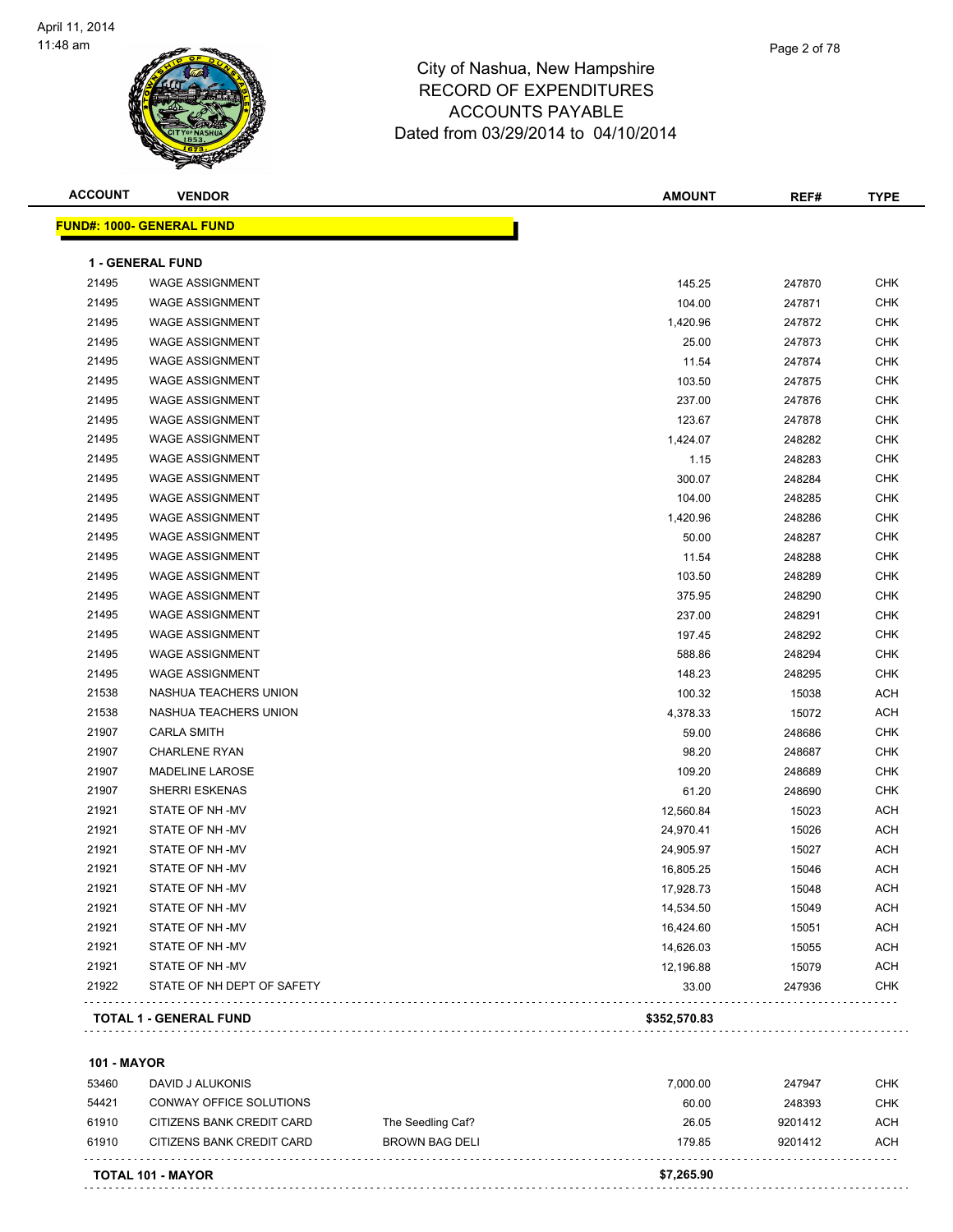

|                    | <b>VENDOR</b>                                 | <b>AMOUNT</b> | REF#   | <b>TYPE</b>                                                                                                                                            |
|--------------------|-----------------------------------------------|---------------|--------|--------------------------------------------------------------------------------------------------------------------------------------------------------|
|                    | <u> FUND#: 1000- GENERAL FUND</u>             |               |        |                                                                                                                                                        |
| <b>103 - LEGAL</b> |                                               |               |        |                                                                                                                                                        |
| 54828              | US BANK EQUIPMENT FINANCE                     | 125.50        | 248359 | <b>CHK</b>                                                                                                                                             |
| 55421              | NATIONAL BUSINESS INSTITUTE                   | 209.00        | 248339 | <b>CHK</b>                                                                                                                                             |
| 61100              | WB MASON CO INC                               | 236.12        | 248496 | <b>CHK</b>                                                                                                                                             |
| 61807              | <b>MATTHEW BENDER &amp; CO</b>                | 387.31        | 248437 | <b>CHK</b>                                                                                                                                             |
|                    | TOTAL 103 - LEGAL                             | \$957.93      |        |                                                                                                                                                        |
| 105 - CITI-STAT    |                                               |               |        |                                                                                                                                                        |
| 54421              | CONWAY OFFICE SOLUTIONS                       | 60.00         | 248393 | <b>CHK</b>                                                                                                                                             |
|                    | TOTAL 105 - CITI-STAT                         | \$60.00       |        |                                                                                                                                                        |
|                    | 107 - CITY CLERK                              |               |        |                                                                                                                                                        |
| 42508              | TREASURER STATE OF NH                         | 1,064.00      | 248351 | <b>CHK</b>                                                                                                                                             |
| 44149              | TREASURER STATE OF NH                         | 6,877.00      | 248351 | <b>CHK</b>                                                                                                                                             |
| 55307              | <b>KATHY GODIN</b>                            | 48.80         | 247885 | <b>CHK</b>                                                                                                                                             |
| 55600              | <b>GENERAL CODE</b>                           | 1,195.00      | 247989 | <b>CHK</b>                                                                                                                                             |
| 55607              | <b>MAILWAYS INC</b>                           | 1,095.71      | 248436 | <b>CHK</b>                                                                                                                                             |
| 55699              | ANDRUSKEVICH PHOTOGRAPHY                      | 110.00        | 248370 | <b>CHK</b>                                                                                                                                             |
|                    | <b>TOTAL 107 - CITY CLERK</b>                 | \$10,390.51   |        |                                                                                                                                                        |
|                    |                                               |               |        |                                                                                                                                                        |
|                    | <b>109 - CIVIC &amp; COMMUNITY ACTIVITIES</b> |               |        |                                                                                                                                                        |
| 56214              | HUMANE SOCIETY FOR GREATER                    | 8,256.75      | 248423 | <b>CHK</b>                                                                                                                                             |
|                    | TOTAL 109 - CIVIC & COMMUNITY ACTIVITIES      | \$8,256.75    |        |                                                                                                                                                        |
|                    | <b>111 - HUMAN RESOURCES</b>                  |               |        |                                                                                                                                                        |
| 54421              | CONWAY OFFICE SOLUTIONS                       | 156.98        | 248393 |                                                                                                                                                        |
| 55425              | <b>CBCINNOVIS INC</b>                         | 162.60        | 247967 |                                                                                                                                                        |
| 55425              | <b>STEVEN CHAMPA</b>                          | 40.00         | 247970 |                                                                                                                                                        |
| 55425              | TIMOTHY HARDY                                 | 25.00         | 247996 |                                                                                                                                                        |
| 55425              | <b>JESSE MARCOUX</b>                          | 40.00         | 248022 |                                                                                                                                                        |
| 55425              | ANDREW SURAGO                                 | 25.00         | 248065 |                                                                                                                                                        |
| 55425              | <b>ASHLEY CARUSONE</b>                        | 40.00         | 248386 |                                                                                                                                                        |
| 55425              | <b>CHRISTIAN COLLIER</b>                      | 40.00         | 248392 |                                                                                                                                                        |
| 55425              | <b>HAASAN FERNANDEZ</b>                       | 40.00         | 248404 |                                                                                                                                                        |
| 55425              | <b>STEPHEN LIAMOS</b>                         | 40.00         | 248431 |                                                                                                                                                        |
| 55425              | <b>JOSHUA NAGLE</b>                           | 25.00         | 248450 | <b>CHK</b><br><b>CHK</b><br><b>CHK</b><br><b>CHK</b><br><b>CHK</b><br><b>CHK</b><br><b>CHK</b><br><b>CHK</b><br><b>CHK</b><br><b>CHK</b><br><b>CHK</b> |

#### 59580 STATE OF NH UC 11,784.36 248482 CHK **TOTAL 113 - BENEFITS \$11,784.36**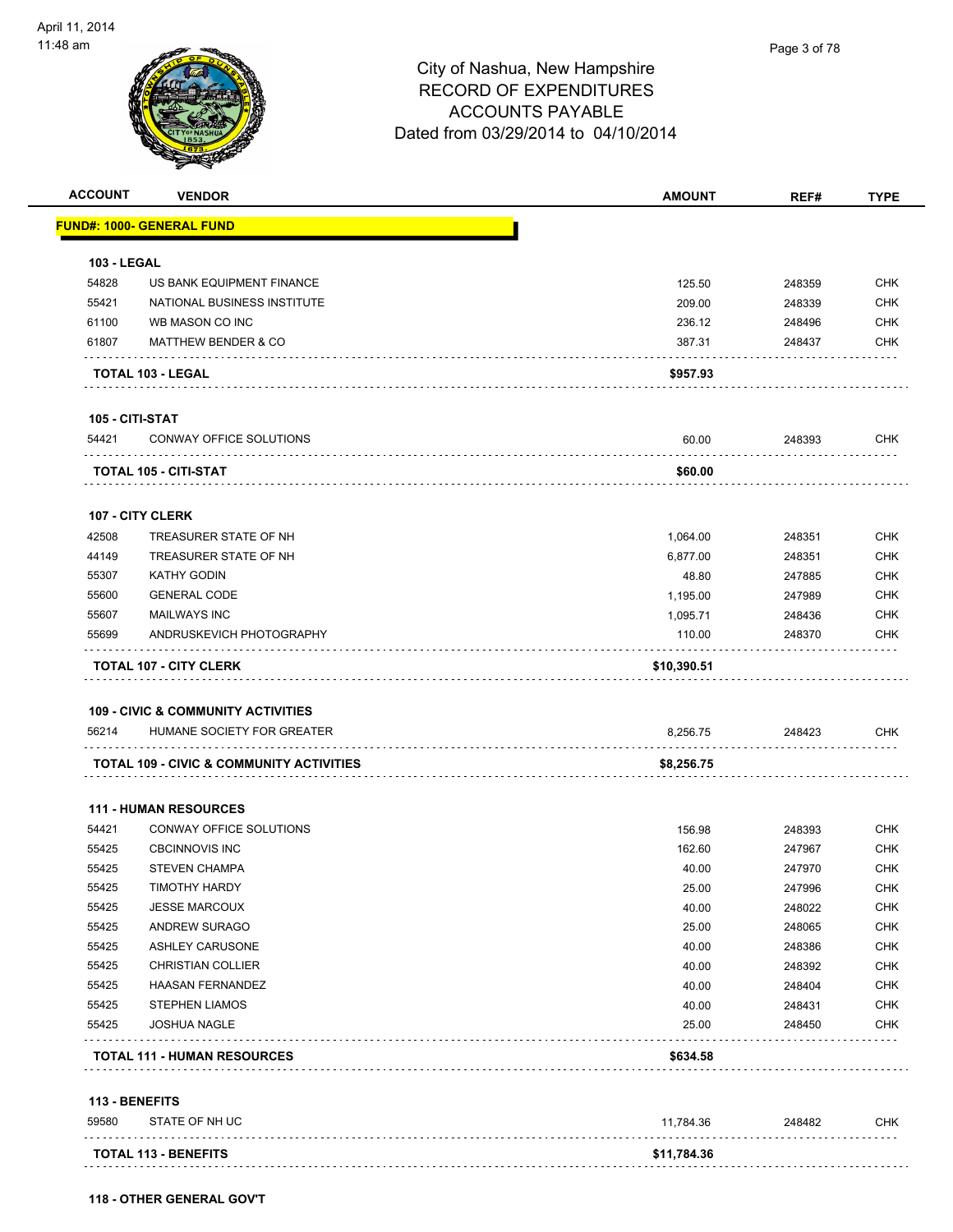| <b>ACCOUNT</b> | <b>VENDOR</b>                             |                             | AMOUNT     | REF#    | <b>TYPE</b> |
|----------------|-------------------------------------------|-----------------------------|------------|---------|-------------|
|                | <u> FUND#: 1000- GENERAL FUND</u>         |                             |            |         |             |
|                | <b>118 - OTHER GENERAL GOV'T</b>          |                             |            |         |             |
| 45900          | CORRIVEAU ROUTHIER INC                    |                             | (34.00)    | 248394  | <b>CHK</b>  |
| 45910          | NH RETIREMENT SYSTEM                      |                             | 65.56      | 15080   | <b>ACH</b>  |
|                | TOTAL 118 - OTHER GENERAL GOV'T           |                             | \$31.56    |         |             |
|                | <b>120 - TELECOMMUNICATIONS</b>           |                             |            |         |             |
| 55109          | <b>SUSAN LOVERING</b>                     |                             | 33.00      | 247888  | <b>CHK</b>  |
| 55109          | <b>FAIRPOINT COMMUNICATIONS</b>           |                             | 2,274.19   | 247914  | <b>CHK</b>  |
| 55109          | PAETEC COMMUNICATIONS INC                 |                             | 687.17     | 247930  | <b>CHK</b>  |
| 55109          | PAETEC COMMUNICATIONS INC                 |                             | 2,078.91   | 247931  | <b>CHK</b>  |
| 55109          | <b>FAIRPOINT COMMUNICATIONS</b>           |                             | 810.89     | 248332  | <b>CHK</b>  |
| 55109          | <b>FAIRPOINT COMMUNICATIONS</b>           |                             | 100.99     | 248333  | <b>CHK</b>  |
| 55109          | PACIFIC TELEMANAGEMENT SERVICE            |                             | 75.00      | 248459  | CHK         |
|                | <b>TOTAL 120 - TELECOMMUNICATIONS</b>     |                             | \$6,060.15 |         |             |
|                | <b>122 - INFORMATION TECHNOLOGY</b>       |                             |            |         |             |
| 54407          | CITIZENS BANK CREDIT CARD                 | <b>EXPERTS EXCHANGE.COM</b> | 99.95      | 9201412 | <b>ACH</b>  |
| 54407          | CITIZENS BANK CREDIT CARD                 | CTO*CITRIX ONLINE.COM       | 55.00      | 9201412 | <b>ACH</b>  |
| 54407          | CITIZENS BANK CREDIT CARD                 | NEOVATION.COM               | 20.00      | 9201412 | <b>ACH</b>  |
| 54407          | CITIZENS BANK CREDIT CARD                 | <b>FOREIGN EXCHANGE FEE</b> | 1.50       | 9201412 | <b>ACH</b>  |
| 54407          | CITIZENS BANK CREDIT CARD                 | <b>NLI SHAREFILE</b>        | 109.55     | 9201412 | <b>ACH</b>  |
| 54407          | CITIZENS BANK CREDIT CARD                 | <b>IDERA</b>                | 59.00      | 9201412 | ACH         |
| 54407          | CITIZENS BANK CREDIT CARD                 | EVERNOTE.COM                | 5.00       | 9201412 | <b>ACH</b>  |
| 55118          | VERIZON WIRELESS-985557535                |                             | 40.01      | 248360  | <b>CHK</b>  |
| 55300          | <b>RICK PEARL</b>                         |                             | 39.00      | 248319  | <b>CHK</b>  |
| 55421          | CITIZENS BANK CREDIT CARD                 | LYNDA.COM                   | 375.00     | 9201412 | <b>ACH</b>  |
| 61299          | <b>M &amp; N SPORTS LLC</b>               |                             | 434.05     | 248434  | <b>CHK</b>  |
| 61615          | CONWAY OFFICE SOLUTIONS                   |                             | 7,338.00   | 248393  | <b>CHK</b>  |
| 61807          | CITIZENS BANK CREDIT CARD                 | <b>BOOK APART</b>           | 27.50      | 9201412 | <b>ACH</b>  |
| 71221          | CITIZENS BANK CREDIT CARD                 | SYX*TIGHERDIRECT.COM        | 209.91     | 9201412 | <b>ACH</b>  |
|                |                                           |                             |            |         |             |
|                | <b>TOTAL 122 - INFORMATION TECHNOLOGY</b> |                             | \$8,813.47 |         |             |
|                |                                           |                             |            |         |             |
|                | <b>126 - FINANCIAL SERVICES</b>           |                             |            |         |             |
| 41307          | HILLSBOROUGH COUNTY REGISTRY              |                             | 102.45     | 248418  | <b>CHK</b>  |
| 45913          | <b>MADELINE LAROSE</b>                    |                             | 4.77       | 248689  | <b>CHK</b>  |
| 54828          | US BANK EQUIPMENT FINANCE                 |                             | 26.55      | 248359  | <b>CHK</b>  |
| 55607          | MAILINGS UNLIMITED - MVR                  |                             | 950.00     | 15050   | <b>ACH</b>  |
| 61100          | WB MASON CO INC                           |                             | 121.86     | 248076  | <b>CHK</b>  |
| 61807          | JOHN WILEY & SONS INC                     |                             | 97.22      | 248013  | <b>CHK</b>  |

**TOTAL 126 - FINANCIAL SERVICES \$1,302.85**

#### **129 - CITY BUILDINGS**

| 54100 | <b>PSNH</b>                | 2.104.98 | 248345 | CHK |
|-------|----------------------------|----------|--------|-----|
| 54141 | PENNICHUCK WATER WORKS INC | 579.90   | 247932 | CHK |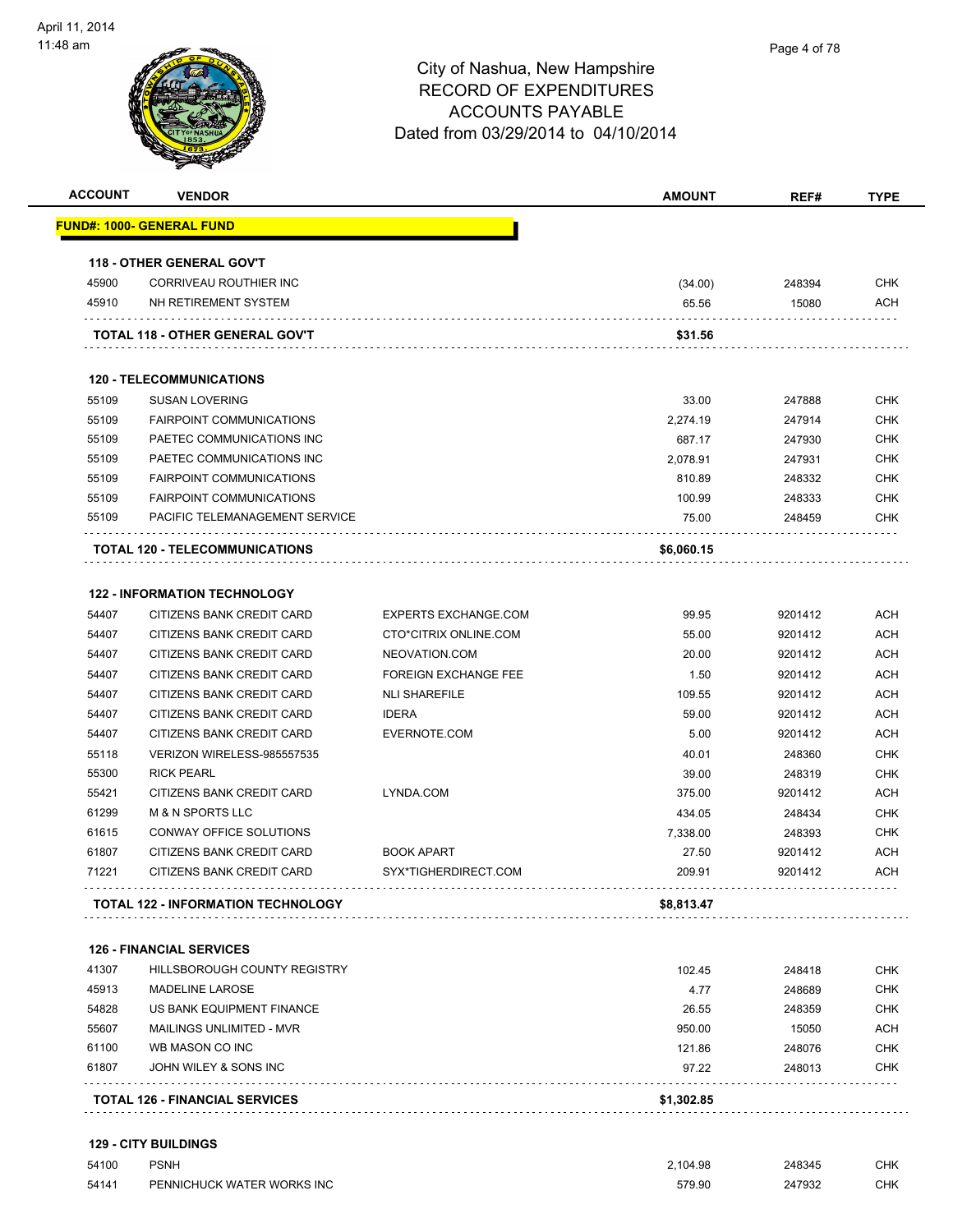

|                | <b>VENDOR</b>                                               | <b>AMOUNT</b>  | REF#             | <b>TYPE</b>                                                                             |
|----------------|-------------------------------------------------------------|----------------|------------------|-----------------------------------------------------------------------------------------|
|                | <b>FUND#: 1000- GENERAL FUND</b>                            |                |                  |                                                                                         |
|                | <b>129 - CITY BUILDINGS</b>                                 |                |                  |                                                                                         |
| 54228          | BAIN PEST CONTROL SERVICE INC                               | 75.00          | 247955           | <b>CHK</b>                                                                              |
| 54243          | J LAWRENCE HALL INC                                         | 3,422.57       | 248426           | <b>CHK</b>                                                                              |
| 54243          | VIKING CONTROLS INC                                         | 1,608.75       | 248493           | <b>CHK</b>                                                                              |
| 54280          | HUFF & GAUTHIER INC                                         | 90.00          | 248003           | <b>CHK</b>                                                                              |
| 54280          | FISH WINDOW CLEANING                                        | 975.00         | 248406           | <b>CHK</b>                                                                              |
| 54487          | <b>BATTERIES PLUS</b>                                       | 177.00         | 247958           | CHK                                                                                     |
| 55699          | PROTECTION ONE ALARM MONTORING                              | 524.37         | 248050           | <b>CHK</b>                                                                              |
| 61299          | <b>BLUE TARP FINANCIAL</b>                                  | 12.07          | 247963           | <b>CHK</b>                                                                              |
| 61299          | HOME DEPOT CREDIT SERVICE 3065                              | 55.77          | 248002           | <b>CHK</b>                                                                              |
| 61299          | M & M ELECTRICAL SUPPLY CO INC                              | 2.40           | 248019           | <b>CHK</b>                                                                              |
| 61299          | NASHUA WALLPAPER & PAINT CO                                 | 69.31          | 248039           | <b>CHK</b>                                                                              |
| 71025          | HOME DEPOT CREDIT SERVICE 3065                              | 34.84          | 248002           | CHK                                                                                     |
|                | <b>TOTAL 129 - CITY BUILDINGS</b>                           | \$9,731.96     |                  |                                                                                         |
|                | <b>130 - PURCHASING</b>                                     |                |                  |                                                                                         |
|                | CONWAY OFFICE SOLUTIONS                                     | 1,529.93       | 248393           | CHK                                                                                     |
|                |                                                             |                |                  | <b>CHK</b>                                                                              |
| 54421          |                                                             |                |                  |                                                                                         |
| 55500          | THE TELEGRAPH                                               | 1,789.90       | 248349           |                                                                                         |
| 55500          | UNION LEADER CORP -- 19828<br>.                             | 368.67         | 248356           | CHK                                                                                     |
|                | <b>TOTAL 130 - PURCHASING</b>                               | \$3,688.50     |                  |                                                                                         |
|                | 132 - ASSESSING                                             |                |                  |                                                                                         |
| 55307          | <b>DOUGLAS DAME</b>                                         | 42.00          | 247882           |                                                                                         |
| 55307          | ANDREW G LEMAY                                              | 79.52          | 247887           |                                                                                         |
| 55307          | <b>GREG TURGISS</b>                                         | 47.04          | 247907           |                                                                                         |
| 55307          | <b>GARY TURGISS</b>                                         | 235.20         | 248070           |                                                                                         |
| 55400          | <b>CAESARS ATLANTIC CITY</b>                                | 423.30         | 247912           |                                                                                         |
|                | TOTAL 132 - ASSESSING                                       | \$827.06       |                  |                                                                                         |
|                |                                                             |                |                  |                                                                                         |
|                | 142 - WOODLAWN CEMETERY                                     |                |                  |                                                                                         |
| 54100          | <b>PSNH</b>                                                 | 296.44         | 248345           |                                                                                         |
| 54280<br>55109 | HOME DEPOT CREDIT SERVICE 3065<br>PAETEC COMMUNICATIONS INC | 85.33<br>11.82 | 248420<br>247931 |                                                                                         |
|                | <b>TOTAL 142 - WOODLAWN CEMETERY</b>                        | \$393.59       |                  |                                                                                         |
|                |                                                             |                |                  |                                                                                         |
|                | <b>144 - EDGEWOOD CEMETERY</b>                              |                |                  | <b>CHK</b><br><b>CHK</b><br><b>CHK</b><br><b>CHK</b><br>CHK<br>CHK<br><b>CHK</b><br>CHK |
| 54100          | <b>PSNH</b>                                                 | 141.88         | 248345           | <b>CHK</b>                                                                              |

#### **150 - POLICE**

| 44184 | NASHUA POLICE DEPARTMENT | 4.99   | 248315 | <b>CHK</b> |
|-------|--------------------------|--------|--------|------------|
| 45430 | NASHUA POLICE DEPARTMENT | 50.00  | 248315 | CHK        |
| 52800 | <b>CHRISTOPHER PEACH</b> | 607.50 | 247892 | СНК        |
| 52800 | <b>SHAWN HILL</b>        | 900.00 | 248308 | снк        |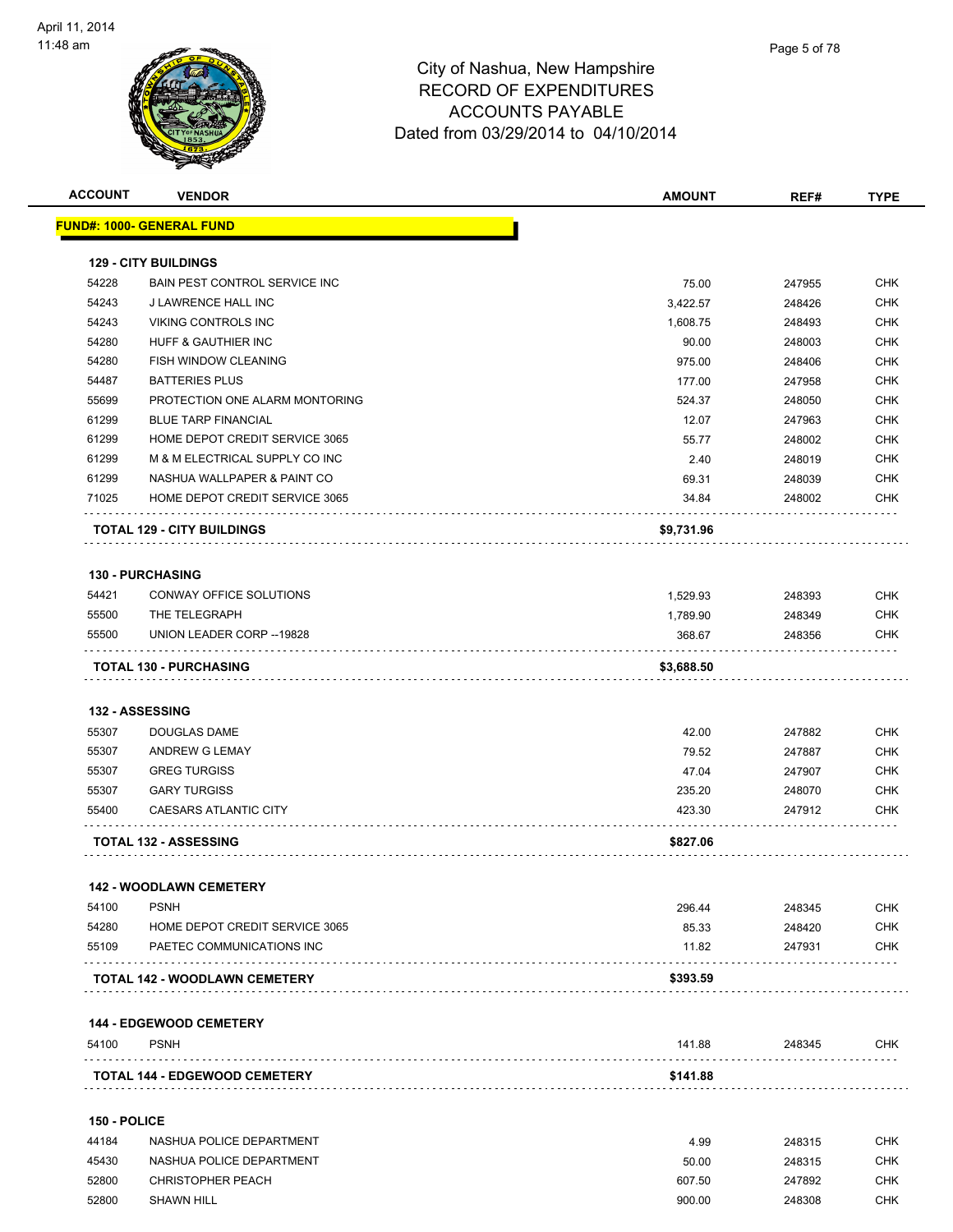

# City of Nashua, New Hampshire RECORD OF ACCOUN<sup>-</sup> Dated from 03/29

| $\overline{\phantom{a}}$ |  |
|--------------------------|--|
| <b>EXPENDITURES</b>      |  |
| TS PAYABLE               |  |
| 9/2014 to 04/10/2014     |  |
|                          |  |

| <b>ACCOUNT</b> | <b>VENDOR</b>                    |                             | <b>AMOUNT</b> | REF#    | <b>TYPE</b> |
|----------------|----------------------------------|-----------------------------|---------------|---------|-------------|
|                | <b>FUND#: 1000- GENERAL FUND</b> |                             |               |         |             |
|                |                                  |                             |               |         |             |
| 150 - POLICE   |                                  |                             |               |         |             |
| 52809          | <b>BRYAN MARSHALL</b>            |                             | 250.00        | 247890  | <b>CHK</b>  |
| 52809          | <b>JANE CONSTANT</b>             |                             | 200.00        | 248299  | <b>CHK</b>  |
| 52809          | DANIEL HAYDEN                    |                             | 200.00        | 248307  | <b>CHK</b>  |
| 53450          | WARREN D FITZGERALD PHD          |                             | 1,800.00      | 248495  | <b>CHK</b>  |
| 53999          | AAA CREDIT SCREENING SERV LLC    |                             | 25.00         | 248364  | <b>CHK</b>  |
| 54100          | <b>PSNH</b>                      |                             | 423.36        | 247933  | <b>CHK</b>  |
| 54100          | <b>PSNH-LARGE POWER</b>          |                             | 9,699.12      | 247934  | <b>CHK</b>  |
| 54100          | <b>PSNH</b>                      |                             | 229.86        | 248345  | <b>CHK</b>  |
| 54114          | LIBERTY UTILITIES - NH           |                             | 54.31         | 247917  | <b>CHK</b>  |
| 54114          | LIBERTY UTILITIES - NH           |                             | 68.77         | 247927  | CHK         |
| 54114          | <b>HESS CORPORATION</b>          |                             | 79.48         | 248416  | <b>CHK</b>  |
| 54141          | PENNICHUCK WATER WORKS INC       |                             | 521.49        | 248344  | <b>CHK</b>  |
| 54280          | THE METRO GROUP                  |                             | 192.00        | 248027  | <b>CHK</b>  |
| 54280          | HOME DEPOT CREDIT SERVICE 3073   |                             | 108.65        | 248421  | <b>CHK</b>  |
| 54280          | THE METRO GROUP                  |                             | 192.00        | 248444  | <b>CHK</b>  |
| 54600          | MACMULKIN CHEVROLET INC          |                             | 584.81        | 248020  | <b>CHK</b>  |
| 54600          | <b>MHQ MUNICIPAL VEHICLES</b>    |                             | 100.00        | 248445  | <b>CHK</b>  |
| 54849          | <b>FAIRPOINT COMMUNICATIONS</b>  |                             | 34.71         | 247914  | <b>CHK</b>  |
| 54849          | VERIZON WIRELESS-286546928       |                             | 1,184.15      | 247942  | <b>CHK</b>  |
| 54849          | PETER CINFO                      |                             | 45.96         | 248297  | <b>CHK</b>  |
| 54849          | <b>JOSHUA ST ONGE</b>            |                             | 45.96         | 248326  | CHK         |
| 54849          | COMCAST CABLE COMMUNICATIONS I   |                             | 229.85        | 248328  | <b>CHK</b>  |
| 54849          | <b>FAIRPOINT COMMUNICATIONS</b>  |                             | 252.42        | 248332  | <b>CHK</b>  |
| 55109          | PAETEC COMMUNICATIONS INC        |                             | 205.74        | 247930  | <b>CHK</b>  |
| 55307          | <b>MATTHEW GIFTOS</b>            |                             | 44.80         | 247884  | <b>CHK</b>  |
| 55307          | PETTY CASH                       |                             | 2.25          | 247898  | <b>CHK</b>  |
| 55307          | PETTY CASH                       |                             | 4.65          | 247899  | <b>CHK</b>  |
| 55400          | ADAM ANDERSON                    |                             | 50.00         | 247879  | <b>CHK</b>  |
| 55400          | DAVID ELLIOTT                    |                             | 140.00        | 248303  | <b>CHK</b>  |
| 55400          | PATRICK HANNON                   |                             | 105.00        | 248306  | <b>CHK</b>  |
| 55400          | <b>BRIAN KENNEY</b>              |                             | 165.00        | 248310  | CHK         |
| 55400          | ANDREW LANE                      |                             | 140.00        | 248311  | <b>CHK</b>  |
| 55400          | <b>BRYAN MARSHALL</b>            |                             | 290.00        | 248313  | <b>CHK</b>  |
| 55400          | <b>GREGORY MILLER</b>            |                             | 140.00        | 248314  | <b>CHK</b>  |
| 55400          | NEW YORK TACTICAL OFFICER ASSN   |                             | 1,959.93      | 248343  | CHK         |
| 55400          | SIG SAUER INC                    |                             | 1,000.00      | 248475  | <b>CHK</b>  |
| 55400          | CITIZENS BANK CREDIT CARD        | <b>Foxwoods Grnd Pequot</b> | 557.75        | 9201412 | <b>ACH</b>  |
| 55400          | CITIZENS BANK CREDIT CARD        | Boston Sea Rovers, Inc.     | 50.00         | 9201412 | <b>ACH</b>  |
| 55400          | CITIZENS BANK CREDIT CARD        | Hotels.com                  | 491.40        | 9201412 | <b>ACH</b>  |
| 55400          | CITIZENS BANK CREDIT CARD        | <b>USAirway</b>             | 492.00        | 9201412 | <b>ACH</b>  |
| 55400          | CITIZENS BANK CREDIT CARD        | Paypal/Emseducatio          | 100.00        | 9201412 | <b>ACH</b>  |
| 55400          | CITIZENS BANK CREDIT CARD        | United                      | 670.00        | 9201412 | ACH         |
| 55400          | CITIZENS BANK CREDIT CARD        | United                      | 34.00         | 9201412 | <b>ACH</b>  |
| 55400          | CITIZENS BANK CREDIT CARD        | <b>Bristol Harbor Inn</b>   | 418.10        | 9201412 | <b>ACH</b>  |
| 55421          | <b>WILLIAM PEASE</b>             |                             | 57.20         | 247893  | <b>CHK</b>  |
| 55421          | STEELE HILL RESORT               |                             | 490.50        | 247905  | CHK         |
| 55421          | E Z PAULSON                      |                             | 18.00         | 248318  | <b>CHK</b>  |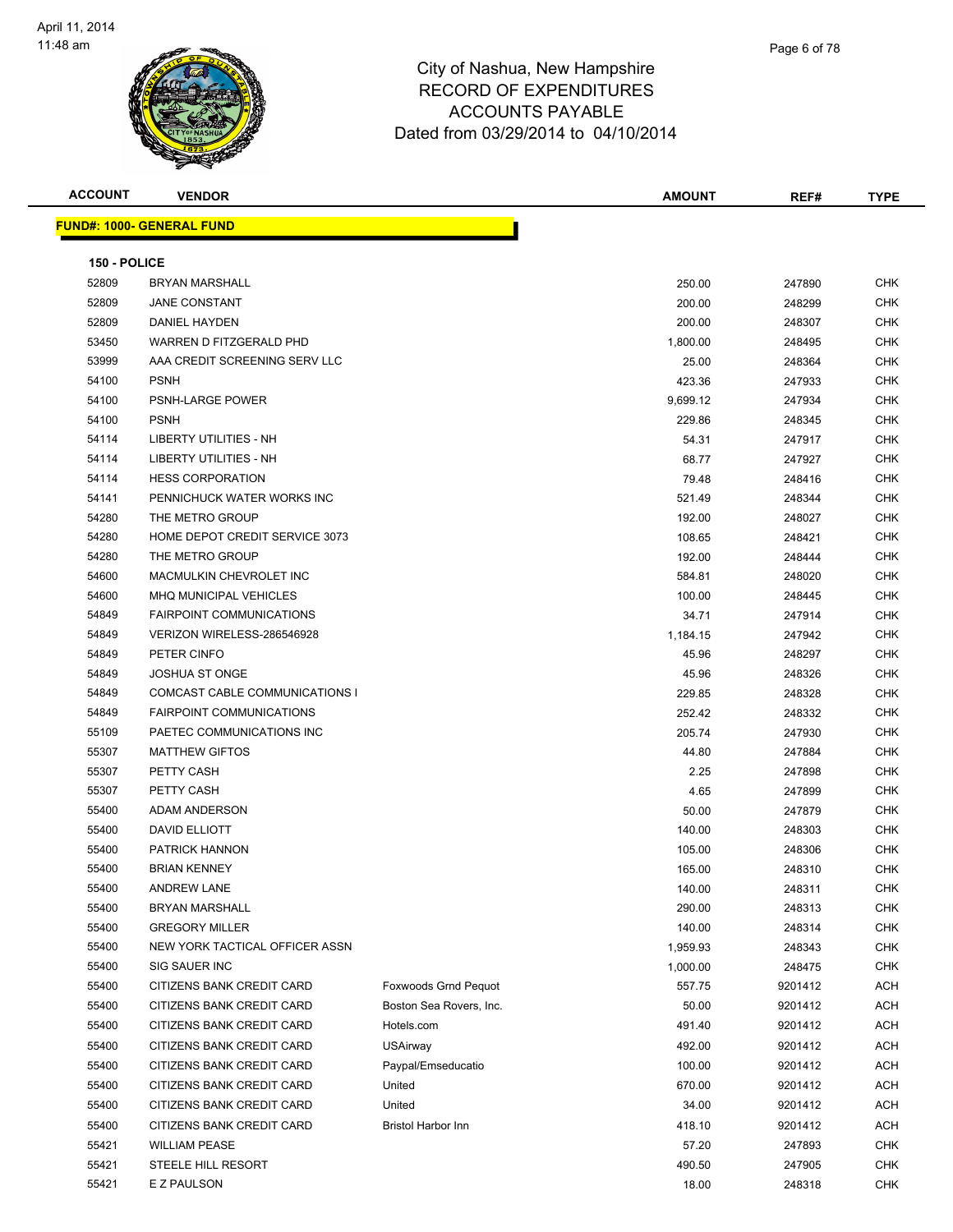

| <b>ACCOUNT</b> | <b>VENDOR</b>                        | <b>AMOUNT</b> | REF#    | <b>TYPE</b> |
|----------------|--------------------------------------|---------------|---------|-------------|
|                | <b>FUND#: 1000- GENERAL FUND</b>     |               |         |             |
| 150 - POLICE   |                                      |               |         |             |
| 55500          | NORTH OF BOSTON MEDIA GROUP          | 533.52        | 248342  | <b>CHK</b>  |
| 55500          | THE TELEGRAPH                        | 746.40        | 248349  | <b>CHK</b>  |
| 55500          | SUCCESS ADVERTISING INC              | 1,454.66      | 248484  | <b>CHK</b>  |
| 55607          | USPS-CMRS-PB #14658595               | 1,000.00      | 15054   | ACH         |
| 55607          | UNITED PARCEL SERVICE                | 60.38         | 248357  | <b>CHK</b>  |
| 55699          | AMERICAN FITNESS CENTER LLC          | 150.00        | 247948  | <b>CHK</b>  |
| 55699          | <b>T-MOBILE USA</b>                  | 50.00         | 248066  | <b>CHK</b>  |
| 55699          | ALEXANDRA MESQUITA-BAER              | 206.25        | 248443  | <b>CHK</b>  |
| 55699          | <b>T-MOBILE</b>                      | 50.00         | 248485  | <b>CHK</b>  |
| 61100          | PETTY CASH                           | 4.19          | 247899  | <b>CHK</b>  |
| 61100          | TAB PRODUCTS CO LLC                  | 506.48        | 248067  | <b>CHK</b>  |
| 61100          | WB MASON CO INC                      | 1,469.76      | 248076  | <b>CHK</b>  |
| 61100          | <b>GRANITE STATE STAMPS INC</b>      | 11.97         | 248412  | <b>CHK</b>  |
| 61100          | WB MASON CO INC                      | 2,242.51      | 248496  | <b>CHK</b>  |
| 61107          | <b>DENNIS PEREIRA</b>                | 230.02        | 247894  | <b>CHK</b>  |
| 61107          | <b>BEN'S UNIFORMS</b>                | 707.81        | 247961  | <b>CHK</b>  |
| 61107          | <b>BEN'S UNIFORMS</b>                | 167.00        | 248378  | <b>CHK</b>  |
| 61110          | <b>BEN'S UNIFORMS</b>                | 242.99        | 248378  | <b>CHK</b>  |
| 61110          | <b>RILEYS SPORT SHOP INC</b>         | 2,336.25      | 248466  | <b>CHK</b>  |
| 61185          | <b>ULINE</b>                         | 135.74        | 248071  | <b>CHK</b>  |
| 61299          | SAM'S CLUB DIRECT-0860               | 18.07         | 248056  | <b>CHK</b>  |
| 61300          | PETTY CASH                           | 25.00         | 247899  | <b>CHK</b>  |
| 61428          | CENTRAL PAPER PRODUCTS CO            | 497.72        | 248388  | <b>CHK</b>  |
| 61650          | WB MASON CO INC                      | 321.19        | 248076  | <b>CHK</b>  |
| 61650          | WB MASON CO INC                      | 425.11        | 248496  | <b>CHK</b>  |
| 61799          | <b>BEST FORD</b>                     | 1,878.40      | 247962  | <b>CHK</b>  |
| 61799          | DONOVAN EQUIPMENT CO INC             | 30.08         | 247977  | <b>CHK</b>  |
| 61799          | <b>GRAPPONE AUTOMOTIVE GROUP</b>     | 475.95        | 247994  | <b>CHK</b>  |
| 61799          | MACMULKIN CHEVROLET INC              | 473.78        | 248020  | <b>CHK</b>  |
| 61799          | <b>BEST FORD</b>                     | 1,308.41      | 248379  | CHK         |
| 61799          | <b>CARPARTS OF NASHUA</b>            | 342.37        | 248385  | <b>CHK</b>  |
| 61799          | DONOVAN EQUIPMENT CO INC             | 39.20         | 248399  | <b>CHK</b>  |
| 61799          | FISHER AUTO PARTS INC                | 7.69          | 248407  | CHK         |
| 61907          | SAM'S CLUB DIRECT-0860               | 226.44        | 248056  | CHK         |
| 61910          | PETTY CASH                           | 31.60         | 247897  | CHK         |
| 61910          | PETTY CASH                           | 32.75         | 247899  | CHK         |
| 71221          | DELL MARKETING LP                    | 13,431.34     | 247975  | <b>CHK</b>  |
| 71221          | SHI INTERNATIONAL CORP               | 64.00         | 248474  | <b>CHK</b>  |
| 71228          | <b>SOLARWINDS</b>                    | 4,295.00      | 248060  | <b>CHK</b>  |
| 71400          | <b>BEN'S UNIFORMS</b>                | 990.00        | 247961  | <b>CHK</b>  |
| 71414          | CITIZENS BANK CREDIT CARD<br>Walmart | 357.94        | 9201412 | ACH         |
| 71999          | R C BUYERS WAREHOUSE                 | 220.00        | 248055  | <b>CHK</b>  |
|                | <b>TOTAL 150 - POLICE</b>            | \$63,508.68   |         |             |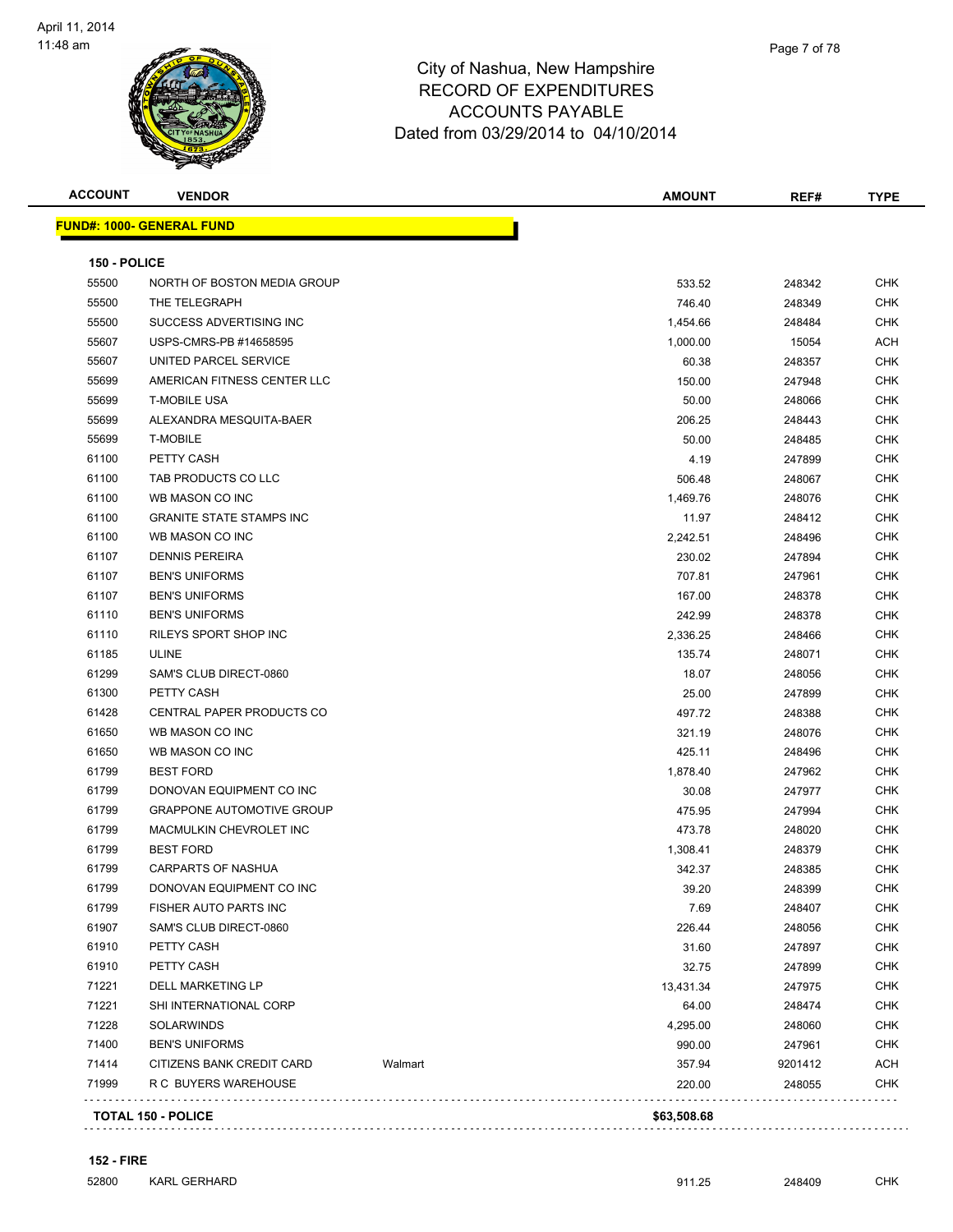

**FUND#: 1000- GENERAL FUND**

#### City of Nashua, New Hampshire RECORD OF EXPENDITURES ACCOUNTS PAYABLE Dated from 03/29/2014 to 04/10/2014

**ACCOUNT VENDOR AMOUNT REF# TYPE**

**152 - FIRE** JAMES W KIRK 874.00 248430 CHK PSNH 5,131.58 248345 CHK LIBERTY UTILITIES - NH 999.61 247916 CHK HESS CORPORATION 611.37 248000 CHK LIBERTY UTILITIES - NH 231.14 248334 CHK LIBERTY UTILITIES - NH 304.76 248336 CHK HESS CORPORATION 4,563.41 248416 CHK PENNICHUCK WATER WORKS INC 978.84 247932 CHK PENNICHUCK WATER WORKS INC 272.35 248344 CHK J P PEST SERVICES 235.00 248427 CHK AE MECHANICAL INC 459.85 248366 CHK BELLETETES INC 15.61 247960 CHK KAPESCO PAINTING LLC 98.00 248015 CHK PETTY CASH 39.88 248321 CHK TRI STATE HOOD & DUCT LLC 600.00 248487 CHK ARISTATEK INC 1,625.00 247952 CHK 54487 FIBER OPTIC SPLICING & TESTING 30000 300.00 247983 CHK

| 54600 | MINUTEMAN TRUCKS INC                  |                              | 82.50  | 248030  | <b>CHK</b> |
|-------|---------------------------------------|------------------------------|--------|---------|------------|
| 54600 | ADAMSON INDUSTRIES CORP               |                              | 299.95 | 248365  | CHK        |
| 54600 | <b>GREENFIELD INDUSTRIES INC</b>      |                              | 110.00 | 248414  | <b>CHK</b> |
| 54600 | <b>JACK YOUNG CO INC</b>              |                              | 94.36  | 248428  | CHK        |
| 55118 | PAETEC COMMUNICATIONS INC             |                              | 10.66  | 247931  | CHK        |
| 55307 | <b>CYNTHIA BAUTISTA</b>               |                              | 78.80  | 247959  | <b>CHK</b> |
| 55607 | PETTY CASH                            |                              | 1.92   | 248321  | <b>CHK</b> |
| 55699 | PETTY CASH                            |                              | 7.92   | 248321  | CHK        |
| 55699 | <b>TRUE BLUE CLEANERS</b>             |                              | 47.74  | 248488  | <b>CHK</b> |
| 55699 | <b>TRUE BLUE CLEANERS</b>             |                              | 76.16  | 248489  | CHK        |
| 55699 | TRUE BLUE CLEANERS                    |                              | 89.86  | 248490  | CHK        |
| 61100 | WB MASON CO INC                       |                              | 66.38  | 248076  | <b>CHK</b> |
| 61100 | WB MASON CO INC                       |                              | 179.53 | 248496  | CHK        |
| 61135 | <b>NFPA</b>                           |                              | 376.20 | 248041  | CHK        |
| 61135 | CITIZENS BANK CREDIT CARD             | <b>Phil Ackland Seminars</b> | 345.00 | 9201412 | <b>ACH</b> |
| 61299 | <b>BATTERIES PLUS</b>                 |                              | 57.60  | 248375  | <b>CHK</b> |
| 61300 | PETTY CASH                            |                              | 36.00  | 248321  | CHK        |
| 61428 | <b>NEW ENGLAND PAPER &amp; SUPPLY</b> |                              | 490.91 | 248040  | <b>CHK</b> |
| 61428 | NEW ENGLAND PAPER & SUPPLY            |                              | 341.67 | 248455  | <b>CHK</b> |
| 61650 | WB MASON CO INC                       |                              | 116.12 | 248076  | CHK        |
| 61650 | PETTY CASH                            |                              | 24.99  | 248321  | CHK        |
| 61699 | RADIO SHACK CORP                      |                              | 20.98  | 248465  | <b>CHK</b> |
| 61799 | JACK YOUNG CO INC                     |                              | 109.94 | 248009  | <b>CHK</b> |
| 61799 | SANEL AUTO PARTS CO                   |                              | 3.82   | 248059  | CHK        |
| 61799 | CHROMATE INDUSTRIAL CORP              |                              | 184.07 | 248390  | <b>CHK</b> |
| 61799 | <b>CUMMINS NORTHEAST LLC</b>          |                              | 100.00 | 248396  | <b>CHK</b> |
| 61799 | SANEL AUTO PARTS CO                   |                              | 151.48 | 248469  | CHK        |
| 61799 | YANKEE TRUCK LLC                      |                              | 19.33  | 248498  | <b>CHK</b> |

 MINUTEMAN TRUCKS INC 2,365.30 248449 CHK INDUSTRIAL PROTECTION SERVICES 100.00 248004 CHK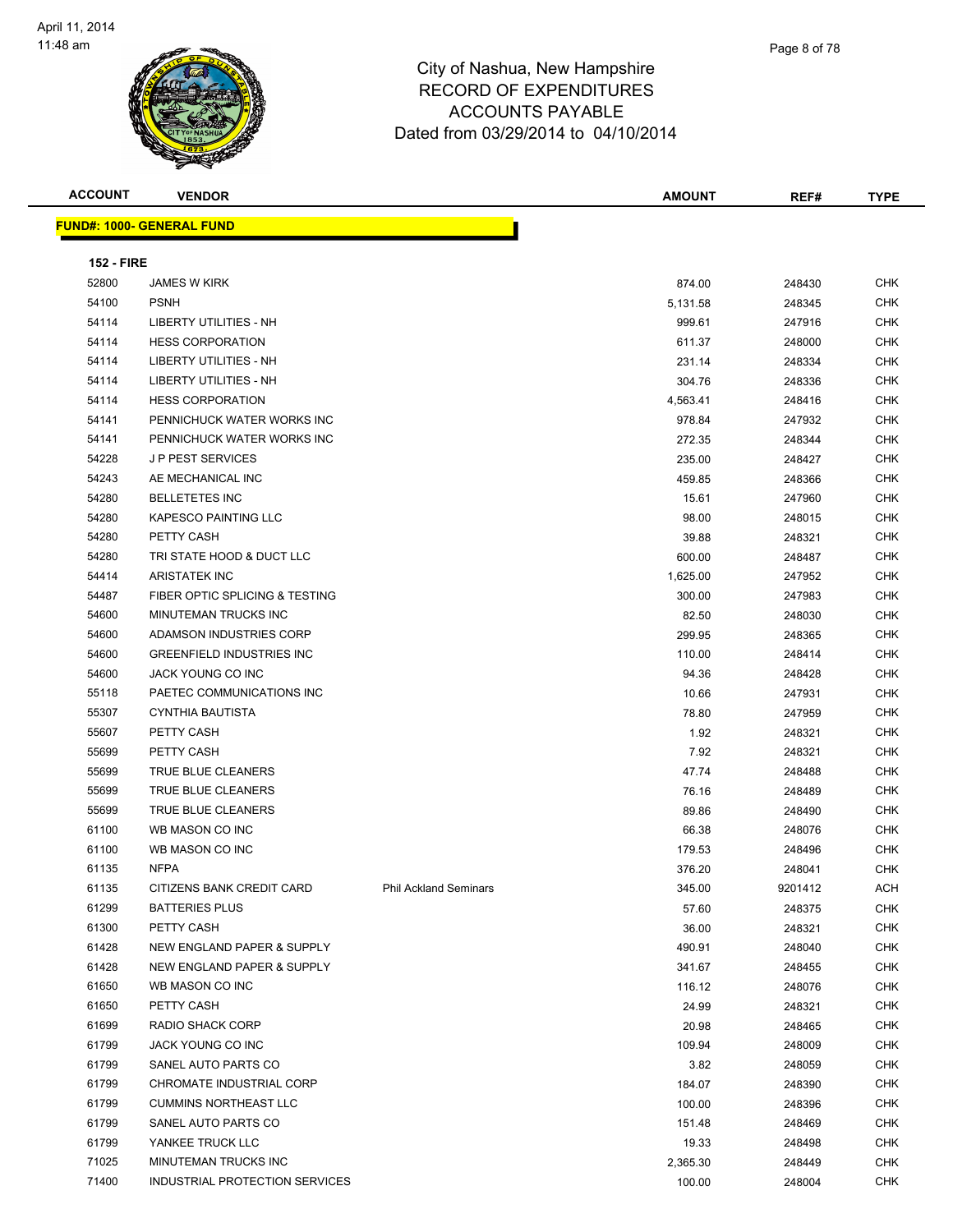

| <b>ACCOUNT</b>    | <b>VENDOR</b>                               |                      | <b>AMOUNT</b> | REF#    | <b>TYPE</b> |
|-------------------|---------------------------------------------|----------------------|---------------|---------|-------------|
|                   | <u> FUND#: 1000- GENERAL FUND</u>           |                      |               |         |             |
| <b>152 - FIRE</b> |                                             |                      |               |         |             |
| 71432             | FIRE TECH & SAFETY OF NEW ENGL              |                      | 273.35        | 247984  | <b>CHK</b>  |
| 71432             | FIREMATIC SUPPLY CO INC                     |                      | 225.65        | 247985  | <b>CHK</b>  |
| 71432             | FIRE TECH & SAFETY OF NEW ENGL              |                      | 569.00        | 248405  | <b>CHK</b>  |
| 71999             | <b>AQUATIC SPECIALTIES LLC</b>              |                      | 1,580.00      | 247951  | <b>CHK</b>  |
|                   | <b>TOTAL 152 - FIRE</b>                     |                      | \$26,888.84   |         |             |
|                   |                                             |                      |               |         |             |
|                   | <b>153 - BUILDING INSPECTION</b>            |                      |               |         | <b>CHK</b>  |
| 55307<br>55307    | <b>TIMOTHY DUPONT</b>                       |                      | 266.00        | 247883  |             |
|                   | <b>RUSS MARCUM</b>                          |                      | 397.12        | 247889  | <b>CHK</b>  |
| 55307             | <b>JEFFREY RICHARD</b>                      |                      | 227.92        | 247900  | <b>CHK</b>  |
| 55307             | <b>WILLIAM MCKINNEY</b>                     |                      | 139.33        | 247908  | <b>CHK</b>  |
| 55307             | <b>WILLIAM CONDRA</b>                       |                      | 369.60        | 248298  | CHK         |
| 55421             | KENNEBEC VALLEY COMM COLLEGE                |                      | 150.00        | 247915  | <b>CHK</b>  |
| 55421             | <b>NHBOA</b>                                |                      | 525.00        | 248042  | <b>CHK</b>  |
|                   | <b>TOTAL 153 - BUILDING INSPECTION</b>      |                      | \$2,074.97    |         |             |
|                   | <b>155 - CODE ENFORCEMENT</b>               |                      |               |         |             |
| 55307             | <b>NELSON ORTEGA</b>                        |                      | 207.20        | 247891  | <b>CHK</b>  |
| 55307             | ROBERT SOUSA                                |                      | 283.92        | 247904  | <b>CHK</b>  |
|                   | <b>TOTAL 155 - CODE ENFORCEMENT</b>         |                      | \$491.12      |         |             |
|                   |                                             |                      |               |         |             |
|                   | <b>156 - EMERGENCY MANAGEMENT</b>           |                      |               |         |             |
| 68325             | <b>ARISTATEK INC</b>                        |                      | 500.00        | 247952  | <b>CHK</b>  |
| 68325             | CITIZENS BANK CREDIT CARD                   | <b>Channing Bete</b> | 594.00        | 9201412 | <b>ACH</b>  |
|                   | <b>TOTAL 156 - EMERGENCY MANAGEMENT</b>     |                      | \$1,094.00    |         |             |
|                   | <b>157 - CITYWIDE COMMUNICATIONS</b>        |                      |               |         |             |
| 54100             | <b>PSNH</b>                                 |                      | 250.60        | 247933  | CHK         |
| 54100             | <b>PSNH</b>                                 |                      | 225.85        | 248345  | <b>CHK</b>  |
|                   | <b>TOTAL 157 - CITYWIDE COMMUNICATIONS</b>  |                      | \$476.45      |         |             |
|                   | <b>159 - OTHER PUBLIC SAFETY</b>            |                      |               |         |             |
| 54835             | PENNICHUCK WATER WORKS INC                  |                      | 216,977.61    | 248344  | <b>CHK</b>  |
|                   | <b>TOTAL 159 - OTHER PUBLIC SAFETY</b>      |                      | \$216,977.61  |         |             |
|                   |                                             |                      |               |         |             |
|                   | <b>160 - PUBLIC WORKS-ADMIN/ENGINEERING</b> |                      |               |         |             |
| 54100             | <b>PSNH</b>                                 |                      | 896.54        | 247933  | <b>CHK</b>  |
| 54141             | PENNICHUCK WATER WORKS INC                  |                      | 89.59         | 248344  | <b>CHK</b>  |
| 54421             | <b>XEROX CORPORATION</b>                    |                      | 672.00        | 248079  | <b>CHK</b>  |
| 55109             | PAETEC COMMUNICATIONS INC                   |                      | 9.62          | 247931  | CHK         |
| 55307             | <b>WILLIAM TOOMEY</b>                       |                      | 73.92         | 247906  | <b>CHK</b>  |
| 55307             | <b>MARY WOODS</b>                           |                      | 30.52         | 247909  | <b>CHK</b>  |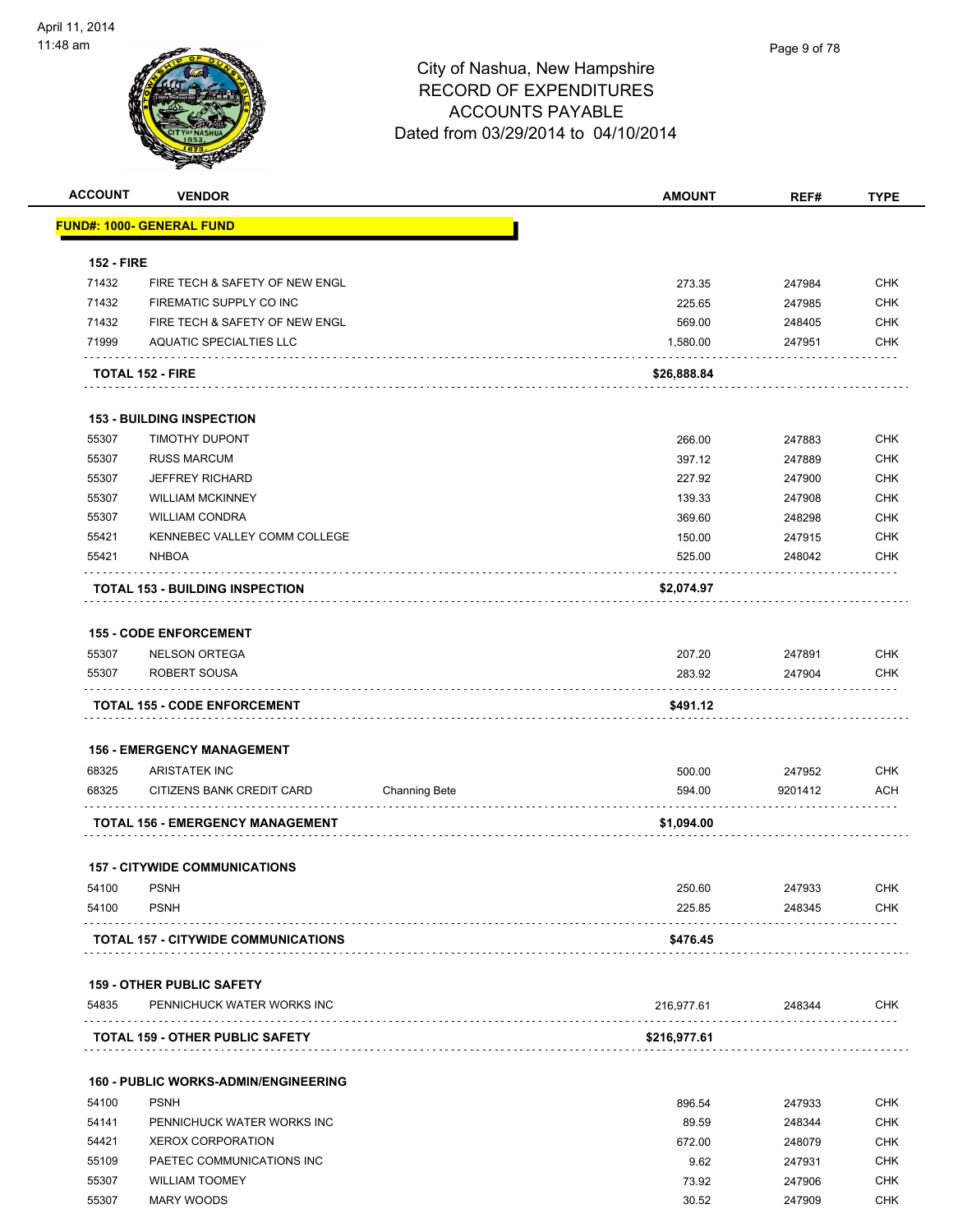

| <b>ACCOUNT</b> | <b>VENDOR</b>                               | AMOUNT     | REF#   | <b>TYPE</b> |
|----------------|---------------------------------------------|------------|--------|-------------|
|                | <b>FUND#: 1000- GENERAL FUND</b>            |            |        |             |
|                |                                             |            |        |             |
|                | <b>160 - PUBLIC WORKS-ADMIN/ENGINEERING</b> |            |        |             |
| 55699          | JAN PRO CLEANING SYSTEMS NE                 | 665.00     | 248010 | <b>CHK</b>  |
| 61100          | WB MASON CO INC                             | 44.68      | 248076 | <b>CHK</b>  |
|                | TOTAL 160 - PUBLIC WORKS-ADMIN/ENGINEERING  | \$2,481.87 |        |             |
| 161 - STREETS  |                                             |            |        |             |
| 54100          | <b>PSNH</b>                                 | 3,581.50   | 247933 | CHK         |
| 54100          | <b>PSNH</b>                                 | 1,028.25   | 248345 | <b>CHK</b>  |
| 54141          | PENNICHUCK WATER WORKS INC                  | 481.84     | 248344 | CHK         |
| 54200          | JAN PRO CLEANING SYSTEMS NE                 | 855.00     | 248429 | CHK         |
| 54280          | STEVE SHUMSKY UNLIMITED DOOR                | 520.00     | 248062 | <b>CHK</b>  |
| 54280          | UNIFIRST CORPORATION                        | 52.00      | 248492 | CHK         |
| 54600          | <b>B-B CHAIN INC</b>                        | 65.90      | 247954 | CHK         |
| 54600          | CARPARTS OF NASHUA                          | 640.02     | 247965 | CHK         |
| 54600          | DONOVAN EQUIPMENT CO INC                    | 490.00     | 247977 | CHK         |
| 54600          | <b>FASTENAL CO</b>                          | 62.65      | 247982 | CHK         |
| 54600          | NAPA AUTO PARTS                             | 1,456.37   | 248034 | CHK         |
| 54600          | TST HYDRAULICS INC                          | 258.03     | 248069 | CHK         |
| 54600          | <b>WILLARDS AUTO RADIATOR SHOP</b>          | 240.00     | 248077 | <b>CHK</b>  |
| 54600          | <b>BEST FORD</b>                            | 798.00     | 248379 | CHK         |
| 54600          | LIBERTY INTNL TRUCKS OF NH LLC              | 693.93     | 248432 | <b>CHK</b>  |
| 54600          | NAPA AUTO PARTS                             | 661.72     | 248451 | <b>CHK</b>  |
| 54600          | PINE MOTOR PARTS                            | 85.16      | 248461 | CHK         |
| 54600          | SANEL AUTO PARTS CO                         | 242.11     | 248470 | <b>CHK</b>  |
| 54600          | SANEL AUTO PARTS CO                         | 191.22     | 248471 | CHK         |
| 54600          | SOUTHWORTH-MILTON INC                       | 790.84     | 248480 | CHK         |
| 55109          | PAETEC COMMUNICATIONS INC                   | 21.30      | 247931 | CHK         |
| 55118          | CRITICAL ALERT SYSTEMS, LLC                 | 333.40     | 248330 | CHK         |
| 61107          | UNIFIRST CORPORATION                        | 205.14     | 248072 | CHK         |
| 61107          | NH BRAGG & SONS INC                         | 153.00     | 248456 | CHK         |
| 61107          | UNIFIRST CORPORATION                        | 567.20     | 248492 | CHK         |
| 61166          | <b>BOT L GAS INC</b>                        | 578.30     | 248382 | CHK         |
| 61299          | <b>BELLETETES INC</b>                       | 52.60      | 247960 | <b>CHK</b>  |
| 61299          | <b>FASTENAL CO</b>                          | 15.14      | 247982 | <b>CHK</b>  |
| 61299          | JOHNSON SUPPLY CO INC                       | 339.46     | 248014 | <b>CHK</b>  |
| 61299          | R WHITE EQUIPMENT CENTER INC                | 110.95     | 248052 | <b>CHK</b>  |
| 61299          | NAPA AUTO PARTS                             | 80.30      | 248451 | <b>CHK</b>  |
| 61300          | DENNIS K BURKE INC                          | 19,490.16  | 248398 | <b>CHK</b>  |
| 61307          | SHATTUCK MALONE OIL CO                      | 3,090.85   | 248347 | <b>CHK</b>  |
| 61428          | BANNER SYSTEMS OF MASSACHUSETT              | 497.58     | 248374 | <b>CHK</b>  |
| 61428          | NH BRAGG & SONS INC                         | 309.40     | 248456 | <b>CHK</b>  |
| 61507          | <b>BROX INDUSTRIES INC</b>                  | 1,826.23   | 247964 | <b>CHK</b>  |
| 61514          | <b>EASTERN MINERALS INC</b>                 | 8,261.48   | 247980 | <b>CHK</b>  |
| 61514          | <b>GRANITE STATE MINERAL INC</b>            | 25,070.23  | 247992 | <b>CHK</b>  |
| 61514          | <b>EASTERN MINERALS INC</b>                 | 62,334.40  | 248400 | <b>CHK</b>  |
| 61556          | HIGHWAY TECH SIGNAL EQUIP SALE              | 240.00     | 248417 | <b>CHK</b>  |
| 61709          | NAPA AUTO PARTS                             | 77.55      | 248034 | CHK         |
| 61709          | NAPA AUTO PARTS                             | 69.05      | 248451 | <b>CHK</b>  |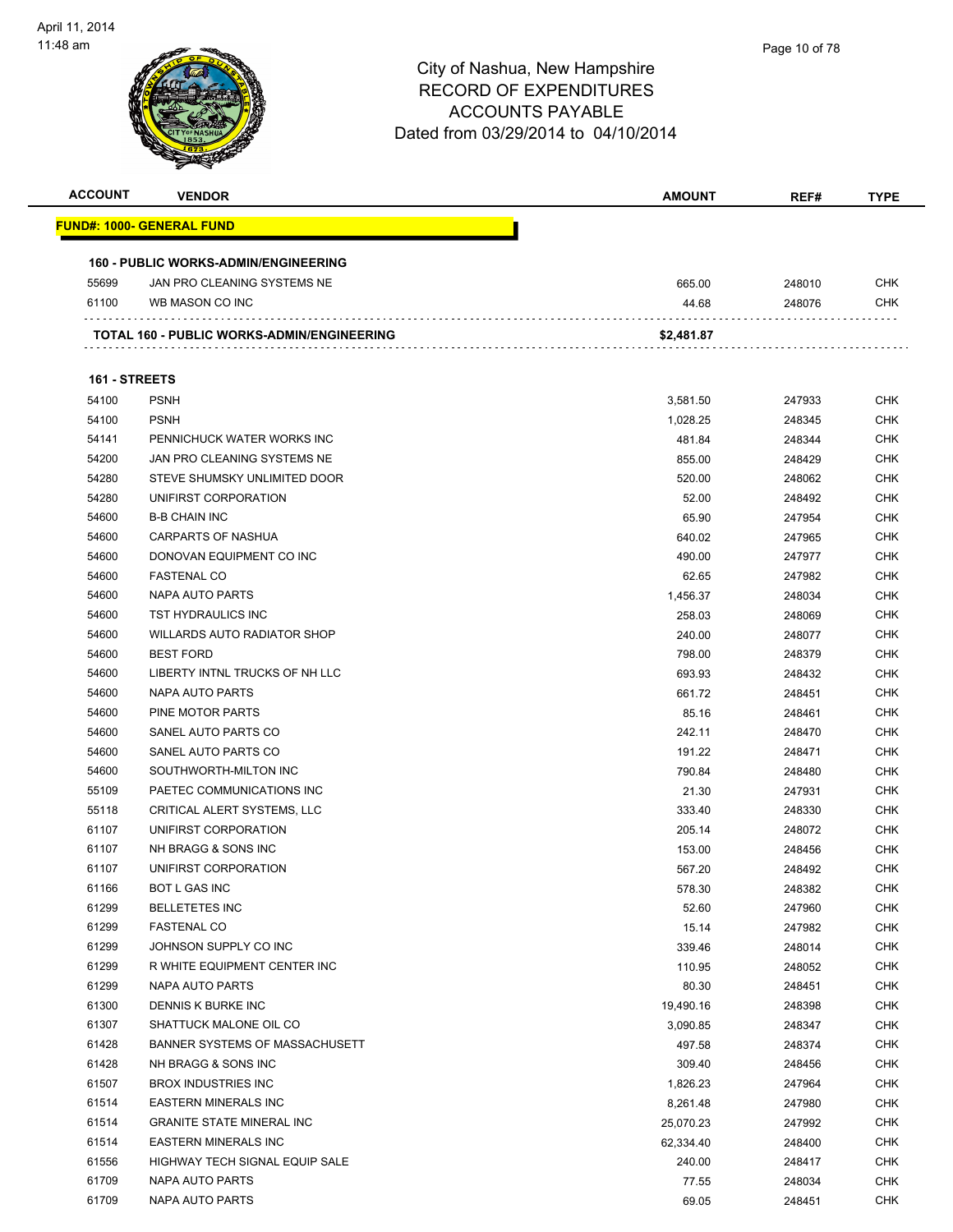

| <b>ACCOUNT</b> | <b>VENDOR</b>                      | <b>AMOUNT</b>       | REF#             | <b>TYPE</b> |
|----------------|------------------------------------|---------------------|------------------|-------------|
|                | <u> FUND#: 1000- GENERAL FUND</u>  |                     |                  |             |
| 161 - STREETS  |                                    |                     |                  |             |
| 61799          | CARPARTS OF NASHUA                 | 21.12               | 247965           | <b>CHK</b>  |
| 61799          | NAPA AUTO PARTS                    | 46.04               | 248034           | <b>CHK</b>  |
| 61799          | NAPA AUTO PARTS                    | 12.15               | 248036           | <b>CHK</b>  |
| 61799          | NUERA TRANSPORT INC                | 10.05               | 248046           | <b>CHK</b>  |
| 61799          | <b>BEST FORD</b>                   | 23.80               | 248379           | <b>CHK</b>  |
| 61799          | <b>CARPARTS OF NASHUA</b>          | 26.54               | 248385           | <b>CHK</b>  |
| 61799          | LIBERTY INTNL TRUCKS OF NH LLC     | 28.15               | 248432           | <b>CHK</b>  |
| 61799          | MACMULKIN CHEVROLET INC            | 21.97               | 248435           | <b>CHK</b>  |
| 61799          | MCDEVITT TRUCKS INC                | 22.69               | 248439           | <b>CHK</b>  |
| 61799          | NAPA AUTO PARTS                    | 249.03              | 248451           | <b>CHK</b>  |
| 61799          | SANEL AUTO PARTS CO                | 24.07               | 248471           | <b>CHK</b>  |
| 71025          | <b>CARPARTS OF NASHUA</b>          | 25.00               | 247965           | <b>CHK</b>  |
| 71025          | NAPA AUTO PARTS                    | 60.47               | 248034           | <b>CHK</b>  |
| 71025          | NAPA AUTO PARTS                    | 531.08              | 248451           | <b>CHK</b>  |
| 71025          | SANEL AUTO PARTS CO                | 70.00               | 248471           | <b>CHK</b>  |
| 71025          | SNAP ON TOOLS                      | 49.00               | 248477           | <b>CHK</b>  |
| 71999          | <b>IMMOBILIARE INC</b>             | 4,500.00            | 248424           | <b>CHK</b>  |
|                | <b>TOTAL 161 - STREETS</b>         | \$142,639.42        |                  |             |
|                | <b>162 - STREET LIGHTING</b>       |                     |                  |             |
| 54100          | <b>PSNH</b>                        |                     |                  | <b>CHK</b>  |
| 54100          | PSNH-LARGE POWER                   | 336.00<br>62,570.86 | 248345<br>248346 | <b>CHK</b>  |
|                |                                    |                     |                  |             |
|                | <b>TOTAL 162 - STREET LIGHTING</b> | \$62,906.86         |                  |             |
|                | <b>166 - PARKING LOTS</b>          |                     |                  |             |
| 44521          | MICHELE LAPIERRE                   | 24.00               | 248446           | <b>CHK</b>  |
| 54100          | <b>PSNH</b>                        | 561.48              | 247933           | <b>CHK</b>  |
| 54141          | PENNICHUCK WATER WORKS INC         | 140.70              | 247932           | <b>CHK</b>  |
| 54487          | HOME DEPOT CREDIT SERVICE 3065     | 47.99               | 248420           | <b>CHK</b>  |
| 61299          | HOME DEPOT CREDIT SERVICE 3065     | 154.06              | 248002           | CHK         |
| 61299          | <b>BLUE TARP FINANCIAL</b>         | 4.94                | 248381           | <b>CHK</b>  |
| 71025          | NAPA AUTO PARTS                    | 51.39               | 248035           | <b>CHK</b>  |
|                |                                    |                     |                  |             |

54107 SHATTUCK MALONE OIL CO **1,734.74** 247935 CHK 54141 PENNICHUCK WATER WORKS INC **1999 PENNICHUCK WATER WORKS INC** 362.68 282.68 247932 CHK NHPHA 25.00 248317 CHK SAM'S CLUB DIRECT-0860 119.98 248056 CHK WB MASON CO INC 761.39 248496 CHK THE HOLISTIC SELF CARE CENTER 300.00 248419 CHK SAM'S CLUB DIRECT-0860 102.76 248468 CHK SHAW'S 110.42 247902 CHK SHAW'S 155.19 248325 CHK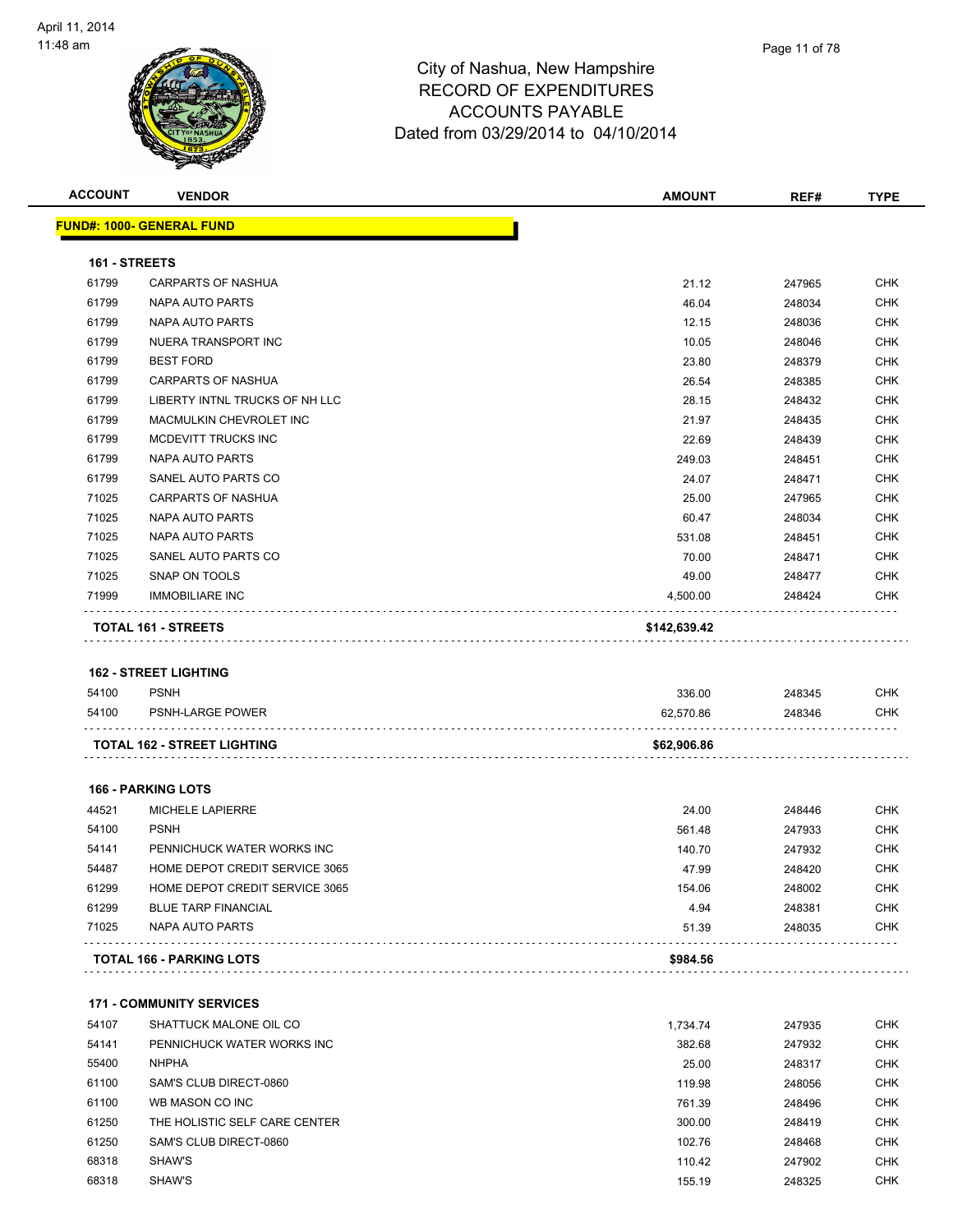

| <u> FUND#: 1000- GENERAL FUND</u><br><b>TOTAL 171 - COMMUNITY SERVICES</b><br><b>173 - ENVIRONMENTAL HEALTH</b> | \$3,692.16<br>291.00<br>240.00 |        |            |
|-----------------------------------------------------------------------------------------------------------------|--------------------------------|--------|------------|
|                                                                                                                 |                                |        |            |
|                                                                                                                 |                                |        |            |
|                                                                                                                 |                                |        |            |
| 54487<br>EMD MILLIPORE CORPORATION                                                                              |                                | 248401 | <b>CHK</b> |
| 54600<br><b>LOU'S CUSTOM EXHAUST</b>                                                                            |                                | 248018 | <b>CHK</b> |
| 55307<br>AMANDA HYDE                                                                                            | 105.84                         | 248309 | <b>CHK</b> |
| <b>HEIDI PEEK</b><br>55307                                                                                      | 126.56                         | 248320 | <b>CHK</b> |
| EMD MILLIPORE CORPORATION<br>61149                                                                              | 358.00                         | 248401 | <b>CHK</b> |
| 61299<br><b>BAILEYS TEST STRIPS &amp; THERMOME</b>                                                              | 279.00                         | 248372 | <b>CHK</b> |
| TOTAL 173 - ENVIRONMENTAL HEALTH                                                                                | \$1,400.40                     |        |            |
| <b>174 - WELFARE ADMINISTRATION</b>                                                                             |                                |        |            |
| 55307<br><b>KAREN EMIS-WILLIAMS</b>                                                                             | 42.48                          | 248304 | <b>CHK</b> |
| 55400<br><b>NHLWAA</b>                                                                                          | 45.00                          | 248341 | <b>CHK</b> |
| TOTAL 174 - WELFARE ADMINISTRATION                                                                              | \$87.48                        |        |            |
| <b>175 - WELFARE ASSISTANCE</b>                                                                                 |                                |        |            |
| 55810<br>188 CONCORD ST LLC                                                                                     | 546.00                         | 248237 | <b>CHK</b> |
| 55810<br>23-25 TEMPLE ST REALTY LLC                                                                             | 490.00                         | 248238 | <b>CHK</b> |
| 55810<br>CENTRAL REALTY INC                                                                                     | 655.00                         | 248239 | <b>CHK</b> |
| 55810<br>DONALD D DOBENS                                                                                        | 625.00                         | 248240 | <b>CHK</b> |
| 55810<br>DOWNTOWNER NELSON                                                                                      | 650.00                         | 248241 | <b>CHK</b> |
| 55810<br>EDMUND W KING JR                                                                                       | 900.00                         | 248242 | <b>CHK</b> |
| 55810<br>LTA INVESTMENTS LLC                                                                                    | 500.00                         | 248243 | <b>CHK</b> |
| 55810<br>NASHUA HOUSING AUTHORITY                                                                               | 215.00                         | 248244 | <b>CHK</b> |
| 55810<br><b>SENA PROPERTY MGT LLC</b>                                                                           | 396.05                         | 248246 | <b>CHK</b> |
| 55810<br>CHAN TANG ZHAO                                                                                         | 550.00                         | 248247 | <b>CHK</b> |
| MOTEL 6<br>55810                                                                                                | 637.98                         | 248673 | <b>CHK</b> |
| 55810<br>LUC M BERGERON                                                                                         | 820.00                         | 248675 | <b>CHK</b> |
| 55810<br>ANIL D'SILVA                                                                                           | 999.00                         | 248676 | <b>CHK</b> |
| DAVID G DIONNE<br>55810                                                                                         | 580.00                         | 248677 | <b>CHK</b> |
| 55810<br><b>CONSTANCE GAUTHIER</b>                                                                              | 1,060.00                       | 248678 | <b>CHK</b> |
| 55810<br><b>BERNARD J HART</b>                                                                                  | 1,179.21                       | 248679 | <b>CHK</b> |
| 55810<br><b>JOHN W HEBERT</b>                                                                                   | 560.00                         | 248680 | <b>CHK</b> |
| 55810<br>JENSEN'S INC                                                                                           | 776.00                         | 248681 | <b>CHK</b> |
| 55810<br>K & M LU PROPERTIES LLC                                                                                | 850.00                         | 248682 | <b>CHK</b> |
| 55810<br>SAMUEL K MWANIKI                                                                                       | 850.00                         | 248683 | <b>CHK</b> |
| 55810<br><b>FERNAND POULIN</b>                                                                                  | 540.00                         | 248684 | <b>CHK</b> |
| 55810<br>RJ REAL ESTATE PARTNERSHIP                                                                             | 851.79                         | 248685 | <b>CHK</b> |
| 55812<br>RITE AID ACCT#1009804                                                                                  | 5,504.92                       | 248245 | <b>CHK</b> |
| 55814<br>BOT L GAS INC                                                                                          | 339.90                         | 248236 | <b>CHK</b> |
| 55814<br>LORDEN OIL COMPANY                                                                                     | 487.38                         | 248672 | <b>CHK</b> |
| 55814<br>NORTHEAST UTILITIES                                                                                    | 53.95                          | 248674 | <b>CHK</b> |
| <b>TOTAL 175 - WELFARE ASSISTANCE</b>                                                                           | \$21,617.18                    |        |            |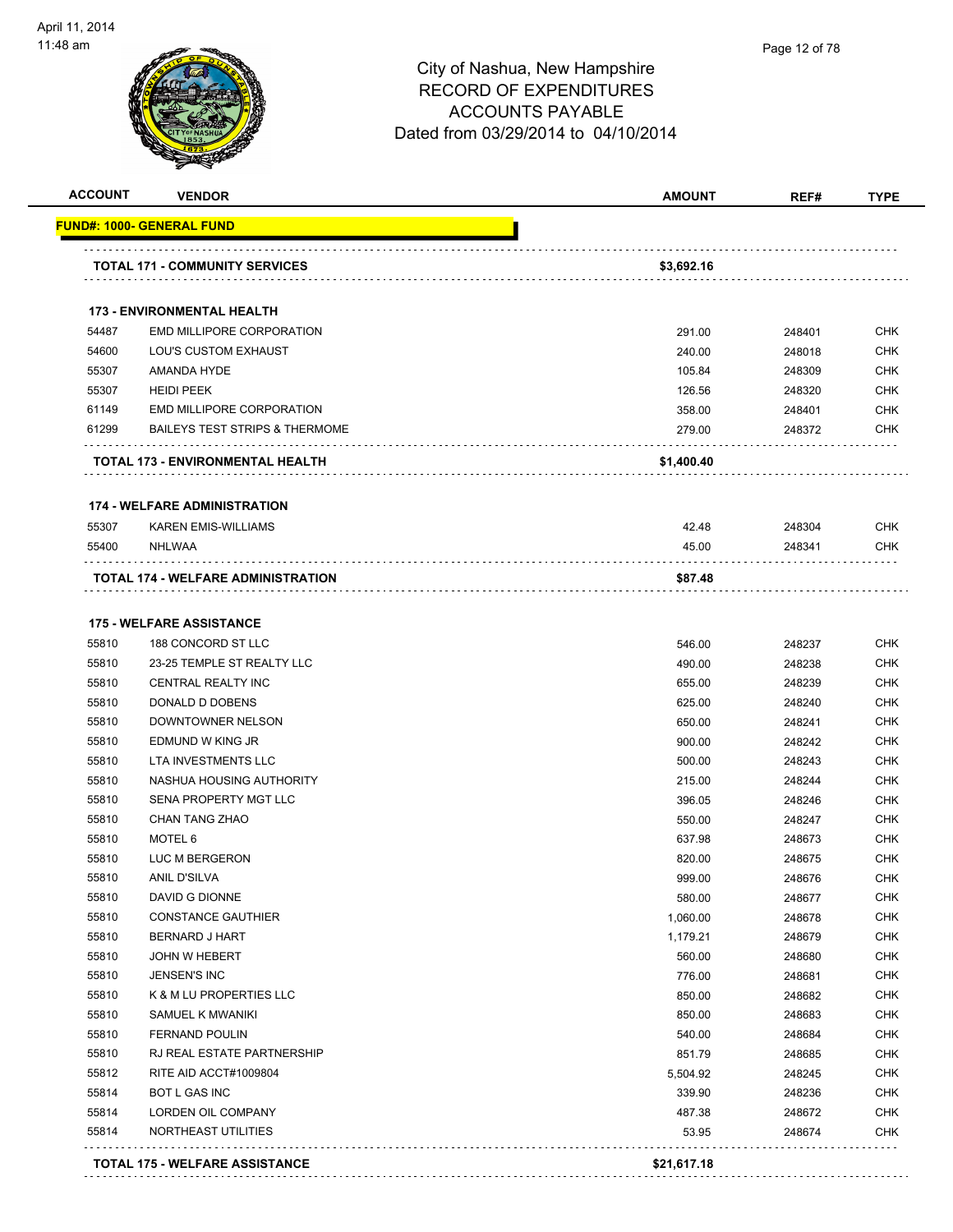

| Page 13 of 78 |
|---------------|
|               |

| <b>ACCOUNT</b> | <b>VENDOR</b>                             |                   | <b>AMOUNT</b> | REF#    | <b>TYPE</b> |
|----------------|-------------------------------------------|-------------------|---------------|---------|-------------|
|                | <u> FUND#: 1000- GENERAL FUND</u>         |                   |               |         |             |
|                | <b>177 - PARKS &amp; RECREATION</b>       |                   |               |         |             |
| 44549          | SARAH TSAKALAKOS                          |                   | 20.00         | 248233  | <b>CHK</b>  |
| 45999          | NORTHERN NURSERIES INC                    |                   | 785.00        | 248043  | CHK         |
| 54100          | <b>PSNH</b>                               |                   | 3,776.24      | 247933  | <b>CHK</b>  |
| 54100          | <b>PSNH</b>                               |                   | 3,024.61      | 248345  | <b>CHK</b>  |
| 54100          | PSNH-LARGE POWER                          |                   | 2,538.07      | 248346  | <b>CHK</b>  |
| 54114          | <b>LIBERTY UTILITIES - NH</b>             |                   | 39.58         | 247919  | <b>CHK</b>  |
| 54114          | <b>HESS CORPORATION</b>                   |                   | 46.63         | 248416  | <b>CHK</b>  |
| 54141          | PENNICHUCK WATER WORKS INC                |                   | 329.07        | 247932  | <b>CHK</b>  |
| 54141          | PENNICHUCK WATER WORKS INC                |                   | 334.29        | 248344  | <b>CHK</b>  |
| 54253          | PIONEER TREE SERVICE LLC                  |                   | 1,250.00      | 248462  | <b>CHK</b>  |
| 54280          | JAN PRO CLEANING SYSTEMS NE               |                   | 300.00        | 248010  | <b>CHK</b>  |
| 54280          | <b>BELLETETES INC</b>                     |                   | 920.51        | 248376  | <b>CHK</b>  |
| 54280          | HOME DEPOT CREDIT SERVICE 3065            |                   | 1,027.74      | 248420  | <b>CHK</b>  |
| 54600          | PETTY CASH                                |                   | 30.00         | 247896  | <b>CHK</b>  |
| 55109          | PAETEC COMMUNICATIONS INC                 |                   | 8.52          | 247931  | <b>CHK</b>  |
| 55400          | PETTY CASH                                |                   | 31.00         | 247896  | CHK         |
| 55400          | CITIZENS BANK CREDIT CARD                 | Renaissance Hotel | 236.17        | 9201412 | ACH         |
| 55642          | <b>JOHN C COLLINS</b>                     |                   | 625.00        | 248226  | <b>CHK</b>  |
| 55642          | <b>KEVIN COYLE</b>                        |                   | 834.00        | 248227  | <b>CHK</b>  |
| 55642          | SEAN-MICHAEL LANG                         |                   | 164.00        | 248228  | CHK         |
| 55642          | <b>DAVE MANSOR</b>                        |                   | 635.00        | 248229  | <b>CHK</b>  |
| 55642          | <b>JONATHAN R MATTE</b>                   |                   | 257.00        | 248230  | <b>CHK</b>  |
| 55642          | DENNIS J MURPHY JR                        |                   | 80.00         | 248231  | CHK         |
| 55642          | <b>HARRISON NOYES</b>                     |                   | 320.00        | 248232  | <b>CHK</b>  |
| 55642          | RONALD SEVIGNY                            |                   | 545.00        | 248234  | <b>CHK</b>  |
| 55642          | <b>BRAD ZAPENAS</b>                       |                   | 100.00        | 248235  | <b>CHK</b>  |
| 61799          | <b>CARPARTS OF NASHUA</b>                 |                   | 271.13        | 247965  | <b>CHK</b>  |
| 61799          | CARPARTS OF NASHUA                        |                   | 111.04        | 248385  | CHK         |
| 61799          | MACMULKIN CHEVROLET INC                   |                   | 168.64        | 248435  | <b>CHK</b>  |
| 61830          | THE TELEGRAPH                             |                   | 590.00        | 248349  | CHK         |
|                | <b>TOTAL 177 - PARKS &amp; RECREATION</b> |                   | \$19,398.24   |         |             |
|                |                                           |                   |               |         |             |

**179 - LIBRARY**

| 54100 | <b>PSNH-LARGE POWER</b>        | 5.307.71 | 248346 | <b>CHK</b> |
|-------|--------------------------------|----------|--------|------------|
| 54280 | PETTY CASH                     | 25.77    | 247895 | <b>CHK</b> |
| 54280 | <b>GRANITE GROUP</b>           | 321.63   | 247991 | <b>CHK</b> |
| 54280 | HOME DEPOT CREDIT SERVICE 3065 | 41.66    | 248002 | <b>CHK</b> |
| 54280 | <b>JP PEST SERVICES</b>        | 114.00   | 248427 | <b>CHK</b> |
| 54428 | <b>CDW GOVERNMENT</b>          | 650.00   | 248387 | <b>CHK</b> |
| 54600 | H DAW SERVICE STATION INC      | 24.95    | 247995 | <b>CHK</b> |
| 54828 | US BANK EQUIPMENT FINANCE      | 133.06   | 248359 | <b>CHK</b> |
| 55200 | MCAULIFF-SHEPARD DISCOVERY CTR | 250.00   | 247928 | <b>CHK</b> |
| 55200 | NHLTA                          | 210.00   | 248340 | <b>CHK</b> |
| 55307 | <b>LARRY CASE</b>              | 38.08    | 247966 | <b>CHK</b> |
| 55607 | PETTY CASH                     | 10.64    | 247895 | <b>CHK</b> |
| 55699 | PETTY CASH                     | 16.30    | 247895 | <b>CHK</b> |
|       |                                |          |        |            |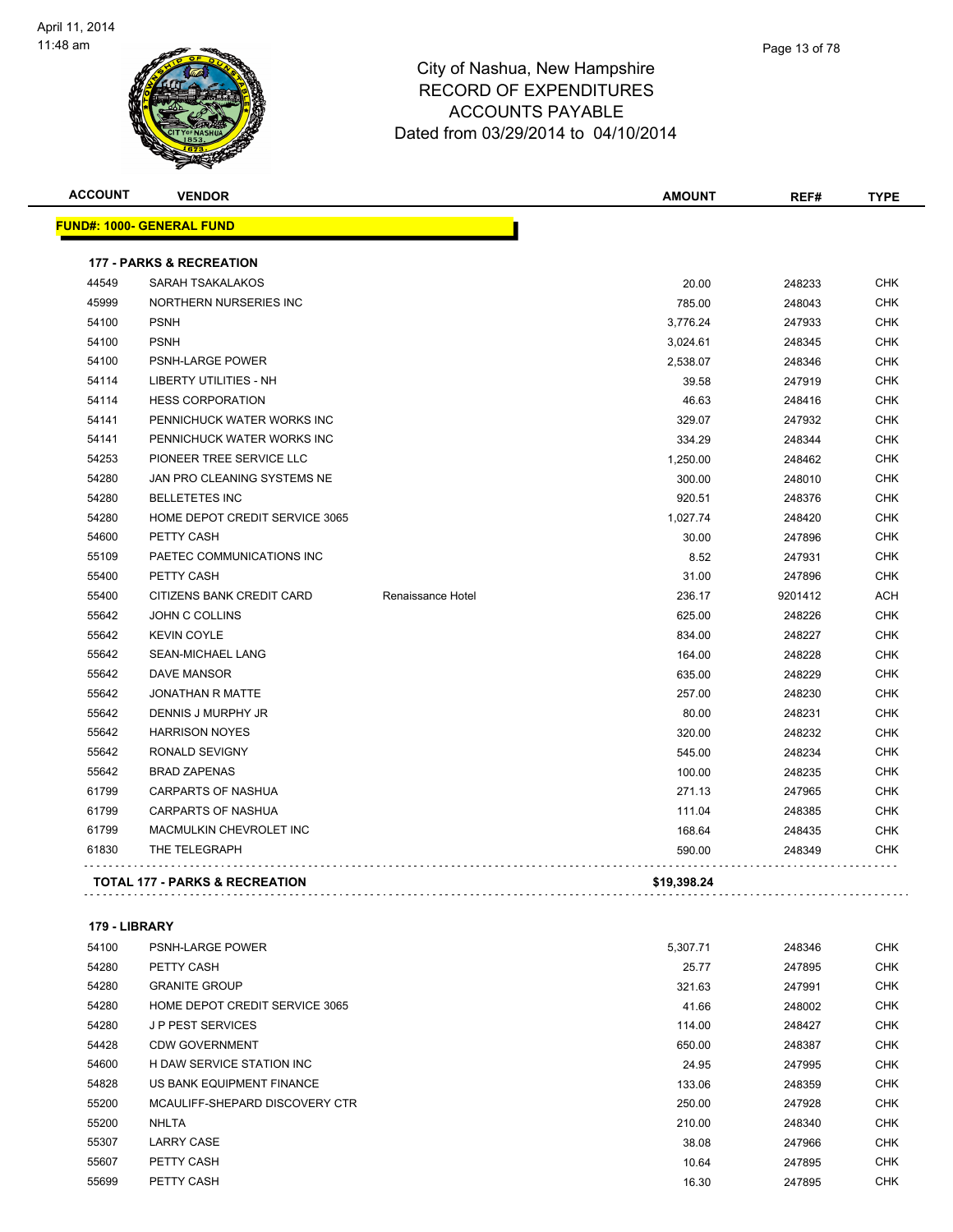

| <b>ACCOUNT</b> | <b>VENDOR</b>                      | AMOUNT      | REF#   | <b>TYPE</b> |
|----------------|------------------------------------|-------------|--------|-------------|
|                | <b>FUND#: 1000- GENERAL FUND</b>   |             |        |             |
| 179 - LIBRARY  |                                    |             |        |             |
| 61100          | WB MASON CO INC                    | 256.07      | 248076 | CHK         |
| 61299          | <b>CCI SOLUTIONS</b>               | 31.05       | 247968 | <b>CHK</b>  |
| 61299          | <b>DEMCO</b>                       | 63.73       | 247976 | <b>CHK</b>  |
| 61299          | <b>GAYLORD BROS INC</b>            | 172.27      | 247988 | CHK         |
| 61299          | LINDENMEYR MUNROE                  | 219.00      | 248017 | <b>CHK</b>  |
| 61299          | WB MASON CO INC                    | 224.55      | 248076 | <b>CHK</b>  |
| 61299          | RYDIN DECAL                        | 204.67      | 248467 | <b>CHK</b>  |
| 61807          | <b>BAKER &amp; TAYLOR</b>          | 335.14      | 247956 | <b>CHK</b>  |
| 61807          | <b>INGRAM LIBRARY SERVICES</b>     | 250.44      | 248007 | CHK         |
| 61807          | <b>BAKER &amp; TAYLOR</b>          | 2,058.85    | 248373 | <b>CHK</b>  |
| 61807          | <b>INGRAM LIBRARY SERVICES</b>     | 118.50      | 248425 | <b>CHK</b>  |
| 61807          | SIMON & SCHUSTER                   | 26.88       | 248476 | <b>CHK</b>  |
| 61807          | <b>WEST PAYMENT CENTER</b>         | 1,106.00    | 248497 | <b>CHK</b>  |
| 61814          | MICRO MARKETING ASSOCIATES         | 308.71      | 248028 | <b>CHK</b>  |
| 61814          | <b>MIDWEST TAPE</b>                | 380.53      | 248029 | <b>CHK</b>  |
| 61814          | <b>BAKER &amp; TAYLOR</b>          | 49.48       | 248373 | <b>CHK</b>  |
| 61814          | MICRO MARKETING ASSOCIATES         | 123.42      | 248447 | <b>CHK</b>  |
| 61814          | <b>MIDWEST TAPE</b>                | 521.60      | 248448 | <b>CHK</b>  |
| 61816          | PETTY CASH                         | 97.97       | 247895 | <b>CHK</b>  |
| 61819          | PETTY CASH                         | 54.66       | 247895 | <b>CHK</b>  |
| 61819          | AC MOORE INC                       | 1.99        | 247943 | <b>CHK</b>  |
| 61819          | <b>INGRAM LIBRARY SERVICES</b>     | 24.75       | 248007 | <b>CHK</b>  |
| 61821          | THE TELEGRAPH                      | 832.00      | 247937 | <b>CHK</b>  |
| 61821          | UNION LEADER CORP                  | 159.12      | 248355 | <b>CHK</b>  |
| 71221          | <b>APPLE INC</b>                   | 228.00      | 247950 | <b>CHK</b>  |
| 71221          | <b>CDW GOVERNMENT</b>              | 107.50      | 248387 | CHK         |
|                | TOTAL 179 - LIBRARY                | \$15,100.68 |        |             |
|                |                                    |             |        |             |
|                | <b>181 - COMMUNITY DEVELOPMENT</b> |             |        |             |
| 61100          | WB MASON CO INC                    | 14.38       | 248076 | <b>CHK</b>  |
| 61100          | CONWAY OFFICE SOLUTIONS            | 9.95        | 248393 | <b>CHK</b>  |
| 61100          | WB MASON CO INC                    | 75.07       | 248496 | <b>CHK</b>  |
| 61650          | CONWAY OFFICE SOLUTIONS            | 9.95        | 247973 | <b>CHK</b>  |
| 61650          | WB MASON CO INC                    | 58.06       | 248076 | <b>CHK</b>  |
| 61650          | WB MASON CO INC                    | 58.06       | 248496 | <b>CHK</b>  |
|                | TOTAL 181 - COMMUNITY DEVELOPMENT  | \$225.47    |        |             |
|                |                                    |             |        |             |
|                | 182 - PLANNING & ZONING            |             |        |             |
| 55200          | AMERICAN PLANNING ASSOC            | 263.00      | 247910 | <b>CHK</b>  |
| 55200          | AMERICAN PLANNING ASSOC            | 429.00      | 247911 | <b>CHK</b>  |
|                | TOTAL 182 - PLANNING & ZONING      | \$692.00    |        |             |
|                |                                    |             |        |             |
|                | <b>183 - ECONOMIC DEVELOPMENT</b>  |             |        |             |
|                |                                    |             |        |             |

| 54421 | <b>CONWAY OFFICE SOLUTIONS</b> | 60.00  | 248393 | СНК |
|-------|--------------------------------|--------|--------|-----|
| 69000 | NASHUA COINS & COLLECTIBLES    | 479.50 | 248038 | СНК |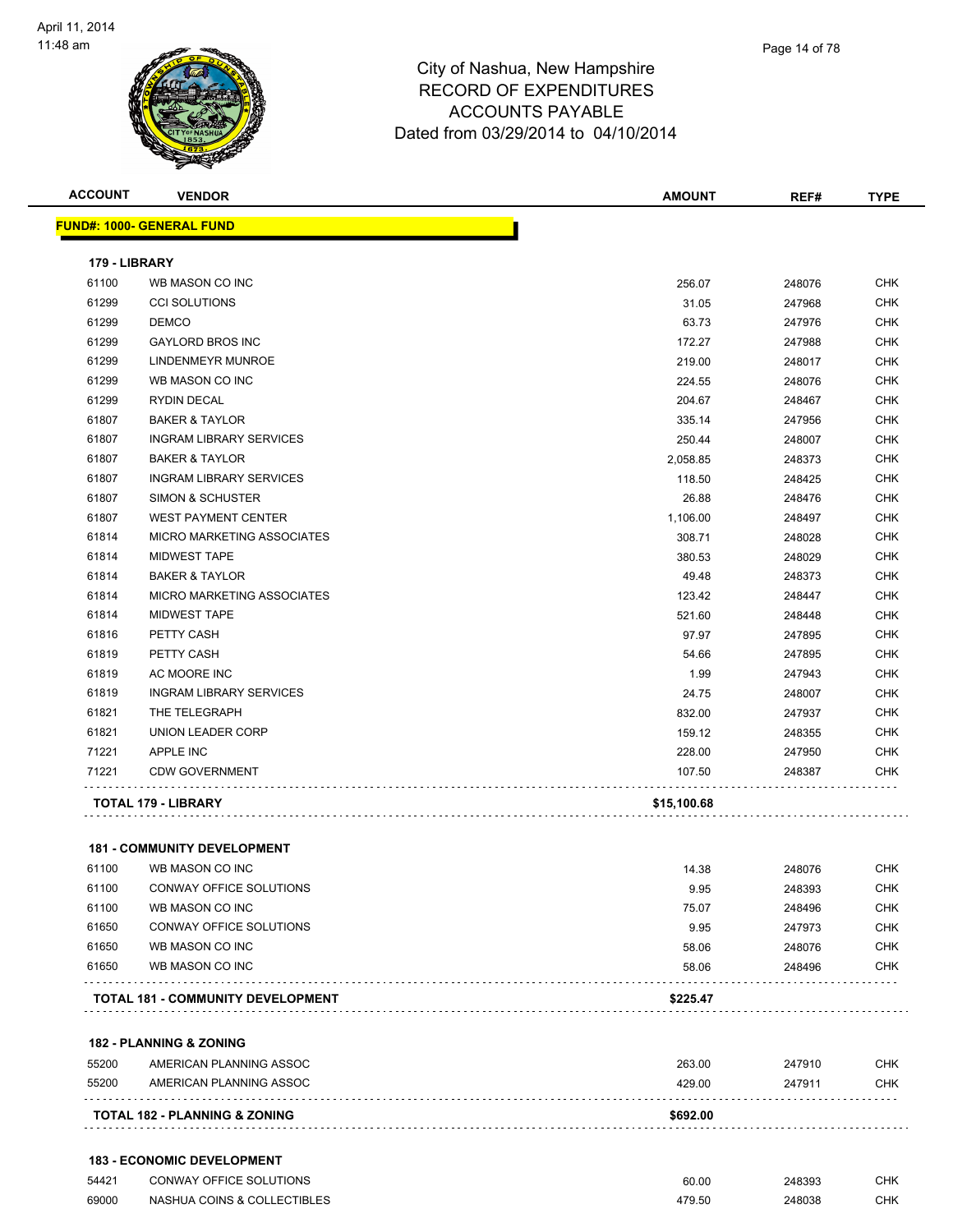

| <b>ACCOUNT</b>      | <b>VENDOR</b>                           | <b>AMOUNT</b> | REF#   | <b>TYPE</b> |
|---------------------|-----------------------------------------|---------------|--------|-------------|
|                     | <u> FUND#: 1000- GENERAL FUND</u>       |               |        |             |
|                     | <b>TOTAL 183 - ECONOMIC DEVELOPMENT</b> | \$539.50      |        |             |
| <b>191 - SCHOOL</b> |                                         |               |        |             |
| 52150               | NH RETIREMENT SYSTEM                    | 2,697.87      | 248316 | <b>CHK</b>  |
| 52800               | <b>LAURIE CHEN</b>                      | 461.54        | 248125 | <b>CHK</b>  |
| 52800               | <b>JENNIFER CAMPO</b>                   | 1,504.80      | 248532 | <b>CHK</b>  |
| 52800               | PHIL DEROSA                             | 1,446.40      | 248561 | CHK         |
| 52800               | <b>JANET MORAN</b>                      | 344.00        | 248622 | <b>CHK</b>  |
| 52800               | AMANDA SCHEYD                           | 912.00        | 248649 | <b>CHK</b>  |
| 53614               | AMY MCCARTNEY                           | 9,028.43      | 248180 | <b>CHK</b>  |
| 53614               | <b>CLARK ASSOC</b>                      | 36,489.00     | 248542 | <b>CHK</b>  |
| 53614               | <b>COMPASSIONATE STAFFING LLC</b>       | 641.25        | 248545 | CHK         |
| 53614               | AMY MCCARTNEY                           | 4,714.35      | 248616 | <b>CHK</b>  |
| 53628               | STATE OF NH CRIMINAL RECORDS            | 871.00        | 248090 | CHK         |
| 53628               | YOUTH EDUCATIONAL EMPLOYMENT            | 350.00        | 248225 | <b>CHK</b>  |
| 53628               | <b>CLARITY WATER TECHNOLOGIES LLC</b>   | 822.92        | 248541 | <b>CHK</b>  |
| 53628               | D A BUCCI & SONS INC                    | 54.00         | 248558 | <b>CHK</b>  |
| 53628               | <b>NELSON PIANO SERVICE</b>             | 105.00        | 248627 | <b>CHK</b>  |
| 53628               | PERFORMANCE REHAB INC                   | 5,424.40      | 248638 | <b>CHK</b>  |
| 53628               | <b>LAURA PRIOR</b>                      | 1,000.00      | 248639 | <b>CHK</b>  |
| 54100               | <b>PSNH</b>                             | 10,970.11     | 248509 | <b>CHK</b>  |
| 54100               | PUBLIC SERVICE OF NH-LARGE POW          | 20,552.80     | 248642 | <b>CHK</b>  |
| 54114               | LIBERTY UTILITIES - NH                  | 5,226.29      | 248084 | <b>CHK</b>  |
| 54114               | <b>HESS CORPORATION</b>                 | 8,996.34      | 248159 | <b>CHK</b>  |
| 54114               | LIBERTY UTILITIES - NH                  | 14,418.85     | 248505 | <b>CHK</b>  |
| 54141               | PENNICHUCK WATER WORKS INC              | 4,572.31      | 248088 | <b>CHK</b>  |
| 54141               | PENNICHUCK WATER WORKS INC              | 2,093.36      | 248508 | <b>CHK</b>  |
| 54243               | CONTROL TECHNOLOGIES INC                | 17,713.61     | 248548 | <b>CHK</b>  |
| 54280               | <b>VIKING ROOFING INC</b>               | 944.09        | 248220 | CHK         |
| 54280               | <b>B &amp; S LOCKSMITHS INC</b>         | 118.45        | 248516 | <b>CHK</b>  |
| 54280               | BLAINE WINDOW HARDWARE INC              | 17.85         | 248520 | <b>CHK</b>  |
| 54487               | DAVID BAILEY                            | 70.00         | 248103 | <b>CHK</b>  |
| 54487               | KARCHER NORTH AMERICA                   | 55.13         | 248166 | <b>CHK</b>  |
| 54487               | ALL AMERICAN SPORTS CORP                | 1,752.30      | 248513 | <b>CHK</b>  |
| 54487               | COMPUTER HUT dba IT INSIDERS            | 64.75         | 248546 | <b>CHK</b>  |
| 54487               | HILLYARD/MANCHESTER                     | 834.99        | 248588 | <b>CHK</b>  |
| 54600               | <b>BEST FORD</b>                        | 13.98         | 248108 | <b>CHK</b>  |
| 54600               | <b>DMR SERVICES</b>                     | 1,003.05      | 248136 | <b>CHK</b>  |
| 54600               | MAYNARD & LESIEUR INC                   | 267.12        | 248178 | <b>CHK</b>  |
| 54600               | HANSONS AUTOMOTIVE SERVICE              | 1,015.60      | 248587 | <b>CHK</b>  |
| 54600               | MAYNARD & LESIEUR INC                   | 267.12        | 248615 | <b>CHK</b>  |
| 55109               | <b>FAIRPOINT COMMUNICATIONS</b>         | 3,166.31      | 248083 | <b>CHK</b>  |
| 55109               | <b>SPRINT</b>                           | 13.15         | 248089 | <b>CHK</b>  |
| 55109               | <b>FAIRPOINT COMMUNICATIONS</b>         | 847.12        | 248332 | <b>CHK</b>  |
| 55109               | BAYRING COMMUNICATIONS                  | 2,229.63      | 248500 | <b>CHK</b>  |
| 55109               | <b>FAIRPOINT COMMUNICATIONS</b>         | 34.71         | 248504 | <b>CHK</b>  |
| 55200               | <b>NHASP</b>                            | 3,675.00      | 248087 | <b>CHK</b>  |
| 55200               | <b>GARY CUSTER</b>                      | 130.00        | 248502 | <b>CHK</b>  |
|                     |                                         |               |        |             |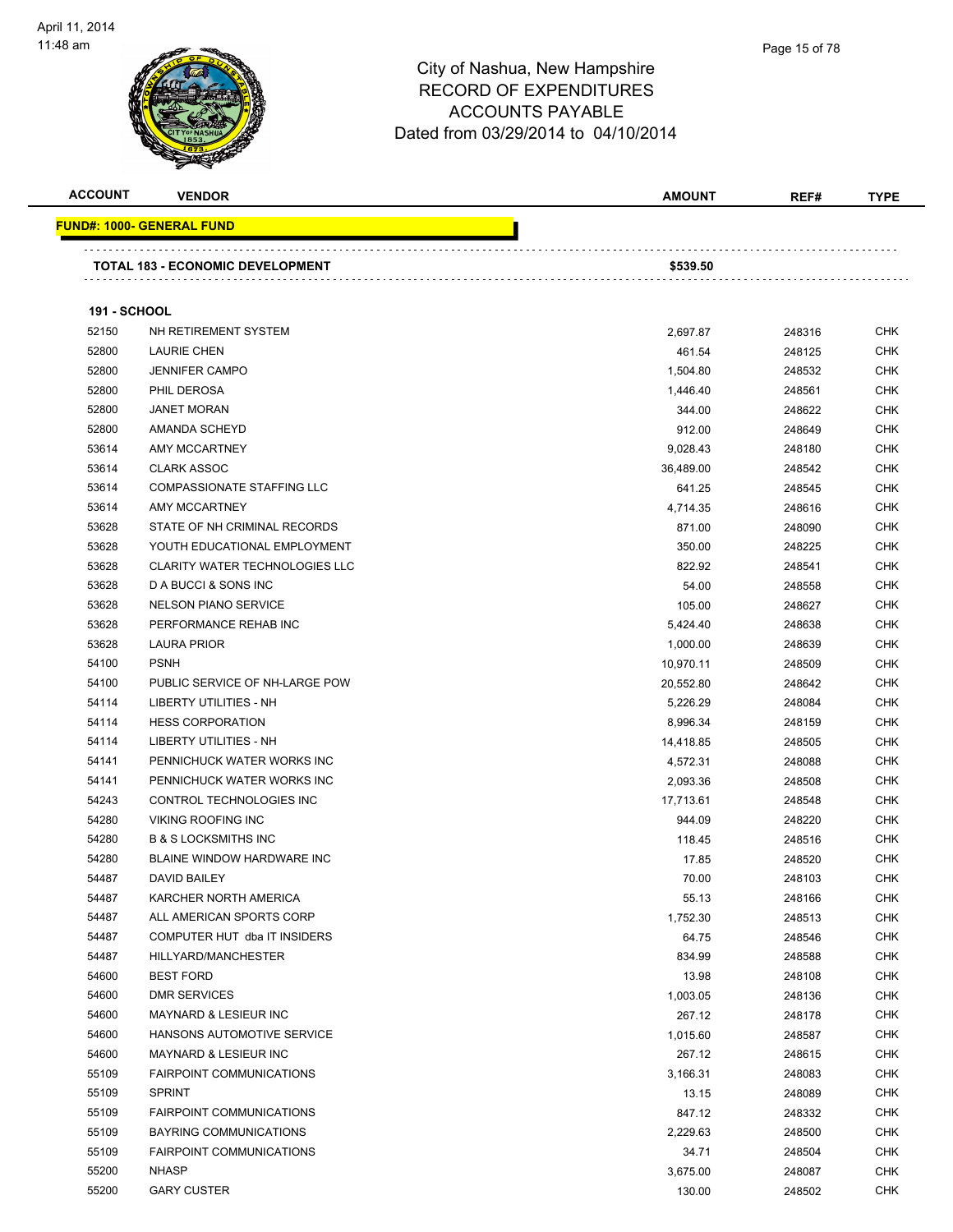

| <b>ACCOUNT</b>      | <b>VENDOR</b>                           | AMOUNT   | REF#   | <b>TYPE</b> |
|---------------------|-----------------------------------------|----------|--------|-------------|
|                     | <b>FUND#: 1000- GENERAL FUND</b>        |          |        |             |
|                     |                                         |          |        |             |
| <b>191 - SCHOOL</b> |                                         |          |        |             |
| 55200               | <b>CROTCHED MOUNTAIN SKI &amp; RIDE</b> | 144.00   | 248554 | <b>CHK</b>  |
| 55200               | <b>NCTM</b>                             | 113.00   | 248626 | <b>CHK</b>  |
| 55300               | <b>NHAEOP</b>                           | 810.00   | 248086 | <b>CHK</b>  |
| 55300               | DONALD STILLMAN                         | 35.00    | 248214 | <b>CHK</b>  |
| 55300               | <b>NEIL CLAFFEY</b>                     | 103.00   | 248540 | <b>CHK</b>  |
| 55300               | <b>NHIAA</b>                            | 40.00    | 248630 | <b>CHK</b>  |
| 55307               | <b>MARIE ALSUP</b>                      | 58.96    | 248098 | <b>CHK</b>  |
| 55307               | <b>ARELINDA ALVES</b>                   | 22.40    | 248099 | <b>CHK</b>  |
| 55307               | <b>MARIANNE BUSTEED</b>                 | 17.92    | 248117 | <b>CHK</b>  |
| 55307               | PAUL CALABRIA                           | 8.44     | 248118 | <b>CHK</b>  |
| 55307               | <b>SCOTT MAYS</b>                       | 40.15    | 248179 | <b>CHK</b>  |
| 55307               | MICHELLE PAPANICOLAU                    | 115.36   | 248192 | <b>CHK</b>  |
| 55307               | <b>DENISE PETZ</b>                      | 38.33    | 248197 | <b>CHK</b>  |
| 55307               | DANIEL SCARPATI                         | 63.84    | 248202 | <b>CHK</b>  |
| 55307               | <b>MARCIA BAGLEY</b>                    | 116.76   | 248517 | <b>CHK</b>  |
| 55307               | <b>ESTHER BRODEUR</b>                   | 38.64    | 248527 | <b>CHK</b>  |
| 55307               | LYNNE BROWN                             | 12.32    | 248528 | <b>CHK</b>  |
| 55307               | KIMBERLY CALLAN                         | 60.48    | 248530 | <b>CHK</b>  |
| 55307               | <b>TODD CAMPION</b>                     | 157.64   | 248531 | <b>CHK</b>  |
| 55307               | <b>MARK CONRAD</b>                      | 232.71   | 248547 | <b>CHK</b>  |
| 55307               | <b>KAREN CREBASE</b>                    | 102.20   | 248552 | <b>CHK</b>  |
| 55307               | DANIEL DONOVAN                          | 25.76    | 248564 | <b>CHK</b>  |
| 55307               | <b>MARIANNE DUSTIN</b>                  | 138.32   | 248568 | <b>CHK</b>  |
| 55307               | <b>VIRGINIA ESSON</b>                   | 15.23    | 248571 | <b>CHK</b>  |
| 55307               | LISA GINGRAS                            | 368.54   | 248580 | <b>CHK</b>  |
| 55307               | <b>JENNIFER GRANTHAM</b>                | 253.82   | 248582 | <b>CHK</b>  |
| 55307               | <b>LYNNE HANLEY</b>                     | 62.28    | 248585 | <b>CHK</b>  |
| 55307               | <b>STACY HYNES</b>                      | 59.92    | 248594 | <b>CHK</b>  |
| 55307               | <b>MARC LAQUERRE</b>                    | 101.50   | 248604 | <b>CHK</b>  |
| 55307               | DONNA LATINA                            | 40.32    | 248605 | <b>CHK</b>  |
| 55307               | <b>JUDITH LOFTUS</b>                    | 46.62    | 248606 | <b>CHK</b>  |
| 55307               | <b>MARK LUCAS</b>                       | 60.76    | 248607 | <b>CHK</b>  |
| 55307               | <b>ISA ROSS</b>                         | 49.28    | 248646 | <b>CHK</b>  |
| 55307               | STEPHANIE ROSS-SAURI                    | 26.88    | 248647 | <b>CHK</b>  |
| 55307               | <b>JENNIFER SEUSING</b>                 | 60.42    | 248655 | <b>CHK</b>  |
| 55307               | LORNE SWINDELL                          | 233.14   | 248659 | <b>CHK</b>  |
| 55307               | MICHELE VERLEY                          | 62.72    | 248663 | <b>CHK</b>  |
| 55400               | ROBERTA GREELEY-CURTIS                  | 78.34    | 248150 | <b>CHK</b>  |
| 55400               | JOHANNA SEEBA                           | 118.66   | 248207 | <b>CHK</b>  |
| 55400               | KATHY SPEIDEL                           | 79.00    | 248213 | <b>CHK</b>  |
| 55400               | <b>MICHAEL CRAIG</b>                    | 79.00    | 248551 | <b>CHK</b>  |
| 55400               | SARAH MARANDOS                          | 140.00   | 248612 | <b>CHK</b>  |
| 55500               | <b>CONCORD MONITOR</b>                  | 1,117.74 | 248329 | <b>CHK</b>  |
| 55500               | THE TELEGRAPH                           | 2,105.20 | 248349 | <b>CHK</b>  |
| 55500               | UNION LEADER CORP -- 19828              | 1,120.12 | 248356 | <b>CHK</b>  |
| 55600               | THE COPY SHOP                           | 165.00   | 248129 | <b>CHK</b>  |
| 55600               | <b>JOSTENS INC</b>                      | 1,293.45 | 248165 | <b>CHK</b>  |
| 55600               | THE COPY SHOP                           | 361.11   | 248549 | <b>CHK</b>  |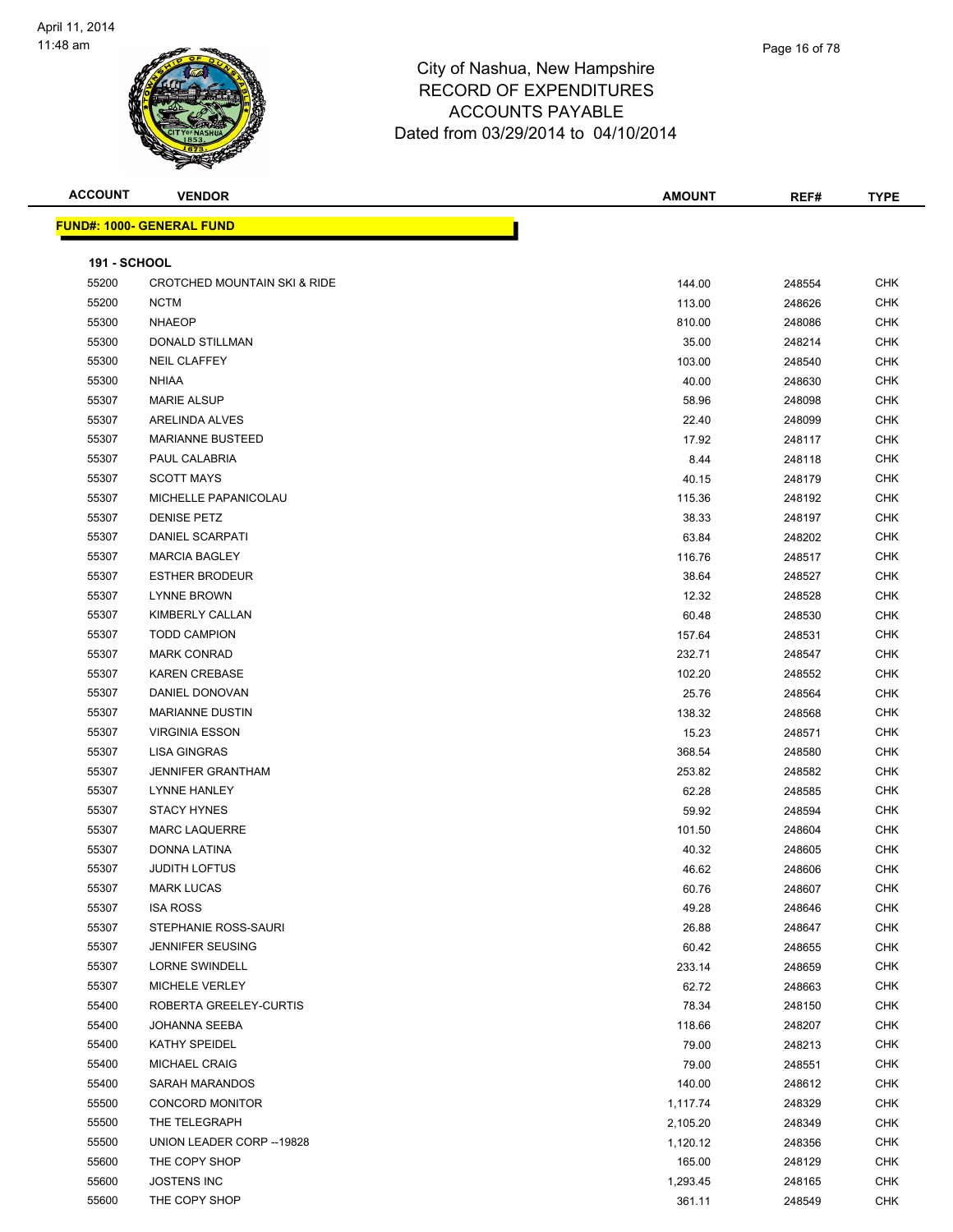

| <b>ACCOUNT</b>      | <b>VENDOR</b>                            | <b>AMOUNT</b> | REF#   | <b>TYPE</b> |
|---------------------|------------------------------------------|---------------|--------|-------------|
|                     | <b>FUND#: 1000- GENERAL FUND</b>         |               |        |             |
| <b>191 - SCHOOL</b> |                                          |               |        |             |
| 55607               | AMHERST ST PETTY CASH                    | 122.00        | 248081 | <b>CHK</b>  |
| 55607               | US POSTAL SERVICE                        | 699.72        | 248662 | <b>CHK</b>  |
| 55642               | <b>MICHAEL FROST</b>                     | 82.00         | 248143 | <b>CHK</b>  |
| 55642               | <b>BRADFORD AYERS</b>                    | 114.00        | 248515 | <b>CHK</b>  |
| 55642               | PHILIP CLINTON                           | 62.00         | 248543 | <b>CHK</b>  |
| 55642               | <b>GARY WONG</b>                         | 114.00        | 248670 | <b>CHK</b>  |
| 55649               | <b>WILLIAM MAKARAWICZ</b>                | 1,010.00      | 248175 | <b>CHK</b>  |
| 55690               | FIRST STUDENT INC                        | 3,622.86      | 248140 | <b>CHK</b>  |
| 55690               | FIRST STUDENT INC                        | 472,589.20    | 248575 | <b>CHK</b>  |
| 55691               | <b>BRAD CANFIELD</b>                     | 1,120.00      | 248533 | <b>CHK</b>  |
| 55691               | FIRST STUDENT INC                        | 288,743.40    | 248575 | <b>CHK</b>  |
| 55691               | <b>JIM MONAHAN</b>                       | 92.96         | 248620 | <b>CHK</b>  |
| 55691               | SARAH WINSLOW                            | 212.80        | 248669 | <b>CHK</b>  |
| 55694               | <b>BOW SCHOOL DISTRICT</b>               | 2,471.75      | 248524 | <b>CHK</b>  |
| 55694               | <b>CEDARCREST INC</b>                    | 19,772.74     | 248536 | <b>CHK</b>  |
| 55694               | CROTCHED MOUNTAIN REHAB CTR              | 23,404.65     | 248553 | <b>CHK</b>  |
| 55694               | <b>EASTER SEALS OF NEW HAMPSHIRE</b>     | 1,352.82      | 248569 | <b>CHK</b>  |
| 55694               | <b>HAMPSTEAD HOSPITAL</b>                | 825.00        | 248584 | <b>CHK</b>  |
| 55694               | INSTITUTE OF PROFESSIONAL PRAC           | 1,228.44      | 248596 | <b>CHK</b>  |
| 55694               | MERRIMACK SPEC ED COLLABORATIV           | 23,764.00     | 248619 | <b>CHK</b>  |
| 55694               | NASHUA CHILDRENS HOME                    | 2,069.46      | 248624 | <b>CHK</b>  |
| 55694               | NFI NORTH INC                            | 2,326.10      | 248629 | <b>CHK</b>  |
| 55694               | <b>REGIONAL SERVICES &amp; EDUCATION</b> | 551.25        | 248644 | <b>CHK</b>  |
| 55694               | <b>SERESC</b>                            | 3,935.61      | 248654 | <b>CHK</b>  |
| 61100               | <b>BARNES &amp; NOBLE INC</b>            | 486.40        | 248105 | <b>CHK</b>  |
| 61100               | LINEN & SHADE BIN INC                    | 1,780.00      | 248172 | <b>CHK</b>  |
| 61100               | MCINTIRE BUSINESS PRODUCTS INC.          | 111.86        | 248181 | <b>CHK</b>  |
| 61100               | WB MASON CO INC                          | 599.65        | 248223 | <b>CHK</b>  |
| 61100               | <b>ELM ST PETTY CASH</b>                 | 44.78         | 248503 | <b>CHK</b>  |
| 61100               | NEW SEARLES SCH PETTY CASH               | 33.96         | 248507 | <b>CHK</b>  |
| 61100               | CENTRAL PAPER PRODUCTS CO                | 63.03         | 248537 | <b>CHK</b>  |
| 61100               | <b>LISA GINGRAS</b>                      | 48.05         | 248580 | CHK         |
| 61100               | WB MASON CO INC                          | 1,263.33      | 248666 | <b>CHK</b>  |
| 61135               | AC MOORE                                 | 108.67        | 248091 | <b>CHK</b>  |
| 61135               | MICHAEL ALLEN                            | 395.50        | 248095 | <b>CHK</b>  |
| 61135               | <b>ATLANTIC POWER</b>                    | 130.69        | 248102 | <b>CHK</b>  |
| 61135               | <b>BARNES &amp; NOBLE INC</b>            | 39.16         | 248105 | <b>CHK</b>  |
| 61135               | <b>BELLETETES INC</b>                    | 40.21         | 248106 | <b>CHK</b>  |
| 61135               | LYNNE BROWN                              | 23.94         | 248114 | <b>CHK</b>  |
| 61135               | <b>BURMAX CO INC</b>                     | 154.10        | 248116 | <b>CHK</b>  |
| 61135               | <b>CARPARTS OF NASHUA</b>                | 304.81        | 248120 | <b>CHK</b>  |
| 61135               | CARTRIDGE WORLD NASHUA                   | 18.00         | 248121 | <b>CHK</b>  |
| 61135               | DIANE COLLINS                            | 34.94         | 248128 | <b>CHK</b>  |
| 61135               | <b>DEMCO</b>                             | 361.99        | 248134 | <b>CHK</b>  |
| 61135               | DJ JEFF HAMILTON                         | 250.00        | 248135 | <b>CHK</b>  |
| 61135               | <b>FOLLETT LIBRARY RESOURCES</b>         | 1,521.81      | 248142 | <b>CHK</b>  |
| 61135               | LUANE GENEST                             | 14.66         | 248146 | <b>CHK</b>  |
| 61135               | <b>HANNAFORD</b>                         | 359.56        | 248153 | <b>CHK</b>  |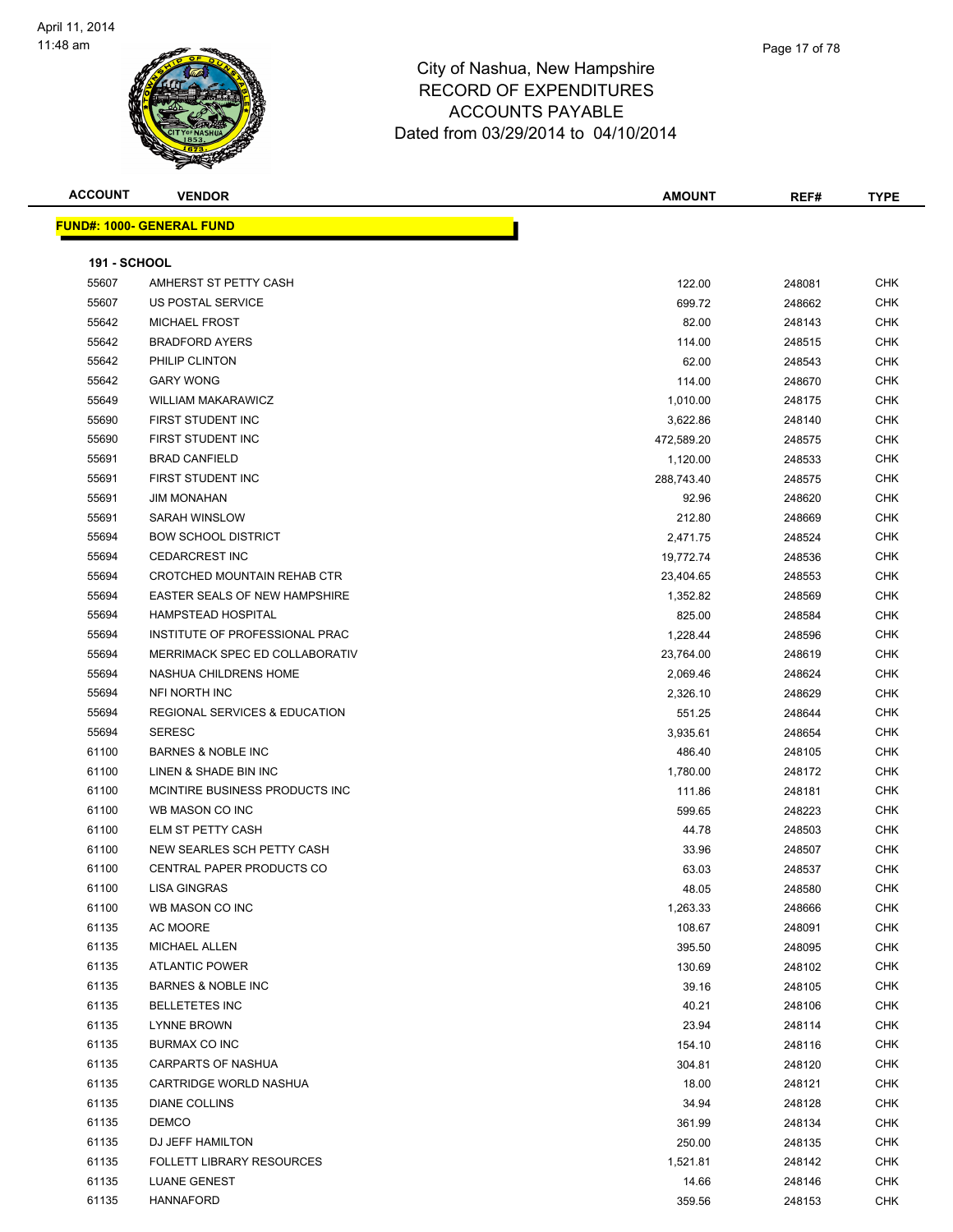

| <b>ACCOUNT</b>      | <b>VENDOR</b>                     | <b>AMOUNT</b> | REF#   | <b>TYPE</b> |
|---------------------|-----------------------------------|---------------|--------|-------------|
|                     | <u> FUND#: 1000- GENERAL FUND</u> |               |        |             |
|                     |                                   |               |        |             |
| <b>191 - SCHOOL</b> |                                   |               |        |             |
| 61135               | HOME DEPOT CREDIT SERVICE         | 416.81        | 248160 | <b>CHK</b>  |
| 61135               | J W PEPPER & SON INC              | 307.99        | 248163 | <b>CHK</b>  |
| 61135               | <b>JOSEF LAMBERT</b>              | 6.00          | 248169 | CHK         |
| 61135               | MARKET BASKET ACCT 2589096        | 658.12        | 248177 | CHK         |
| 61135               | <b>NASCO</b>                      | 219.26        | 248183 | CHK         |
| 61135               | NORTH CENTER FOOD SERVICE         | 1,642.81      | 248190 | <b>CHK</b>  |
| 61135               | <b>GLEN OUELLETTE</b>             | 11.28         | 248191 | CHK         |
| 61135               | QUAVERMUSIC.COM, LLC              | 240.00        | 248200 | <b>CHK</b>  |
| 61135               | <b>CHELSEY ROTHERMEL</b>          | 52.79         | 248201 | CHK         |
| 61135               | <b>SCHOOL SPECIALTY</b>           | 2,883.05      | 248205 | CHK         |
| 61135               | <b>THEATRE HOUSE</b>              | 214.45        | 248215 | <b>CHK</b>  |
| 61135               | TOBACCOFREE.ORG                   | 104.00        | 248217 | CHK         |
| 61135               | ULINE                             | 100.07        | 248218 | CHK         |
| 61135               | <b>WAL-MART</b>                   | 334.38        | 248221 | CHK         |
| 61135               | WB MASON CO INC                   | 1,203.85      | 248223 | CHK         |
| 61135               | <b>BONNIE WILLIAMS</b>            | 118.44        | 248224 | CHK         |
| 61135               | BICENTENNIAL SCHOOL PETTY CASH    | 117.68        | 248501 | <b>CHK</b>  |
| 61135               | ELM ST PETTY CASH                 | 53.60         | 248503 | CHK         |
| 61135               | NEW SEARLES SCH PETTY CASH        | 14.99         | 248507 | CHK         |
| 61135               | <b>BELLETETES INC</b>             | 166.01        | 248518 | CHK         |
| 61135               | CARPARTS OF NASHUA                | 167.61        | 248534 | CHK         |
| 61135               | CARTRIDGE WORLD NASHUA            | 69.99         | 248535 | CHK         |
| 61135               | COMPUTER HUT dba IT INSIDERS      | 149.85        | 248546 | CHK         |
| 61135               | CRYSTAL ROCK BOTTLED WATER        | 87.90         | 248555 | CHK         |
| 61135               | <b>CULINARY ARTS</b>              | 73.75         | 248556 | CHK         |
| 61135               | PAMELA DEGENNARO                  | 75.10         | 248559 | CHK         |
| 61135               | <b>SANDY DEHNER</b>               | 109.80        | 248560 | CHK         |
| 61135               | <b>MELISSA DESCHENES</b>          | 16.58         | 248562 | <b>CHK</b>  |
| 61135               | LAURA DIONNE                      | 122.22        | 248563 | CHK         |
| 61135               | <b>HANNAFORD</b>                  | 92.44         | 248586 | CHK         |
| 61135               | HOME DEPOT CREDIT SERVICE         | 1,050.36      | 248590 | CHK         |
| 61135               | J W PEPPER & SON INC              | 329.48        | 248598 | CHK         |
| 61135               | LYNNE JOSEPH                      | 121.05        | 248601 | CHK         |
| 61135               | STEPHANIE KEATING-BAYRD           | 92.79         | 248602 | CHK         |
| 61135               | <b>KELLY MARIANO</b>              | 79.99         | 248613 | CHK         |
| 61135               | MARKET BASKET ACCT 2589096        | 496.89        | 248614 | CHK         |
| 61135               | MCINTIRE BUSINESS PRODUCTS INC    | 628.49        | 248618 | <b>CHK</b>  |
| 61135               | MOORE MEDICAL LLC                 | 62.98         | 248621 | CHK         |
| 61135               | MSC INDUSTRIAL SUPPLY CO INC      | 911.30        | 248623 | CHK         |
| 61135               | NASHUA OUTDOOR POWER EQUIPMENT    | 31.78         | 248625 | <b>CHK</b>  |
| 61135               | NORTH CENTER FOOD SERVICE         | 1,365.48      | 248631 | CHK         |
| 61135               | P J CURRIER LUMBER CO             | 1,225.58      | 248633 | CHK         |
| 61135               | DAVID PURINGTON                   | 56.97         | 248643 | CHK         |
| 61135               | NICOLE ROBINSON                   | 43.52         | 248645 | CHK         |
| 61135               | <b>SARGENT WELCH</b>              | 1,045.10      | 248648 | CHK         |
| 61135               | <b>SCHOOL SPECIALTY</b>           | 745.52        | 248651 | CHK         |
| 61135               | RENEE SCHWARZ                     | 19.99         | 248652 | CHK         |
| 61135               | SIGMA-ALDRICH                     | 62.41         | 248657 | <b>CHK</b>  |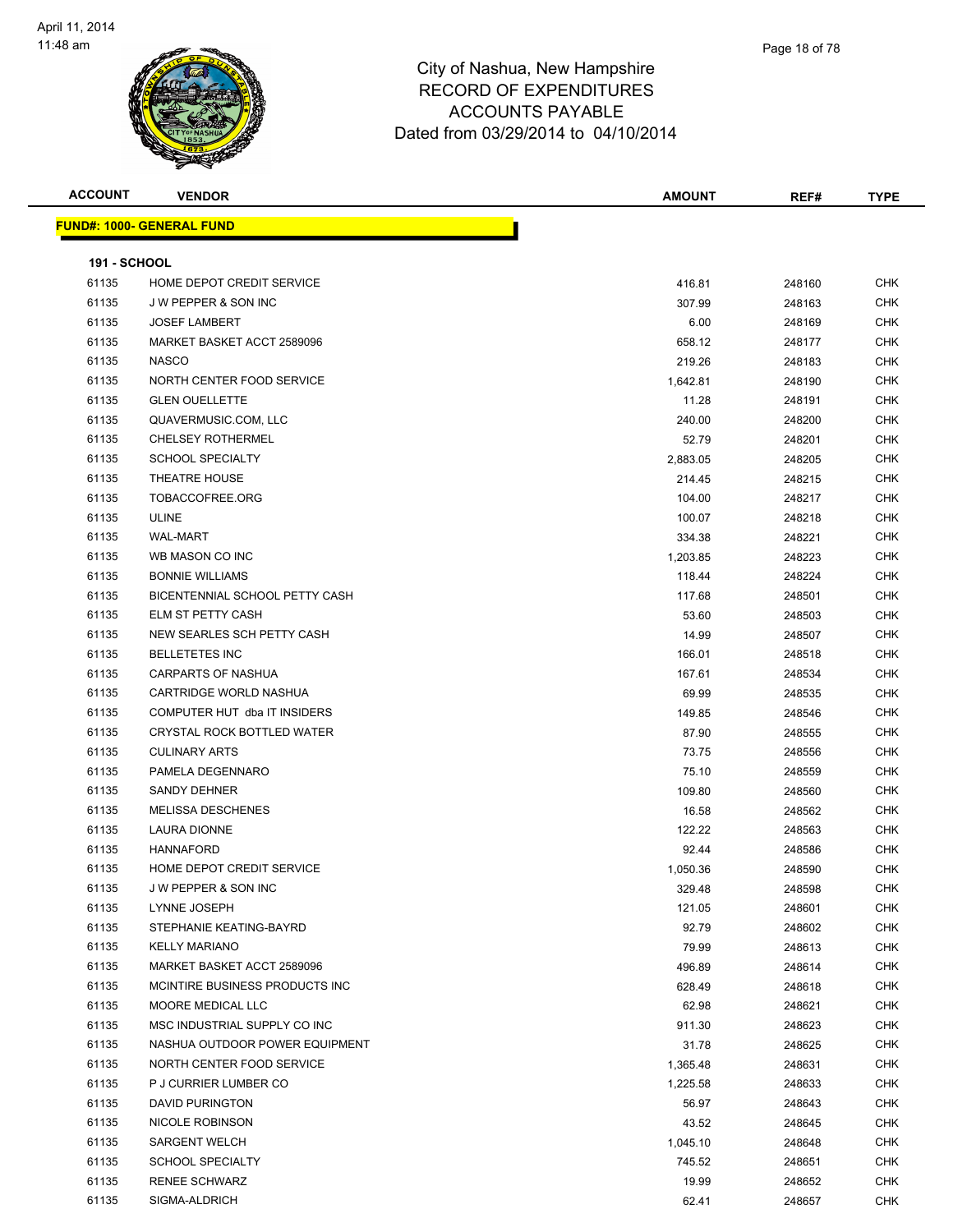

| <b>ACCOUNT</b>      | <b>VENDOR</b>                         | <b>AMOUNT</b> | REF#   | <b>TYPE</b> |
|---------------------|---------------------------------------|---------------|--------|-------------|
|                     | <b>FUND#: 1000- GENERAL FUND</b>      |               |        |             |
|                     |                                       |               |        |             |
| <b>191 - SCHOOL</b> |                                       |               |        |             |
| 61135               | TOYS FOR SPECIAL CHILDREN INC         | 254.95        | 248661 | <b>CHK</b>  |
| 61135               | <b>WAL-MART</b>                       | 124.42        | 248665 | <b>CHK</b>  |
| 61135               | WB MASON CO INC                       | 436.51        | 248666 | <b>CHK</b>  |
| 61142               | <b>SCHOOL HEALTH CORP</b>             | 145.62        | 248203 | <b>CHK</b>  |
| 61142               | SCHOOL NURSE SUPPLY INC               | 85.13         | 248204 | CHK         |
| 61142               | BICENTENNIAL SCHOOL PETTY CASH        | 23.76         | 248501 | CHK         |
| 61142               | PATTERSON MEDICAL SUPPLY INC          | 1,563.11      | 248635 | <b>CHK</b>  |
| 61249               | <b>NCS PEARSON</b>                    | 981.75        | 248186 | CHK         |
| 61249               | PRO-ED                                | 1,384.90      | 248641 | CHK         |
| 61299               | <b>ALPHAGRAPHICS</b>                  | 1,147.00      | 248097 | CHK         |
| 61299               | <b>BELLETETES INC</b>                 | 49.61         | 248106 | <b>CHK</b>  |
| 61299               | <b>FASTENAL CO</b>                    | 81.95         | 248138 | <b>CHK</b>  |
| 61299               | HOME DEPOT CREDIT SERVICES            | 164.60        | 248161 | <b>CHK</b>  |
| 61299               | <b>NCS PEARSON</b>                    | 64.50         | 248186 | CHK         |
| 61299               | <b>PASEK CORP</b>                     | 1,827.68      | 248194 | CHK         |
| 61299               | WB MASON CO INC                       | 60.48         | 248223 | <b>CHK</b>  |
| 61299               | <b>BLUE TARP FINANCIAL</b>            | 198.59        | 248521 | CHK         |
| 61299               | <b>FASTENAL CO</b>                    | 15.59         | 248574 | CHK         |
| 61299               | HOME DEPOT CREDIT SERVICES            | 71.10         | 248589 | <b>CHK</b>  |
| 61299               | <b>IMTEK REPROGRAPHICS INC</b>        | 19.44         | 248595 | <b>CHK</b>  |
| 61299               | <b>PASEK CORP</b>                     | 295.66        | 248634 | <b>CHK</b>  |
| 61299               | <b>SCHOOL SPECIALTY</b>               | 30.41         | 248651 | CHK         |
| 61299               | <b>SUSAN WILBORG</b>                  | 37.32         | 248668 | <b>CHK</b>  |
| 61407               | ALARMAX DISTRIBUTORS INC              | 606.30        | 248094 | <b>CHK</b>  |
| 61407               | APS LIGHTING SOUND A V                | 494.10        | 248101 | CHK         |
| 61407               | M & M ELECTRICAL SUPPLY CO INC        | 844.49        | 248173 | CHK         |
| 61407               | M & M ELECTRICAL SUPPLY CO INC        | 410.25        | 248608 | CHK         |
| 61414               | PEABODY SUPPLY CO                     | 459.22        | 248196 | CHK         |
| 61414               | F W WEBB CO                           | 390.11        | 248573 | CHK         |
| 61414               | PEABODY SUPPLY CO                     | 328.73        | 248636 | CHK         |
| 61414               | PEABODY SUPPLY CO                     | 554.28        | 248637 | <b>CHK</b>  |
| 61421               | <b>GRAINGER</b>                       | 633.35        | 248148 | <b>CHK</b>  |
| 61421               | <b>GRAINGER</b>                       | 636.84        | 248581 | CHK         |
| 61421               | SIEMENS INDUSTRY INC                  | 432.00        | 248656 | CHK         |
| 61599               | JOHN DEERE LANDSCAPES LLC             | 61.52         | 248164 | <b>CHK</b>  |
| 61599               | NASHUA OUTDOOR POWER EQUIPMENT        | 64.15         | 248184 | <b>CHK</b>  |
| 61599               | JOHN DEERE LANDSCAPES LLC             | 46.50         | 248600 | <b>CHK</b>  |
| 61814               | FOLLETT LIBRARY RESOURCES             | 382.45        | 248576 | CHK         |
| 61814               | <b>WHITCOMB ASSOCIATES</b>            | 411.87        | 248667 | CHK         |
| 61821               | PHI DELTA KAPPAN                      | 95.00         | 248198 | CHK         |
| 61821               | FOLLETT LIBRARY RESOURCES             | 149.66        | 248577 | CHK         |
| 61875               | ACADEMIC THERAPY/HIGH NOON BKS        | 576.95        | 248093 | CHK         |
| 61875               | <b>BARNES &amp; NOBLE INC</b>         | 194.73        | 248105 | CHK         |
| 61875               | SOLUTION TREE INC                     | 280.60        | 248212 | CHK         |
| 61875               | <b>ACORN NATURALISTS</b>              | 128.44        | 248512 | CHK         |
| 61875               | <b>HOUGHTON MIFFLIN HARCOURT PUB.</b> | 835.40        | 248591 | CHK         |
| 61875               | AMANDA MCGUIRE                        | 176.99        | 248617 | <b>CHK</b>  |
| 61875               | PRO-ED                                | 208.89        | 248641 | <b>CHK</b>  |
|                     |                                       |               |        |             |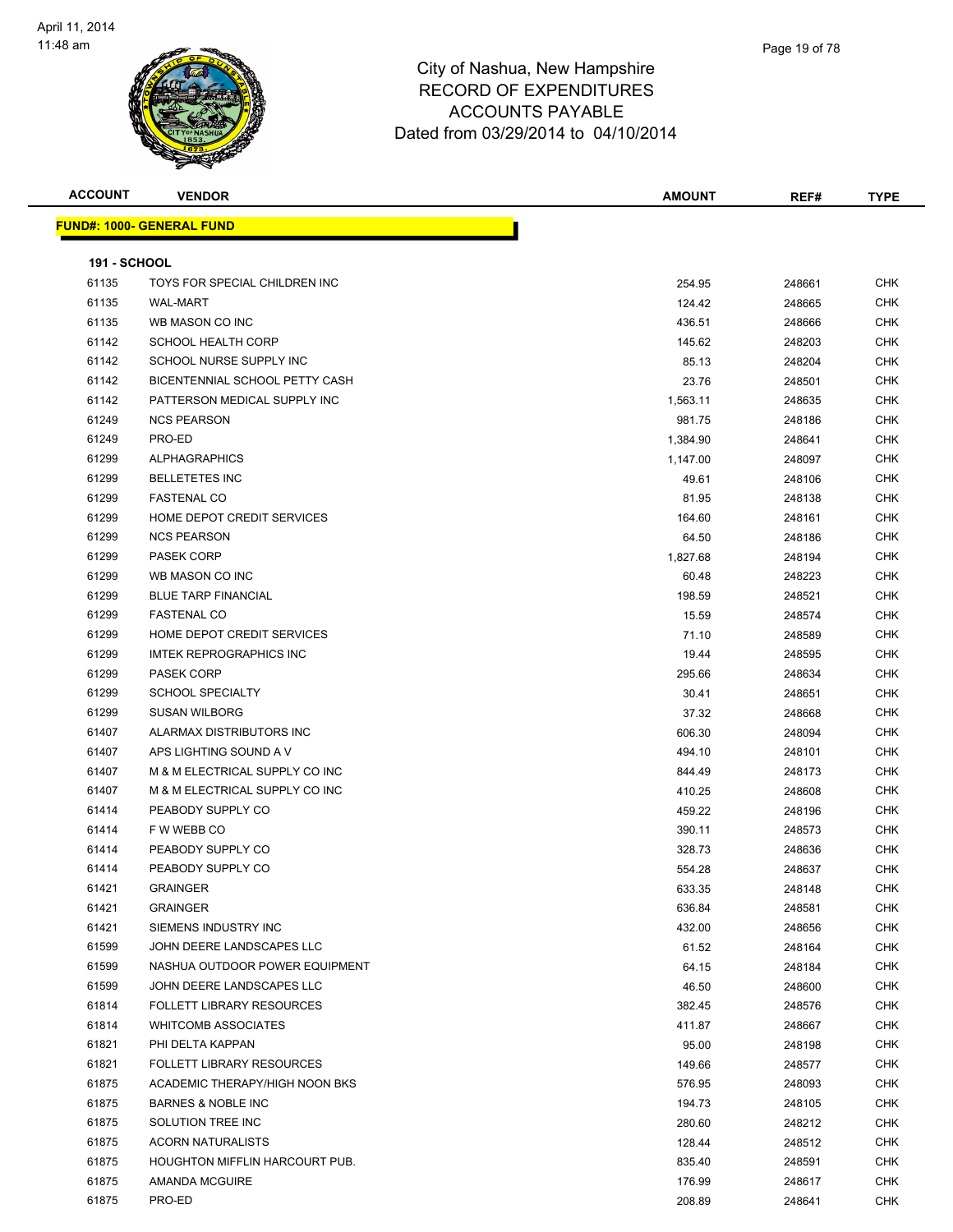

| Page 20 of 78 |
|---------------|
|               |

| <b>ACCOUNT</b>      | <b>VENDOR</b>                                        |            | <b>AMOUNT</b>           | REF#           | <b>TYPE</b>              |
|---------------------|------------------------------------------------------|------------|-------------------------|----------------|--------------------------|
|                     | <b>FUND#: 1000- GENERAL FUND</b>                     |            |                         |                |                          |
| <b>191 - SCHOOL</b> |                                                      |            |                         |                |                          |
| 71221               | <b>APPLE INC</b>                                     |            | 499.00                  | 248100         | <b>CHK</b>               |
| 71221               | COMPUTER HUT dba IT INSIDERS                         |            | 2,369.85                | 248546         | CHK                      |
| 71221               | CUSTOM COMPUTER SPECIALIST INC                       |            | 6,000.00                | 248557         | <b>CHK</b>               |
| 71228               | SOFTMEDIA INC                                        |            | 3,600.00                | 248211         | <b>CHK</b>               |
| 71800               | MCINTIRE BUSINESS PRODUCTS INC                       |            | 915.32                  | 248181         | <b>CHK</b>               |
| 71999               | <b>FLETCHERS APPLIANCE</b>                           |            | 489.00                  | 248141         | <b>CHK</b>               |
| 71999               | PRO AV SYSTEMS INC                                   |            | 236.00                  | 248640         | <b>CHK</b>               |
| 71999               | <b>SCHOOL OUTFITTERS</b>                             |            | 365.22                  | 248650         | <b>CHK</b>               |
| 71999               | <b>SCHOOL SPECIALTY</b>                              |            | 706.20                  | 248651         | <b>CHK</b>               |
| 71999               | <b>VIRCO INC</b>                                     |            | 4,129.44                | 248664         | <b>CHK</b>               |
| 71999               | CITIZENS BANK CREDIT CARD                            | Amazon.com | 125.13                  | 9201412        | <b>ACH</b>               |
|                     | TOTAL 191 - SCHOOL                                   |            | \$1,093,103.68          |                |                          |
|                     |                                                      |            |                         |                |                          |
|                     | <b>193 - DEBT SERVICE</b>                            |            |                         |                |                          |
| 75100               | US BANK N.A. (091000022)                             |            | 761,000.00              | 15024          | <b>ACH</b>               |
| 75200<br>75200      | US BANK N.A. (091000022)<br>US BANK N.A. (091000022) |            | 150,345.00<br>93,338.75 | 15024<br>15025 | <b>ACH</b><br><b>ACH</b> |
|                     | <b>TOTAL 193 - DEBT SERVICE</b>                      |            | \$1,004,683.75          |                |                          |
|                     |                                                      |            |                         |                |                          |
|                     | <b>TOTAL FUND 1000 - GENERAL FUND</b>                |            | \$3,103,976.80          |                |                          |
|                     | <b>FUND#: 1001- GF-CAPITAL IMPROVEMENTS</b>          |            |                         |                |                          |
|                     | 152 - FIRE-CAP IMP                                   |            |                         |                |                          |
| 81100               | <b>KAPESCO PAINTING LLC</b>                          |            | 4.650.00                | 248015         | <b>CHK</b>               |
|                     | <b>TOTAL 152 - FIRE-CAP IMP</b>                      |            | \$4,650.00              |                |                          |
|                     |                                                      |            |                         |                |                          |
|                     | <b>161 - STREETS-CAP IMP</b>                         |            |                         |                |                          |
| 81100               | SUNSHINE PAVING CORPORATION                          |            | 2,500.00                | 248064         | <b>CHK</b>               |
| 81100               | SUNSHINE PAVING CORPORATION                          |            | 30,623.86               | 248064         | <b>CHK</b>               |
| 81100               | SUNSHINE PAVING CORPORATION                          |            | 19,121.07               | 248064         | CHK                      |
| 81100               | CORRIVEAU ROUTHIER INC                               |            | 2,720.80                | 248394         | <b>CHK</b>               |
|                     |                                                      |            |                         |                |                          |

TOTAL FUND 1001 - GF-CAPITAL IMPROVEMENTS **1000 STS9,615.73** 

**FUND#: 1010- GF-PRIOR YEAR ESCROWS/EXPENSES**

|       | <b>150 - POLICE-PRIOR YEAR</b> |          |        |            |
|-------|--------------------------------|----------|--------|------------|
| 71221 | DELL MARKETING LP              | 3.610.00 | 247975 | СНК        |
| 71228 | SOFTMART                       | 8.295.00 | 248478 | <b>CHK</b> |

**TOTAL 161 - STREETS-CAP IMP \$54,965.73**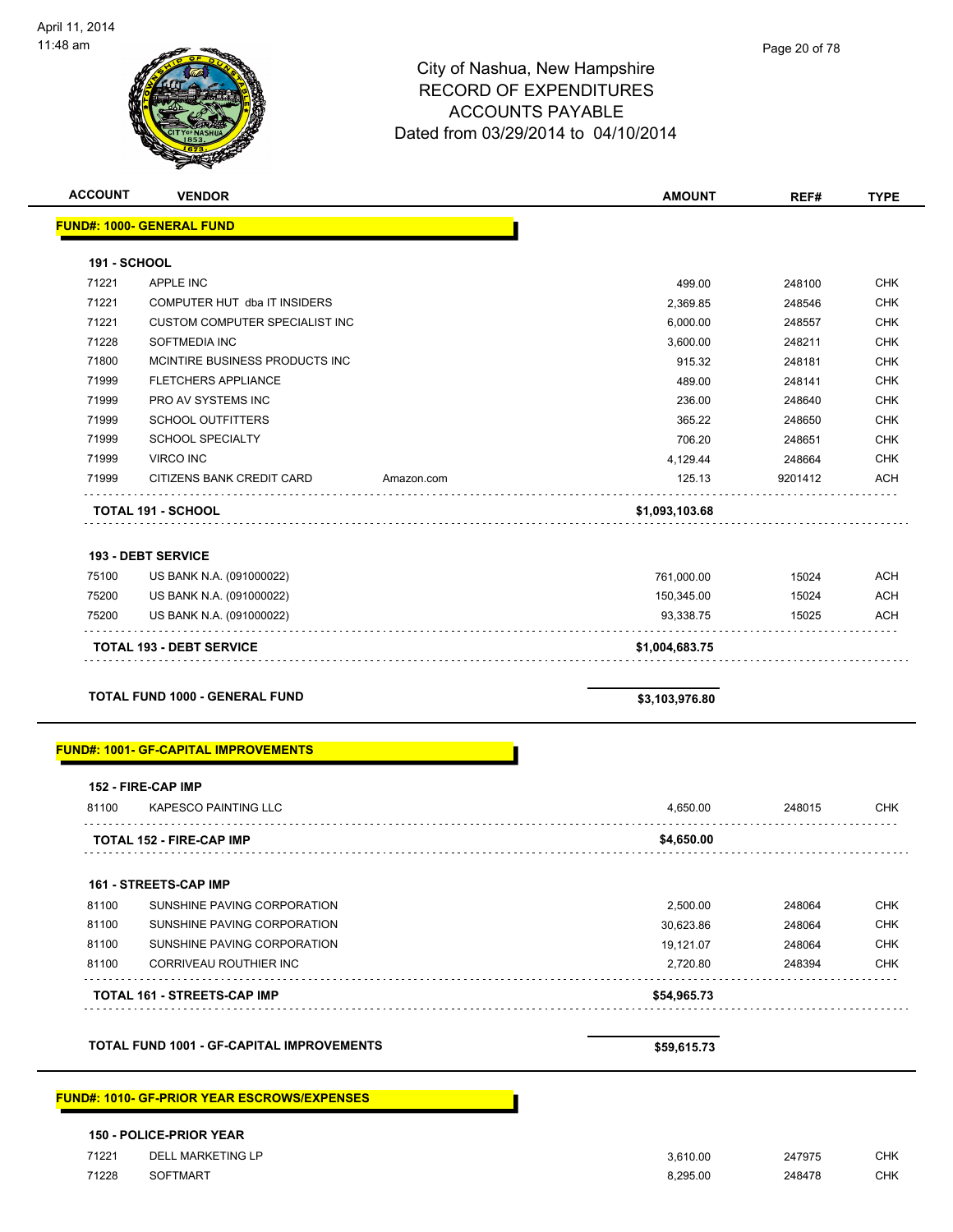

| <b>ACCOUNT</b>      | <b>VENDOR</b>                                       | <b>AMOUNT</b> |        | <b>TYPE</b> |
|---------------------|-----------------------------------------------------|---------------|--------|-------------|
|                     | <u> FUND#: 1010- GF-PRIOR YEAR ESCROWS/EXPENSES</u> |               |        |             |
|                     | TOTAL 150 - POLICE-PRIOR YEAR                       | \$11,905.00   |        |             |
|                     |                                                     |               |        |             |
| <b>191 - SCHOOL</b> |                                                     |               |        |             |
| 61135               | <b>SCHOOL SPECIALTY</b>                             | 126.66        | 248651 | CHK         |
|                     | TOTAL 191 - SCHOOL                                  | \$126.66      |        |             |
|                     | TOTAL FUND 1010 - GF-PRIOR YEAR ESCROWS/EXPENSES    | \$12,031.66   |        |             |
|                     | <u> FUND#: 2100- FOOD SERVICES FUND</u>             |               |        |             |
| 44503               | DAVID WALLACE                                       | 49.55         | 248222 | <b>CHK</b>  |
| 44503               | <b>DEBORAH BRYSON</b>                               | 133.25        | 248529 | CHK         |
| 44503               | YUN ZHOU                                            | 96.00         | 248671 | CHK         |
| 53628               | <b>CINTAS FIRE PROTECTION</b>                       | 1,187.00      | 248126 | <b>CHK</b>  |
| 53628               | JOHN BENNETT CREATIVE SERVICES                      | 495.00        | 248599 | CHK         |
| 55307               | LISA BORDELEAU                                      | 168.37        | 248111 | <b>CHK</b>  |
| 55307               | <b>AMY CASSIDY</b>                                  | 63.49         | 248122 | <b>CHK</b>  |
| 55307               | <b>KAREN GUSTIN</b>                                 | 125.15        | 248151 | CHK         |
| 55307               | <b>KARYN LAWLESS</b>                                | 59.61         | 248171 | <b>CHK</b>  |
| 55400               | <b>MARY BENOIT</b>                                  | 125.00        | 248107 | CHK         |
| 55400               | KATHLEEN BLOUIN                                     | 90.00         | 248110 | CHK         |
| 55400               | <b>IRIS CANCEL</b>                                  | 125.00        | 248119 | <b>CHK</b>  |
| 55400               | SHEILA COTE                                         | 125.00        | 248131 | CHK         |
| 55400               | SCHOOL NUTRITION ASSN OF NH                         | 7.00          | 248210 | CHK         |
| 55600               | UNITED PARCEL SERVICE                               | 50.18         | 248510 | CHK         |
| 61100               | WB MASON CO INC                                     | 784.62        | 248223 | CHK         |
| 61214               | <b>BIMBO FOODS BAKERIES INC</b>                     | 1,007.45      | 248109 | <b>CHK</b>  |
| 61214               | <b>BOSTON PIE INC</b>                               | 313.50        | 248112 | CHK         |
| 61214               | COCA COLA BOTTLING CO                               | 1,082.50      | 248127 | CHK         |
| 61214               | COSTA FRUIT & PRODUCE CO INC                        | 16,907.71     | 248130 | <b>CHK</b>  |
| 61214               | <b>GARELICK FARMS LYNN</b>                          | 22,674.52     | 248144 | <b>CHK</b>  |
| 61214               | GILLS PIZZA CO                                      | 1,522.00      | 248147 | CHK         |
| 61214               | <b>GREAT STATE BEVERAGES INC</b>                    | 368.60        | 248149 | <b>CHK</b>  |
| 61214               | M SAUNDERS INC                                      | 4,023.55      | 248174 | <b>CHK</b>  |
| 61214               | NEW ENGLAND ICE CREAM                               | 2,587.59      | 248187 | <b>CHK</b>  |
| 61214               | <b>BIMBO FOODS BAKERIES INC</b>                     | 1,773.36      | 248519 | CHK         |
| 61214               | COCA COLA BOTTLING CO                               | 1,784.85      | 248544 | <b>CHK</b>  |
| 61214               | COSTA FRUIT & PRODUCE CO INC                        | 17,877.50     | 248550 | <b>CHK</b>  |
| 61214               | GILLS PIZZA CO                                      | 2,283.55      | 248579 | CHK         |
| 61214               | <b>GREAT STATE BEVERAGES INC</b>                    | 134.00        | 248583 | <b>CHK</b>  |
| 61214               | M SAUNDERS INC                                      | 7,214.10      | 248609 | CHK         |
| 61214               | NEW ENGLAND ICE CREAM                               | 797.53        | 248628 | CHK         |
| 61214               | ORIGINAL CRISPY PIZZA CRUST CO                      | 229.27        | 248632 | CHK         |
| 61299               | CENTRAL PAPER PRODUCTS CO                           | 16,370.87     | 248123 | <b>CHK</b>  |
| 71000               | KITTREDGE EQUIPMENT CO - NH                         | 621.81        | 248167 | <b>CHK</b>  |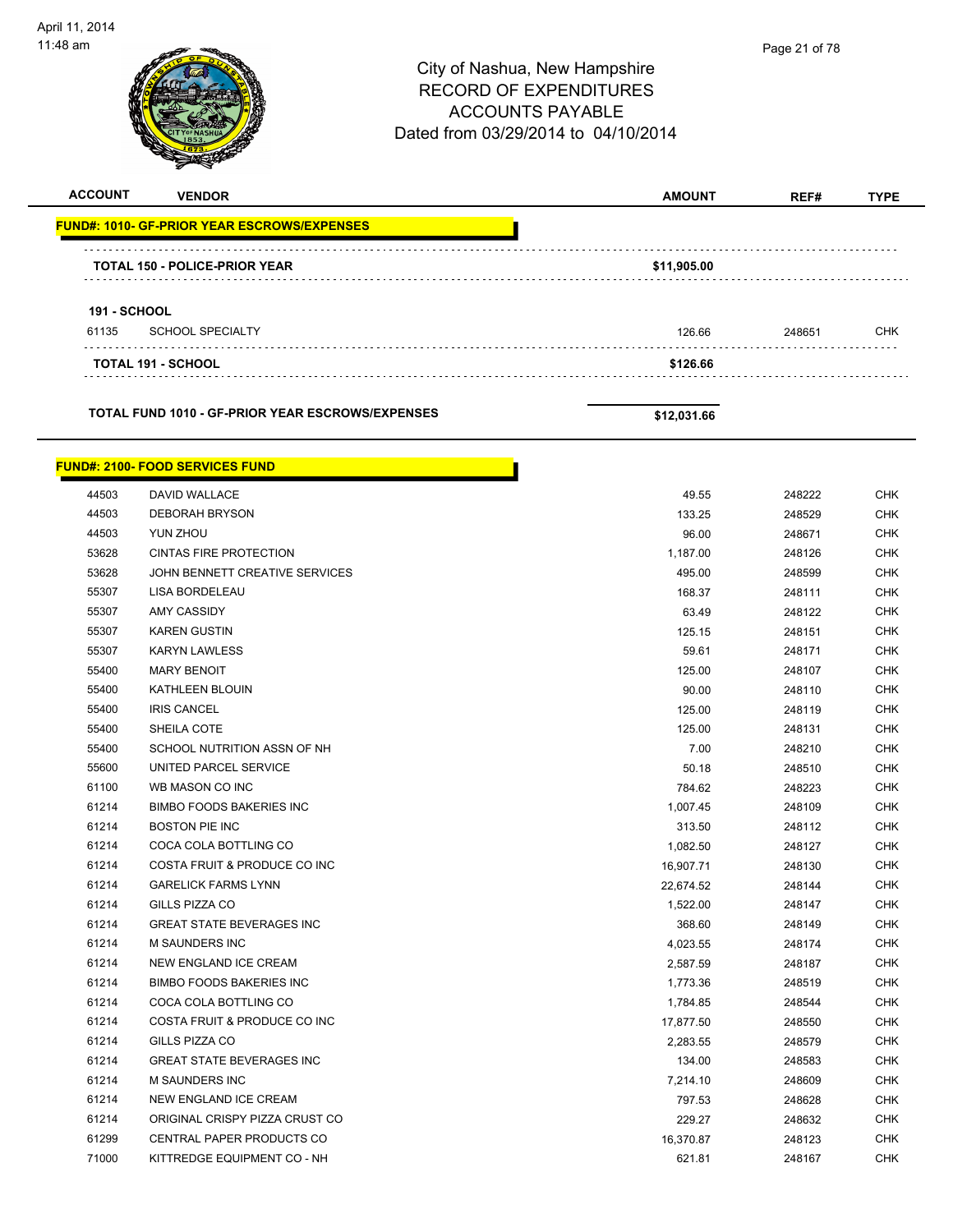| <b>ACCOUNT</b> | <b>VENDOR</b>                                   | <b>AMOUNT</b> | REF#   | <b>TYPE</b> |
|----------------|-------------------------------------------------|---------------|--------|-------------|
|                | <b>TOTAL FUND 2100 - FOOD SERVICES FUND</b>     | \$103,258.48  |        |             |
|                | <b>FUND#: 2201- DRIVERS EDUCATION FUND</b>      |               |        |             |
| 55300          | <b>WILLIAM DUBOIS</b>                           | 145.00        | 248566 | <b>CHK</b>  |
| 61799          | MACMULKIN CHEVROLET INC                         | 795.50        | 248611 | <b>CHK</b>  |
|                |                                                 |               |        |             |
|                | TOTAL FUND 2201 - DRIVERS EDUCATION FUND        | \$940.50      |        |             |
|                | <b>FUND#: 2207- ADULT ED/CONTINUING ED</b>      |               |        |             |
| 44600          | DAVID BRADY                                     | 65.00         | 248525 | <b>CHK</b>  |
| 44600          | <b>JOHN DUFFET</b>                              | 325.00        | 248567 | <b>CHK</b>  |
| 44600          | <b>GEORGIA EURGLUNES</b>                        | 105.00        | 248572 | <b>CHK</b>  |
| 61135          | <b>JOSTENS INC</b>                              | 135.11        | 248165 | <b>CHK</b>  |
|                | <b>TOTAL FUND 2207 - ADULT ED/CONTINUING ED</b> | \$630.11      |        |             |
|                |                                                 |               |        |             |
|                | <b>FUND#: 2212- ATHLETICS REVENUE FUND</b>      |               |        |             |
| 61107          | <b>CHAMPIONS CHOICE INC</b>                     | 875.00        | 248538 | <b>CHK</b>  |
| 61299          | HUDSON TROPHY CO                                | 810.00        | 248162 | <b>CHK</b>  |
| 61299          | <b>MARK LAWRENCE PHOTOGRAPHERS</b>              | 10.00         | 248176 | <b>CHK</b>  |
|                | TOTAL FUND 2212 - ATHLETICS REVENUE FUND        | \$1,695.00    |        |             |
|                | <b>FUND#: 2222- AFTER SCHOOL PROGRAM</b>        |               |        |             |
|                |                                                 |               |        |             |
| 55300          | SUSAN ALMEIDA                                   | 449.38        | 248096 | <b>CHK</b>  |
| 55690          | FIRST STUDENT INC                               | 597.90        | 248140 | <b>CHK</b>  |
| 61299          | <b>CHUNKY'S CINEMA</b>                          | 879.20        | 248082 | <b>CHK</b>  |
| 61299          | <b>NHRPA</b>                                    | 235.00        | 248085 | <b>CHK</b>  |
| 61299          | <b>NHAEOP</b>                                   | 90.00         | 248086 | <b>CHK</b>  |
| 61299          | AC MOORE INC                                    | 16.14         | 248092 | <b>CHK</b>  |
| 61299          | <b>HEATHER BOUCHER</b>                          | 88.04         | 248113 | <b>CHK</b>  |
| 61299          | SHERRI BULLUCK                                  | 94.08         | 248115 | <b>CHK</b>  |
| 61299          | <b>ERIC CHARTERS</b>                            | 103.28        | 248124 | <b>CHK</b>  |
| 61299          | <b>GARELICK FARMS LYNN</b>                      | 643.68        | 248144 | <b>CHK</b>  |
| 61299          | LINDA HAMM                                      | 6.69          | 248152 | <b>CHK</b>  |
| 61299          | DEBRA KUDALIS                                   | 169.28        | 248168 | <b>CHK</b>  |
| 61299          | <b>M SAUNDERS INC</b>                           | 193.75        | 248174 | <b>CHK</b>  |
| 61299          | MARKET BASKET ACCT 2589096                      | 85.39         | 248177 | <b>CHK</b>  |
| 61299          | <b>JILL MUDGE</b>                               | 148.76        | 248182 | <b>CHK</b>  |
| 61299          | NEW ENGLAND ICE CREAM                           | 492.06        | 248188 | <b>CHK</b>  |
| 61299          | NORTH CONWAY GRAND HOTEL                        | 269.00        | 248189 | <b>CHK</b>  |
| 61299          | WB MASON CO INC                                 | 660.87        | 248223 | CHK         |
| 61299          | AC MOORE INC                                    | 123.69        | 248511 | CHK         |
| 61299          | <b>M SAUNDERS INC</b>                           | 13.50         | 248609 | <b>CHK</b>  |
|                | MARKET BASKET ACCT 2589096                      | 186.23        | 248614 | <b>CHK</b>  |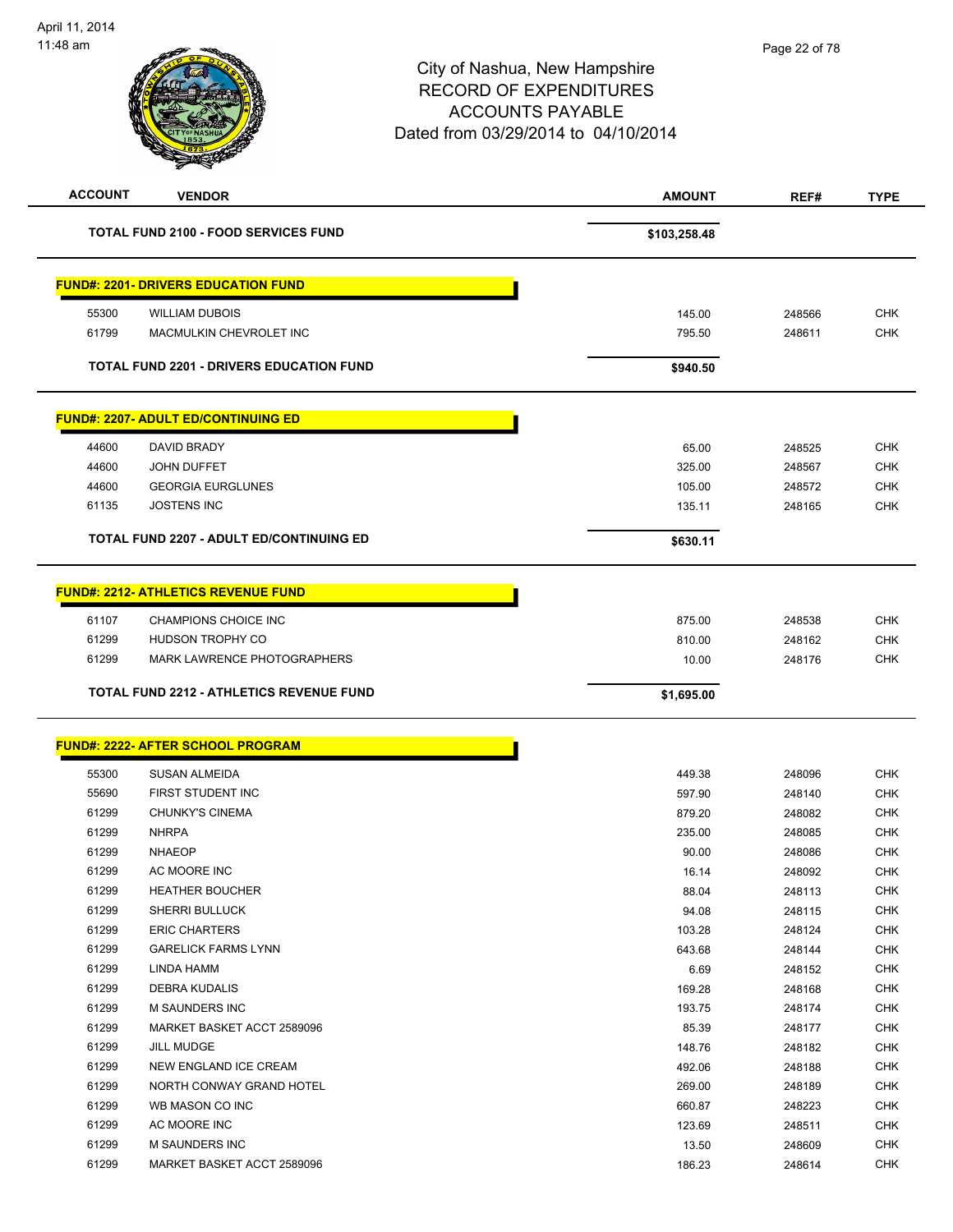| <b>ACCOUNT</b> | <b>VENDOR</b>                                               | <b>AMOUNT</b> | REF#   | <b>TYPE</b> |
|----------------|-------------------------------------------------------------|---------------|--------|-------------|
|                | <b>TOTAL FUND 2222 - AFTER SCHOOL PROGRAM</b>               | \$5,545.92    |        |             |
|                | <b>FUND#: 2247- CULINARY ARTS</b>                           |               |        |             |
| 53628          | D A BUCCI & SONS INC                                        | 54.00         | 248133 | <b>CHK</b>  |
| 61135          | CENTRAL PAPER PRODUCTS CO                                   | 484.28        | 248123 | <b>CHK</b>  |
| 61135          | <b>GENERAL LINEN SERVICE INC</b>                            | 193.35        | 248145 | <b>CHK</b>  |
|                | <b>TOTAL FUND 2247 - CULINARY ARTS</b>                      | \$731.63      |        |             |
|                | <b>FUND#: 2502- LAW ENFORCEMENT TRAINING FUND</b>           |               |        |             |
| 53999          | <b>CHARLES C HEMP</b>                                       | 4,875.00      | 248296 | <b>CHK</b>  |
|                | TOTAL FUND 2502 - LAW ENFORCEMENT TRAINING FUND             | \$4,875.00    |        |             |
|                | <b>FUND#: 2503- PARKS &amp; REC PROGRAMS FUND</b>           |               |        |             |
| 55658          | PETTY CASH                                                  | 16.30         | 247896 | <b>CHK</b>  |
|                | <b>TOTAL FUND 2503 - PARKS &amp; REC PROGRAMS FUND</b>      | \$16.30       |        |             |
|                | <b>FUND#: 2504- HOLMAN STADIUM EVENTS FUND</b>              |               |        |             |
| 55699          | <b>BALLOONLAND</b>                                          | 175.00        | 247957 | <b>CHK</b>  |
| 55699          | PETER CHAMBERS                                              | 400.00        | 247969 | <b>CHK</b>  |
|                | <b>TOTAL FUND 2504 - HOLMAN STADIUM EVENTS FUND</b>         | \$575.00      |        |             |
|                | <b>FUND#: 2505- GOVT &amp; EDUCATION CHANNELS FUND</b>      |               |        |             |
| 53470          | <b>MIKE JEYNES</b>                                          | 150.00        | 248012 | <b>CHK</b>  |
| 53470          | PATRICK MALONE                                              | 162.50        | 248021 | <b>CHK</b>  |
| 53470          | <b>JIM MCLEAN</b>                                           | 250.00        | 248025 | <b>CHK</b>  |
| 53470          | TIM O'NEIL                                                  | 387.50        | 248047 | <b>CHK</b>  |
| 53470          | FRANK J WALLENT                                             | 387.50        | 248075 | <b>CHK</b>  |
| 54100          | <b>PSNH</b>                                                 | 249.04        | 247933 | <b>CHK</b>  |
| 54141          | PENNICHUCK WATER WORKS INC                                  | 24.44         | 248344 | <b>CHK</b>  |
| 55300          | <b>JEFF POEHNERT</b>                                        | 142.80        | 248322 | <b>CHK</b>  |
| 61299          | <b>M &amp; N SPORTS LLC</b>                                 | 109.80        | 248434 | <b>CHK</b>  |
| 71000          | COMCAST CABLE COMMUNICATIONS I                              | 20.80         | 248328 | <b>CHK</b>  |
|                | <b>TOTAL FUND 2505 - GOVT &amp; EDUCATION CHANNELS FUND</b> | \$1,884.38    |        |             |
|                | <b>FUND#: 2506- HUNT BLDG FACILITY RENTALS</b>              |               |        |             |
| 54100          | <b>PSNH</b>                                                 | 432.91        | 248345 | <b>CHK</b>  |
| 54200          | PROTECTION ONE ALARM MONTORING                              | 54.00         | 248050 | <b>CHK</b>  |

54200 ERICKSON CLEANING SERVICES LLC 160.00 248402 CHK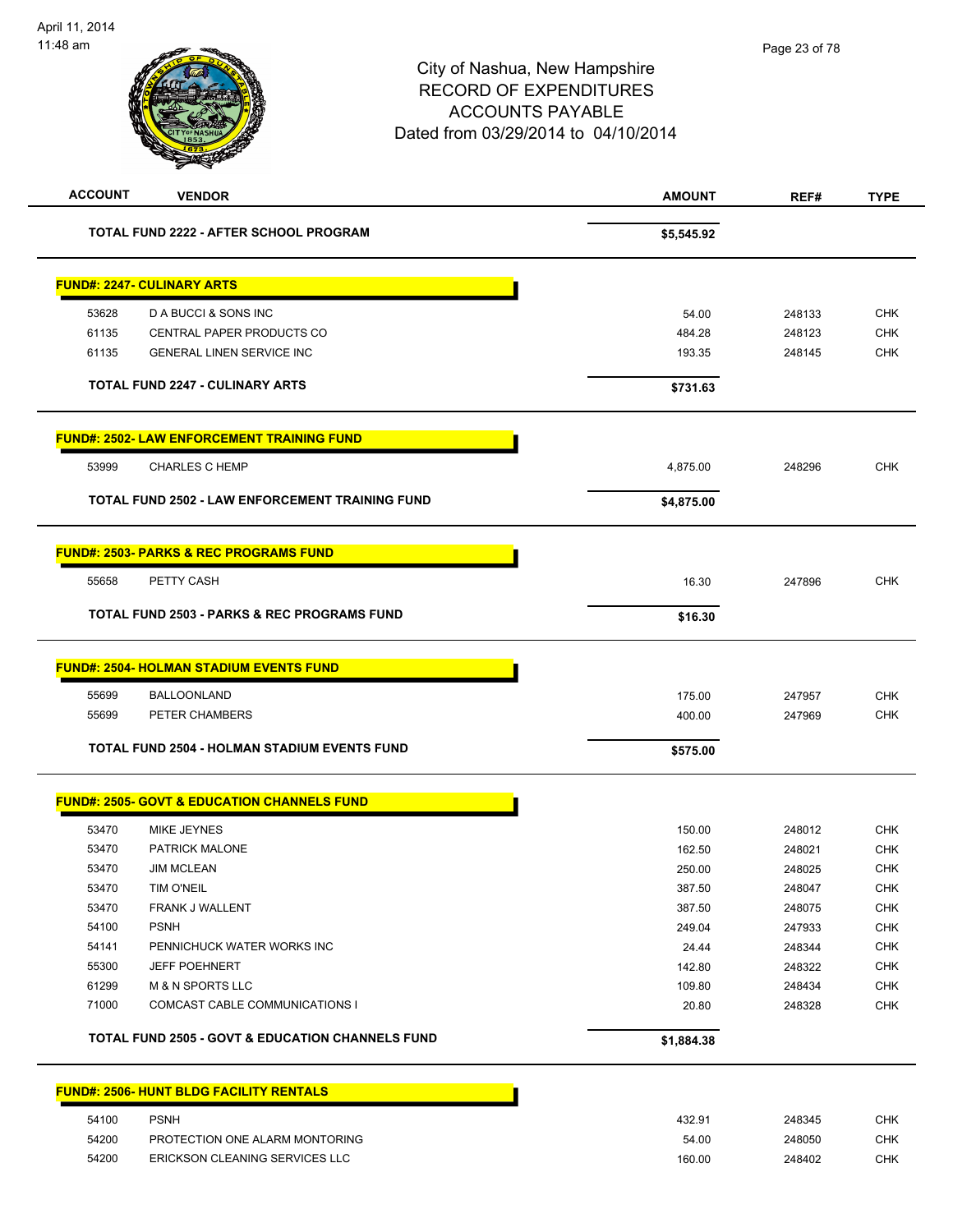| <b>ACCOUNT</b> | <b>VENDOR</b>                                         |                                | <b>AMOUNT</b> | REF#    | <b>TYPE</b> |
|----------------|-------------------------------------------------------|--------------------------------|---------------|---------|-------------|
|                | <b>TOTAL FUND 2506 - HUNT BLDG FACILITY RENTALS</b>   |                                | \$646.91      |         |             |
|                | <b>FUND#: 3050- POLICE GRANTS FUND</b>                |                                |               |         |             |
| 55400          | <b>ECGIA</b>                                          |                                | 450.00        | 248331  | <b>CHK</b>  |
| 55400          | <b>JOSEPH WILLIS</b>                                  |                                | 250.00        | 248362  | <b>CHK</b>  |
| 61110          | RILEYS SPORT SHOP INC                                 |                                | 2,336.25      | 248466  | <b>CHK</b>  |
|                | <b>TOTAL FUND 3050 - POLICE GRANTS FUND</b>           |                                | \$3,036.25    |         |             |
|                | <b>FUND#: 3068- COMMUNITY SERVICES GRANTS FUND</b>    |                                |               |         |             |
| 55300          | PATRICIA CROOKER                                      |                                | 222.80        | 248301  | <b>CHK</b>  |
|                | TOTAL FUND 3068 - COMMUNITY SERVICES GRANTS FUND      |                                | \$222.80      |         |             |
|                |                                                       |                                |               |         |             |
|                | <u> FUND#: 3070- COMMUNITY HEALTH GRANTS FUND</u>     |                                |               |         |             |
| 54221          | <b>STERICYCLE INC</b>                                 |                                | 88.72         | 248483  | <b>CHK</b>  |
| 55300          | LUIS PORRES                                           |                                | 22.40         | 248323  | <b>CHK</b>  |
| 55300          | <b>SUSAN MYERS</b>                                    |                                | 42.56         | 248327  | <b>CHK</b>  |
| 55300          | THERESA CALOPE-YAKLIN                                 |                                | 96.88         | 248384  | <b>CHK</b>  |
| 55300          | <b>LUIS PORRES</b>                                    |                                | 27.16         | 248323  | <b>CHK</b>  |
| 55300          | <b>LUIS PORRES</b>                                    |                                | 12.32         | 248323  | <b>CHK</b>  |
| 55699          | ALEXANDER GRANOK MD                                   |                                | 1,600.00      | 248413  | <b>CHK</b>  |
| 61135          | <b>ETR ASSOCIATES INC</b>                             |                                | 1,829.30      | 247981  | <b>CHK</b>  |
| 61142          | NH MEDICAL DENTAL SUPPLY LLC                          |                                | 50.00         | 248457  | <b>CHK</b>  |
| 61142          | NH MEDICAL DENTAL SUPPLY LLC                          |                                | 25.00         | 248457  | <b>CHK</b>  |
| 61149          | NH MEDICAL DENTAL SUPPLY LLC                          |                                | 2.95          | 248457  | <b>CHK</b>  |
| 61250          | WB MASON CO INC                                       |                                | 61.80         | 248076  | <b>CHK</b>  |
|                | TOTAL FUND 3070 - COMMUNITY HEALTH GRANTS FUND        |                                | \$3,859.09    |         |             |
|                | <b>FUND#: 3080- COMMUNITY DEVELOPMENT GRANTS</b>      |                                |               |         |             |
| 53628          | <b>CREDERE ASSOCIATES</b>                             |                                | 721.01        | 248395  | <b>CHK</b>  |
|                | <b>TOTAL FUND 3080 - COMMUNITY DEVELOPMENT GRANTS</b> |                                | \$721.01      |         |             |
|                | <b>FUND#: 3090- URBAN PROGRAM GRANTS FUND</b>         |                                |               |         |             |
| 54210          | <b>GLENN &amp; CONSTANCE GAUTHER AND</b>              |                                | 16,400.00     | 248305  | <b>CHK</b>  |
| 54225          | ALCHEMY LEAD MANAGMENT                                |                                | 5,646.00      | 247945  | <b>CHK</b>  |
| 55300          | CITIZENS BANK CREDIT CARD                             | Holiday Inn Capitol - Washingt | 649.23        | 9201412 | <b>ACH</b>  |
| 55300          | CITIZENS BANK CREDIT CARD                             | Holiday Inn Capitol - Washingt | 649.23        | 9201412 | <b>ACH</b>  |
| 55300          | CITIZENS BANK CREDIT CARD                             | Holiday Inn Capitol - Washingt | (216.41)      | 9201412 | <b>ACH</b>  |
| 55300          | CITIZENS BANK CREDIT CARD                             | Southwest Airline Flight Ticke | (104.10)      | 9201412 | <b>ACH</b>  |
| 55300          | CITIZENS BANK CREDIT CARD                             | Southwest Airline Flight Ticke | (23.70)       | 9201412 | <b>ACH</b>  |
| 55300          | CITIZENS BANK CREDIT CARD                             | Southwest Airline Flight Ticke | (104.10)      | 9201412 | <b>ACH</b>  |
| 55300          |                                                       |                                |               | 9201412 | <b>ACH</b>  |
|                | CITIZENS BANK CREDIT CARD                             | Southwest Airline Flight Ticke | (23.70)       |         |             |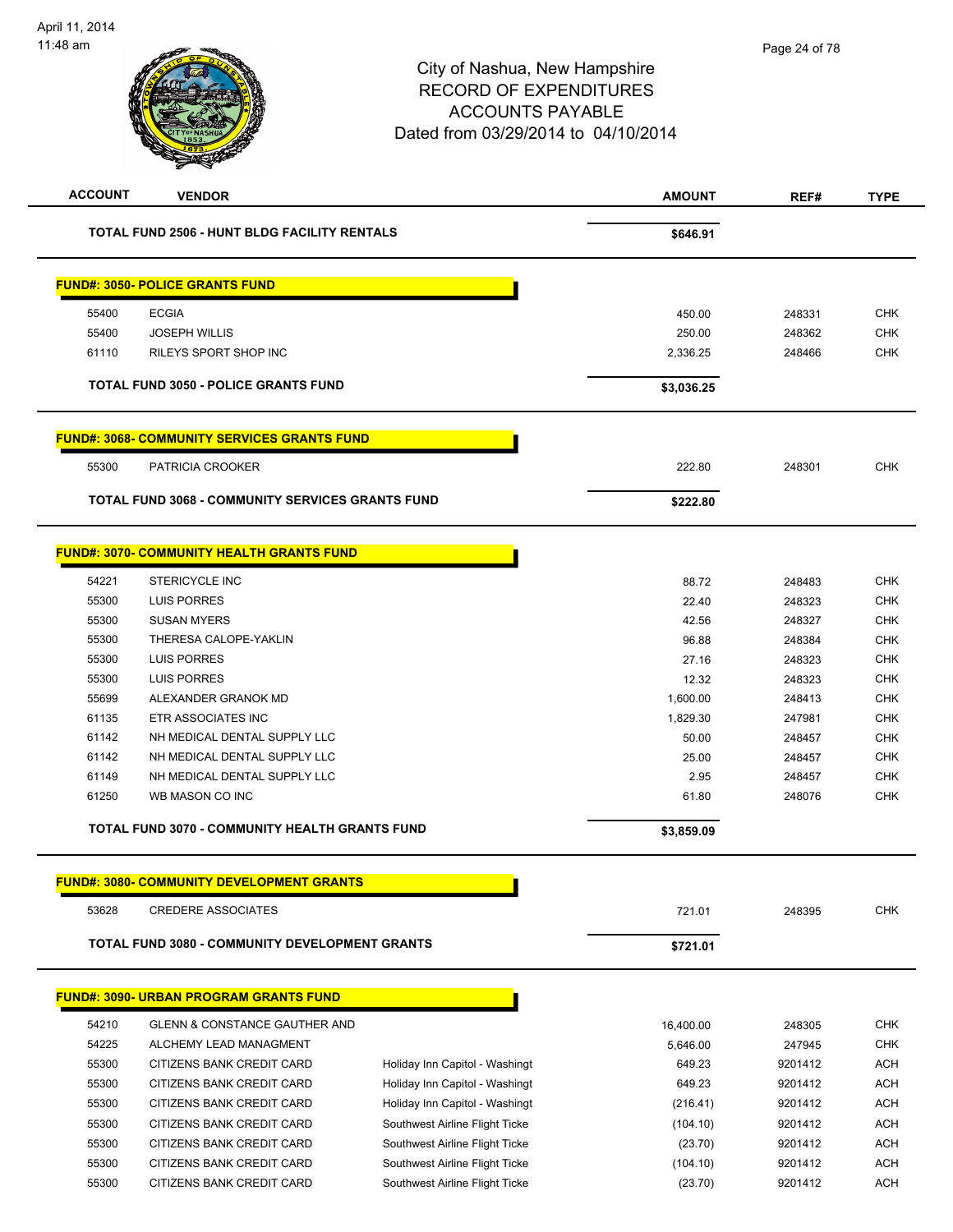

| <b>ACCOUNT</b> | <b>VENDOR</b>                                 |                                | <b>AMOUNT</b> | REF#    | <b>TYPE</b> |
|----------------|-----------------------------------------------|--------------------------------|---------------|---------|-------------|
|                | <b>FUND#: 3090- URBAN PROGRAM GRANTS FUND</b> |                                |               |         |             |
| 55307          | SHAWNASEY MADISON                             |                                | 202.72        | 247903  | <b>CHK</b>  |
| 55400          | CITIZENS BANK CREDIT CARD                     | Holiday Inn Capitol - Washingt | 649.23        | 9201412 | <b>ACH</b>  |
| 55400          | <b>CITIZENS BANK CREDIT CARD</b>              | Southwest Airline Flight Ticke | (104.10)      | 9201412 | <b>ACH</b>  |
| 55400          | CITIZENS BANK CREDIT CARD                     | Southwest Airline Flight Ticke | (23.70)       | 9201412 | <b>ACH</b>  |
| 55421          | AJ WOOD CONSTRUCTION                          |                                | 2,100.00      | 247944  | <b>CHK</b>  |
| 55421          | <b>PATRICK FRENCH</b>                         |                                | 350.00        | 247987  | <b>CHK</b>  |
| 55421          | <b>DYLON MONTMINY</b>                         |                                | 350.00        | 248032  | <b>CHK</b>  |
| 55421          | <b>NATHAN TREMBLAY</b>                        |                                | 350.00        | 248068  | <b>CHK</b>  |
| 55500          | THE TELEGRAPH                                 |                                | 73.40         | 248349  | <b>CHK</b>  |
| 55500          | THE TELEGRAPH                                 |                                | 183.50        | 248349  | <b>CHK</b>  |
| 55614          | HILLSBOROUGH COUNTY REGISTRY                  |                                | 6.00          | 248418  | <b>CHK</b>  |
| 55614          | <b>HILLSBOROUGH COUNTY REGISTRY</b>           |                                | 2.00          | 248418  | <b>CHK</b>  |
| 55699          | SOUTHERN NH SERVICES                          |                                | 17,004.85     | 248479  | <b>CHK</b>  |
| 69010          | <b>RAMPAGE LLC</b>                            |                                | 9,998.00      | 248053  | <b>CHK</b>  |
| 69010          | <b>UPS FREIGHT</b>                            |                                | 46.00         | 248358  | <b>CHK</b>  |
| 69025          | <b>DAD'S ABATEMENT LLC</b>                    |                                | 16,700.00     | 247881  | <b>CHK</b>  |
| 69075          | BRIDGES DOM & SEXUAL VIOLENCE                 |                                | 4,427.54      | 248383  | <b>CHK</b>  |
| 69075          | BRIDGES DOM & SEXUAL VIOLENCE                 |                                | 3,862.98      | 248383  | <b>CHK</b>  |
| 69075          | NASHUA ADULT LEARNING CENTER                  |                                | 5,650.00      | 248037  | <b>CHK</b>  |
|                | TOTAL FUND 3090 - URBAN PROGRAM GRANTS FUND   |                                | \$84.700.87   |         |             |

#### **FUND#: 3120- TRANSIT GRANTS FUND**

| 54100 | <b>PSNH</b>                      | 921.44     | 247933 | <b>CHK</b> |
|-------|----------------------------------|------------|--------|------------|
| 54100 | <b>PSNH</b>                      | 761.45     | 248345 | <b>CHK</b> |
| 54100 | <b>PSNH</b>                      | 378.81     | 248345 | <b>CHK</b> |
| 54141 | PENNICHUCK WATER WORKS INC       | 89.60      | 248344 | <b>CHK</b> |
| 54141 | PENNICHUCK WATER WORKS INC       | 185.75     | 248344 | <b>CHK</b> |
| 54141 | PENNICHUCK WATER WORKS INC       | 165.78     | 247932 | <b>CHK</b> |
| 54600 | <b>D &amp; R TOWING INC</b>      | 154.00     | 247974 | <b>CHK</b> |
| 55109 | <b>FAIRPOINT COMMUNICATIONS</b>  | 50.00      | 247914 | <b>CHK</b> |
| 55699 | <b>FIRST TRANSIT INC</b>         | 15,724.00  | 247986 | <b>CHK</b> |
| 55699 | VERIZON WIRELESS-342008805       | 131.00     | 247940 | <b>CHK</b> |
| 55699 | VERIZON WIRELESS-842008777       | 191.04     | 247941 | <b>CHK</b> |
| 55699 | <b>FIRST TRANSIT INC</b>         | 111,807.66 | 247986 | <b>CHK</b> |
| 55699 | <b>CINTAS UNIFORMS</b>           | 85.86      | 247972 | <b>CHK</b> |
| 55699 | AUTOMOTIVE RESOURCES INC         | 170.00     | 248371 | <b>CHK</b> |
| 61299 | WB MASON CO INC                  | 132.65     | 248076 | <b>CHK</b> |
| 61299 | HOME DEPOT CREDIT SERVICE 3065   | 66.79      | 248002 | <b>CHK</b> |
| 61299 | <b>CENTRAL PAPER PRODUCTS CO</b> | 333.08     | 248388 | <b>CHK</b> |
| 61299 | HOME DEPOT CREDIT SERVICE 3065   | 50.99      | 248420 | <b>CHK</b> |
| 61299 | SERVICE LIGHTING EXPRESS INC     | 87.50      | 248473 | <b>CHK</b> |
| 61799 | <b>GILLIG LLC</b>                | 83.88      | 247990 | <b>CHK</b> |
| 61799 | <b>NAPA AUTO PARTS</b>           | 274.10     | 248035 | <b>CHK</b> |
| 61799 | <b>FASTENAL CO</b>               | 14.51      | 248403 | <b>CHK</b> |
| 61799 | <b>GILLIG LLC</b>                | 2,636.36   | 248410 | <b>CHK</b> |
| 61799 | <b>GRAINGER</b>                  | 77.57      | 248411 | <b>CHK</b> |
| 61799 | <b>NAPA AUTO PARTS</b>           | 688.19     | 248454 | <b>CHK</b> |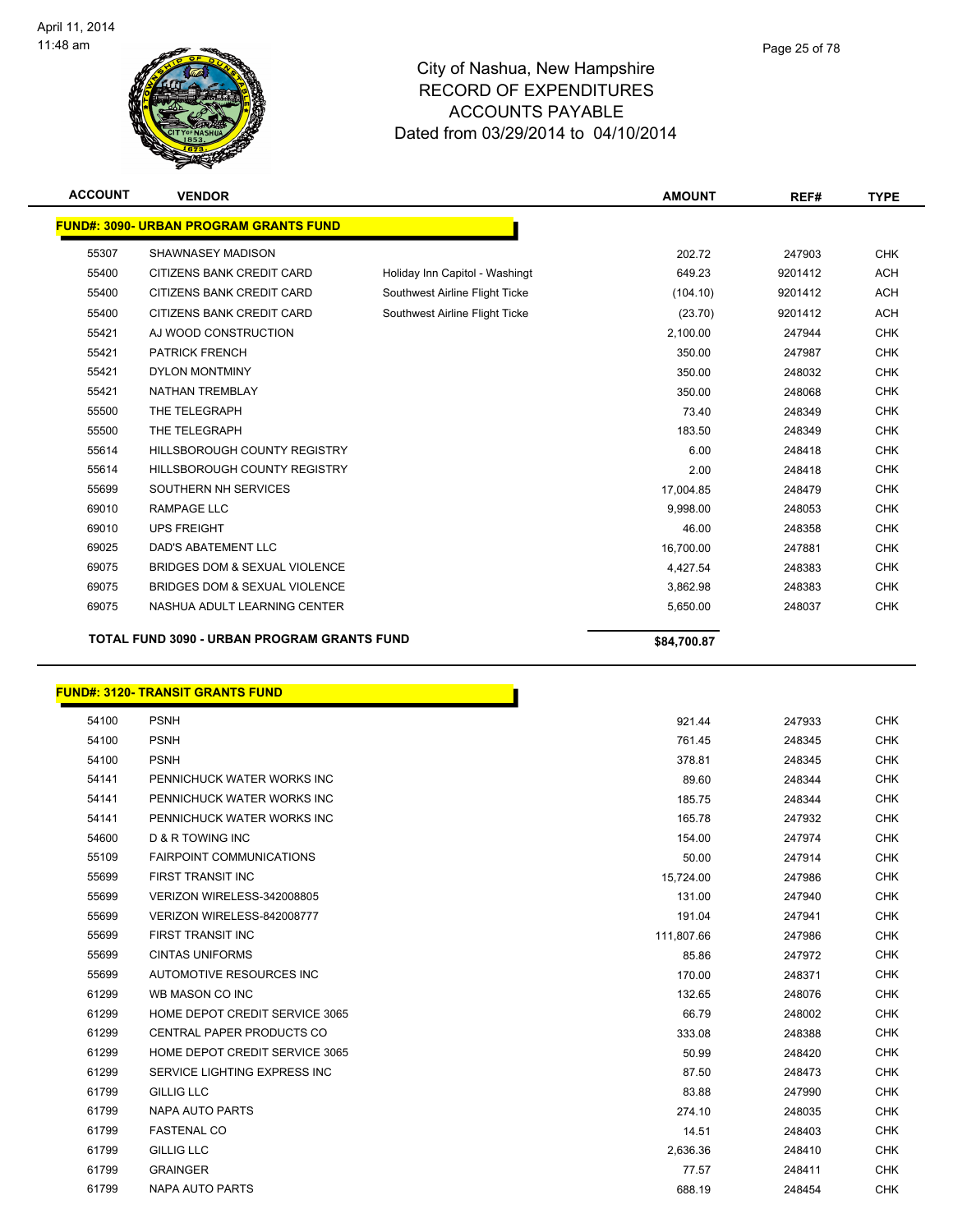

| <b>ACCOUNT</b> | <b>VENDOR</b>                                | <b>AMOUNT</b> | REF#   | <b>TYPE</b> |
|----------------|----------------------------------------------|---------------|--------|-------------|
|                | <b>FUND#: 3120- TRANSIT GRANTS FUND</b>      |               |        |             |
| 61799          | <b>NAPA AUTO PARTS</b>                       | (15.00)       | 248035 | <b>CHK</b>  |
| 61799          | ALLIANCE BUS GROUP INC                       | 239.84        | 248368 | <b>CHK</b>  |
| 61799          | <b>NAPA AUTO PARTS</b>                       | 220.73        | 248454 | <b>CHK</b>  |
| 61799          | QUIRK GM PARTS DEPOT                         | 62.48         | 248464 | <b>CHK</b>  |
| 61799          | ALLIANCE BUS GROUP INC                       | 2.348.58      | 247946 | <b>CHK</b>  |
| 61799          | <b>MOLLY CORPORATION</b>                     | 263.26        | 248031 | <b>CHK</b>  |
| 61799          | <b>NAPA AUTO PARTS</b>                       | 87.84         | 248035 | <b>CHK</b>  |
| 61799          | ALLIANCE BUS GROUP INC                       | 119.53        | 248368 | <b>CHK</b>  |
| 61799          | <b>NAPA AUTO PARTS</b>                       | 90.19         | 248454 | <b>CHK</b>  |
| 61799          | AUTOMOTIVE RESOURCES INC                     | 133.15        | 247953 | <b>CHK</b>  |
| 61799          | <b>FASTENAL CO</b>                           | 29.30         | 247982 | <b>CHK</b>  |
| 61799          | HOME DEPOT CREDIT SERVICE 3065               | 91.42         | 248002 | <b>CHK</b>  |
| 61799          | <b>NAPA AUTO PARTS</b>                       | 34.99         | 248035 | <b>CHK</b>  |
| 61799          | <b>FASTENAL CO</b>                           | 10.07         | 248403 | <b>CHK</b>  |
| 61799          | HOME DEPOT CREDIT SERVICE 3065               | 34.48         | 248420 | <b>CHK</b>  |
| 61799          | <b>NAPA AUTO PARTS</b>                       | 34.66         | 248454 | <b>CHK</b>  |
| 61799          | <b>NAPA AUTO PARTS</b>                       | 56.04         | 248035 | <b>CHK</b>  |
| 61799          | <b>NAPA AUTO PARTS</b>                       | 146.76        | 248454 | <b>CHK</b>  |
| 71207          | ROUTEMATCH SOFTWARE INC                      | 9,182.92      | 247901 | <b>CHK</b>  |
| 71207          | ROUTEMATCH SOFTWARE INC                      | 2,068.37      | 248324 | <b>CHK</b>  |
|                | <b>TOTAL FUND 3120 - TRANSIT GRANTS FUND</b> | \$150,501.62  |        |             |

| <b>FUND#: 3800- SCHOOL GRANTS FUND</b> |
|----------------------------------------|
|----------------------------------------|

| 53600 | <b>STEVE BLUNT</b>                  | 1,600.00 | 248522 | <b>CHK</b> |
|-------|-------------------------------------|----------|--------|------------|
| 53607 | <b>TARA L HASBROUCK</b>             | 350.00   | 248157 | <b>CHK</b> |
| 53607 | <b>MARGARET M THERIAULT</b>         | 175.00   | 248216 | <b>CHK</b> |
| 53607 | <b>AUDREY VARGA</b>                 | 175.00   | 248219 | <b>CHK</b> |
| 53628 | <b>TERESE PAWLETKO</b>              | 910.00   | 248195 | <b>CHK</b> |
| 53628 | <b>HOLLY LAVINE</b>                 | 100.00   | 248170 | <b>CHK</b> |
| 53628 | SILVER TOUCH HHC                    | 630.00   | 248208 | <b>CHK</b> |
| 53628 | <b>BOOTHBY THERAPY SERVICES LLC</b> | 701.36   | 248523 | <b>CHK</b> |
| 53628 | <b>INTERIM HEALTH CARE</b>          | 4,289.75 | 248597 | <b>CHK</b> |
| 53628 | SILVER TOUCH HHC                    | 630.00   | 248658 | <b>CHK</b> |
| 54807 | <b>FIRST CHURCH</b>                 | 258.33   | 248139 | <b>CHK</b> |
| 54807 | <b>FIRST CHURCH</b>                 | 3,432.67 | 248139 | <b>CHK</b> |
| 55109 | <b>FAIRPOINT COMMUNICATIONS</b>     | 170.36   | 248332 | <b>CHK</b> |
| 55300 | NATIONAL SCIENCE TEACHERS ASSO      | 515.00   | 248185 | <b>CHK</b> |
| 55300 | <b>KELLIE GABRIEL</b>               | 97.68    | 248578 | <b>CHK</b> |
| 55300 | <b>JASON CUCOLO</b>                 | 204.11   | 248132 | <b>CHK</b> |
| 55300 | <b>MARIANNE BUSTEED</b>             | 23.28    | 248117 | <b>CHK</b> |
| 55300 | <b>MARIANNE DUSTIN</b>              | 81.02    | 248137 | <b>CHK</b> |
| 55300 | <b>LENNY HARRISON</b>               | 52.64    | 248156 | <b>CHK</b> |
| 55300 | <b>MALCOLM PARADISE</b>             | 42.00    | 248193 | <b>CHK</b> |
| 55300 | <b>DEBORAH POTHIER</b>              | 305.28   | 248199 | <b>CHK</b> |
| 55300 | AMERICAN CULINARY FEDERATION        | 180.00   | 248514 | <b>CHK</b> |
| 55300 | <b>HEATHER DUBOIS</b>               | 150.00   | 248565 | <b>CHK</b> |
| 55300 | <b>IRENE HUMEL</b>                  | 125.00   | 248592 | <b>CHK</b> |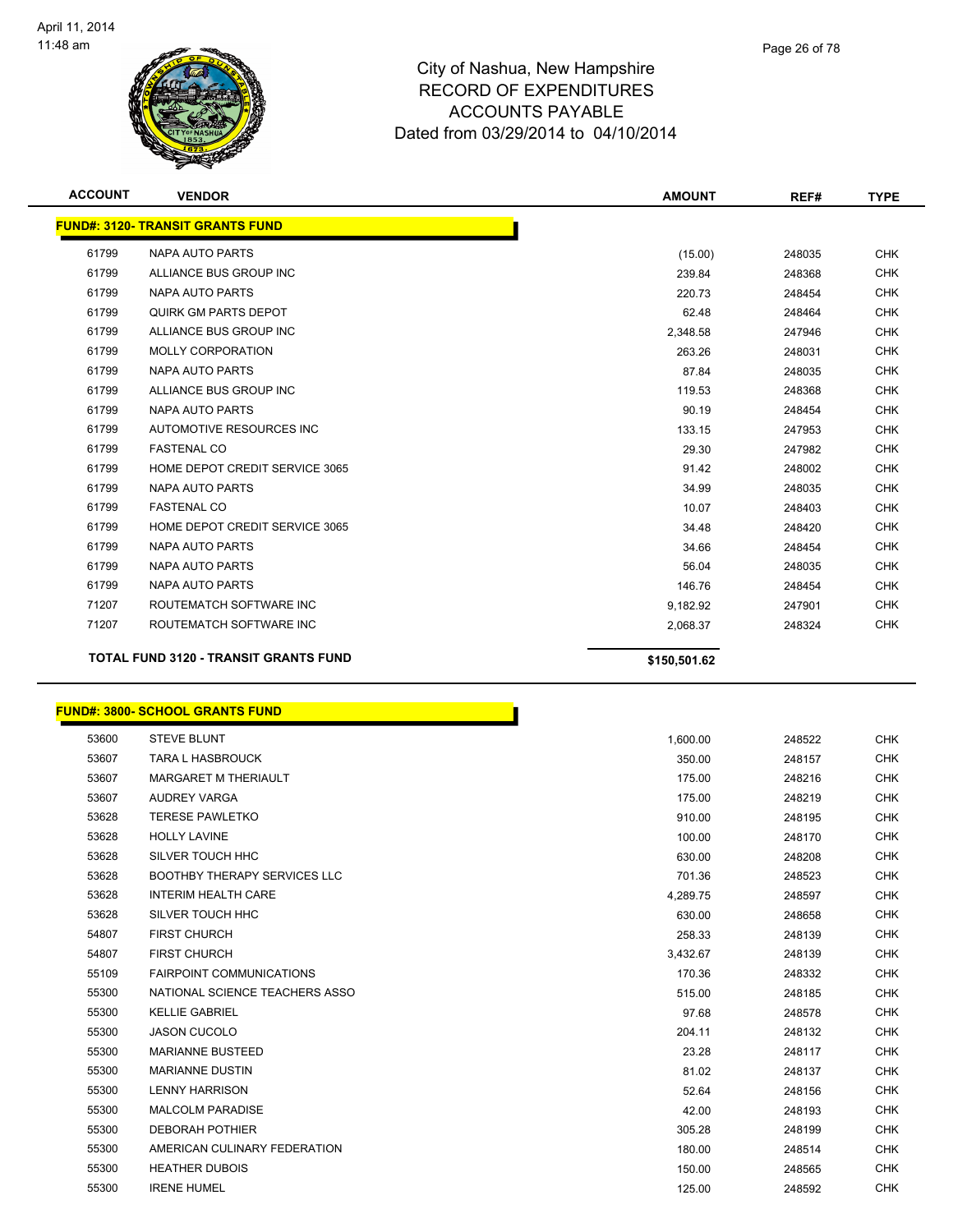

| <b>ACCOUNT</b> | <b>VENDOR</b>                                | <b>AMOUNT</b> | REF#   | <b>TYPE</b> |
|----------------|----------------------------------------------|---------------|--------|-------------|
|                | <b>FUND#: 3800- SCHOOL GRANTS FUND</b>       |               |        |             |
| 55300          | <b>KEITH KLAWES</b>                          | 52.64         | 248603 | <b>CHK</b>  |
| 55400          | <b>MICHAEL HARRINGTON</b>                    | 2,747.36      | 248155 | <b>CHK</b>  |
| 55400          | ELIZABETH BALA                               | 135.00        | 248104 | <b>CHK</b>  |
| 55400          | SAMANTHA BROADHEAD                           | 239.00        | 248526 | <b>CHK</b>  |
| 55400          | <b>MAUREEN CHORMA</b>                        | 150.00        | 248539 | <b>CHK</b>  |
| 55690          | FIRST STUDENT INC                            | 2,971.90      | 248140 | <b>CHK</b>  |
| 55690          | FIRST STUDENT INC                            | 1,520.70      | 248140 | <b>CHK</b>  |
| 61135          | <b>MARIA D HUNT</b>                          | 170.15        | 248593 | <b>CHK</b>  |
| 61135          | WB MASON CO INC                              | 102.87        | 248666 | <b>CHK</b>  |
| 61135          | WB MASON CO INC                              | 13.15         | 248223 | <b>CHK</b>  |
| 61135          | <b>JULIA MACINTOSH</b>                       | 188.49        | 248610 | <b>CHK</b>  |
| 61135          | WB MASON CO INC                              | 153.88        | 248666 | <b>CHK</b>  |
| 61135          | AMERICAN CULINARY FEDERATION                 | 600.00        | 248080 | <b>CHK</b>  |
| 61135          | EDUCATIONAL OUTFITTERS OF NH                 | 700.00        | 248570 | <b>CHK</b>  |
| 61299          | CARTRIDGE WORLD NASHUA                       | 39.98         | 248121 | <b>CHK</b>  |
| 61299          | CARTRIDGE WORLD NASHUA                       | 149.56        | 248535 | <b>CHK</b>  |
| 61299          | WB MASON CO INC                              | 4,354.50      | 248666 | <b>CHK</b>  |
|                | <b>TOTAL FUND 3800 - SCHOOL GRANTS FUND</b>  | \$29,487.66   |        |             |
|                | <b>FUND#: 3810- FOOD SERVICE GRANTS FUND</b> |               |        |             |
| 61214          | M SAUNDERS INC                               | 780.55        | 248174 | <b>CHK</b>  |
| 61214          | M SAUNDERS INC                               | 1,962.45      | 248174 | <b>CHK</b>  |
| 61214          | <b>M SAUNDERS INC</b>                        | 1,494.55      | 248174 | <b>CHK</b>  |
| 61214          | <b>M SAUNDERS INC</b>                        | 2,065.00      | 248174 | <b>CHK</b>  |
| 61214          | <b>M SAUNDERS INC</b>                        | 2,319.60      | 248174 | <b>CHK</b>  |

|       | <b>TOTAL FUND 3810 - FOOD SERVICE GRANTS FUND</b> | \$15,873.75 |        |            |
|-------|---------------------------------------------------|-------------|--------|------------|
| 61299 | COSTA FRUIT & PRODUCE CO INC                      | 58.68       | 248130 | <b>CHK</b> |
| 61299 | <b>CENTRAL PAPER PRODUCTS CO</b>                  | 57.65       | 248123 | <b>CHK</b> |
| 61299 | COSTA FRUIT & PRODUCE CO INC                      | 58.68       | 248130 | <b>CHK</b> |
| 61299 | <b>CENTRAL PAPER PRODUCTS CO</b>                  | 3.75        | 248123 | <b>CHK</b> |
| 61299 | COSTA FRUIT & PRODUCE CO INC                      | 29.34       | 248130 | <b>CHK</b> |
| 61299 | COSTA FRUIT & PRODUCE CO INC                      | 88.02       | 248130 | <b>CHK</b> |
| 61299 | COSTA FRUIT & PRODUCE CO INC                      | 29.34       | 248130 | <b>CHK</b> |
| 61299 | COSTA FRUIT & PRODUCE CO INC                      | 88.02       | 248130 | <b>CHK</b> |
| 61299 | COSTA FRUIT & PRODUCE CO INC                      | 29.34       | 248130 | <b>CHK</b> |
| 61299 | COSTA FRUIT & PRODUCE CO INC                      | 29.34       | 248130 | <b>CHK</b> |
| 61299 | <b>CENTRAL PAPER PRODUCTS CO</b>                  | 205.65      | 248123 | <b>CHK</b> |
| 61214 | <b>M SAUNDERS INC</b>                             | 1,137.50    | 248174 | <b>CHK</b> |
| 61214 | M SAUNDERS INC                                    | 1,622.65    | 248174 | <b>CHK</b> |
| 61214 | <b>CENTRAL PAPER PRODUCTS CO</b>                  | 207.80      | 248123 | <b>CHK</b> |
| 61214 | <b>M SAUNDERS INC</b>                             | 1,414.54    | 248174 | <b>CHK</b> |
| 61214 | <b>M SAUNDERS INC</b>                             | 2,191.30    | 248174 | <b>CHK</b> |
| 61214 | <b>M SAUNDERS INC</b>                             | 2,319.60    | 248174 | <b>CHK</b> |
| 61214 | M SAUNDERS INC                                    | 2,065.00    | 248174 | <b>CHK</b> |

**FUND#: 4005- TRAFFIC VIOLATIONS FUND**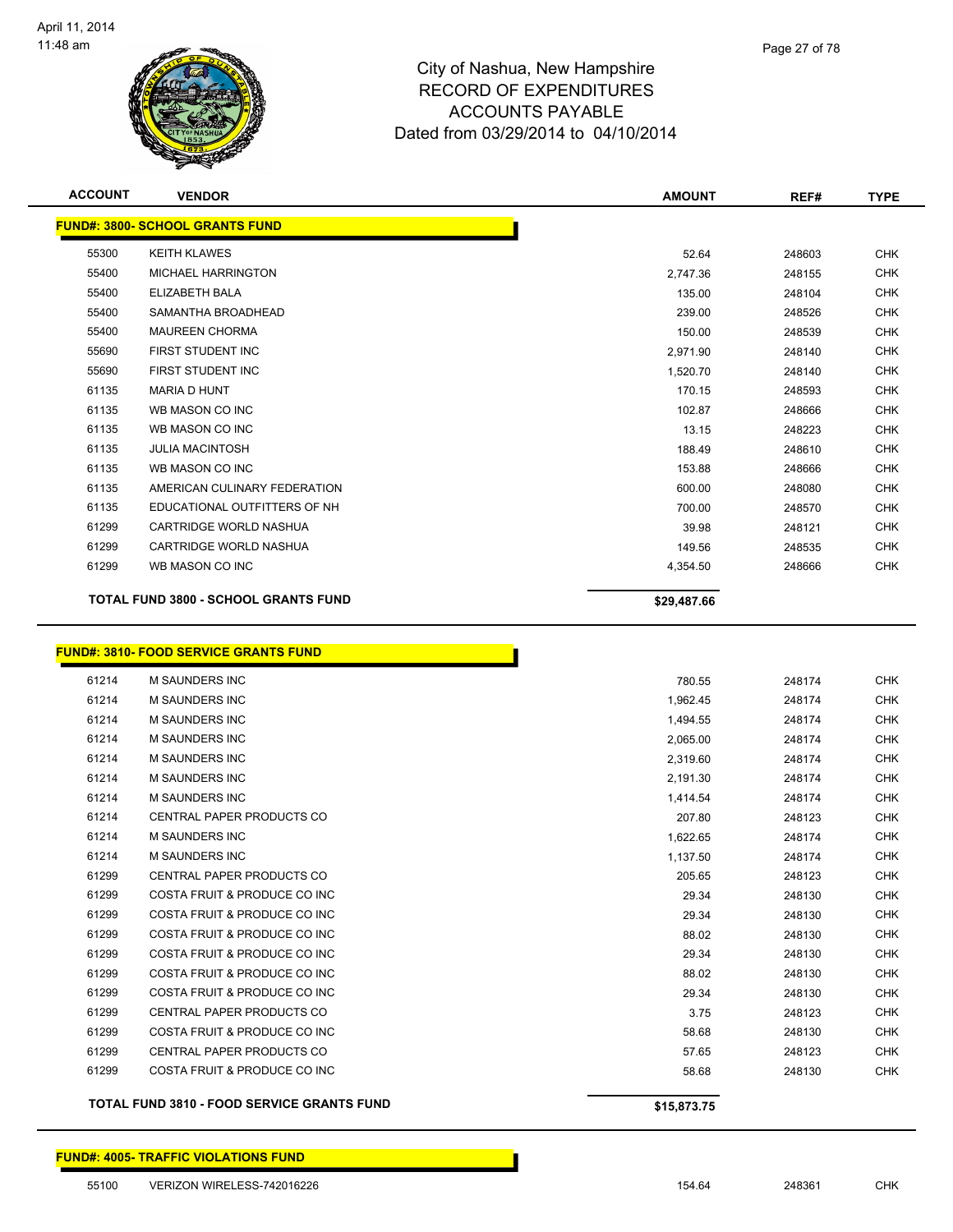

| <b>ACCOUNT</b> | <b>VENDOR</b>                                      | <b>AMOUNT</b>    | REF#             | <b>TYPE</b>              |
|----------------|----------------------------------------------------|------------------|------------------|--------------------------|
|                | <b>FUND#: 4005- TRAFFIC VIOLATIONS FUND</b>        |                  |                  |                          |
| 55607          | MAILINGS UNLIMITED - MVR                           | 950.00           | 15050            | <b>ACH</b>               |
| 55699          | <b>1ST PRIORITY TOWING &amp; RECOVERY</b>          | 440.00           | 248363           | <b>CHK</b>               |
| 55699          | D & R TOWING INC                                   | 220.00           | 248397           | <b>CHK</b>               |
|                | TOTAL FUND 4005 - TRAFFIC VIOLATIONS FUND          | \$1,764.64       |                  |                          |
|                | <b>FUND#: 4025- DOJ DRUG FORFEITURE FUND</b>       |                  |                  |                          |
|                |                                                    |                  |                  |                          |
| 54100<br>55118 | <b>PSNH</b><br>VERIZON WIRELESS-785728687          | 175.60<br>464.67 | 248345<br>247939 | <b>CHK</b><br><b>CHK</b> |
| 55699          | COMCAST CABLE COMMUNICATIONS I                     | 225.62           | 247913           | <b>CHK</b>               |
| 55699          | <b>TRANSUNION RISK &amp; ALTERNATIVE</b>           | 110.00           | 248486           | <b>CHK</b>               |
| 55699          | CITIZENS BANK CREDIT CARD<br>WM EZPay              | 50.00            | 9201412          | <b>ACH</b>               |
| 56315          | HILLSBOROUGH COUNTY CHILD                          |                  |                  | <b>CHK</b>               |
| 56347          | THE YOUTH COUNCIL                                  | 833.33<br>600.00 | 247971<br>248499 | <b>CHK</b>               |
| 61799          | SULLIVAN TIRE INC                                  | 478.20           | 248063           | <b>CHK</b>               |
| 61799          | TULLEY AUTOMOTIVE GROUP INC                        | 295.68           | 248491           | <b>CHK</b>               |
| 71000          | NORTHEAST TACTICAL INC                             | 1,271.25         | 248458           | <b>CHK</b>               |
|                |                                                    |                  |                  |                          |
|                | <b>TOTAL FUND 4025 - DOJ DRUG FORFEITURE FUND</b>  | \$4,504.35       |                  |                          |
|                | <b>FUND#: 4053- FIRE REGIONAL HAZMAT FUND</b>      |                  |                  |                          |
|                |                                                    |                  |                  |                          |
| 71000          | MOORE MEDICAL LLC                                  | 751.50           | 248033           | <b>CHK</b>               |
|                | TOTAL FUND 4053 - FIRE REGIONAL HAZMAT FUND        | \$751.50         |                  |                          |
|                | <b>FUND#: 4090- LIB-LOST/DAMAGED BOOK FINES</b>    |                  |                  |                          |
| 54280          | SEE WORTHY AQUARIUMS LLC                           | 870.00           | 248472           | <b>CHK</b>               |
| 61814          | <b>MIDWEST TAPE</b>                                | 41.76            | 248448           | <b>CHK</b>               |
| 61875          | <b>INGRAM LIBRARY SERVICES</b>                     | 23.41            | 248007           | <b>CHK</b>               |
| 61875          | <b>BAKER &amp; TAYLOR</b>                          | 231.29           | 248373           | <b>CHK</b>               |
|                | TOTAL FUND 4090 - LIB-LOST/DAMAGED BOOK FINES      | \$1,166.46       |                  |                          |
|                |                                                    |                  |                  |                          |
|                | FUND#: 4602- HUD SECTION 108 LOAN FUND             |                  |                  |                          |
| 75200          | THE BANK OF NEW YORK MELLON                        | 2,693.05         | 9201413          | <b>ACH</b>               |
|                | <b>TOTAL FUND 4602 - HUD SECTION 108 LOAN FUND</b> | \$2,693.05       |                  |                          |
|                | <b>FUND#: 5010- CAP PROJECTS-INFO TECHNOLOGY</b>   |                  |                  |                          |
| 81342          | INFOR (US) INC                                     | 5,160.00         | 248006           | <b>CHK</b>               |
|                | TOTAL FUND 5010 - CAP PROJECTS-INFO TECHNOLOGY     | \$5,160.00       |                  |                          |
|                |                                                    |                  |                  |                          |
|                | <b>FUND#: 5050- CAPITAL PROJ-COMMUNICATIONS</b>    |                  |                  |                          |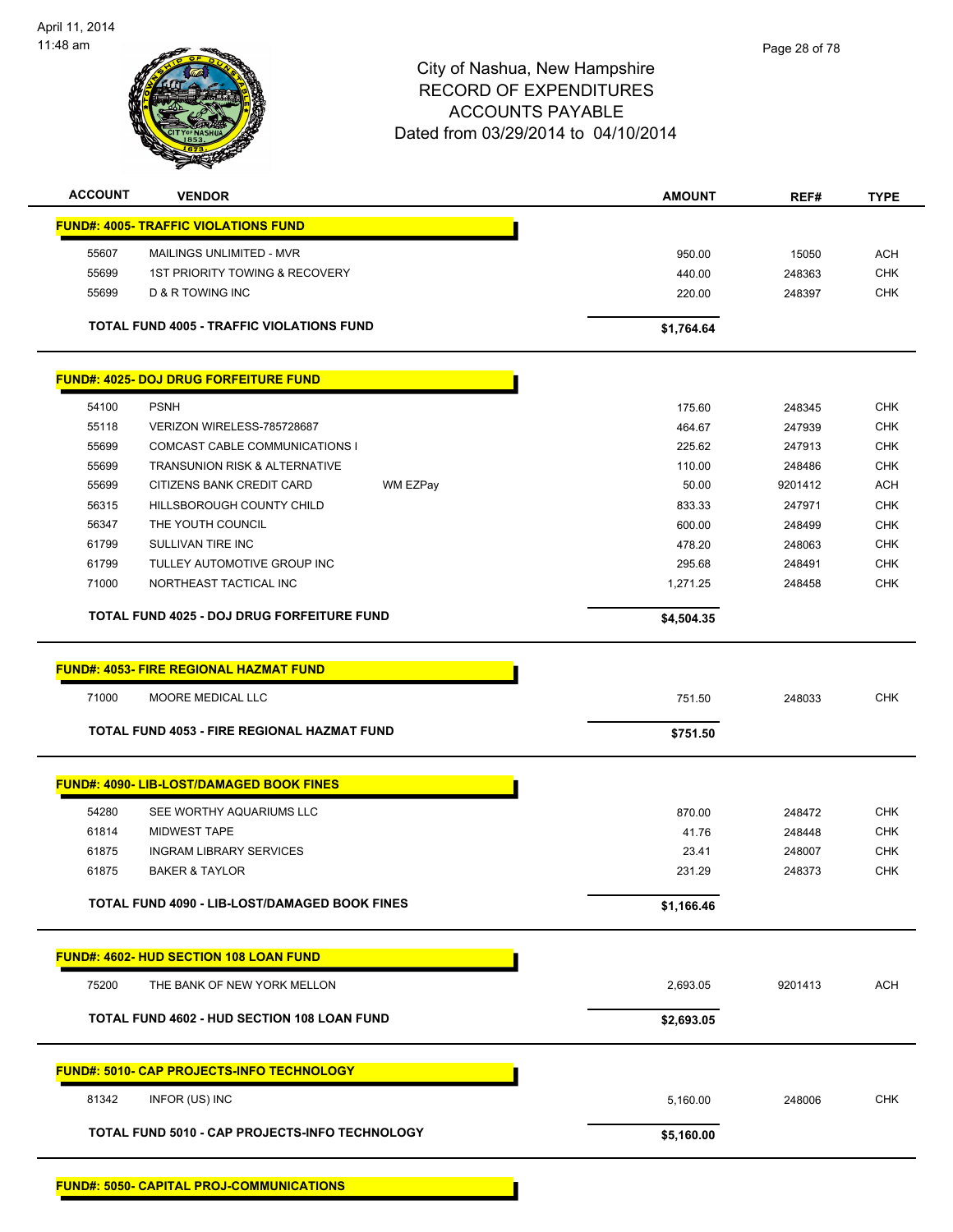

| <b>ACCOUNT</b> | <b>VENDOR</b>                                    | <b>AMOUNT</b>           | REF#             | <b>TYPE</b>              |
|----------------|--------------------------------------------------|-------------------------|------------------|--------------------------|
|                | <b>FUND#: 5050- CAPITAL PROJ-COMMUNICATIONS</b>  |                         |                  |                          |
| 81300          | MOTOROLA SOLUTIONS INC                           | 2,491.59                | 247929           | <b>CHK</b>               |
| 81300          | MOTOROLA SOLUTIONS INC                           | 9,302.58                | 248337           | CHK                      |
| 81300          | <b>MOTOROLA SOLUTIONS INC</b>                    | 2,050.00                | 248338           | <b>CHK</b>               |
|                |                                                  |                         |                  |                          |
|                | TOTAL FUND 5050 - CAPITAL PROJ-COMMUNICATIONS    | \$13,844.17             |                  |                          |
|                | <b>FUND#: 5200- CAPITAL PROJECTS-STREETS</b>     |                         |                  |                          |
| 81700          | <b>CLD CONSULTING ENGINEERS INC</b>              | 4,594.91                | 248391           | <b>CHK</b>               |
|                | TOTAL FUND 5200 - CAPITAL PROJECTS-STREETS       | \$4,594.91              |                  |                          |
|                | <b>FUND#: 5700- CAP PROJECTS-BROAD ST PKWY</b>   |                         |                  |                          |
| 81700          | DEFELICE CORPORATION                             | 76,063.51               | 248302           | <b>CHK</b>               |
| 81700          | E D SWETT INC                                    | 71,614.50               | 247978           | <b>CHK</b>               |
| 81700          | E D SWETT INC                                    | 4,610.00                | 247978           | <b>CHK</b>               |
| 81700          | R S AUDLEY INC                                   | 466,588.62              | 248051           | <b>CHK</b>               |
| 81700          | HAYNER SWANSON INC                               | 31,544.56               | 248415           | <b>CHK</b>               |
| 81700          | SANBORN HEAD & ASSOC INC                         | 670.60                  | 248057           | <b>CHK</b>               |
| 81700          | <b>HAYNER SWANSON INC</b>                        | 11,597.70               | 248415           | <b>CHK</b>               |
| 81700          | SANBORN HEAD & ASSOC INC                         | 48,765.36               | 248057           | CHK                      |
| 81700          | HAYNER SWANSON INC                               | 55,908.67               | 248415           | <b>CHK</b>               |
| 81700          | HAYNER SWANSON INC                               | 130.00                  | 248415           | <b>CHK</b>               |
| 81700          | HAYNER SWANSON INC                               | 1,015.00                | 248415           | CHK                      |
| 81700          | VANASSE HANGEN BRUSTLIN INC                      | 287.58                  | 248073           | <b>CHK</b>               |
| 81700          | HARTGEN ARCHEOLOGICAL ASSOC                      | 1,418.73                | 247997           | <b>CHK</b>               |
| 81700          | HISTORIC DOCUMENTATION COMPANY                   | 771.11                  | 248001           | <b>CHK</b>               |
| 81700          | <b>HAYNER SWANSON INC</b>                        | 42,373.12               | 248415           | <b>CHK</b>               |
| 81700          | MCMANUS & NAULT APPRAISAL CO                     | 6,000.00                | 248441           | <b>CHK</b>               |
|                | TOTAL FUND 5700 - CAP PROJECTS-BROAD ST PKWY     | \$819,359.06            |                  |                          |
|                | <b>FUND#: 5800- SCHOOL CAPITAL PROJECTS FUND</b> |                         |                  |                          |
| 81200          | <b>SECURADYNE SYSTEMS</b>                        |                         |                  |                          |
| 81200          | <b>HARRIMAN ASSOCIATES</b>                       | 688,657.77<br>71,826.06 | 248653<br>248154 | <b>CHK</b><br><b>CHK</b> |
| 81200          | <b>HAYNER SWANSON INC</b>                        | 546.50                  | 248158           | <b>CHK</b>               |
| 81200          | THE SCOTT LAWSON GROUP LTD                       | 1,014.79                | 248206           | <b>CHK</b>               |
| 81200          | <b>SMRT INC</b>                                  | 3,203.20                | 248209           | <b>CHK</b>               |
|                |                                                  |                         |                  |                          |
|                | TOTAL FUND 5800 - SCHOOL CAPITAL PROJECTS FUND   | \$765,248.32            |                  |                          |
|                | <b>FUND#: 6000- SOLID WASTE FUND</b>             |                         |                  |                          |
| 53107          | TREASURER STATE OF NH                            | 1,410.66                | 248353           | <b>CHK</b>               |
| 54100          | <b>PSNH</b>                                      | 1,429.07                | 247933           | <b>CHK</b>               |
| 54141          | PENNICHUCK WATER WORKS INC                       | 222.06                  | 248344           | <b>CHK</b>               |
| 54200          | BILLS WORLD CLASS CLEANING SER                   | 780.00                  | 248380           | <b>CHK</b>               |

BELLETETES INC 45.89 247960 CHK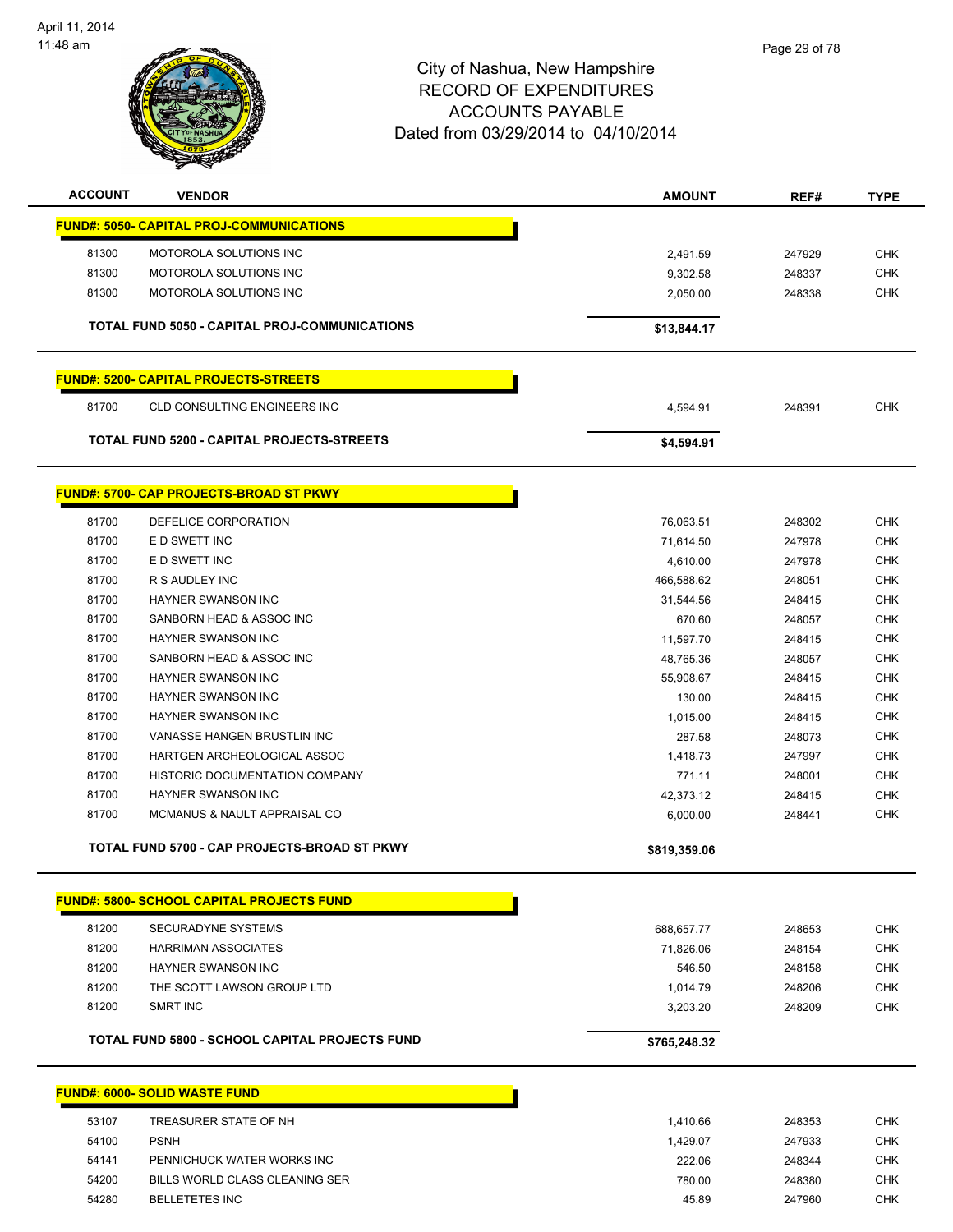

| <b>ACCOUNT</b> | <b>VENDOR</b>                             | <b>AMOUNT</b> | REF#   | <b>TYPE</b> |
|----------------|-------------------------------------------|---------------|--------|-------------|
|                | <b>FUND#: 6000- SOLID WASTE FUND</b>      |               |        |             |
| 54280          | STEARNS, CONRAD & SCHMIDT CONS            | 3,250.00      | 248061 | <b>CHK</b>  |
| 54487          | <b>INFICON INC</b>                        | 958.00        | 248005 | <b>CHK</b>  |
| 54600          | <b>CARPARTS OF NASHUA</b>                 | 71.13         | 247965 | <b>CHK</b>  |
| 54600          | SANEL AUTO PARTS CO                       | 8.43          | 248058 | <b>CHK</b>  |
| 54600          | <b>TST HYDRAULICS INC</b>                 | 17.93         | 248069 | <b>CHK</b>  |
| 54600          | <b>MCNEILUS TRUCK &amp; MANUFACTURING</b> | 577.48        | 248442 | <b>CHK</b>  |
| 54600          | <b>NAPA AUTO PARTS</b>                    | 575.59        | 248452 | <b>CHK</b>  |
| 54600          | <b>POWERPLAN</b>                          | 3,965.19      | 248463 | <b>CHK</b>  |
| 54828          | US BANK EQUIPMENT FINANCE                 | 26.55         | 248359 | <b>CHK</b>  |
| 55109          | PAETEC COMMUNICATIONS INC                 | 4.26          | 247931 | <b>CHK</b>  |
| 55699          | AMHERST APPLIANCE REPAIR                  | 560.00        | 248369 | <b>CHK</b>  |
| 61100          | WB MASON CO INC                           | 10.14         | 248076 | <b>CHK</b>  |
| 61107          | UNIFIRST CORPORATION                      | 164.12        | 248072 | <b>CHK</b>  |
| 61192          | NH BRAGG & SONS INC                       | 1,483.76      | 248456 | <b>CHK</b>  |
| 61307          | SHATTUCK MALONE OIL CO                    | 1,535.14      | 247935 | <b>CHK</b>  |
| 61307          | SHATTUCK MALONE OIL CO                    | 27,106.55     | 248347 | <b>CHK</b>  |
| 61428          | NEW ENGLAND PAPER & SUPPLY                | 323.12        | 248040 | <b>CHK</b>  |
| 61428          | WB MASON CO INC                           | 19.83         | 248076 | <b>CHK</b>  |
| 61560          | <b>EASTERN MINERALS INC</b>               | 8,406.01      | 248400 | <b>CHK</b>  |
| 61705          | <b>MAYNARD &amp; LESIEUR INC</b>          | 350.00        | 248023 | <b>CHK</b>  |
| 61705          | MAYNARD & LESIEUR INC                     | 702.00        | 248438 | <b>CHK</b>  |
|                | <b>TOTAL FUND 6000 - SOLID WASTE FUND</b> | \$54,002.91   |        |             |

#### **FUND#: 6200- WASTEWATER FUND**

| 21775 | <b>ACCURATE TITLE</b>               |           |
|-------|-------------------------------------|-----------|
| 21775 | <b>BARBARA NOEL</b>                 |           |
| 21775 | <b>BENCHMARK</b>                    |           |
| 21775 | <b>KENNETH CONSTANT</b>             |           |
| 21775 | <b>MICHAEL DOUGLAS</b>              |           |
| 21775 | SOUTHERN N.H. MEDICAL               |           |
| 21775 | <b>TRIANGLE CREDIT UNION</b>        |           |
| 21775 | <b>FHLMC</b>                        |           |
| 44597 | <b>HILLSBOROUGH COUNTY REGISTRY</b> |           |
| 53467 | <b>MAILINGS UNLIMITED - NWS</b>     |           |
| 54100 | <b>PSNH</b>                         |           |
| 54114 | <b>LIBERTY UTILITIES - NH</b>       |           |
| 54114 | <b>LIBERTY UTILITIES - NH</b>       |           |
| 54114 | <b>LIBERTY UTILITIES - NH</b>       |           |
| 54114 | <b>LIBERTY UTILITIES - NH</b>       |           |
| 54114 | <b>LIBERTY UTILITIES - NH</b>       |           |
| 54114 | <b>LIBERTY UTILITIES - NH</b>       |           |
| 54114 | LIBERTY UTILITIES - NH              |           |
| 54114 | <b>LIBERTY UTILITIES - NH</b>       |           |
| 54114 | <b>HESS CORPORATION</b>             | 14,668.51 |
| 54141 | PENNICHUCK WATER WORKS INC          | 13,628.49 |
| 54141 | PENNICHUCK WATER WORKS INC          | 55.88     |
| 54200 | ALL GREEN COMMERCIAL JANITORS       | 693.33    |

'n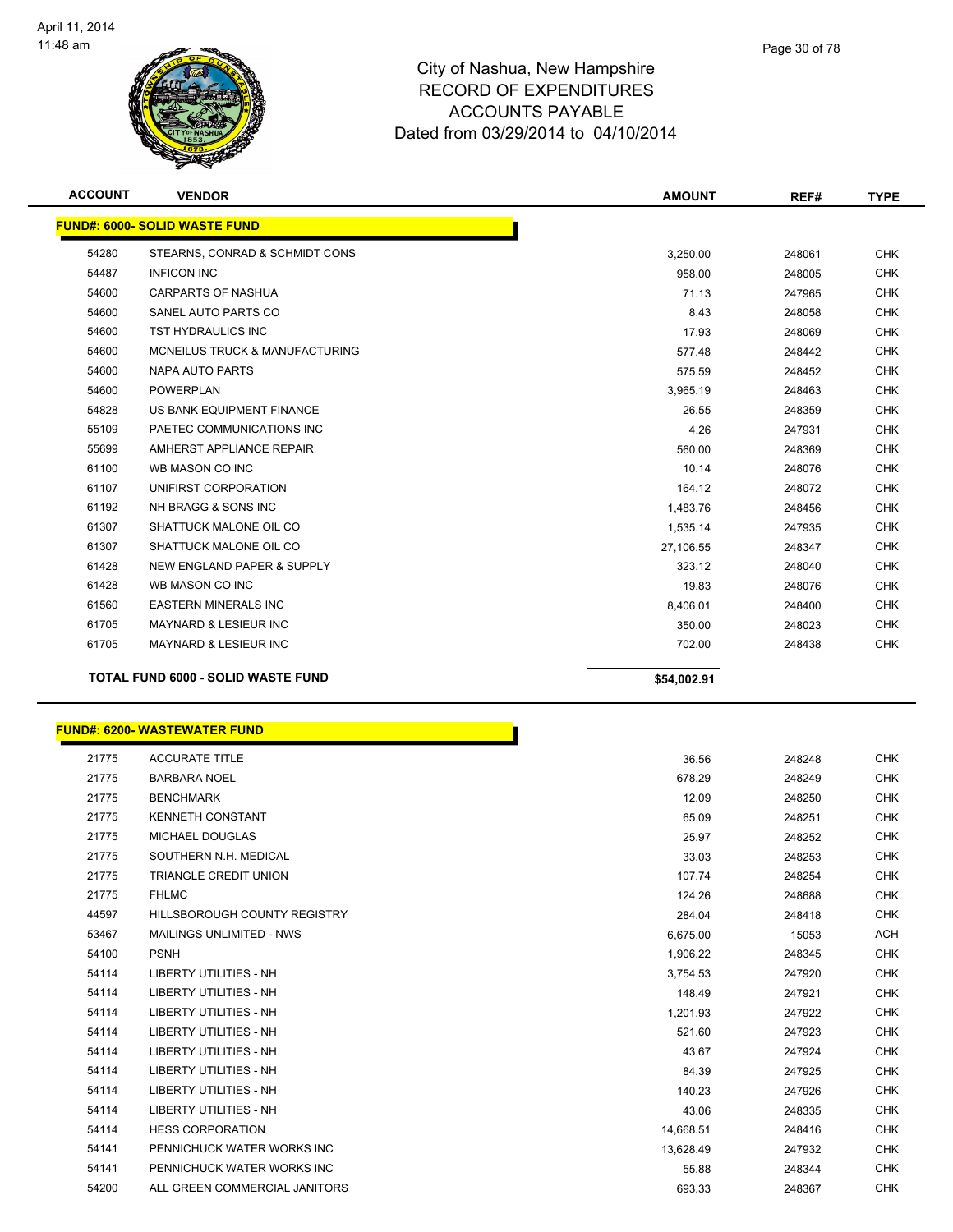

| <b>ACCOUNT</b> | <b>VENDOR</b>                                       | <b>AMOUNT</b> | REF#   | <b>TYPE</b>       |
|----------------|-----------------------------------------------------|---------------|--------|-------------------|
|                | <u> FUND#: 6200- WASTEWATER FUND</u>                |               |        |                   |
| 54300          | E J PRESCOTT INC                                    | 573.00        | 247979 | <b>CHK</b>        |
| 54300          | <b>GRANITE STATE SEWER &amp; DRAIN CL</b>           | 385.00        | 247993 | <b>CHK</b>        |
| 54300          | <b>CRISP CONTRACTING LLC</b>                        | 4,400.00      | 248300 | <b>CHK</b>        |
| 54300          | BELLMORE CATCH BASIN LLC                            | 640.00        | 248377 | <b>CHK</b>        |
| 54300          | ROBERT W CHAMPAGNE                                  | 6,500.00      | 248389 | <b>CHK</b>        |
| 54300          | CORRIVEAU ROUTHIER INC                              | 54.00         | 248394 | <b>CHK</b>        |
| 54487          | KOMLINE-SANDERSON ENGR CORP                         | 7,855.54      | 248016 | CHK               |
| 54487          | M & M ELECTRICAL SUPPLY CO INC                      | 285.31        | 248019 | <b>CHK</b>        |
| 54487          | PROGRESSIVE ALARM SERVICES INC                      | 2,891.38      | 248049 | <b>CHK</b>        |
| 54487          | <b>FASTENAL CO</b>                                  | 157.07        | 248403 | CHK               |
| 54487          | HOME DEPOT CREDIT SERVICE 3065                      | 34.06         | 248420 | CHK               |
| 54487          | M & M ELECTRICAL SUPPLY CO INC                      | 707.57        | 248433 | CHK               |
| 54600          | CARPARTS OF NASHUA                                  | 24.75         | 247965 | <b>CHK</b>        |
| 54600          | CARPARTS OF NASHUA                                  | 7.30          | 248385 | <b>CHK</b>        |
| 54600          | NAPA AUTO PARTS                                     | 574.32        | 248453 | <b>CHK</b>        |
| 54828          | US BANK EQUIPMENT FINANCE                           | 140.09        | 248359 | <b>CHK</b>        |
| 55109          | PAETEC COMMUNICATIONS INC                           | 4.53          | 247931 | <b>CHK</b>        |
| 55109          | <b>FAIRPOINT COMMUNICATIONS</b>                     | 732.65        | 248332 | <b>CHK</b>        |
| 55109          | <b>FAIRPOINT COMMUNICATIONS</b>                     | 76.36         | 248333 | <b>CHK</b>        |
| 55400          | <b>MARIO LECLERC</b>                                | 17.00         | 248312 | <b>CHK</b>        |
| 55421          | TREASURER STATE OF NH                               | 4,993.41      | 248352 | <b>CHK</b>        |
| 55699          | ANSWERING SERVICES OF NH LLC                        | 75.00         | 247949 | <b>CHK</b>        |
| 61107          | <b>GRAINGER</b>                                     | 568.76        | 248411 | <b>CHK</b>        |
| 61107          | UNIFIRST CORPORATION                                | 321.69        | 248492 | <b>CHK</b>        |
| 61149          | TREASURER STATE OF NH                               | 225.00        | 248354 | <b>CHK</b>        |
| 61149          | <b>VWR INTERNATIONAL</b>                            | 835.01        | 248494 | <b>CHK</b>        |
| 61156          | JCI JONES CHEMICALS INC                             | 7,870.22      | 248011 | <b>CHK</b>        |
| 61299          | M & M ELECTRICAL SUPPLY CO INC                      | 30.50         | 248019 | <b>CHK</b>        |
| 61299          | <b>MOORE MEDICAL LLC</b>                            | 41.08         | 248033 | CHK               |
| 61299          | HOME DEPOT CREDIT SERVICE 3065                      | 19.98         | 248420 | <b>CHK</b>        |
| 61307          | SHATTUCK MALONE OIL CO                              | 9,303.90      | 248347 | CHK               |
| 61428          | CENTRAL PAPER PRODUCTS CO                           | 239.54        | 248388 | CHK               |
| 71000          | <b>IMMOBILIARE INC</b>                              | 4,500.00      | 248424 | <b>CHK</b>        |
| 75100          | US BANK N.A. (091000022)                            | 589,000.00    | 15024  | <b>ACH</b>        |
| 75200          | US BANK N.A. (091000022)                            | 241,105.00    | 15024  | <b>ACH</b>        |
| 81700          | SUNSHINE PAVING CORPORATION                         | 242.67        | 248064 | <b>CHK</b>        |
| 81700          | <b>HAZEN &amp; SAWYER PC</b>                        | 23,195.64     | 247999 | <b>CHK</b>        |
| 81700          | <b>HAZEN &amp; SAWYER PC</b>                        | 5,430.55      | 247999 | <b>CHK</b>        |
| 81700          | PENTA CORP                                          | 810,697.36    | 248048 | <b>CHK</b>        |
| 81700          | WOODARD & CURRAN INC                                | 10,032.26     | 248078 | <b>CHK</b>        |
| 81700          | HAYNER SWANSON INC                                  | 288.03        | 247998 | <b>CHK</b>        |
| 81700          | <b>HAZEN &amp; SAWYER PC</b>                        | 66,499.23     | 247999 | <b>CHK</b>        |
| 81700          | METHUEN CONSTRUCTION CO                             | 571,297.00    | 248026 | <b>CHK</b>        |
| 81700          | SUNSHINE PAVING CORPORATION                         | 7,500.00      | 248064 | <b>CHK</b>        |
| 81700<br>81700 | INSITUFORM TECHNOLOGIES LLC<br>DEFELICE CORPORATION | 116,932.23    | 248008 | <b>CHK</b><br>CHK |
|                |                                                     | 229.50        | 248302 |                   |
|                |                                                     |               |        |                   |

**TOTAL FUND 6200 - WASTEWATER FUND \$2,542,465.89**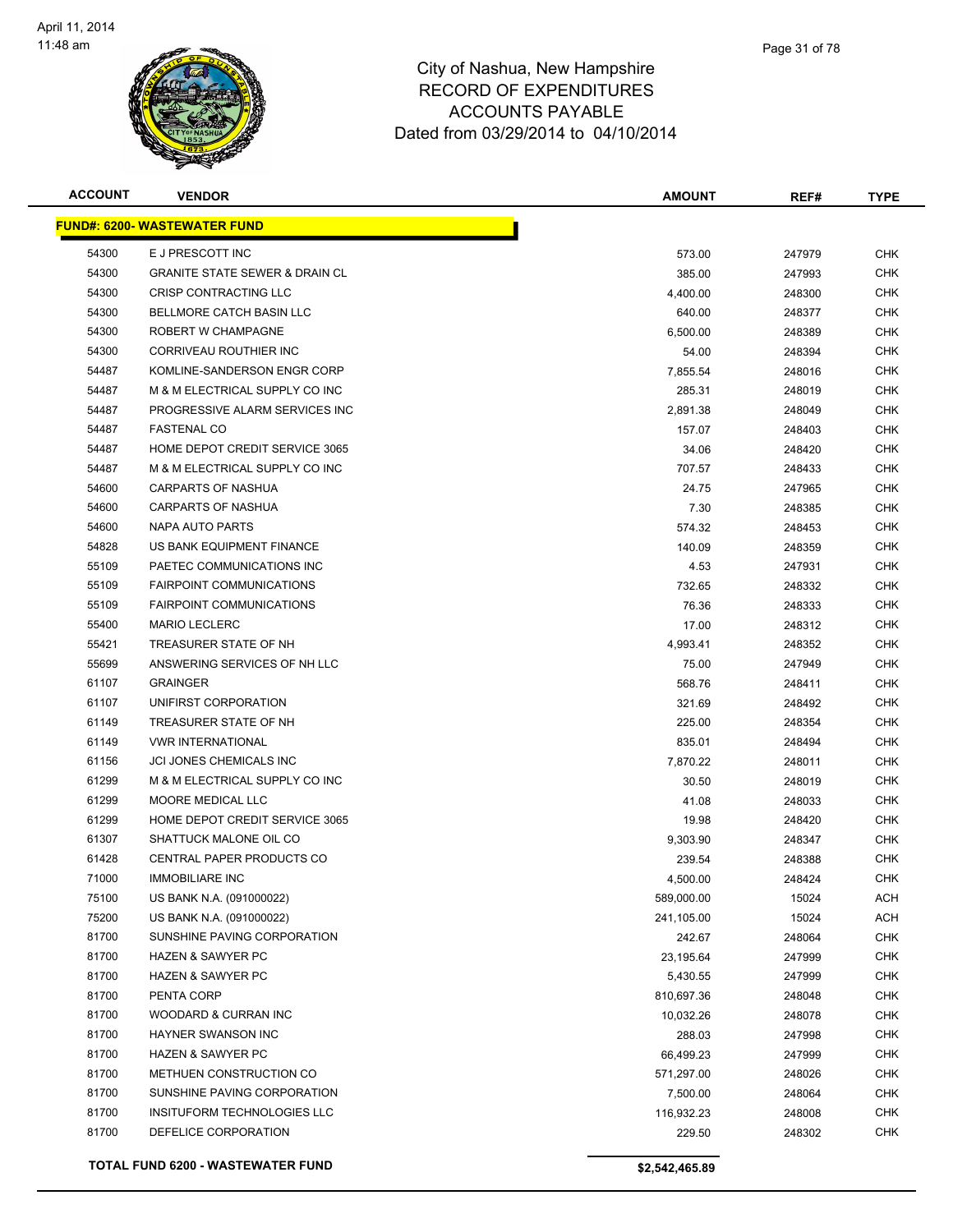

| <b>ACCOUNT</b> | <b>VENDOR</b>                                     | <b>AMOUNT</b> | REF#   | <b>TYPE</b> |
|----------------|---------------------------------------------------|---------------|--------|-------------|
|                | <u> FUND#: 6500- PROPERTY &amp; CASUALTY FUND</u> |               |        |             |
| 54267          | TREASURER STATE OF NH                             | 100.00        | 247938 | <b>CHK</b>  |
| 54267          | TREASURER STATE OF NH                             | 50.00         | 248350 | CHK         |
| 54267          | STANLEY ELEVATOR CO INC                           | 4,473.63      | 248481 | CHK         |
| 54421          | CONWAY OFFICE SOLUTIONS                           | 421.28        | 248393 | <b>CHK</b>  |
| 59207          | ANESTHESIA CARE GROUP PC                          | 800.00        | 248255 | <b>CHK</b>  |
| 59207          | APPLE NASHUA LLC                                  | 824.00        | 248256 | <b>CHK</b>  |
| 59207          | ASSOCIATED RADIOLOGISTS PA                        | 16.45         | 248257 | CHK         |
| 59207          | COVENTRY HEALTH CARE WORKERS C                    | 309.00        | 248258 | CHK         |
| 59207          | DARTMOUTH HITCHCOCK CLINIC                        | 336.00        | 248259 | <b>CHK</b>  |
| 59207          | EXCEL ORTHOPAEDIC SPECIALISTS                     | 200.00        | 248260 | CHK         |
| 59207          | FOUNDATION MEDICAL PARTNERS                       | 154.00        | 248261 | CHK         |
| 59207          | FOUR SEASONS ORTHOPEDIC CENTER                    | 2,738.00      | 248262 | CHK         |
| 59207          | INJURED WORKERS PHARMACY LLC                      | 782.92        | 248263 | <b>CHK</b>  |
| 59207          | BRUCE M LESLIE MD PC                              | 300.00        | 248264 | <b>CHK</b>  |
| 59207          | MASSACHUSETTS GENERAL                             | 1,218.00      | 248265 | <b>CHK</b>  |
| 59207          | MERRIMACK VALLEY HEALTH                           | 204.00        | 248266 | <b>CHK</b>  |
| 59207          | <b>MERRIMACK VALLEY PHYSICAL</b>                  | 1,122.00      | 248267 | <b>CHK</b>  |
| 59207          | NH NEUROSPINE INSTITUTE                           | 275.00        | 248268 | <b>CHK</b>  |
| 59207          | NORTH SHORE RADIOLOGICAL ASSOC                    | 184.00        | 248269 | <b>CHK</b>  |
| 59207          | OCCUPATIONAL HEALTH CTRS SOUTH                    | 153.98        | 248270 | <b>CHK</b>  |
| 59207          | PARNELL CHIROPRACTIC                              | 1,324.00      | 248271 | <b>CHK</b>  |
| 59207          | PERFORMANCE REHAB INC                             | 680.00        | 248272 | CHK         |
| 59207          | <b>SJ PHYSICIAN SERVICES</b>                      | 135.00        | 248273 | <b>CHK</b>  |
| 59207          | SO NH REGIONAL MEDICAL CENTER                     | 10,713.32     | 248274 | <b>CHK</b>  |
| 59207          | ST JOSEPH BUSINESS & HEALTH                       | 123.00        | 248275 | CHK         |
| 59207          | ST JOSEPHS HOSPITAL                               | 2,439.25      | 248276 | <b>CHK</b>  |
| 59207          | STONERIVER PHARMACY SOLUTIONS                     | 28.50         | 248277 | <b>CHK</b>  |
| 59207          | <b>SUSAN ANGEL</b>                                | 23.95         | 248278 | <b>CHK</b>  |
| 59207          | APPLE NASHUA LLC                                  | 1,474.00      | 248692 | CHK         |
| 59207          | APPLE NASHUA LLC                                  | 4,453.00      | 248693 | CHK         |
| 59207          | ASSOCIATED RADIOLOGISTS PA                        | 62.00         | 248694 | CHK         |
| 59207          | COVENTRY HEALTH CARE WORKERS C                    | 260.00        | 248695 | CHK         |
| 59207          | DARTMOUTH HITCHCOCK CLINIC                        | 1.597.00      | 248696 | <b>CHK</b>  |
| 59207          | <b>EXCEL ORTHOPAEDIC SPECIALISTS</b>              | 433.00        | 248698 | <b>CHK</b>  |
| 59207          | FOUNDATION MEDICAL PARTNERS                       | 171.00        | 248699 | <b>CHK</b>  |
| 59207          | FOUR SEASONS ORTHOPAEDIC CTR P                    | 691.00        | 248700 | <b>CHK</b>  |
| 59207          | FOUR SEASONS ORTHOPEDIC CENTER                    | 2,337.00      | 248701 | <b>CHK</b>  |
| 59207          | INJURED WORKERS PHARMACY LLC                      | 133.16        | 248704 | <b>CHK</b>  |
| 59207          | MASSACHUSETTS GENERAL                             | 190.00        | 248706 | <b>CHK</b>  |
| 59207          | MERRIMACK VALLEY PHYSICAL                         | 408.00        | 248707 | <b>CHK</b>  |
| 59207          | NH NEUROSPINE INSTITUTE                           | 210.00        | 248708 | <b>CHK</b>  |
| 59207          | OCCUPATIONAL HEALTH CTRS SOUTH                    | 228.66        | 248709 | <b>CHK</b>  |
| 59207          | PERFORMANCE REHAB INC                             | 805.00        | 248710 | <b>CHK</b>  |
| 59207          | SJ PHYSICIAN SERVICES                             | 520.00        | 248711 | <b>CHK</b>  |
| 59207          | SO NH REGIONAL MEDICAL CENTER                     | 19,523.79     | 248712 | <b>CHK</b>  |
| 59207          | ST JOSEPHS HOSPITAL                               | 348.50        | 248713 | <b>CHK</b>  |
| 59225          | JAHANZAIB JAHANGIR                                | 3,678.78      | 248705 | <b>CHK</b>  |
| 59250          | HIGHWAY TECH SIGNAL EQUIPMENT                     | 11,980.00     | 248703 | <b>CHK</b>  |
| 59275          | ALLIANCE BUS GROUP INC                            | 498.40        | 248691 | <b>CHK</b>  |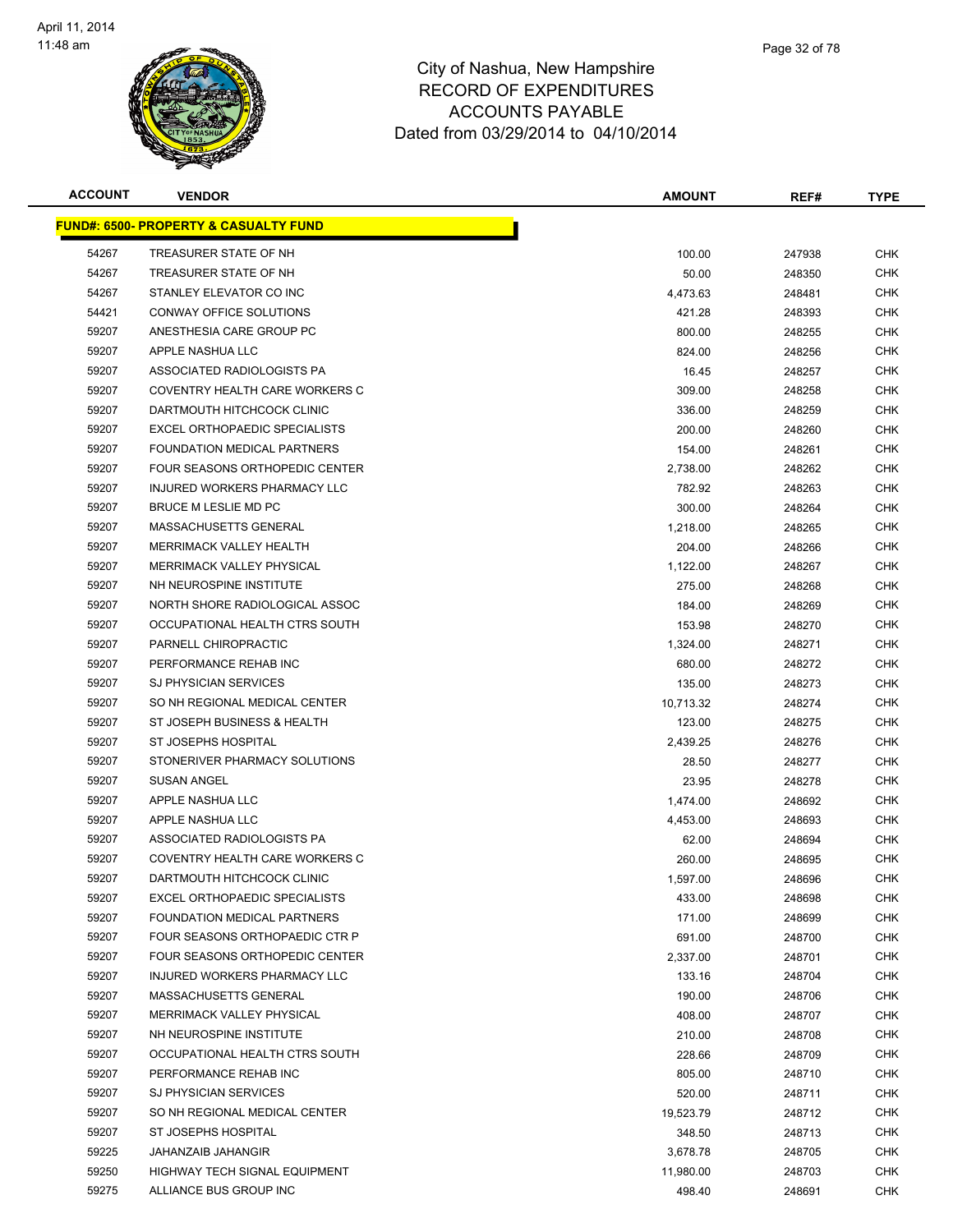

| <b>ACCOUNT</b> | <b>VENDOR</b>                                         | <b>AMOUNT</b>      | REF#             | <b>TYPE</b> |
|----------------|-------------------------------------------------------|--------------------|------------------|-------------|
|                | <b>FUND#: 6500- PROPERTY &amp; CASUALTY FUND</b>      |                    |                  |             |
| 59275          | ENTERPRISE HOLDINGS INC                               | 412.67             |                  | <b>CHK</b>  |
| 59275          | <b>GULBICKIS INC</b>                                  |                    | 248697<br>248702 | <b>CHK</b>  |
| 61830          | THE TELEGRAPH                                         | 1,727.96<br>208.00 | 248348           | <b>CHK</b>  |
| 68360          | FORCIER CONTRACTING & BUILDING                        | 2,500.00           | 248408           | <b>CHK</b>  |
|                |                                                       |                    |                  |             |
|                | TOTAL FUND 6500 - PROPERTY & CASUALTY FUND            | \$84,980.20        |                  |             |
|                | <b>FUND#: 6600- BENEFITS SELF INSURANCE FUND</b>      |                    |                  |             |
| 21500          | <b>ITT HARTFORD</b>                                   | 35,318.20          | 15052            | <b>ACH</b>  |
| 21585          | VISION SERVICE PLAN NH                                | 2,848.00           | 248074           | <b>CHK</b>  |
| 21990          | PAUL GOUPIL                                           | 413.56             | 248460           | <b>CHK</b>  |
| 45623          | <b>JOAN GAUCHER</b>                                   | 756.88             | 247886           | <b>CHK</b>  |
| 59507          | ANTHEM BCBS OF NE                                     | 487, 163. 71       | 15056            | <b>ACH</b>  |
| 59507          | ANTHEM BCBS OF NE                                     | 62,255.87          | 15056            | ACH         |
| 59507          | ANTHEM BCBS OF NE                                     | 36,819.30          | 15056            | <b>ACH</b>  |
| 59507          | HARVARD PILGRIM HEALTH CARE                           | 98,553.40          | 15058            | <b>ACH</b>  |
| 59525          | NORTHEAST DELTA DENTAL                                | 27,768.84          | 15059            | <b>ACH</b>  |
|                | <b>TOTAL FUND 6600 - BENEFITS SELF INSURANCE FUND</b> | \$751,897.76       |                  |             |
|                |                                                       |                    |                  |             |
|                | <b>FUND#: 7506- ETF CONTRIB-WOODLAWN CEMETERY</b>     |                    |                  |             |
| 54107          | <b>MCLAUGHLIN OIL CO</b>                              | 555.36             | 248024           | <b>CHK</b>  |
| 54107          | <b>MCLAUGHLIN OIL CO</b>                              | 1,245.62           | 248440           | <b>CHK</b>  |
| 54114          | <b>LIBERTY UTILITIES - NH</b>                         | 1,427.35           | 247918           | <b>CHK</b>  |
| 54487          | NORTHLAND INDUSTRIAL TRUCK CO                         | 344.50             | 248044           | <b>CHK</b>  |
| 54487          | HUFF & GAUTHIER INC                                   | 99.50              | 248422           | <b>CHK</b>  |
|                | TOTAL FUND 7506 - ETF CONTRIB-WOODLAWN CEMETERY       | \$3,672.33         |                  |             |
|                |                                                       |                    |                  |             |
|                | <b>FUND#: 7565- SCHOOL RELATED PROGRAMS-ETF</b>       |                    |                  |             |
| 55690          | FIRST STUDENT INC                                     | 53.75              | 248575           | <b>CHK</b>  |
| 61135          | <b>TEACHERGAMING LLC</b>                              | 255.40             | 248660           | <b>CHK</b>  |
| 61299          | NATIONAL MULTIPLE SCLEROSIS                           | 185.00             | 248506           | <b>CHK</b>  |
| 71221          | COMPUTER HUT dba IT INSIDERS                          | 5,159.55           | 248546           | <b>CHK</b>  |
|                | TOTAL FUND 7565 - SCHOOL RELATED PROGRAMS-ETF         | \$5,653.70         |                  |             |
|                |                                                       |                    |                  |             |
|                | <b>FUND#: 8063- LIBRARY-HENRY STEARNS FUND</b>        |                    |                  |             |
| 61807          | <b>BAKER &amp; TAYLOR</b>                             | 59.36              | 247956           | <b>CHK</b>  |
| 61807          | <b>INGRAM LIBRARY SERVICES</b>                        | 59.99              | 248007           | <b>CHK</b>  |
| 61807          | RANDOM HOUSE LLC                                      | 30.00              | 248054           | <b>CHK</b>  |
| 61807          | <b>BAKER &amp; TAYLOR</b>                             | 569.00             | 248373           | <b>CHK</b>  |
|                | TOTAL FUND 8063 - LIBRARY-HENRY STEARNS FUND          |                    |                  |             |
|                |                                                       | \$718.35           |                  |             |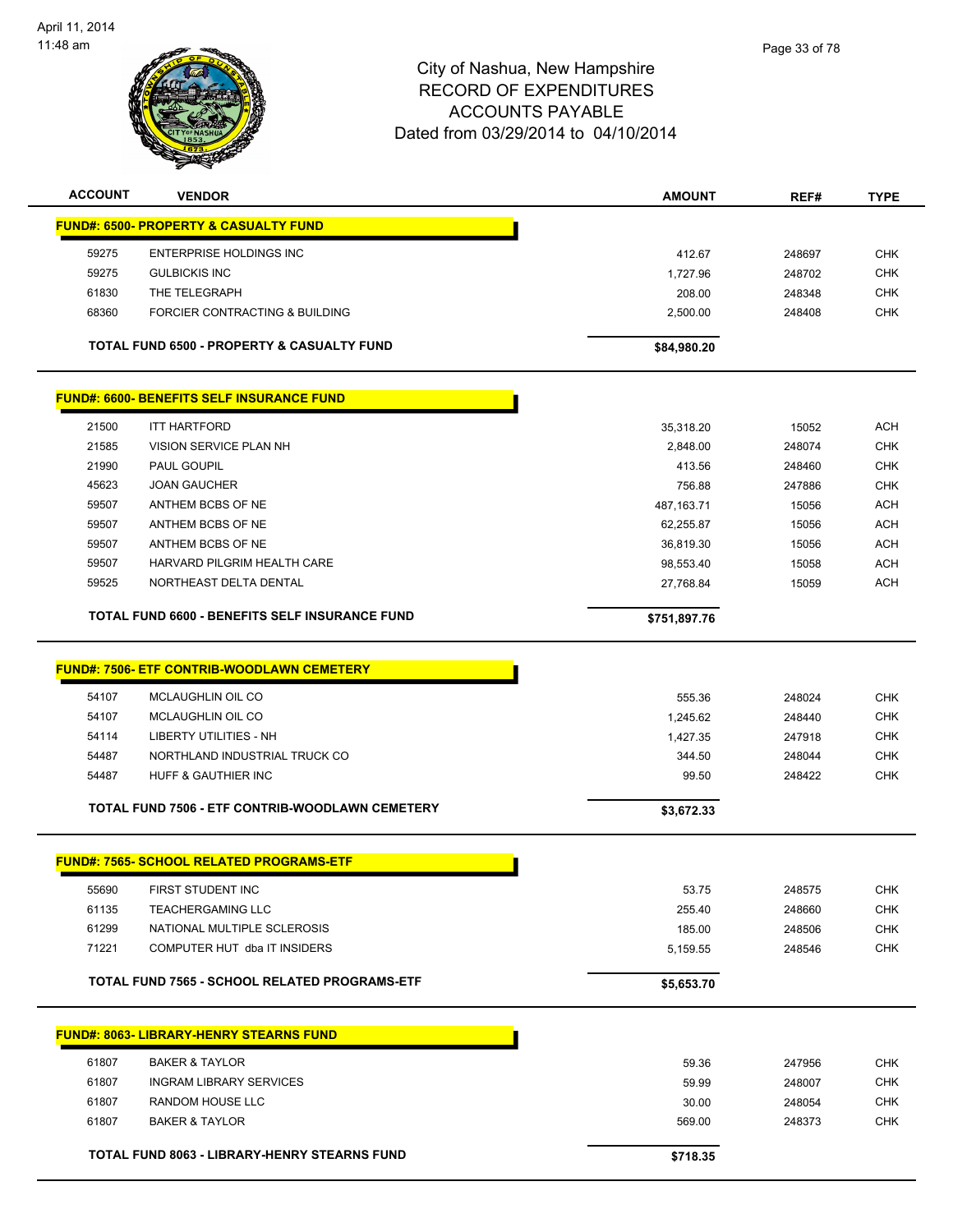| April 11, 2014<br>11:48 am |                                                   | Dated from 03/29/2014 to 04/10/2014 | City of Nashua, New Hampshire<br><b>RECORD OF EXPENDITURES</b><br><b>ACCOUNTS PAYABLE</b> | Page 34 of 78 |             |
|----------------------------|---------------------------------------------------|-------------------------------------|-------------------------------------------------------------------------------------------|---------------|-------------|
| <b>ACCOUNT</b>             | <b>VENDOR</b>                                     |                                     | <b>AMOUNT</b>                                                                             | REF#          | <b>TYPE</b> |
|                            | <b>FUND#: 8400- AGENCY-DEVELOPER ESCROWS</b>      |                                     |                                                                                           |               |             |
| 21730                      | <b>COLIN BROOKE HOMES LLC</b>                     |                                     | 9.886.80                                                                                  | 247880        | <b>CHK</b>  |
|                            | <b>TOTAL FUND 8400 - AGENCY-DEVELOPER ESCROWS</b> |                                     | \$9,886.80                                                                                |               |             |

**Grand Total:**

**\$8,657,190.87**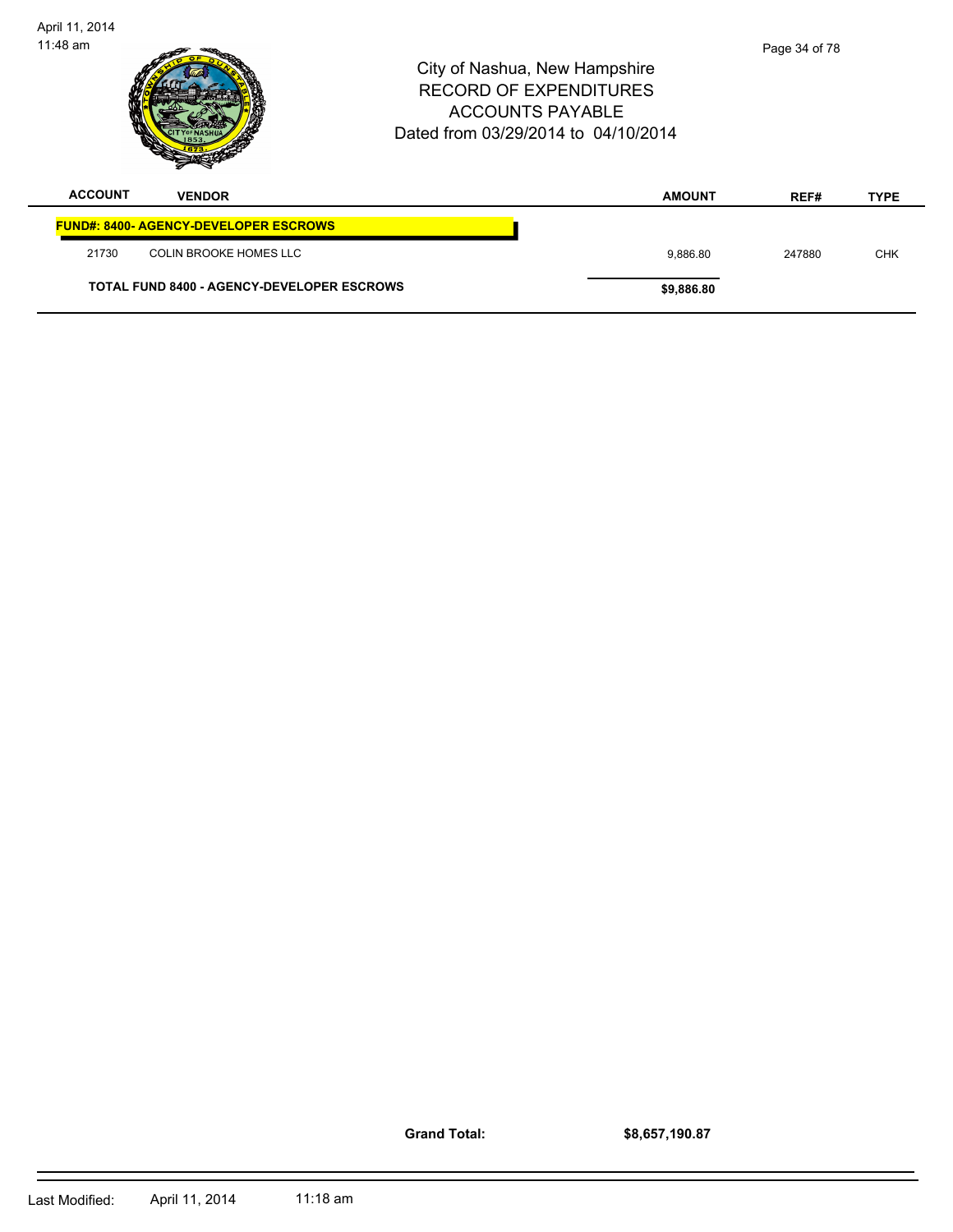# City of Nashua, New Hampshire RECORD OF EXPENDITURES PAYROLL-GROSS WAGES Dated from 03/29/2014- 04/10/2014

|     | <b>PAY DATE</b>                      | <b>ACCOUNT</b> | <b>DESCRIPTION</b>             | <b>AMOUNT</b> |
|-----|--------------------------------------|----------------|--------------------------------|---------------|
|     | FUND#: 1000 - GENERAL FUND           |                |                                |               |
| 101 | <b>MAYOR</b>                         |                |                                |               |
|     |                                      |                |                                |               |
|     | 4/3/14                               | 51100          | CITIZEN SERVICES DIRECTOR      | 929.80        |
|     | 4/10/14                              | 51100          | CITIZEN SERVICES DIRECTOR      | 929.81        |
|     | 4/3/14                               | 51100          | <b>COMMUNICATIONS DIRECTOR</b> | 852.15        |
|     | 4/10/14                              | 51100          | <b>COMMUNICATIONS DIRECTOR</b> | 852.15        |
|     | 4/3/14                               | 51100          | EXECUTIVE SECRETARY AA         | 903.15        |
|     | 4/10/14                              | 51100          | EXECUTIVE SECRETARY AA         | 903.15        |
|     | 4/3/14                               | 51100          | <b>RESOURCE COORDINATOR</b>    | 452.45        |
|     | 4/10/14                              | 51100          | RESOURCE COORDINATOR           | 452.45        |
|     | 4/3/14                               | 51100          | SECRETARY RECEPTIONIST         | 565.55        |
|     | 4/10/14                              | 51100          | SECRETARY RECEPTIONIST         | 565.55        |
|     | 4/3/14                               | 51500          | <b>MAYOR</b>                   | 2,115.95      |
|     | 4/10/14                              | 51500          | <b>MAYOR</b>                   | 2,115.95      |
|     | <b>TOTAL 101 - MAYOR</b>             |                |                                | \$11,638.11   |
|     |                                      |                |                                |               |
| 102 | <b>BOARD OF ALDERMEN</b>             |                |                                |               |
|     | 4/3/14                               | 51100          | ALDERMANIC LEGISLATION MANAGER | 1,404.70      |
|     | 4/10/14                              | 51100          | ALDERMANIC LEGISLATION MANAGER | 1,404.70      |
|     | 4/3/14                               | 51200          | LEGISLATIVE TRANSCRIPTION SPEC | 357.73        |
|     | 4/10/14                              | 51200          | LEGISLATIVE TRANSCRIPTION SPEC | 374.57        |
|     |                                      |                |                                |               |
|     | <b>TOTAL 102 - BOARD OF ALDERMEN</b> |                |                                | \$3,541.70    |
| 103 | <b>LEGAL</b>                         |                |                                |               |
|     |                                      |                |                                |               |
|     | 4/3/14                               | 51100          | ASSISTANT CORP COUNSEL         | 1,324.90      |
|     | 4/10/14                              | 51100          | ASSISTANT CORP COUNSEL         | 1,324.90      |
|     | 4/3/14                               | 51100          | <b>CORPORATION COUNSEL</b>     | 2,183.75      |
|     | 4/10/14                              | 51100          | <b>CORPORATION COUNSEL</b>     | 2,183.75      |
|     | 4/3/14                               | 51100          | DEPUTY CORPORATION COUNSEL     | 1,986.70      |
|     | 4/10/14                              | 51100          | DEPUTY CORPORATION COUNSEL     | 1,986.70      |
|     | 4/3/14                               | 51100          | <b>LEGAL ASSISTANT</b>         | 1,846.55      |
|     | 4/10/14                              | 51100          | <b>LEGAL ASSISTANT</b>         | 1,391.62      |
|     | <b>TOTAL 103 - LEGAL</b>             |                |                                | \$14,228.87   |
|     |                                      |                |                                |               |
| 105 | <b>CITI-STAT</b>                     |                |                                |               |
|     | 4/3/14                               | 51100          | <b>DIRECTOR CITISTAT</b>       | 1,529.80      |
|     | 4/10/14                              | 51100          | DIRECTOR CITISTAT              | 1,529.80      |
|     | 4/3/14                               | 51100          | OPERATIONS ANALYST             | 690.85        |
|     | 4/10/14                              | 51100          | <b>OPERATIONS ANALYST</b>      | 690.85        |
|     |                                      |                |                                | \$4,441.30    |
|     | <b>TOTAL 105 - CITI-STAT</b>         |                |                                |               |
|     |                                      |                |                                |               |
| 107 | <b>CITY CLERK</b>                    |                |                                |               |
|     | 4/3/14                               | 51100          | <b>CITY CLERK</b>              | 1,771.20      |
|     | 4/10/14                              | 51100          | <b>CITY CLERK</b>              | 1,771.20      |
|     | 4/3/14                               | 51100          | <b>CLERK VITAL RECORDS II</b>  | 2,089.95      |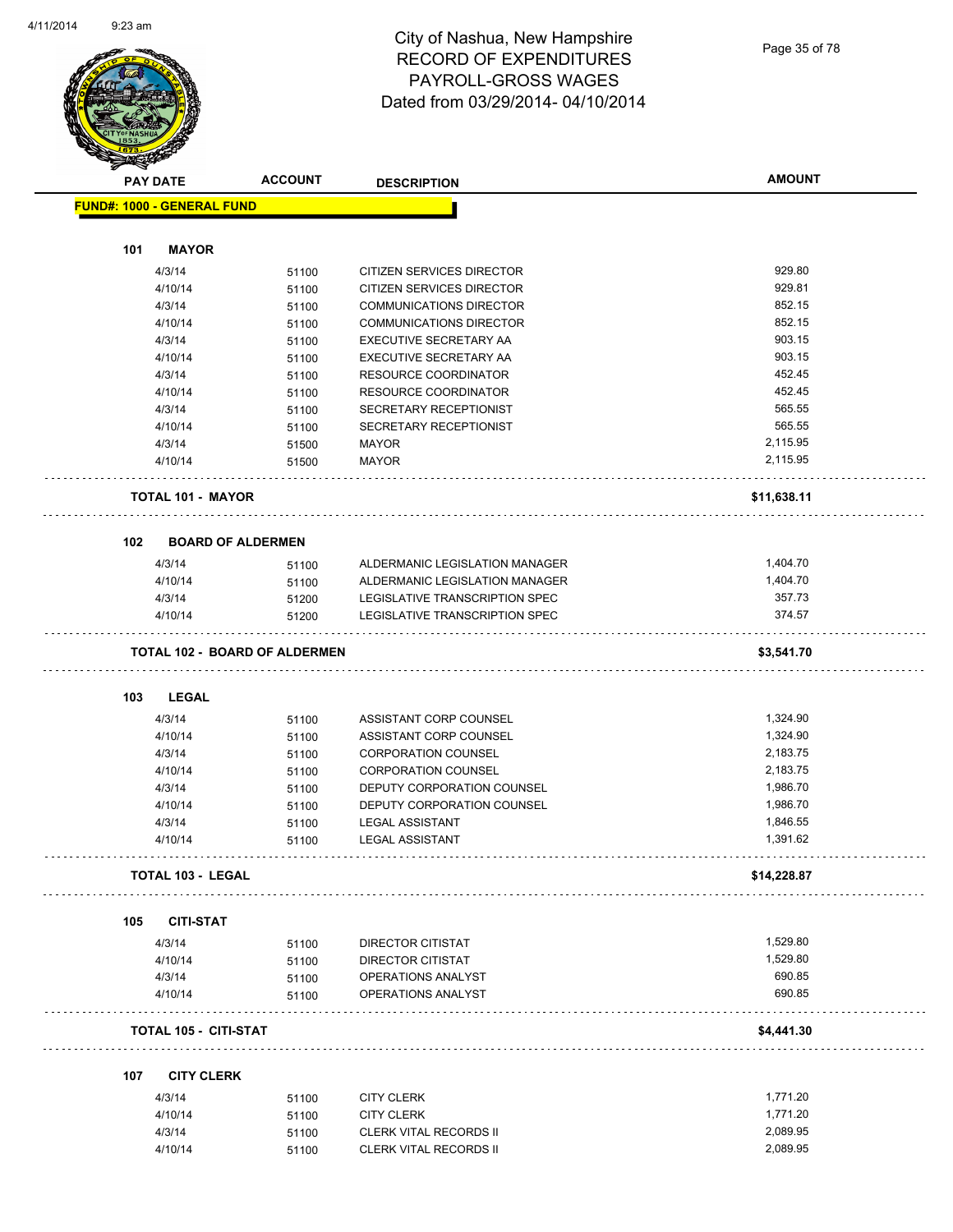#### City of Nashua, New Hampshire RECORD OF EXPENDITURES PAYROLL-GROSS WAGES Dated from 03/29/2014- 04/10/2014

Page 36 of 78

| <b>PAY DATE</b>                           | <b>ACCOUNT</b>                | <b>DESCRIPTION</b>                            | <b>AMOUNT</b>      |
|-------------------------------------------|-------------------------------|-----------------------------------------------|--------------------|
| <b>FUND#: 1000 - GENERAL FUND</b>         |                               |                                               |                    |
|                                           |                               |                                               |                    |
| 107<br><b>CITY CLERK</b>                  |                               |                                               |                    |
| 4/3/14                                    | 51100                         | DEPARTMENT COORDINATOR, CC                    | 791.45             |
| 4/10/14                                   | 51100                         | DEPARTMENT COORDINATOR, CC                    | 791.45<br>1,371.00 |
| 4/3/14<br>4/10/14                         | 51100                         | <b>DEPUTY CITY CLERK</b><br>DEPUTY CITY CLERK | 1,371.00           |
| 4/3/14                                    | 51100                         | OVERTIME-REGULAR                              | 14.84              |
| 4/10/14                                   | 51300<br>51300                | OVERTIME-REGULAR                              | 22.26              |
|                                           |                               |                                               |                    |
| <b>TOTAL 107 - CITY CLERK</b>             |                               |                                               | \$12,084.30        |
| <b>HUMAN RESOURCES</b><br>111             |                               |                                               |                    |
| 4/3/14                                    | 51100                         | HR ANALYST                                    | 1,014.69           |
| 4/10/14                                   | 51100                         | <b>HR ANALYST</b>                             | 1,014.70           |
| 4/3/14                                    | 51100                         | HR SPEC                                       | 833.85             |
| 4/10/14                                   | 51100                         | HR SPEC                                       | 833.85             |
| 4/3/14                                    | 51100                         | HUMAN RESOURCES DIRECTOR                      | 1,546.45           |
| 4/10/14                                   | 51100                         | HUMAN RESOURCES DIRECTOR                      | 1,546.45           |
| 4/3/14                                    | 51200                         | ADMINISTRATIVE ASSISTANT I                    | 255.60             |
| 4/10/14                                   | 51200                         | ADMINISTRATIVE ASSISTANT I                    | 255.60             |
| <b>TOTAL 111 - HUMAN RESOURCES</b>        |                               |                                               | \$7,301.19         |
| 122                                       | <b>INFORMATION TECHNOLOGY</b> |                                               |                    |
| 4/3/14                                    | 51100                         | ADMIN ASSISTANT II                            | 665.60             |
| 4/10/14                                   | 51100                         | ADMIN ASSISTANT II                            | 665.60             |
| 4/3/14                                    | 51100                         | ERP SYSTEM ADMIN DBA                          | 1,622.10           |
| 4/10/14                                   | 51100                         | ERP SYSTEM ADMIN DBA                          | 1,622.10           |
| 4/3/14                                    | 51100                         | INTER INTRA APPL DEV PROJ LDR                 | 1,579.20           |
| 4/10/14                                   | 51100                         | INTER INTRA APPL DEV PROJ LDR                 | 1,579.20           |
| 4/3/14                                    | 51100                         | IT APPLICATIONS ANALYST                       | 1,143.66           |
| 4/10/14                                   | 51100                         | IT APPLICATIONS ANALYST                       | 1,143.65           |
| 4/3/14                                    | 51100                         | IT DIVISION DIRECTOR                          | 1,986.70           |
| 4/10/14                                   | 51100                         | IT DIVISION DIRECTOR                          | 1,986.70           |
| 4/3/14                                    | 51100                         | IT INFRASTRUCTURE ANALYST                     | 1,194.35           |
| 4/10/14                                   | 51100                         | IT INFRASTRUCTURE ANALYST                     | 955.48             |
| 4/3/14                                    | 51100                         | IT INFRASTRUCTURE TEAM LEADER                 | 1,771.20           |
| 4/10/14                                   | 51100                         | IT INFRASTRUCTURE TEAM LEADER                 | 1,771.20           |
| 4/3/14                                    | 51100                         | SYSTEMS ADM DATABASE ADM                      | 1,611.15           |
| 4/10/14                                   | 51100                         | SYSTEMS ADM DATABASE ADM                      | 1,611.14           |
| 4/3/14                                    | 51100                         | TECHNICAL SPEC II NET SUPPORT                 | 2,310.90           |
| 4/10/14                                   | 51100                         | TECHNICAL SPEC II NET SUPPORT                 | 1,874.58           |
| 4/3/14                                    | 51100                         | TECHNICAL SPEC III                            | 1,444.15           |
| 4/10/14                                   | 51100                         | <b>TECHNICAL SPEC III</b>                     | 1,444.15           |
| 4/3/14                                    | 51100                         | <b>WEB DESIGNER</b>                           | 633.45             |
| 4/10/14                                   | 51100                         | <b>WEB DESIGNER</b>                           | 633.46             |
|                                           |                               |                                               |                    |
| <b>TOTAL 122 - INFORMATION TECHNOLOGY</b> |                               |                                               | \$31,249.72        |

4/3/14 51100 ACCOUNTANT 898.10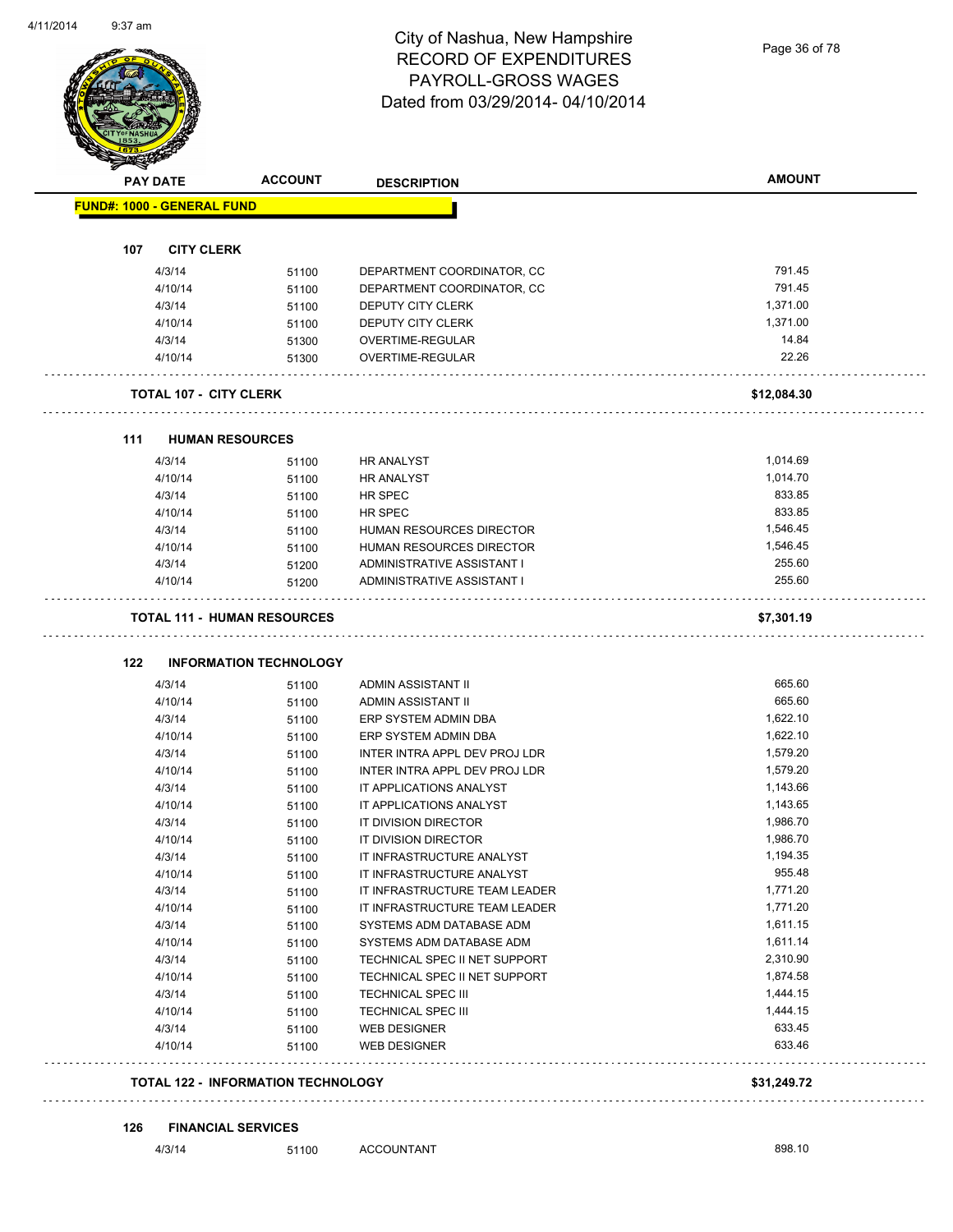| Page 37 of 78 |  |  |
|---------------|--|--|
|---------------|--|--|

| <b>PAY DATE</b>                   | <b>ACCOUNT</b>            | <b>DESCRIPTION</b>                             | <b>AMOUNT</b> |
|-----------------------------------|---------------------------|------------------------------------------------|---------------|
| <b>FUND#: 1000 - GENERAL FUND</b> |                           |                                                |               |
| 126                               | <b>FINANCIAL SERVICES</b> |                                                |               |
| 4/10/14                           |                           |                                                | 898.10        |
| 4/3/14                            | 51100                     | <b>ACCOUNTANT</b><br>ACCOUNTING COMPLIANCE MGR | 1,073.50      |
| 4/10/14                           | 51100                     | ACCOUNTING COMPLIANCE MGR                      | 1,073.50      |
| 4/3/14                            | 51100                     | ACCOUNTS PAYABLE COORDINATOR                   | 2,192.90      |
| 4/10/14                           | 51100<br>51100            | ACCOUNTS PAYABLE COORDINATOR                   | 2,192.90      |
| 4/3/14                            | 51100                     | ACCOUNTS PAYABLE SUPV                          | 929.80        |
| 4/10/14                           | 51100                     | ACCOUNTS PAYABLE SUPV                          | 929.80        |
| 4/3/14                            | 51100                     | ADMINISTRATIVE ASSISTANT I                     | 760.35        |
| 4/10/14                           | 51100                     | ADMINISTRATIVE ASSISTANT I                     | 742.99        |
| 4/3/14                            | 51100                     | <b>CFO COMPTROLLER</b>                         | 1,999.70      |
| 4/10/14                           | 51100                     | <b>CFO COMPTROLLER</b>                         | 1,999.70      |
| 4/3/14                            | 51100                     | <b>COMPENSATION MANAGER</b>                    | 1,533.60      |
| 4/10/14                           | 51100                     | <b>COMPENSATION MANAGER</b>                    | 1,533.60      |
| 4/3/14                            | 51100                     | DEP TREASURER TAX COLLECTOR                    | 1,076.19      |
| 4/10/14                           | 51100                     | DEP TREASURER TAX COLLECTOR                    | 1,076.20      |
| 4/3/14                            | 51100                     | FINANCE AND ADMIN MANAGER                      | 744.65        |
| 4/10/14                           | 51100                     | FINANCE AND ADMIN MANAGER                      | 744.65        |
| 4/3/14                            | 51100                     | FINANCIAL MANAGER GENERAL GOVT                 | 1,367.60      |
| 4/10/14                           | 51100                     | FINANCIAL MANAGER GENERAL GOVT                 | 1,367.60      |
| 4/3/14                            | 51100                     | FINANCIAL SERVICES COORDINATOR                 | 936.70        |
| 4/10/14                           | 51100                     | FINANCIAL SERVICES COORDINATOR                 | 936.70        |
| 4/3/14                            | 51100                     | <b>MOTOR VEHICLE COORDINATOR</b>               | 646.80        |
| 4/10/14                           | 51100                     | MOTOR VEHICLE COORDINATOR                      | 646.80        |
| 4/3/14                            | 51100                     | MV CLERK II REGISTRATION                       | 632.00        |
| 4/10/14                           | 51100                     | MV CLERK II REGISTRATION                       | 632.00        |
| 4/3/14                            | 51100                     | PAYROLL ANALYST II                             | 1,770.55      |
| 4/10/14                           | 51100                     | PAYROLL ANALYST II                             | 1,706.16      |
| 4/3/14                            | 51100                     | REVENUE ACCOUNTS SPEC                          | 829.85        |
| 4/10/14                           | 51100                     | REVENUE ACCOUNTS SPEC                          | 829.85        |
| 4/3/14                            | 51100                     | REVENUE COORDINATOR                            | 1,040.85      |
| 4/10/14                           | 51100                     | REVENUE COORDINATOR                            | 6,342.76      |
| 4/3/14                            | 51100                     | SENIOR FINANCIAL ANALYST                       | 1,100.45      |
| 4/10/14                           | 51100                     | SENIOR FINANCIAL ANALYST                       | 1,100.45      |
| 4/3/14                            | 51100                     | SUPV VEHICLE REGISTRATION                      | 1,044.70      |
| 4/10/14                           | 51100                     | SUPV VEHICLE REGISTRATION                      | 1,044.70      |
| 4/3/14                            | 51100                     | TREASURER TAX COLLECTOR                        | 1,771.20      |
| 4/10/14                           | 51100                     | TREASURER TAX COLLECTOR                        | 1,771.20      |
| 4/3/14                            | 51100                     | <b>VEHICLE REGISTRATION CLERK</b>              | 1,629.95      |
| 4/10/14                           | 51100                     | <b>VEHICLE REGISTRATION CLERK</b>              | 1,629.95      |
| 4/3/14                            | 51200                     | TRUST ACCOUNTANT PT                            | 670.87        |
| 4/10/14                           | 51200                     | TRUST ACCOUNTANT PT                            | 642.92        |
| 4/3/14                            | 51300                     | OVERTIME-REGULAR                               | 221.09        |
| 4/10/14                           | 51300                     | OVERTIME-REGULAR                               | 307.72        |
| 4/10/14                           | 51750                     | <b>RETIREMENT &amp; SEPARATION PAY</b>         | 6,200.17      |

#### **129 CITY BUILDINGS**

| 4/3/14  | 51100 | <b>BUILDING MANAGER</b> | 788.60   |
|---------|-------|-------------------------|----------|
| 4/10/14 | 51100 | BUILDING MANAGER        | 788.60   |
| 4/3/14  | 51100 | <b>CUSTODIAN I</b>      | 1.166.85 |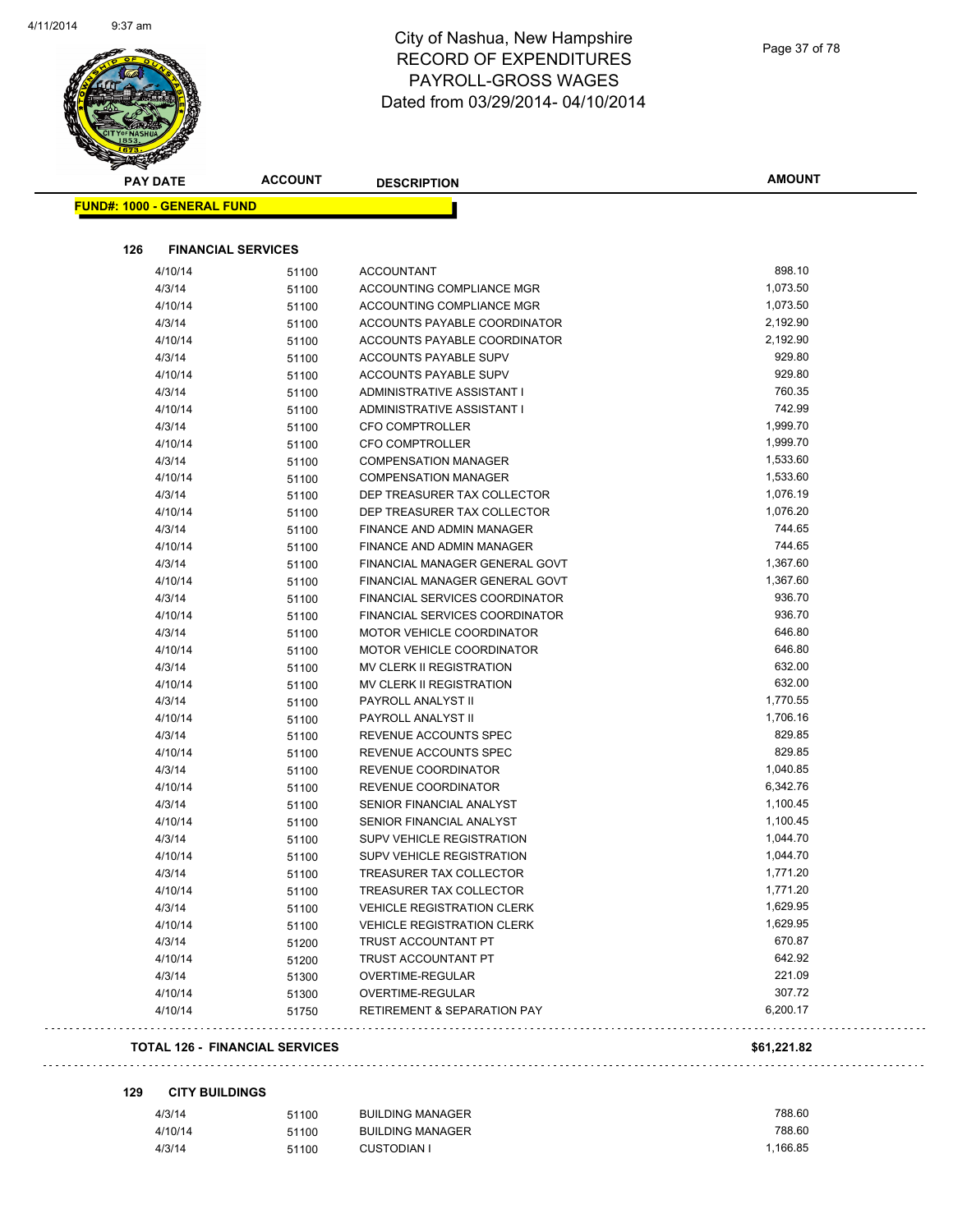Page 38 of 78

| <b>PAY DATE</b>                   | <b>ACCOUNT</b> | <b>DESCRIPTION</b>                                         | <b>AMOUNT</b>    |
|-----------------------------------|----------------|------------------------------------------------------------|------------------|
| <b>FUND#: 1000 - GENERAL FUND</b> |                |                                                            |                  |
|                                   |                |                                                            |                  |
| 129<br><b>CITY BUILDINGS</b>      |                |                                                            |                  |
| 4/10/14                           | 51100          | <b>CUSTODIAN I</b>                                         | 1,166.85         |
| 4/3/14                            | 51100          | <b>MAINTENANCE SPEC</b>                                    | 663.85           |
| 4/10/14                           | 51100          | <b>MAINTENANCE SPEC</b>                                    | 663.85           |
| 4/3/14                            | 51200          | <b>CUSTODIAN I</b>                                         | 306.75           |
| 4/10/14                           | 51200          | <b>CUSTODIAN I</b>                                         | 306.75           |
| 4/3/14                            | 51300          | OVERTIME-REGULAR                                           | 55.21            |
| <b>TOTAL 129 - CITY BUILDINGS</b> |                |                                                            | \$5,907.31       |
| <b>PURCHASING</b><br>130          |                |                                                            |                  |
| 4/3/14                            | 51100          | PRINTING TECH MAIL DIST                                    | 972.30           |
| 4/10/14                           | 51100          | PRINTING TECH MAIL DIST                                    | 972.31           |
| 4/3/14                            | 51100          | PURCHASING AGENT I                                         | 661.95           |
| 4/10/14                           | 51100          | PURCHASING AGENT I                                         | 661.95           |
| 4/3/14                            | 51100          | PURCHASING AGENT II                                        | 1,020.45         |
| 4/10/14                           | 51100          | PURCHASING AGENT II                                        | 1,020.45         |
| 4/3/14                            | 51100          | PURCHASING MANAGER                                         | 1,364.20         |
| 4/10/14                           | 51100          | PURCHASING MANAGER                                         | 1,364.20         |
| 4/10/14                           | 51300          | OVERTIME-REGULAR                                           | 24.82            |
| <b>TOTAL 130 - PURCHASING</b>     |                |                                                            | \$8,062.63       |
| <b>HUNT BUILDING</b><br>131       |                |                                                            |                  |
| 4/3/14<br>4/10/14                 | 51200<br>51200 | HUNT BUILDING ADMINISTRATOR<br>HUNT BUILDING ADMINISTRATOR | 319.05<br>319.05 |
| <b>TOTAL 131 - HUNT BUILDING</b>  |                |                                                            | \$638.10         |
|                                   |                |                                                            |                  |
| 132<br><b>ASSESSING</b><br>4/3/14 | 51100          | <b>APPRAISER I</b>                                         | 853.70           |
| 4/10/14                           | 51100          | APPRAISER I                                                | 853.70           |
| 4/3/14                            | 51100          | <b>APPRAISER II</b>                                        | 1,020.45         |
| 4/10/14                           | 51100          | <b>APPRAISER II</b>                                        | 1,020.45         |
| 4/3/14                            | 51100          | <b>APPRAISER III</b>                                       | 1,162.45         |
| 4/10/14                           | 51100          | <b>APPRAISER III</b>                                       | 1,162.45         |
| 4/3/14                            | 51100          | ASSESSING ADMIN SPEC II CSR                                | 699.35           |
| 4/10/14                           | 51100          | ASSESSING ADMIN SPEC II CSR                                | 699.35           |
| 4/3/14                            | 51100          | ASSESSING ADMIN SPEC III CSR                               | 888.75           |
| 4/10/14                           | 51100          | ASSESSING ADMIN SPEC III CSR                               | 888.75           |
| 4/3/14                            | 51100          | CHIEF ASSESSOR GIS MANAGER                                 | 2,077.25         |
| 4/10/14                           | 51100          | CHIEF ASSESSOR GIS MANAGER                                 | 2,077.25         |
| 4/3/14                            | 51100          | DEPARTMENT COORDINATOR                                     | 844.05           |
| 4/10/14                           | 51100          | DEPARTMENT COORDINATOR                                     | 844.05           |
| 4/3/14                            | 51100          | DEPUTY MANAGER APPRAISER IV                                | 1,450.00         |
| 4/10/14                           | 51100          | DEPUTY MANAGER APPRAISER IV                                | 1,450.00         |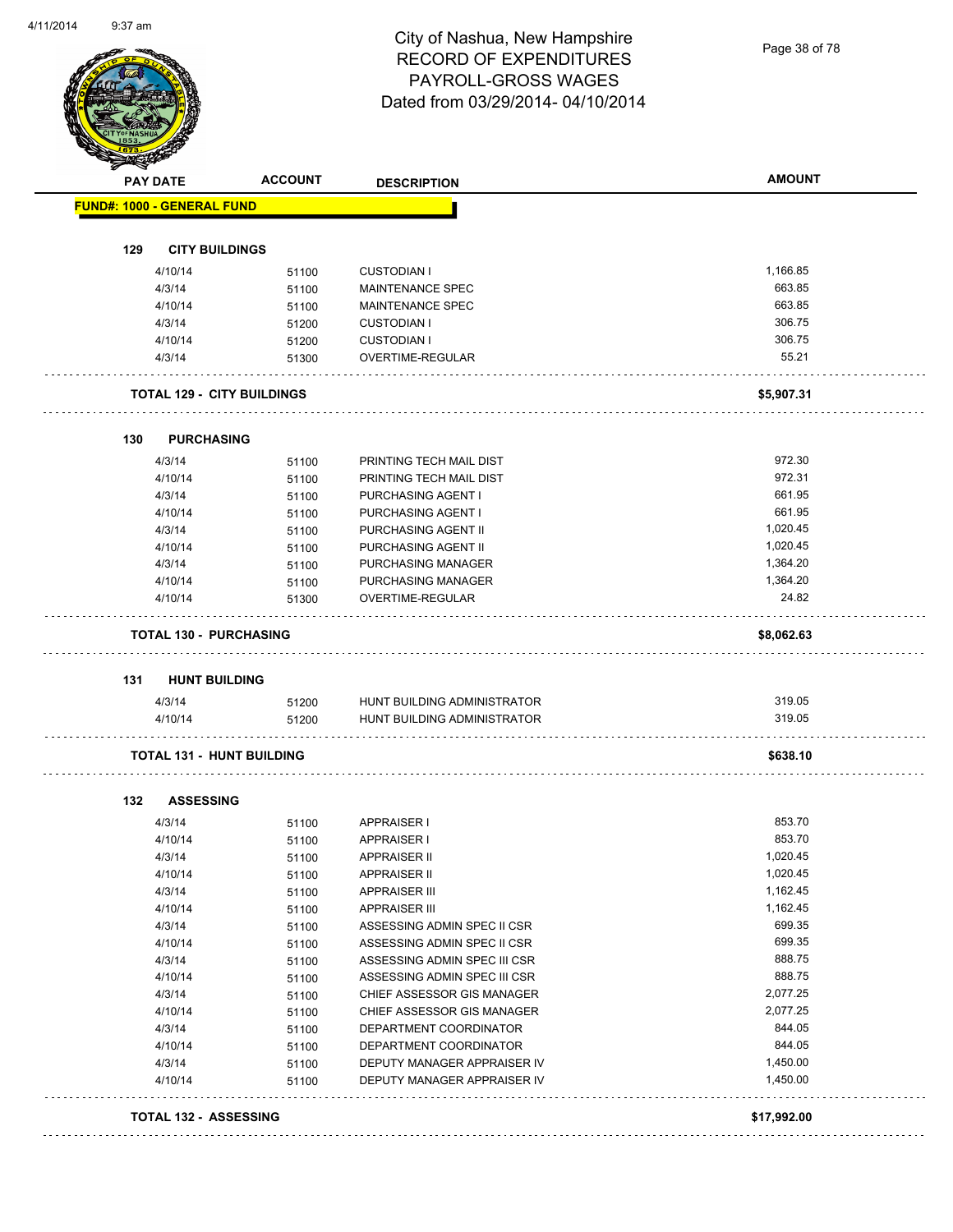Page 39 of 78

| <b>PAY DATE</b>                   | <b>ACCOUNT</b>                       | <b>DESCRIPTION</b>                                         | <b>AMOUNT</b>          |
|-----------------------------------|--------------------------------------|------------------------------------------------------------|------------------------|
| <b>FUND#: 1000 - GENERAL FUND</b> |                                      |                                                            |                        |
|                                   |                                      |                                                            |                        |
| 134<br><b>GIS</b><br>4/3/14       | 51100                                | <b>GIS TECHNICIAN II</b>                                   | 1,042.60               |
| 4/10/14                           | 51100                                | <b>GIS TECHNICIAN II</b>                                   | 1,042.60               |
| <b>TOTAL 134 - GIS</b>            |                                      |                                                            | \$2,085.20             |
| 142                               | <b>WOODLAWN CEMETERY</b>             |                                                            |                        |
| 4/3/14                            | 51100                                | <b>GROUNDSKEEPER CEMETERY</b>                              | 1,264.40               |
| 4/10/14                           | 51100                                | <b>GROUNDSKEEPER CEMETERY</b>                              | 1,264.41               |
| 4/3/14                            | 51100                                | <b>SUBFOREMAN CEMETERY</b>                                 | 722.91                 |
| 4/10/14                           | 51100                                | <b>SUBFOREMAN CEMETERY</b>                                 | 722.91                 |
| 4/3/14                            | 51100                                | SUPERINTENDENT CEMETERY I                                  | 1,014.70               |
| 4/10/14                           | 51100                                | SUPERINTENDENT CEMETERY I                                  | 1.014.70               |
| 4/3/14                            | 51300                                | OVERTIME-REGULAR                                           | 71.13                  |
| 4/10/14                           | 51300                                | <b>OVERTIME-REGULAR</b>                                    | 82.98                  |
|                                   | <b>TOTAL 142 - WOODLAWN CEMETERY</b> |                                                            | \$6,158.14             |
| 144                               | <b>EDGEWOOD CEMETERY</b>             |                                                            |                        |
| 4/3/14                            | 51100                                | <b>GROUNDSKEEPER CEMETERY</b>                              | 1,094.45               |
| 4/10/14                           | 51100                                | <b>GROUNDSKEEPER CEMETERY</b>                              | 1,094.45               |
| 4/3/14                            | 51100                                | SUBFOREMAN CEMETERY                                        | 788.60                 |
| 4/10/14                           | 51100                                | SUBFOREMAN CEMETERY                                        | 788.60                 |
| 4/3/14                            | 51100                                | SUPERINTENDENT CEMETERY II                                 | 1,124.65               |
| 4/10/14                           | 51100                                | SUPERINTENDENT CEMETERY II                                 | 1,124.65               |
|                                   | <b>TOTAL 144 - EDGEWOOD CEMETERY</b> |                                                            | \$6,015.40             |
| <b>POLICE</b><br>150              |                                      |                                                            |                        |
| 4/3/14                            | 51100                                | <b>1ST YEAR OFFICERS</b>                                   | 2,817.30               |
| 4/10/14                           | 51100                                | <b>1ST YEAR OFFICERS</b>                                   | 2,817.30               |
| 4/3/14                            | 51100                                | ACCOUNT CLERK III                                          | 2,090.86               |
| 4/10/14                           | 51100                                | ACCOUNT CLERK III                                          | 2,090.85               |
| 4/3/14                            | 51100                                | ADMINISTRATIVE PROJECT SPEC                                | 1,212.05               |
| 4/10/14                           | 51100                                | ADMINISTRATIVE PROJECT SPEC                                | 1,212.05               |
| 4/3/14                            | 51100                                | ANIMAL CONTROL OFFICER                                     | 904.75                 |
| 4/10/14                           | 51100                                | ANIMAL CONTROL OFFICER                                     | 904.75                 |
| 4/3/14                            | 51100                                | AUTO MECHANIC 1ST CLASS                                    | 781.35                 |
| 4/10/14                           | 51100                                | AUTO MECHANIC 1ST CLASS                                    | 781.35                 |
| 4/3/14                            | 51100                                | <b>BUILDING MAINTENANCE SUPV</b>                           | 938.80                 |
| 4/10/14                           | 51100                                | <b>BUILDING MAINTENANCE SUPV</b>                           | 938.80                 |
| 4/3/14                            | 51100                                | <b>CAPTAIN</b>                                             | 13,991.25<br>13,991.25 |
|                                   | 51100                                | <b>CAPTAIN</b><br>CHIEF OF POLICE                          | 2,462.75               |
| 4/10/14                           | 51100                                |                                                            | 2,462.75               |
| 4/3/14                            |                                      |                                                            |                        |
| 4/10/14                           | 51100                                | CHIEF OF POLICE                                            |                        |
| 4/3/14                            | 51100                                | COMM TECH ALL DESIGNATIONS                                 | 8,506.15               |
| 4/10/14                           | 51100                                | COMM TECH ALL DESIGNATIONS                                 | 8,506.15               |
| 4/3/14<br>4/10/14                 | 51100<br>51100                       | COMMUNITY POLICE COORD CEMD<br>COMMUNITY POLICE COORD CEMD | 1,236.00<br>1,236.00   |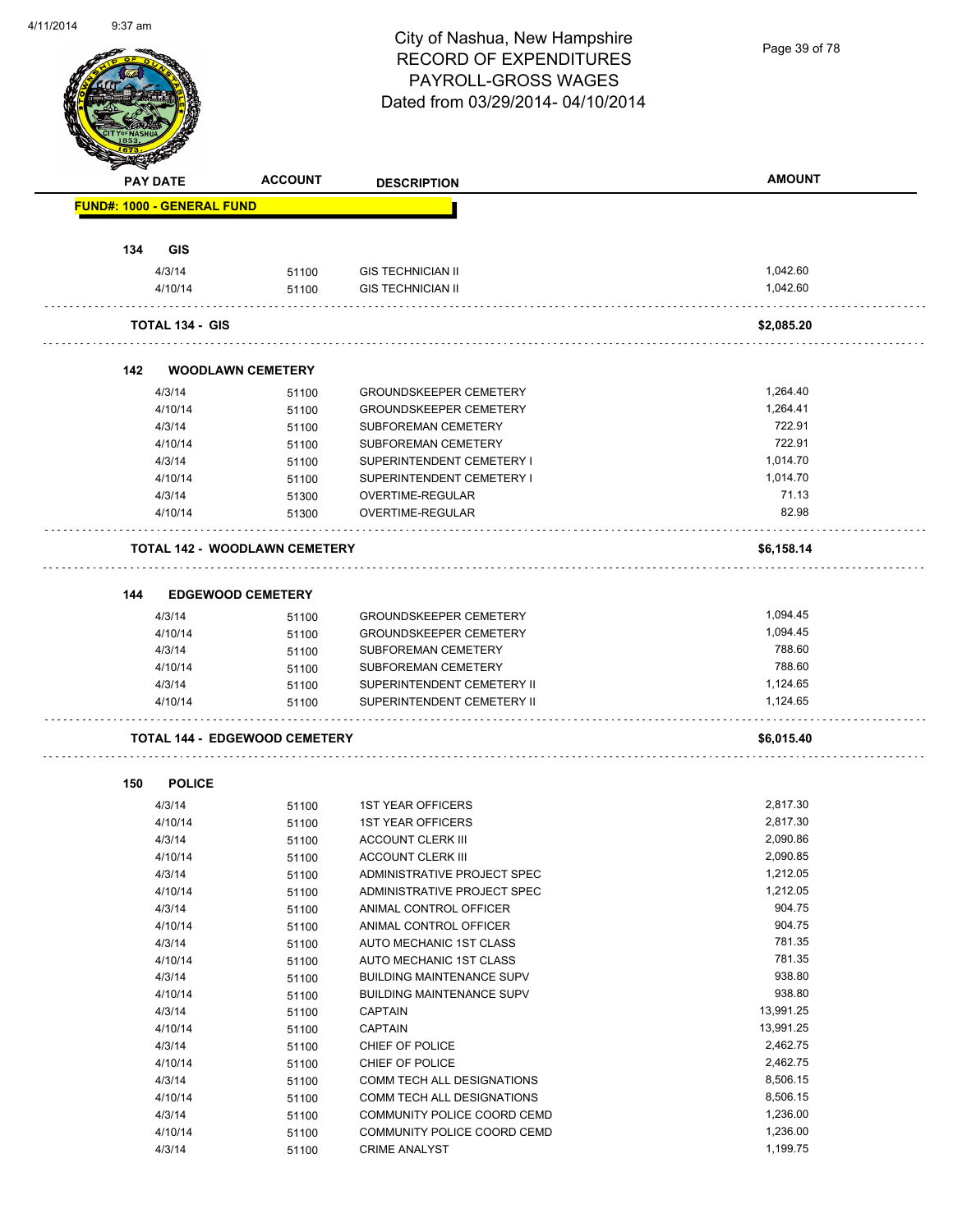

Page 40 of 78

| <b>PAY DATE</b>                   | <b>ACCOUNT</b> | <b>DESCRIPTION</b>                             | <b>AMOUNT</b>      |
|-----------------------------------|----------------|------------------------------------------------|--------------------|
| <b>FUND#: 1000 - GENERAL FUND</b> |                |                                                |                    |
|                                   |                |                                                |                    |
| <b>POLICE</b>                     |                |                                                |                    |
| 150                               |                |                                                |                    |
| 4/10/14                           | 51100          | <b>CRIME ANALYST</b>                           | 1,199.75           |
| 4/3/14                            | 51100          | <b>CUSTODIAN II</b>                            | 723.40             |
| 4/10/14                           | 51100          | <b>CUSTODIAN II</b>                            | 723.40             |
| 4/3/14                            | 51100          | <b>CUSTODIAN III</b>                           | 1,414.00           |
| 4/10/14                           | 51100          | <b>CUSTODIAN III</b>                           | 1,414.00           |
| 4/3/14                            | 51100          | DEPUTY CHIEF OF POLICE                         | 4,463.40           |
| 4/10/14                           | 51100          | DEPUTY CHIEF OF POLICE                         | 4,463.40<br>817.20 |
| 4/3/14                            | 51100          | DETENTION SPEC                                 | 817.20             |
| 4/10/14<br>4/3/14                 | 51100          | DETENTION SPEC<br>DISPATCHERS ALL DESIGNATIONS | 7,546.62           |
| 4/10/14                           | 51100          | DISPATCHERS ALL DESIGNATIONS                   | 7,546.61           |
| 4/3/14                            | 51100          | FLEET MAINTENANCE ASST SUPV                    | 878.80             |
| 4/10/14                           | 51100          | FLEET MAINTENANCE ASST SUPV                    | 878.80             |
| 4/3/14                            | 51100<br>51100 | IT MANAGER/SOFTWARE SPECIALIST                 | 1,576.80           |
| 4/10/14                           |                | IT MANAGER/SOFTWARE SPECIALIST                 | 1,576.80           |
| 4/3/14                            | 51100<br>51100 | <b>LEGAL SECRETARY</b>                         | 661.85             |
| 4/10/14                           | 51100          | <b>LEGAL SECRETARY</b>                         | 661.85             |
| 4/3/14                            | 51100          | LIEUTENANT                                     | 14,223.96          |
| 4/10/14                           | 51100          | LIEUTENANT                                     | 14,223.96          |
| 4/3/14                            | 51100          | NPD BUSINESS COORDINATOR                       | 938.80             |
| 4/10/14                           | 51100          | NPD BUSINESS COORDINATOR                       | 938.80             |
| 4/3/14                            | 51100          | NPD BUSINESS MANAGER                           | 1,674.50           |
| 4/10/14                           | 51100          | NPD BUSINESS MANAGER                           | 1,674.50           |
| 4/3/14                            | 51100          | NPD NETWORK ADMINISTRATOR                      | 1,288.45           |
| 4/10/14                           | 51100          | NPD NETWORK ADMINISTRATOR                      | 1,288.45           |
| 4/3/14                            | 51100          | PARALEGAL                                      | 925.55             |
| 4/10/14                           | 51100          | PARALEGAL                                      | 925.55             |
| 4/3/14                            | 51100          | PATROLMAN ALL RANKS                            | 153,608.43         |
| 4/10/14                           | 51100          | PATROLMAN ALL RANKS                            | 152,804.96         |
| 4/3/14                            | 51100          | POLICE ATTORNEY                                | 1,523.60           |
| 4/10/14                           | 51100          | POLICE ATTORNEY                                | 1,523.60           |
| 4/3/14                            | 51100          | <b>RECORDS MANAGER</b>                         | 1,200.00           |
| 4/10/14                           | 51100          | <b>RECORDS MANAGER</b>                         | 1,200.00           |
| 4/3/14                            | 51100          | <b>RECORDS TECHNICIAN I</b>                    | 1,748.36           |
| 4/10/14                           | 51100          | <b>RECORDS TECHNICIAN I</b>                    | 1,871.95           |
| 4/3/14                            | 51100          | RECORDS TECHNICIAN II                          | 1,608.00           |
| 4/10/14                           | 51100          | RECORDS TECHNICIAN II                          | 1,608.00           |
| 4/3/14                            | 51100          | SEC DOMESTIC VIOLENCE UNIT                     | 683.95             |
| 4/10/14                           | 51100          | SEC DOMESTIC VIOLENCE UNIT                     | 683.95             |
| 4/3/14                            | 51100          | SECRETARIAL SUPV DET BUREAU                    | 861.20             |
| 4/10/14                           | 51100          | SECRETARIAL SUPV DET BUREAU                    | 861.20             |
| 4/3/14                            | 51100          | <b>SECRETARY III</b>                           | 2,535.25           |
| 4/10/14                           | 51100          | <b>SECRETARY III</b>                           | 2,662.40           |
| 4/3/14                            | 51100          | <b>SECRETARY V</b>                             | 3,159.20           |
| 4/10/14                           | 51100          | <b>SECRETARY V</b>                             | 3,159.20           |
| 4/3/14                            | 51100          | SERGEANT                                       | 34,187.20          |
| 4/10/14                           | 51100          | SERGEANT                                       | 34,187.19          |
| 4/3/14                            | 51100          | SUPV POLICE FLEET                              | 1,192.40           |
| 4/10/14                           | 51100          | <b>SUPV POLICE FLEET</b>                       | 1,192.40           |
| 4/3/14                            | 51200          | <b>ACCREDITATION MANAGER</b>                   | 1,017.76           |
| 4/10/14                           | 51200          | <b>ACCREDITATION MANAGER</b>                   | 1,017.76           |
| 4/3/14                            | 51200          | DETENTION SPEC                                 | 699.16             |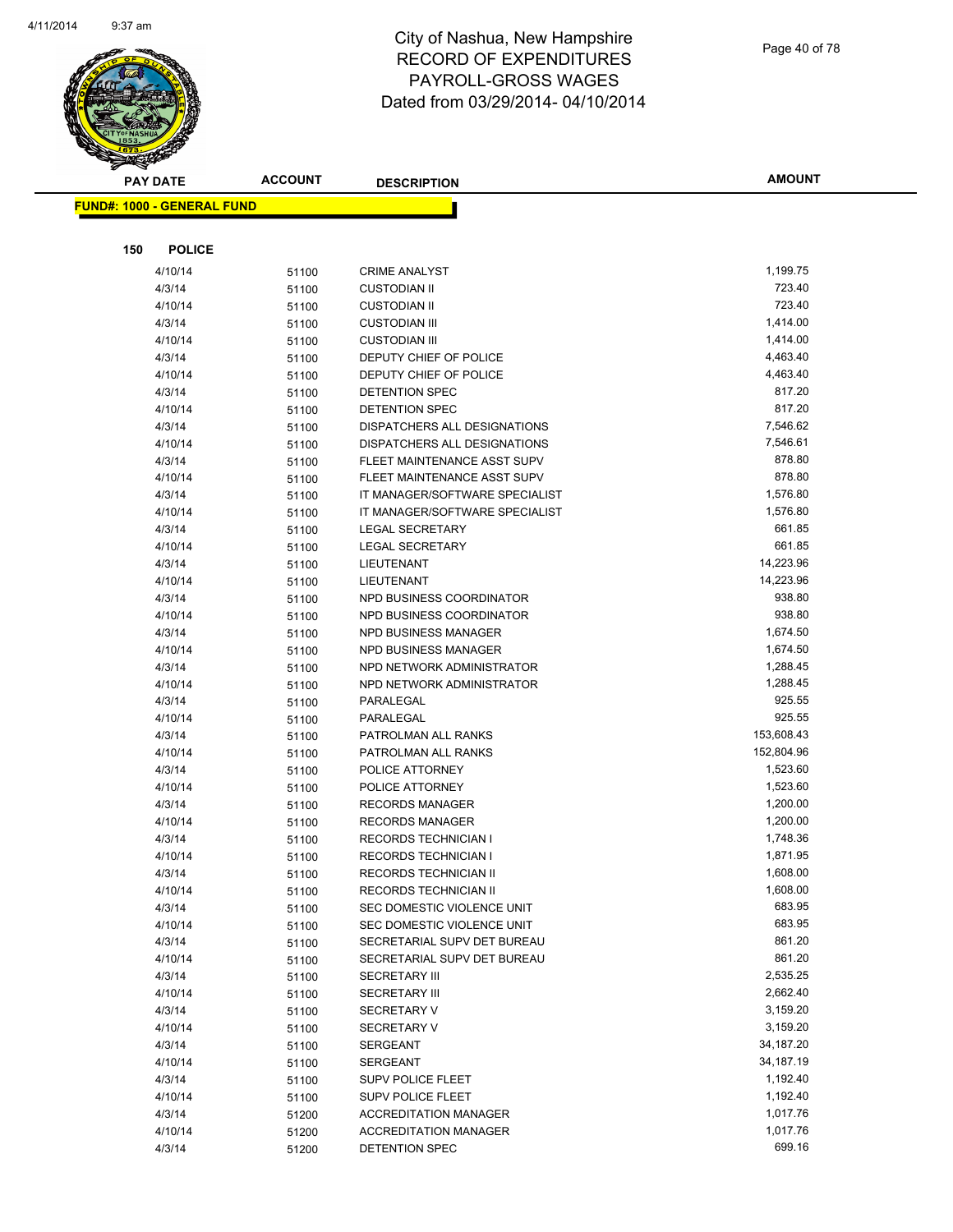Page 41 of 78

|     | <b>PAY DATE</b>                   | <b>ACCOUNT</b> | <b>DESCRIPTION</b>                     | <b>AMOUNT</b> |
|-----|-----------------------------------|----------------|----------------------------------------|---------------|
|     | <b>FUND#: 1000 - GENERAL FUND</b> |                |                                        |               |
|     |                                   |                |                                        |               |
| 150 | <b>POLICE</b>                     |                |                                        |               |
|     | 4/10/14                           | 51200          | DETENTION SPEC                         | 699.16        |
|     | 4/3/14                            | 51200          | POLICE ATTORNEY PT                     | 1,179.52      |
|     | 4/10/14                           | 51200          | POLICE ATTORNEY PT                     | 1,179.52      |
|     | 4/3/14                            | 51200          | PRISONER TRANSPORT OFFICER             | 726.00        |
|     | 4/10/14                           | 51200          | PRISONER TRANSPORT OFFICER             | 726.00        |
|     | 4/3/14                            | 51300          | OVERTIME-REGULAR                       | 2,542.07      |
|     | 4/10/14                           | 51300          | OVERTIME-REGULAR                       | 4,918.43      |
|     | 4/3/14                            | 51309          | <b>OVERTIME-TRAINING</b>               | 400.28        |
|     | 4/10/14                           | 51309          | <b>OVERTIME-TRAINING</b>               | 600.66        |
|     | 4/3/14                            | 51315          | <b>OVERTIME-WITNESS</b>                | 5,288.18      |
|     | 4/10/14                           | 51315          | <b>OVERTIME-WITNESS</b>                | 4,046.10      |
|     | 4/3/14                            | 51322          | OVERTIME-INVESTIGATIVE                 | 7,161.95      |
|     | 4/10/14                           | 51322          | OVERTIME-INVESTIGATIVE                 | 4,350.61      |
|     | 4/3/14                            | 51330          | OVERTIME-COVERAGE                      | 3,028.07      |
|     | 4/10/14                           | 51330          | OVERTIME-COVERAGE                      | 3,646.00      |
|     | 4/3/14                            | 51412          | <b>WAGES PER DIEM</b>                  | 1,774.35      |
|     | 4/10/14                           | 51412          | <b>WAGES PER DIEM</b>                  | 1,550.76      |
|     | 4/3/14                            | 51600          | <b>LONGEVITY</b>                       | 300.00        |
|     | 4/10/14                           | 51600          | <b>LONGEVITY</b>                       | 1,500.00      |
|     | 4/10/14                           | 51750          | <b>RETIREMENT &amp; SEPARATION PAY</b> | 20,168.77     |
|     | 4/3/14                            | 61107          | <b>CLOTHING &amp; UNIFORMS</b>         | 535.88        |
|     | 4/10/14                           | 61107          | <b>CLOTHING &amp; UNIFORMS</b>         | 302.02        |
|     | <b>TOTAL 150 - POLICE</b>         |                |                                        | \$619,970.11  |
| 152 | <b>FIRE</b>                       |                |                                        |               |
|     | 4/3/14                            | 51100          | ADMINISTRATIVE ASSISTANT II            | 2,206.25      |
|     | 4/10/14                           | 51100          | ADMINISTRATIVE ASSISTANT II            | 2,206.25      |
|     | 4/3/14                            | 51100          | <b>ASST FIRE CHIEF</b>                 | 2,032.40      |
|     | 4/10/14                           | 51100          | <b>ASST FIRE CHIEF</b>                 | 2,032.40      |
|     | 4/3/14                            | 51100          | ASST SUPERINTENDENT FIRE ALARM         | 1,566.20      |
|     | 4/10/14                           | 51100          | ASST SUPERINTENDENT FIRE ALARM         | 1,566.20      |
|     | 4/3/14                            | 51100          | ASST SUPERINTENDENT FIRE FLEET         | 1,461.24      |
|     | 4/10/14                           | 51100          | ASST SUPERINTENDENT FIRE FLEET         | 1,461.24      |
|     | 4/3/14                            | 51100          | ASST SUPERINTENDENT PREVENTION         | 3,027.44      |
|     | 4/10/14                           | 51100          | ASST SUPERINTENDENT PREVENTION         | 2,922.48      |
|     | 4/3/14                            | 51100          | <b>CAPTAIN</b>                         | 11,852.63     |
|     | 4/10/14                           | 51100          | <b>CAPTAIN</b>                         | 11,852.64     |
|     | 4/3/14                            | 51100          | CAPTAIN FIRE TRAINING SAFETY           | 1,646.08      |
|     | 4/10/14                           | 51100          | CAPTAIN FIRE TRAINING SAFETY           | 1,646.08      |
|     | 4/3/14                            | 51100          | DEPUTY FIRE CHIEF                      | 7,002.22      |
|     | 4/10/14                           | 51100          | DEPUTY FIRE CHIEF                      | 7,002.22      |
|     | 4/3/14                            | 51100          | <b>EXEC ASST BUSINESS COORD</b>        | 1,041.35      |
|     | 4/10/14                           | 51100          | <b>EXEC ASST BUSINESS COORD</b>        | 1,041.35      |
|     | 4/3/14                            | 51100          | <b>FIRE CHIEF</b>                      | 2,331.28      |
|     | 4/10/14                           | 51100          | FIRE CHIEF                             | 2,331.28      |
|     | 4/3/14                            | 51100          | FIRE DISPATCH ALL RANKS                | 6,628.79      |
|     | 4/10/14                           | 51100          | FIRE DISPATCH ALL RANKS                | 7,016.85      |
|     | 4/3/14                            | 51100          | FIRE DISPATCHER CLERK TRAINER          | 1,493.66      |
|     | 4/10/14                           | 51100          | FIRE DISPATCHER CLERK TRAINER          | 1,058.01      |
|     | 4/3/14                            | 51100          | FIRE LIEUTENANT                        | 37,226.98     |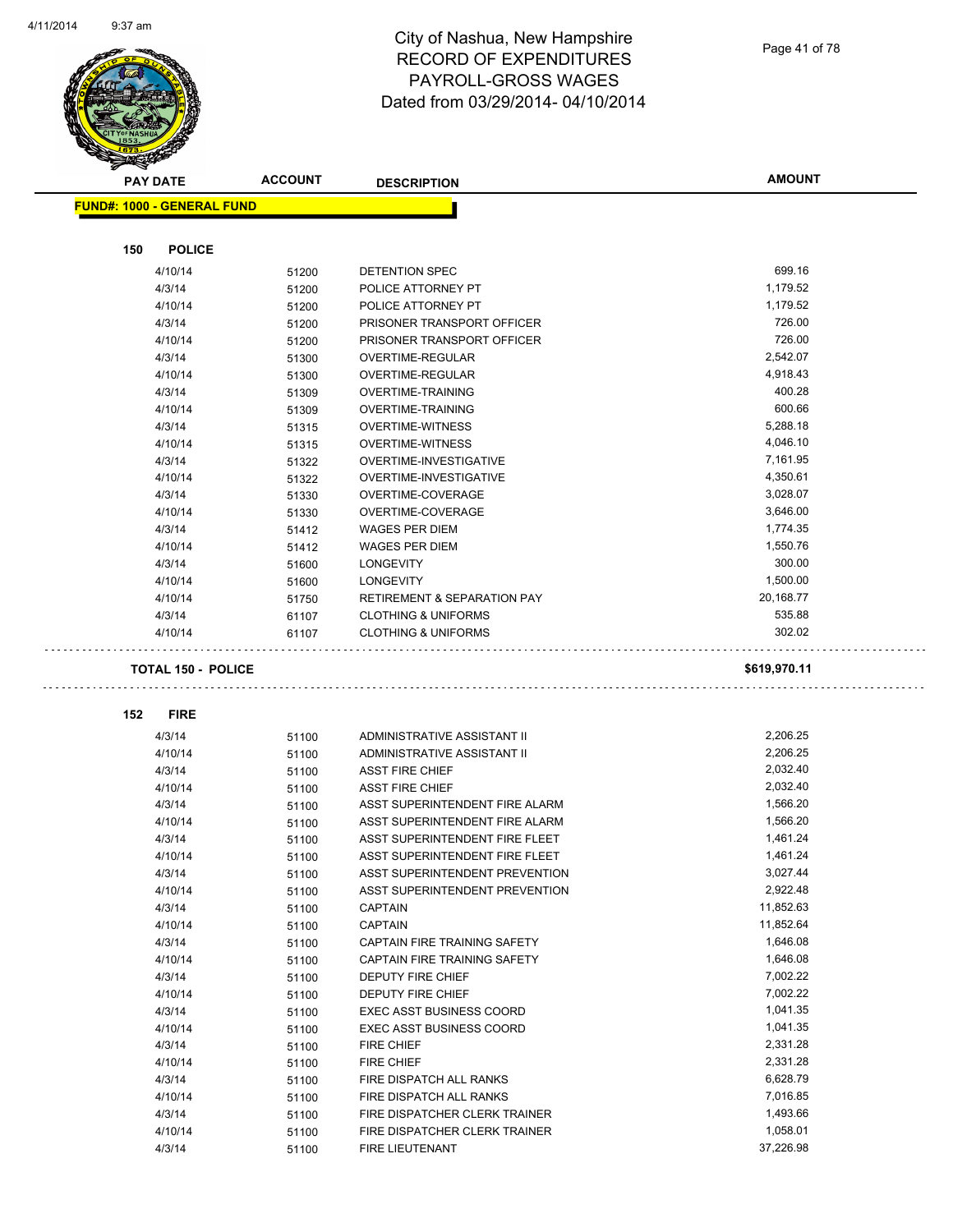| <b>FUND#: 1000 - GENERAL FUND</b><br><b>FIRE</b><br>37,226.98<br>4/10/14<br>51100<br><b>FIRE LIEUTENANT</b><br>1,308.48<br>4/3/14<br><b>FIRE MECHANIC</b><br>51100<br>1,308.48<br>4/10/14<br>51100<br><b>FIRE MECHANIC</b><br>1,446.76<br>4/3/14<br><b>FIRE TRAINING OFFICER</b><br>51100<br>1,446.76<br>4/10/14<br>51100<br>FIRE TRAINING OFFICER<br>114,714.32<br>4/3/14<br><b>FIREFIGHTERS ALL RANKS</b><br>51100<br>114,714.36<br><b>FIREFIGHTERS ALL RANKS</b><br>4/10/14<br>51100<br>937.13<br>4/3/14<br>SUPERINTENDENT FIRE ALARM<br>51100<br>937.13<br>SUPERINTENDENT FIRE ALARM<br>4/10/14<br>51100<br>1,629.80<br>4/3/14<br>SUPERINTENDENT FIRE FLEET<br>51100<br>1,629.80<br>4/10/14<br>SUPERINTENDENT FIRE FLEET<br>51100<br>1,574.32<br>4/3/14<br>SUPERINTENDENT FIRE PREVENTION<br>51100<br>SUPERINTENDENT FIRE PREVENTION<br>1,574.32<br>4/10/14<br>51100<br>2,571.21<br>4/3/14<br>OVERTIME-REGULAR<br>51300<br>1,296.71<br>4/10/14<br><b>OVERTIME-REGULAR</b><br>51300<br>6,894.42<br>4/3/14<br>OVERTIME-COVERAGE<br>51330<br>9,936.45<br>4/10/14<br>OVERTIME-COVERAGE<br>51330<br>16,113.27<br>4/3/14<br><b>ADDITIONAL HOURS</b><br>51650<br>23,590.88<br>4/10/14<br><b>ADDITIONAL HOURS</b><br>51650<br>4,419.45<br>4/3/14<br><b>STIPENDS</b><br>51700<br><b>STIPENDS</b><br>7,731.35<br>4/10/14<br>51700<br>480.00<br><b>CLOTHING &amp; UNIFORMS</b><br>4/10/14<br>61107<br><b>TOTAL 152 - FIRE</b><br>\$475,135.90<br>153<br><b>BUILDING INSPECTION</b><br>3,224.40<br>4/3/14<br><b>BUILDING AND UTILITIES INSPCTR</b><br>51100<br><b>BUILDING AND UTILITIES INSPCTR</b><br>3,224.41<br>4/10/14<br>51100<br>1,367.60<br>4/3/14<br>51100<br><b>BUILDING DEPARTMENT MANAGER</b><br><b>BUILDING DEPARTMENT MANAGER</b><br>1,367.60<br>4/10/14<br>51100<br>601.55<br>PERMIT TECHNICIAN I<br>4/3/14<br>51100<br>601.55<br>4/10/14<br>PERMIT TECHNICIAN I<br>51100<br>734.80<br>4/3/14<br>PERMIT TECHNICIAN III<br>51100<br>734.80<br>4/10/14<br>PERMIT TECHNICIAN III<br>51100<br>1,131.51<br>4/3/14<br><b>PLANS EXAMINER</b><br>51100<br>1,131.50<br>4/10/14<br><b>PLANS EXAMINER</b><br>51100<br>775.01<br>4/3/14<br><b>BUILDING AND UTILITIES INSPCTR</b><br>51200<br>768.60<br>4/10/14<br><b>BUILDING AND UTILITIES INSPCTR</b><br>51200<br>(0.01)<br>4/10/14<br>OVERTIME-REGULAR<br>51300<br><b>TOTAL 153 - BUILDING INSPECTION</b><br>\$15,663.32<br><b>CODE ENFORCEMENT</b><br>2,026.65<br>4/3/14<br>CODE ENFORCEMENT OFFICER II<br>51100<br>2,026.65<br>4/10/14<br>CODE ENFORCEMENT OFFICER II<br>51100<br>1,289.90<br>4/3/14<br>MGR CODE ENFORCEMENT DEPT<br>51100<br>1,289.90<br>4/10/14<br>MGR CODE ENFORCEMENT DEPT<br>51100<br><b>TOTAL 155 - CODE ENFORCEMENT</b> | <b>PAY DATE</b> | <b>ACCOUNT</b> | <b>DESCRIPTION</b> | <b>AMOUNT</b> |
|------------------------------------------------------------------------------------------------------------------------------------------------------------------------------------------------------------------------------------------------------------------------------------------------------------------------------------------------------------------------------------------------------------------------------------------------------------------------------------------------------------------------------------------------------------------------------------------------------------------------------------------------------------------------------------------------------------------------------------------------------------------------------------------------------------------------------------------------------------------------------------------------------------------------------------------------------------------------------------------------------------------------------------------------------------------------------------------------------------------------------------------------------------------------------------------------------------------------------------------------------------------------------------------------------------------------------------------------------------------------------------------------------------------------------------------------------------------------------------------------------------------------------------------------------------------------------------------------------------------------------------------------------------------------------------------------------------------------------------------------------------------------------------------------------------------------------------------------------------------------------------------------------------------------------------------------------------------------------------------------------------------------------------------------------------------------------------------------------------------------------------------------------------------------------------------------------------------------------------------------------------------------------------------------------------------------------------------------------------------------------------------------------------------------------------------------------------------------------------------------------------------------------------------------------------------------------------------------------------------------------------------------------------------------------------------------|-----------------|----------------|--------------------|---------------|
|                                                                                                                                                                                                                                                                                                                                                                                                                                                                                                                                                                                                                                                                                                                                                                                                                                                                                                                                                                                                                                                                                                                                                                                                                                                                                                                                                                                                                                                                                                                                                                                                                                                                                                                                                                                                                                                                                                                                                                                                                                                                                                                                                                                                                                                                                                                                                                                                                                                                                                                                                                                                                                                                                                |                 |                |                    |               |
|                                                                                                                                                                                                                                                                                                                                                                                                                                                                                                                                                                                                                                                                                                                                                                                                                                                                                                                                                                                                                                                                                                                                                                                                                                                                                                                                                                                                                                                                                                                                                                                                                                                                                                                                                                                                                                                                                                                                                                                                                                                                                                                                                                                                                                                                                                                                                                                                                                                                                                                                                                                                                                                                                                | 152             |                |                    |               |
|                                                                                                                                                                                                                                                                                                                                                                                                                                                                                                                                                                                                                                                                                                                                                                                                                                                                                                                                                                                                                                                                                                                                                                                                                                                                                                                                                                                                                                                                                                                                                                                                                                                                                                                                                                                                                                                                                                                                                                                                                                                                                                                                                                                                                                                                                                                                                                                                                                                                                                                                                                                                                                                                                                |                 |                |                    |               |
|                                                                                                                                                                                                                                                                                                                                                                                                                                                                                                                                                                                                                                                                                                                                                                                                                                                                                                                                                                                                                                                                                                                                                                                                                                                                                                                                                                                                                                                                                                                                                                                                                                                                                                                                                                                                                                                                                                                                                                                                                                                                                                                                                                                                                                                                                                                                                                                                                                                                                                                                                                                                                                                                                                |                 |                |                    |               |
|                                                                                                                                                                                                                                                                                                                                                                                                                                                                                                                                                                                                                                                                                                                                                                                                                                                                                                                                                                                                                                                                                                                                                                                                                                                                                                                                                                                                                                                                                                                                                                                                                                                                                                                                                                                                                                                                                                                                                                                                                                                                                                                                                                                                                                                                                                                                                                                                                                                                                                                                                                                                                                                                                                |                 |                |                    |               |
|                                                                                                                                                                                                                                                                                                                                                                                                                                                                                                                                                                                                                                                                                                                                                                                                                                                                                                                                                                                                                                                                                                                                                                                                                                                                                                                                                                                                                                                                                                                                                                                                                                                                                                                                                                                                                                                                                                                                                                                                                                                                                                                                                                                                                                                                                                                                                                                                                                                                                                                                                                                                                                                                                                |                 |                |                    |               |
|                                                                                                                                                                                                                                                                                                                                                                                                                                                                                                                                                                                                                                                                                                                                                                                                                                                                                                                                                                                                                                                                                                                                                                                                                                                                                                                                                                                                                                                                                                                                                                                                                                                                                                                                                                                                                                                                                                                                                                                                                                                                                                                                                                                                                                                                                                                                                                                                                                                                                                                                                                                                                                                                                                |                 |                |                    |               |
|                                                                                                                                                                                                                                                                                                                                                                                                                                                                                                                                                                                                                                                                                                                                                                                                                                                                                                                                                                                                                                                                                                                                                                                                                                                                                                                                                                                                                                                                                                                                                                                                                                                                                                                                                                                                                                                                                                                                                                                                                                                                                                                                                                                                                                                                                                                                                                                                                                                                                                                                                                                                                                                                                                |                 |                |                    |               |
|                                                                                                                                                                                                                                                                                                                                                                                                                                                                                                                                                                                                                                                                                                                                                                                                                                                                                                                                                                                                                                                                                                                                                                                                                                                                                                                                                                                                                                                                                                                                                                                                                                                                                                                                                                                                                                                                                                                                                                                                                                                                                                                                                                                                                                                                                                                                                                                                                                                                                                                                                                                                                                                                                                |                 |                |                    |               |
|                                                                                                                                                                                                                                                                                                                                                                                                                                                                                                                                                                                                                                                                                                                                                                                                                                                                                                                                                                                                                                                                                                                                                                                                                                                                                                                                                                                                                                                                                                                                                                                                                                                                                                                                                                                                                                                                                                                                                                                                                                                                                                                                                                                                                                                                                                                                                                                                                                                                                                                                                                                                                                                                                                |                 |                |                    |               |
|                                                                                                                                                                                                                                                                                                                                                                                                                                                                                                                                                                                                                                                                                                                                                                                                                                                                                                                                                                                                                                                                                                                                                                                                                                                                                                                                                                                                                                                                                                                                                                                                                                                                                                                                                                                                                                                                                                                                                                                                                                                                                                                                                                                                                                                                                                                                                                                                                                                                                                                                                                                                                                                                                                |                 |                |                    |               |
|                                                                                                                                                                                                                                                                                                                                                                                                                                                                                                                                                                                                                                                                                                                                                                                                                                                                                                                                                                                                                                                                                                                                                                                                                                                                                                                                                                                                                                                                                                                                                                                                                                                                                                                                                                                                                                                                                                                                                                                                                                                                                                                                                                                                                                                                                                                                                                                                                                                                                                                                                                                                                                                                                                |                 |                |                    |               |
|                                                                                                                                                                                                                                                                                                                                                                                                                                                                                                                                                                                                                                                                                                                                                                                                                                                                                                                                                                                                                                                                                                                                                                                                                                                                                                                                                                                                                                                                                                                                                                                                                                                                                                                                                                                                                                                                                                                                                                                                                                                                                                                                                                                                                                                                                                                                                                                                                                                                                                                                                                                                                                                                                                |                 |                |                    |               |
|                                                                                                                                                                                                                                                                                                                                                                                                                                                                                                                                                                                                                                                                                                                                                                                                                                                                                                                                                                                                                                                                                                                                                                                                                                                                                                                                                                                                                                                                                                                                                                                                                                                                                                                                                                                                                                                                                                                                                                                                                                                                                                                                                                                                                                                                                                                                                                                                                                                                                                                                                                                                                                                                                                |                 |                |                    |               |
|                                                                                                                                                                                                                                                                                                                                                                                                                                                                                                                                                                                                                                                                                                                                                                                                                                                                                                                                                                                                                                                                                                                                                                                                                                                                                                                                                                                                                                                                                                                                                                                                                                                                                                                                                                                                                                                                                                                                                                                                                                                                                                                                                                                                                                                                                                                                                                                                                                                                                                                                                                                                                                                                                                |                 |                |                    |               |
|                                                                                                                                                                                                                                                                                                                                                                                                                                                                                                                                                                                                                                                                                                                                                                                                                                                                                                                                                                                                                                                                                                                                                                                                                                                                                                                                                                                                                                                                                                                                                                                                                                                                                                                                                                                                                                                                                                                                                                                                                                                                                                                                                                                                                                                                                                                                                                                                                                                                                                                                                                                                                                                                                                |                 |                |                    |               |
|                                                                                                                                                                                                                                                                                                                                                                                                                                                                                                                                                                                                                                                                                                                                                                                                                                                                                                                                                                                                                                                                                                                                                                                                                                                                                                                                                                                                                                                                                                                                                                                                                                                                                                                                                                                                                                                                                                                                                                                                                                                                                                                                                                                                                                                                                                                                                                                                                                                                                                                                                                                                                                                                                                |                 |                |                    |               |
|                                                                                                                                                                                                                                                                                                                                                                                                                                                                                                                                                                                                                                                                                                                                                                                                                                                                                                                                                                                                                                                                                                                                                                                                                                                                                                                                                                                                                                                                                                                                                                                                                                                                                                                                                                                                                                                                                                                                                                                                                                                                                                                                                                                                                                                                                                                                                                                                                                                                                                                                                                                                                                                                                                |                 |                |                    |               |
|                                                                                                                                                                                                                                                                                                                                                                                                                                                                                                                                                                                                                                                                                                                                                                                                                                                                                                                                                                                                                                                                                                                                                                                                                                                                                                                                                                                                                                                                                                                                                                                                                                                                                                                                                                                                                                                                                                                                                                                                                                                                                                                                                                                                                                                                                                                                                                                                                                                                                                                                                                                                                                                                                                |                 |                |                    |               |
|                                                                                                                                                                                                                                                                                                                                                                                                                                                                                                                                                                                                                                                                                                                                                                                                                                                                                                                                                                                                                                                                                                                                                                                                                                                                                                                                                                                                                                                                                                                                                                                                                                                                                                                                                                                                                                                                                                                                                                                                                                                                                                                                                                                                                                                                                                                                                                                                                                                                                                                                                                                                                                                                                                |                 |                |                    |               |
|                                                                                                                                                                                                                                                                                                                                                                                                                                                                                                                                                                                                                                                                                                                                                                                                                                                                                                                                                                                                                                                                                                                                                                                                                                                                                                                                                                                                                                                                                                                                                                                                                                                                                                                                                                                                                                                                                                                                                                                                                                                                                                                                                                                                                                                                                                                                                                                                                                                                                                                                                                                                                                                                                                |                 |                |                    |               |
|                                                                                                                                                                                                                                                                                                                                                                                                                                                                                                                                                                                                                                                                                                                                                                                                                                                                                                                                                                                                                                                                                                                                                                                                                                                                                                                                                                                                                                                                                                                                                                                                                                                                                                                                                                                                                                                                                                                                                                                                                                                                                                                                                                                                                                                                                                                                                                                                                                                                                                                                                                                                                                                                                                |                 |                |                    |               |
|                                                                                                                                                                                                                                                                                                                                                                                                                                                                                                                                                                                                                                                                                                                                                                                                                                                                                                                                                                                                                                                                                                                                                                                                                                                                                                                                                                                                                                                                                                                                                                                                                                                                                                                                                                                                                                                                                                                                                                                                                                                                                                                                                                                                                                                                                                                                                                                                                                                                                                                                                                                                                                                                                                |                 |                |                    |               |
|                                                                                                                                                                                                                                                                                                                                                                                                                                                                                                                                                                                                                                                                                                                                                                                                                                                                                                                                                                                                                                                                                                                                                                                                                                                                                                                                                                                                                                                                                                                                                                                                                                                                                                                                                                                                                                                                                                                                                                                                                                                                                                                                                                                                                                                                                                                                                                                                                                                                                                                                                                                                                                                                                                |                 |                |                    |               |
|                                                                                                                                                                                                                                                                                                                                                                                                                                                                                                                                                                                                                                                                                                                                                                                                                                                                                                                                                                                                                                                                                                                                                                                                                                                                                                                                                                                                                                                                                                                                                                                                                                                                                                                                                                                                                                                                                                                                                                                                                                                                                                                                                                                                                                                                                                                                                                                                                                                                                                                                                                                                                                                                                                |                 |                |                    |               |
|                                                                                                                                                                                                                                                                                                                                                                                                                                                                                                                                                                                                                                                                                                                                                                                                                                                                                                                                                                                                                                                                                                                                                                                                                                                                                                                                                                                                                                                                                                                                                                                                                                                                                                                                                                                                                                                                                                                                                                                                                                                                                                                                                                                                                                                                                                                                                                                                                                                                                                                                                                                                                                                                                                |                 |                |                    |               |
|                                                                                                                                                                                                                                                                                                                                                                                                                                                                                                                                                                                                                                                                                                                                                                                                                                                                                                                                                                                                                                                                                                                                                                                                                                                                                                                                                                                                                                                                                                                                                                                                                                                                                                                                                                                                                                                                                                                                                                                                                                                                                                                                                                                                                                                                                                                                                                                                                                                                                                                                                                                                                                                                                                |                 |                |                    |               |
|                                                                                                                                                                                                                                                                                                                                                                                                                                                                                                                                                                                                                                                                                                                                                                                                                                                                                                                                                                                                                                                                                                                                                                                                                                                                                                                                                                                                                                                                                                                                                                                                                                                                                                                                                                                                                                                                                                                                                                                                                                                                                                                                                                                                                                                                                                                                                                                                                                                                                                                                                                                                                                                                                                |                 |                |                    |               |
|                                                                                                                                                                                                                                                                                                                                                                                                                                                                                                                                                                                                                                                                                                                                                                                                                                                                                                                                                                                                                                                                                                                                                                                                                                                                                                                                                                                                                                                                                                                                                                                                                                                                                                                                                                                                                                                                                                                                                                                                                                                                                                                                                                                                                                                                                                                                                                                                                                                                                                                                                                                                                                                                                                |                 |                |                    |               |
|                                                                                                                                                                                                                                                                                                                                                                                                                                                                                                                                                                                                                                                                                                                                                                                                                                                                                                                                                                                                                                                                                                                                                                                                                                                                                                                                                                                                                                                                                                                                                                                                                                                                                                                                                                                                                                                                                                                                                                                                                                                                                                                                                                                                                                                                                                                                                                                                                                                                                                                                                                                                                                                                                                |                 |                |                    |               |
|                                                                                                                                                                                                                                                                                                                                                                                                                                                                                                                                                                                                                                                                                                                                                                                                                                                                                                                                                                                                                                                                                                                                                                                                                                                                                                                                                                                                                                                                                                                                                                                                                                                                                                                                                                                                                                                                                                                                                                                                                                                                                                                                                                                                                                                                                                                                                                                                                                                                                                                                                                                                                                                                                                |                 |                |                    |               |
|                                                                                                                                                                                                                                                                                                                                                                                                                                                                                                                                                                                                                                                                                                                                                                                                                                                                                                                                                                                                                                                                                                                                                                                                                                                                                                                                                                                                                                                                                                                                                                                                                                                                                                                                                                                                                                                                                                                                                                                                                                                                                                                                                                                                                                                                                                                                                                                                                                                                                                                                                                                                                                                                                                |                 |                |                    |               |
|                                                                                                                                                                                                                                                                                                                                                                                                                                                                                                                                                                                                                                                                                                                                                                                                                                                                                                                                                                                                                                                                                                                                                                                                                                                                                                                                                                                                                                                                                                                                                                                                                                                                                                                                                                                                                                                                                                                                                                                                                                                                                                                                                                                                                                                                                                                                                                                                                                                                                                                                                                                                                                                                                                |                 |                |                    |               |
|                                                                                                                                                                                                                                                                                                                                                                                                                                                                                                                                                                                                                                                                                                                                                                                                                                                                                                                                                                                                                                                                                                                                                                                                                                                                                                                                                                                                                                                                                                                                                                                                                                                                                                                                                                                                                                                                                                                                                                                                                                                                                                                                                                                                                                                                                                                                                                                                                                                                                                                                                                                                                                                                                                |                 |                |                    |               |
|                                                                                                                                                                                                                                                                                                                                                                                                                                                                                                                                                                                                                                                                                                                                                                                                                                                                                                                                                                                                                                                                                                                                                                                                                                                                                                                                                                                                                                                                                                                                                                                                                                                                                                                                                                                                                                                                                                                                                                                                                                                                                                                                                                                                                                                                                                                                                                                                                                                                                                                                                                                                                                                                                                |                 |                |                    |               |
|                                                                                                                                                                                                                                                                                                                                                                                                                                                                                                                                                                                                                                                                                                                                                                                                                                                                                                                                                                                                                                                                                                                                                                                                                                                                                                                                                                                                                                                                                                                                                                                                                                                                                                                                                                                                                                                                                                                                                                                                                                                                                                                                                                                                                                                                                                                                                                                                                                                                                                                                                                                                                                                                                                |                 |                |                    |               |
|                                                                                                                                                                                                                                                                                                                                                                                                                                                                                                                                                                                                                                                                                                                                                                                                                                                                                                                                                                                                                                                                                                                                                                                                                                                                                                                                                                                                                                                                                                                                                                                                                                                                                                                                                                                                                                                                                                                                                                                                                                                                                                                                                                                                                                                                                                                                                                                                                                                                                                                                                                                                                                                                                                |                 |                |                    |               |
|                                                                                                                                                                                                                                                                                                                                                                                                                                                                                                                                                                                                                                                                                                                                                                                                                                                                                                                                                                                                                                                                                                                                                                                                                                                                                                                                                                                                                                                                                                                                                                                                                                                                                                                                                                                                                                                                                                                                                                                                                                                                                                                                                                                                                                                                                                                                                                                                                                                                                                                                                                                                                                                                                                |                 |                |                    |               |
|                                                                                                                                                                                                                                                                                                                                                                                                                                                                                                                                                                                                                                                                                                                                                                                                                                                                                                                                                                                                                                                                                                                                                                                                                                                                                                                                                                                                                                                                                                                                                                                                                                                                                                                                                                                                                                                                                                                                                                                                                                                                                                                                                                                                                                                                                                                                                                                                                                                                                                                                                                                                                                                                                                |                 |                |                    |               |
|                                                                                                                                                                                                                                                                                                                                                                                                                                                                                                                                                                                                                                                                                                                                                                                                                                                                                                                                                                                                                                                                                                                                                                                                                                                                                                                                                                                                                                                                                                                                                                                                                                                                                                                                                                                                                                                                                                                                                                                                                                                                                                                                                                                                                                                                                                                                                                                                                                                                                                                                                                                                                                                                                                |                 |                |                    |               |
|                                                                                                                                                                                                                                                                                                                                                                                                                                                                                                                                                                                                                                                                                                                                                                                                                                                                                                                                                                                                                                                                                                                                                                                                                                                                                                                                                                                                                                                                                                                                                                                                                                                                                                                                                                                                                                                                                                                                                                                                                                                                                                                                                                                                                                                                                                                                                                                                                                                                                                                                                                                                                                                                                                |                 |                |                    |               |
|                                                                                                                                                                                                                                                                                                                                                                                                                                                                                                                                                                                                                                                                                                                                                                                                                                                                                                                                                                                                                                                                                                                                                                                                                                                                                                                                                                                                                                                                                                                                                                                                                                                                                                                                                                                                                                                                                                                                                                                                                                                                                                                                                                                                                                                                                                                                                                                                                                                                                                                                                                                                                                                                                                |                 |                |                    |               |
|                                                                                                                                                                                                                                                                                                                                                                                                                                                                                                                                                                                                                                                                                                                                                                                                                                                                                                                                                                                                                                                                                                                                                                                                                                                                                                                                                                                                                                                                                                                                                                                                                                                                                                                                                                                                                                                                                                                                                                                                                                                                                                                                                                                                                                                                                                                                                                                                                                                                                                                                                                                                                                                                                                | 155             |                |                    |               |
|                                                                                                                                                                                                                                                                                                                                                                                                                                                                                                                                                                                                                                                                                                                                                                                                                                                                                                                                                                                                                                                                                                                                                                                                                                                                                                                                                                                                                                                                                                                                                                                                                                                                                                                                                                                                                                                                                                                                                                                                                                                                                                                                                                                                                                                                                                                                                                                                                                                                                                                                                                                                                                                                                                |                 |                |                    |               |
|                                                                                                                                                                                                                                                                                                                                                                                                                                                                                                                                                                                                                                                                                                                                                                                                                                                                                                                                                                                                                                                                                                                                                                                                                                                                                                                                                                                                                                                                                                                                                                                                                                                                                                                                                                                                                                                                                                                                                                                                                                                                                                                                                                                                                                                                                                                                                                                                                                                                                                                                                                                                                                                                                                |                 |                |                    |               |
|                                                                                                                                                                                                                                                                                                                                                                                                                                                                                                                                                                                                                                                                                                                                                                                                                                                                                                                                                                                                                                                                                                                                                                                                                                                                                                                                                                                                                                                                                                                                                                                                                                                                                                                                                                                                                                                                                                                                                                                                                                                                                                                                                                                                                                                                                                                                                                                                                                                                                                                                                                                                                                                                                                |                 |                |                    |               |
|                                                                                                                                                                                                                                                                                                                                                                                                                                                                                                                                                                                                                                                                                                                                                                                                                                                                                                                                                                                                                                                                                                                                                                                                                                                                                                                                                                                                                                                                                                                                                                                                                                                                                                                                                                                                                                                                                                                                                                                                                                                                                                                                                                                                                                                                                                                                                                                                                                                                                                                                                                                                                                                                                                |                 |                |                    |               |
|                                                                                                                                                                                                                                                                                                                                                                                                                                                                                                                                                                                                                                                                                                                                                                                                                                                                                                                                                                                                                                                                                                                                                                                                                                                                                                                                                                                                                                                                                                                                                                                                                                                                                                                                                                                                                                                                                                                                                                                                                                                                                                                                                                                                                                                                                                                                                                                                                                                                                                                                                                                                                                                                                                |                 |                |                    |               |
|                                                                                                                                                                                                                                                                                                                                                                                                                                                                                                                                                                                                                                                                                                                                                                                                                                                                                                                                                                                                                                                                                                                                                                                                                                                                                                                                                                                                                                                                                                                                                                                                                                                                                                                                                                                                                                                                                                                                                                                                                                                                                                                                                                                                                                                                                                                                                                                                                                                                                                                                                                                                                                                                                                |                 |                |                    | \$6,633.10    |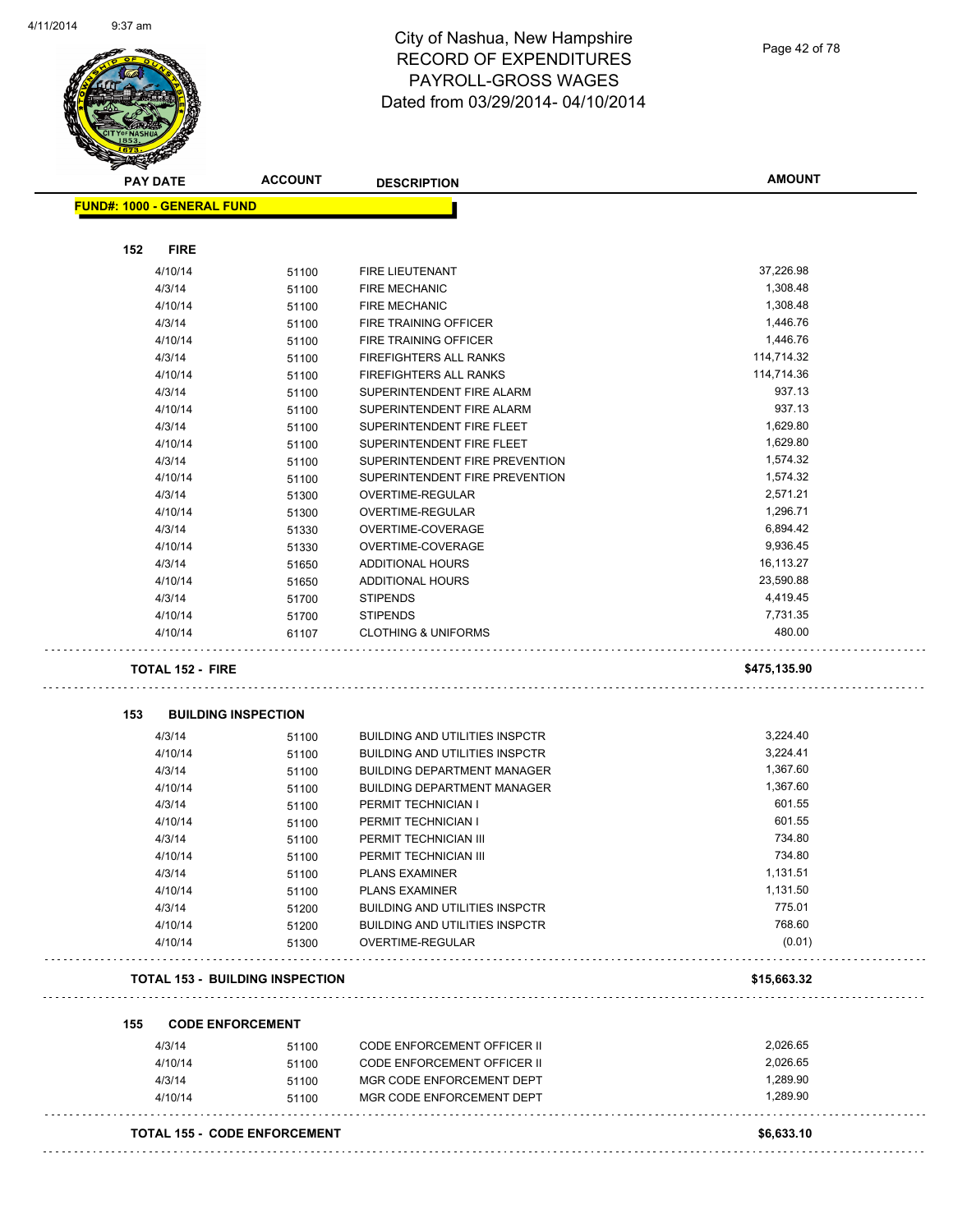# City of Nashua, New Hampshire RECORD OF EXPENDITURES PAYROLL-GROSS WAGES

Page 43 of 78

| <b>PAY DATE</b>                                   | <b>ACCOUNT</b>                        | <b>DESCRIPTION</b>                   | <b>AMOUNT</b>  |
|---------------------------------------------------|---------------------------------------|--------------------------------------|----------------|
| <b>FUND#: 1000 - GENERAL FUND</b>                 |                                       |                                      |                |
| 156                                               | <b>EMERGENCY MANAGEMENT</b>           |                                      |                |
| 4/3/14                                            | 51100                                 | EMERGENCY MANAGEMENT DIRECTOR        | 1,442.85       |
| 4/10/14                                           | 51100                                 | <b>EMERGENCY MANAGEMENT DIRECTOR</b> | 1,442.85       |
| <b>TOTAL 156 - EMERGENCY MANAGEMENT</b>           |                                       |                                      | \$2,885.70     |
| 157                                               | <b>CITYWIDE COMMUNICATIONS</b>        |                                      |                |
| 4/3/14                                            | 51100                                 | <b>COMM SYS ENGR TECH</b>            | 1,475.60       |
| 4/10/14                                           | 51100                                 | COMM SYS ENGR TECH                   | 1,475.60       |
| 4/3/14                                            | 51200                                 | RADIO SYSTEMS MANAGER                | 1,252.16       |
| 4/10/14                                           | 51200                                 | RADIO SYSTEMS MANAGER                | 1,252.16       |
| <b>TOTAL 157 - CITYWIDE COMMUNICATIONS</b>        |                                       |                                      | \$5,455.52     |
| 160                                               | <b>PUBLIC WORKS-ADMIN/ENGINEERING</b> |                                      |                |
| 4/3/14                                            | 51100                                 | ADMINISTRATIVE ASSISTANT II          | 665.60         |
| 4/10/14                                           | 51100                                 | ADMINISTRATIVE ASSISTANT II          | 665.60         |
| 4/3/14                                            | 51100                                 | <b>CITY ENGINEER</b>                 | 993.35         |
| 4/10/14                                           | 51100                                 | <b>CITY ENGINEER</b>                 | 993.35         |
| 4/3/14                                            | 51100                                 | DEPUTY MANAGER OF ENGINEERING        | 670.20         |
| 4/10/14                                           | 51100                                 | DEPUTY MANAGER OF ENGINEERING        | 670.20         |
| 4/3/14                                            | 51100                                 | DIRECTOR PUBLIC WORKS                | 1,441.50       |
| 4/10/14                                           | 51100                                 | <b>DIRECTOR PUBLIC WORKS</b>         | 1,441.48       |
| 4/3/14                                            | 51100                                 | DIVISION OPERATIONS MANAGER          | 1,372.55       |
| 4/10/14                                           | 51100                                 | DIVISION OPERATIONS MANAGER          | 1,372.55       |
| 4/3/14                                            | 51100                                 | DPW CONTRACT ADMINISTRATOR           | 324.86         |
| 4/10/14                                           | 51100                                 | DPW CONTRACT ADMINISTRATOR           | 324.85         |
| 4/3/14                                            | 51100                                 | ENGINEERING DESIGNER INSP            | 912.75         |
| 4/10/14                                           | 51100                                 | ENGINEERING DESIGNER INSP            | 912.75         |
| 4/3/14                                            | 51100                                 | <b>ENGINEERING INSPECTORS</b>        | 1,805.20       |
| 4/10/14                                           | 51100                                 | <b>ENGINEERING INSPECTORS</b>        | 1,805.19       |
| 4/3/14                                            | 51100                                 | <b>EXECUTIVE ADMINISTRATOR</b>       | 673.10         |
| 4/10/14                                           | 51100                                 | <b>EXECUTIVE ADMINISTRATOR</b>       | 668.90         |
| 4/3/14                                            | 51100                                 | <b>SENIOR FOREMAN</b>                | 1,248.00       |
| 4/10/14                                           | 51100                                 | <b>SENIOR FOREMAN</b>                | 1,248.00       |
| 4/3/14                                            | 51100                                 | <b>SENIOR STAFF ENGINEER</b>         | 1,219.70       |
| 4/10/14                                           | 51100                                 | SENIOR STAFF ENGINEER                | 1,219.70       |
| 4/3/14                                            | 51100                                 | SENIOR TRAFFIC ENGINEER              | 1,533.60       |
| 4/10/14                                           | 51100                                 | SENIOR TRAFFIC ENGINEER              | 1,533.60       |
| 4/3/14                                            | 51100                                 | STREET CONSTRUCTION ENGINEER         | 1,285.00       |
| 4/10/14                                           | 51100                                 | STREET CONSTRUCTION ENGINEER         | 1,285.00       |
| 4/3/14                                            | 51100                                 | <b>SURVEY TECHNICIAN</b>             | 1,096.65       |
| 4/10/14                                           | 51100                                 | <b>SURVEY TECHNICIAN</b>             | 1,096.65       |
| 4/3/14<br>4/10/14                                 | 51300<br>51300                        | OVERTIME-REGULAR<br>OVERTIME-REGULAR | 34.26<br>50.16 |
| <b>TOTAL 160 - PUBLIC WORKS-ADMIN/ENGINEERING</b> |                                       |                                      | \$30,564.30    |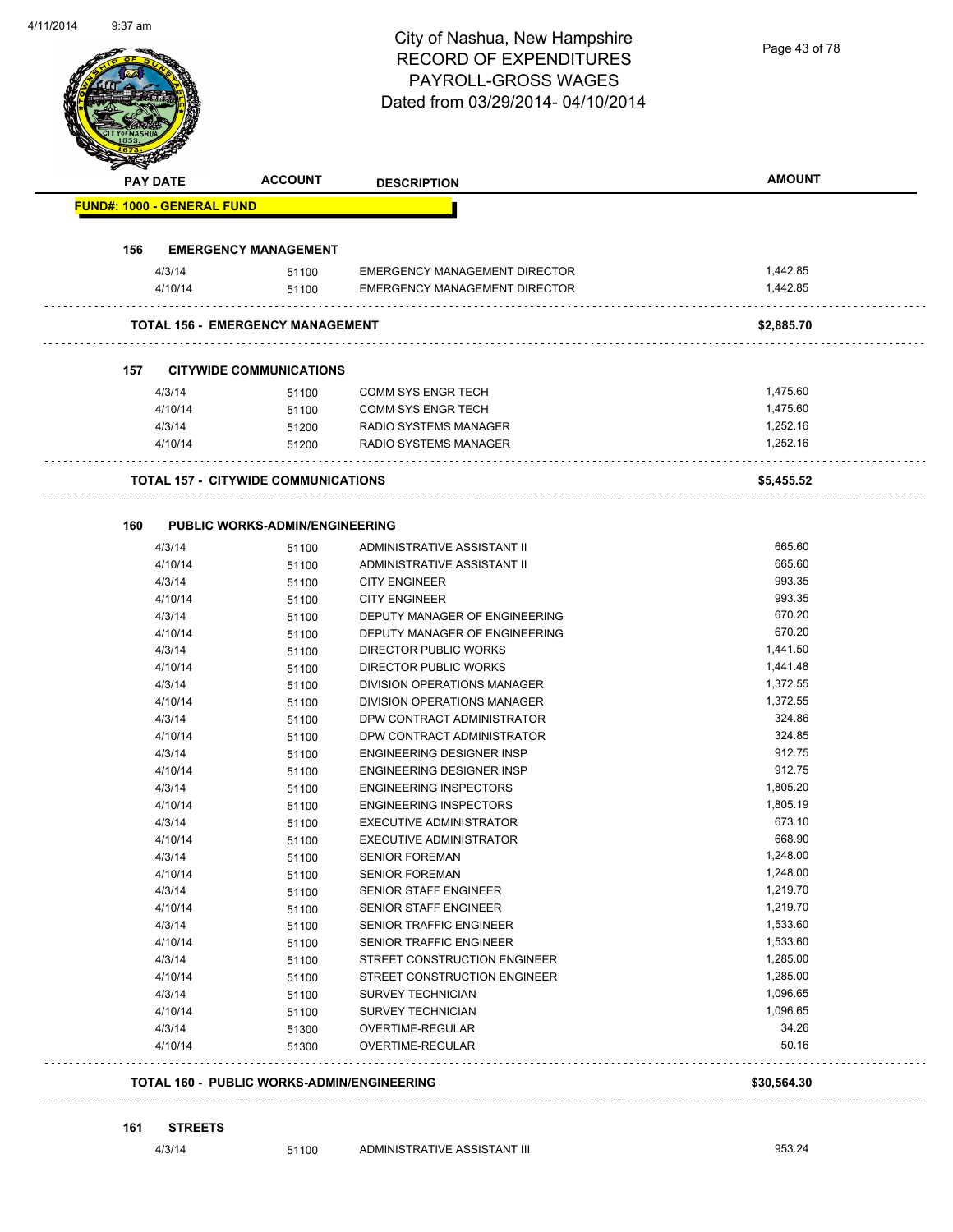

| <b>FUND#: 1000 - GENERAL FUND</b>                              |                       |
|----------------------------------------------------------------|-----------------------|
|                                                                |                       |
|                                                                |                       |
|                                                                | <b>STREETS</b><br>161 |
| 953.25<br>4/10/14<br>ADMINISTRATIVE ASSISTANT III<br>51100     |                       |
| 4/3/14<br>3,033.60<br>AUTO MECH 1ST CLASS NIGHTS<br>51100      |                       |
| 3,033.60<br>4/10/14<br>AUTO MECH 1ST CLASS NIGHTS<br>51100     |                       |
| 4/3/14<br>1,818.40<br>AUTO MECH 2ND CLASS<br>51100             |                       |
| 1,818.40<br>AUTO MECH 2ND CLASS<br>4/10/14<br>51100            |                       |
| 921.20<br>4/3/14<br>AUTO MECH 2ND CLASS NIGHTS<br>51100        |                       |
| 719.69<br>4/10/14<br>AUTO MECH 2ND CLASS NIGHTS<br>51100       |                       |
| 2,993.61<br>AUTO MECHANIC 1ST CLASS<br>4/3/14<br>51100         |                       |
| 2,993.62<br>4/10/14<br>AUTO MECHANIC 1ST CLASS<br>51100        |                       |
| 7,273.62<br>4/3/14<br>EQUIP OPR STREET REPAIR<br>51100         |                       |
| 7,273.61<br>4/10/14<br>EQUIP OPR STREET REPAIR<br>51100        |                       |
| 1,096.65<br>4/3/14<br>FLEET MAINTENANCE FOREMAN<br>51100       |                       |
| 1,096.65<br>4/10/14<br>FLEET MAINTENANCE FOREMAN<br>51100      |                       |
| 1,056.15<br>4/3/14<br>FLEET MANAGER STREET DEPT<br>51100       |                       |
| 1,056.16<br>4/10/14<br>FLEET MANAGER STREET DEPT<br>51100      |                       |
| 2,571.20<br>4/3/14<br><b>MASON PIPELAYER</b><br>51100          |                       |
| 2,571.20<br>4/10/14<br><b>MASON PIPELAYER</b><br>51100         |                       |
| 788.04<br>4/3/14<br>OPERATIONS COORDINATOR<br>51100            |                       |
| 531.93<br>4/10/14<br>OPERATIONS COORDINATOR<br>51100           |                       |
| 865.60<br>4/3/14<br><b>SIGN MAINTENANCE</b><br>51100           |                       |
| 4/10/14<br>865.60<br><b>SIGN MAINTENANCE</b><br>51100          |                       |
| 807.21<br>4/3/14<br>SIGN MAINTENANCE ASSISTANT<br>51100        |                       |
| 807.20<br>4/10/14<br>SIGN MAINTENANCE ASSISTANT<br>51100       |                       |
| 895.65<br>4/3/14<br>STOREKEEPER PWD<br>51100                   |                       |
| 895.65<br>4/10/14<br>STOREKEEPER PWD<br>51100                  |                       |
| 1,075.15<br>4/3/14<br>STR CONSTR RPR AND PERMT COORD<br>51100  |                       |
| 1,075.15<br>STR CONSTR RPR AND PERMT COORD<br>4/10/14<br>51100 |                       |
| 4,616.60<br>4/3/14<br><b>STREET FOREMAN</b><br>51100           |                       |
| 4,616.60<br>4/10/14<br><b>STREET FOREMAN</b><br>51100          |                       |
| 1,720.00<br>4/3/14<br>SUPERINTENDENT OF STREETS<br>51100       |                       |
| 1,720.00<br>4/10/14<br>SUPERINTENDENT OF STREETS<br>51100      |                       |
| 4/3/14<br>860.80<br>TRAFFIC MAINTENANCE ASSISTANT<br>51100     |                       |
| 860.80<br>4/10/14<br>TRAFFIC MAINTENANCE ASSISTANT<br>51100    |                       |
| 1,331.45<br>4/3/14<br><b>TRAFFIC MANAGER</b><br>51100          |                       |
| 1,331.46<br>4/10/14<br><b>TRAFFIC MANAGER</b><br>51100         |                       |
| 2,071.20<br>4/3/14<br><b>TRAFFIC TECHNICIAN I</b><br>51100     |                       |
| 2,071.20<br>4/10/14<br><b>TRAFFIC TECHNICIAN I</b><br>51100    |                       |
| 15,889.92<br>4/3/14<br>TRUCK DRIVER STREET REPAIR<br>51100     |                       |
| 15,893.70<br>4/10/14<br>51100<br>TRUCK DRIVER STREET REPAIR    |                       |
| 1,968.80<br>4/3/14<br><b>WELDER FIRST CLASS</b><br>51100       |                       |
| 1,968.80<br>4/10/14<br><b>WELDER FIRST CLASS</b><br>51100      |                       |
| 11,283.57<br>4/3/14<br>OVERTIME-REGULAR<br>51300               |                       |
| 2,052.74<br>4/10/14<br>OVERTIME-REGULAR<br>51300               |                       |

#### **TOTAL 161 - STREETS \$122,098.67**

**166 PARKING LOTS**

 $\Box$  .

. . .

| 4/3/14  | 51100 | ADMINISTRATIVE ASSISTANT II | 665.60   |
|---------|-------|-----------------------------|----------|
| 4/10/14 | 51100 | ADMINISTRATIVE ASSISTANT II | 665.60   |
| 4/3/14  | 51100 | PARKING MAINTENANCE         | 1.315.20 |
| 4/10/14 | 51100 | PARKING MAINTENANCE         | 1.315.20 |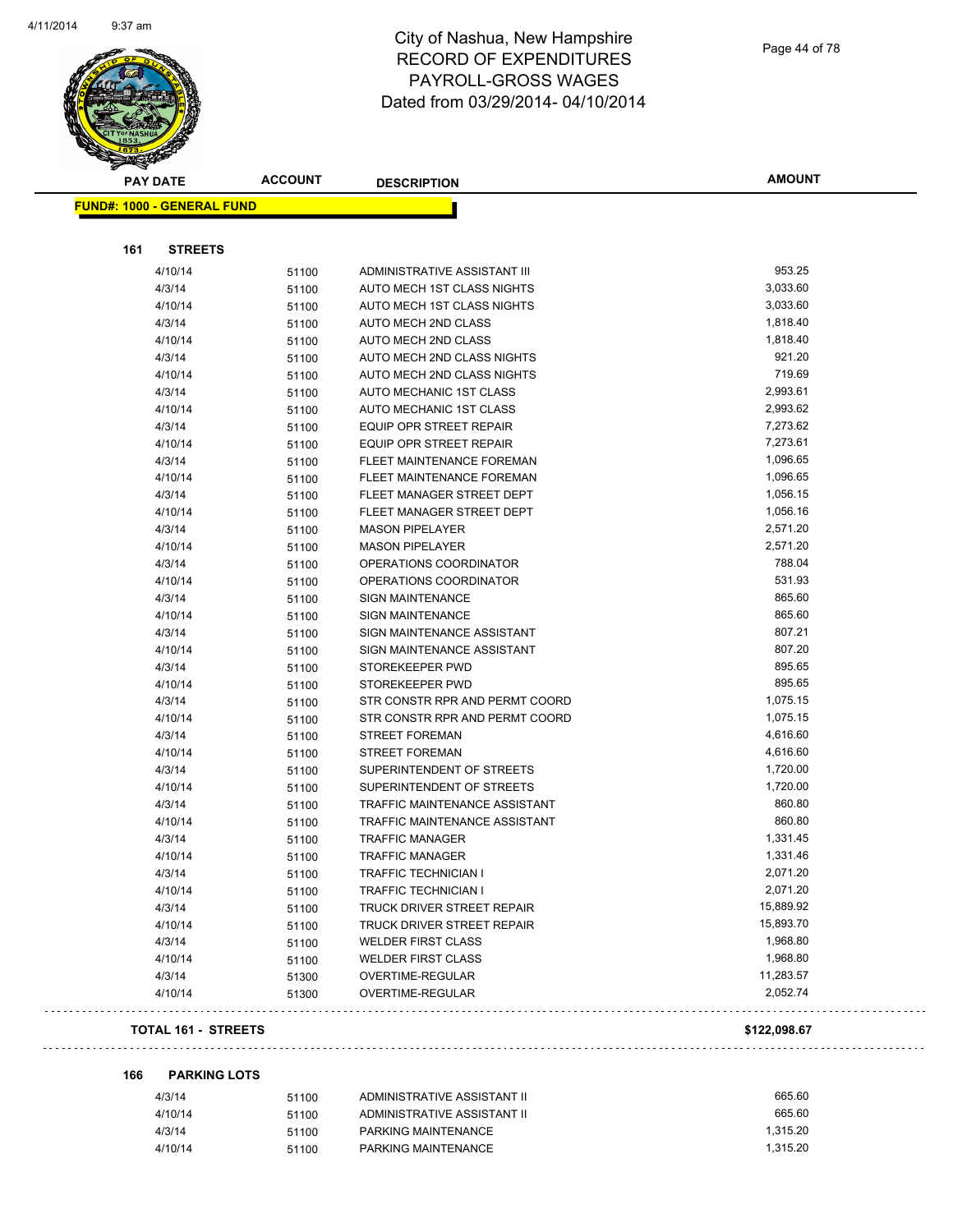# City of Nashua, New Hampshire RECORD OF EXPENDITURES PAYROLL-GROSS WAGES

Page 45 of 78

|     | PAY DATE                   | <b>ACCOUNT</b>                          | <b>DESCRIPTION</b>                   | <b>AMOUNT</b>        |
|-----|----------------------------|-----------------------------------------|--------------------------------------|----------------------|
|     | FUND#: 1000 - GENERAL FUND |                                         |                                      |                      |
| 166 | <b>PARKING LOTS</b>        |                                         |                                      |                      |
|     | 4/3/14                     | 51100                                   | <b>TRANSPORTATION DEPT MANAGER</b>   | 76.85                |
|     | 4/10/14                    | 51100                                   | <b>TRANSPORTATION DEPT MANAGER</b>   | 76.85                |
|     |                            | <b>TOTAL 166 - PARKING LOTS</b>         |                                      | \$4,115.30           |
| 171 |                            | <b>COMMUNITY SERVICES</b>               |                                      |                      |
|     | 4/3/14                     | 51100                                   | ADMINISTRATIVE ASSISTANT II          | 696.75               |
|     | 4/10/14                    | 51100                                   | ADMINISTRATIVE ASSISTANT II          | 696.75               |
|     | 4/3/14                     | 51100                                   | DIRECTOR HEALTH AND COMM SVS         | 1,677.05             |
|     | 4/10/14                    | 51100                                   | DIRECTOR HEALTH AND COMM SVS         | 1,677.05             |
|     | 4/3/14                     | 51100                                   | PROGRAM ASSISTANT                    | 419.80               |
|     | 4/10/14                    | 51100                                   | PROGRAM ASSISTANT                    | 419.80               |
|     | 4/3/14                     | 51100                                   | PROGRAM COORDINATOR                  | 903.15               |
|     | 4/10/14                    | 51100                                   | PROGRAM COORDINATOR                  | 903.15               |
|     |                            | <b>TOTAL 171 - COMMUNITY SERVICES</b>   |                                      | \$7,393.50           |
|     |                            |                                         |                                      |                      |
| 172 |                            | <b>COMMUNITY HEALTH</b>                 |                                      |                      |
|     | 4/3/14                     | 51100                                   | ADMINISTRATIVE ASSISTANT II          | 696.75               |
|     | 4/10/14                    | 51100                                   | ADMINISTRATIVE ASSISTANT II          | 696.75               |
|     | 4/3/14                     | 51100                                   | BILINGUAL OUTREACH WORKER            | 708.00               |
|     | 4/10/14                    | 51100                                   | BILINGUAL OUTREACH WORKER            | 708.00               |
|     | 4/3/14                     | 51100                                   | MANAGER COMMUNITY HEALTH             | 1,364.20             |
|     | 4/10/14                    | 51100                                   | MANAGER COMMUNITY HEALTH             | 1,364.20             |
|     | 4/3/14<br>4/10/14          | 51100<br>51100                          | PUB HEALTH NURSE<br>PUB HEALTH NURSE | 3,342.60<br>3,342.60 |
|     |                            | <b>TOTAL 172 - COMMUNITY HEALTH</b>     |                                      | \$12,223.10          |
|     |                            |                                         |                                      |                      |
| 173 |                            | <b>ENVIRONMENTAL HEALTH</b>             |                                      |                      |
|     | 4/3/14                     | 51100                                   | <b>ENVIRONMENTAL HEALTH SPEC I</b>   | 1,598.15             |
|     | 4/10/14                    | 51100                                   | ENVIRONMENTAL HEALTH SPEC I          | 1,598.16             |
|     | 4/3/14                     | 51100                                   | ENVIRONMENTAL HEALTH SPEC II         | 1,044.25             |
|     | 4/10/14                    | 51100                                   | ENVIRONMENTAL HEALTH SPEC II         | 1,044.25             |
|     | 4/3/14                     | 51100                                   | ENVIRONMENTAL TECH OFFICE MGR        | 964.35               |
|     | 4/10/14                    | 51100                                   | ENVIRONMENTAL TECH OFFICE MGR        | 964.36               |
|     | 4/3/14                     | 51100                                   | MANAGER ENVIRONMENTAL HEALTH         | 1,404.70             |
|     | 4/10/14                    | 51100                                   | MANAGER ENVIRONMENTAL HEALTH         | 1,404.70             |
|     |                            | <b>TOTAL 173 - ENVIRONMENTAL HEALTH</b> |                                      | \$10,022.92          |
| 174 |                            | <b>WELFARE ADMINISTRATION</b>           |                                      |                      |
|     | 4/3/14                     | 51100                                   | ADMINISTRATIVE ASSISTANT I           | 812.25               |
|     | 4/10/14                    | 51100                                   | ADMINISTRATIVE ASSISTANT I           | 812.25               |
|     | 4/3/14                     | 51100                                   | CASE TECHNICIAN WELFARE              | 2,311.50             |
|     | 4/10/14                    | 51100                                   | CASE TECHNICIAN WELFARE              | 2,311.50             |
|     | 4/3/14                     | 51100                                   | INTAKE WORKER ACCOUNTANT             | 909.85               |
|     |                            |                                         |                                      |                      |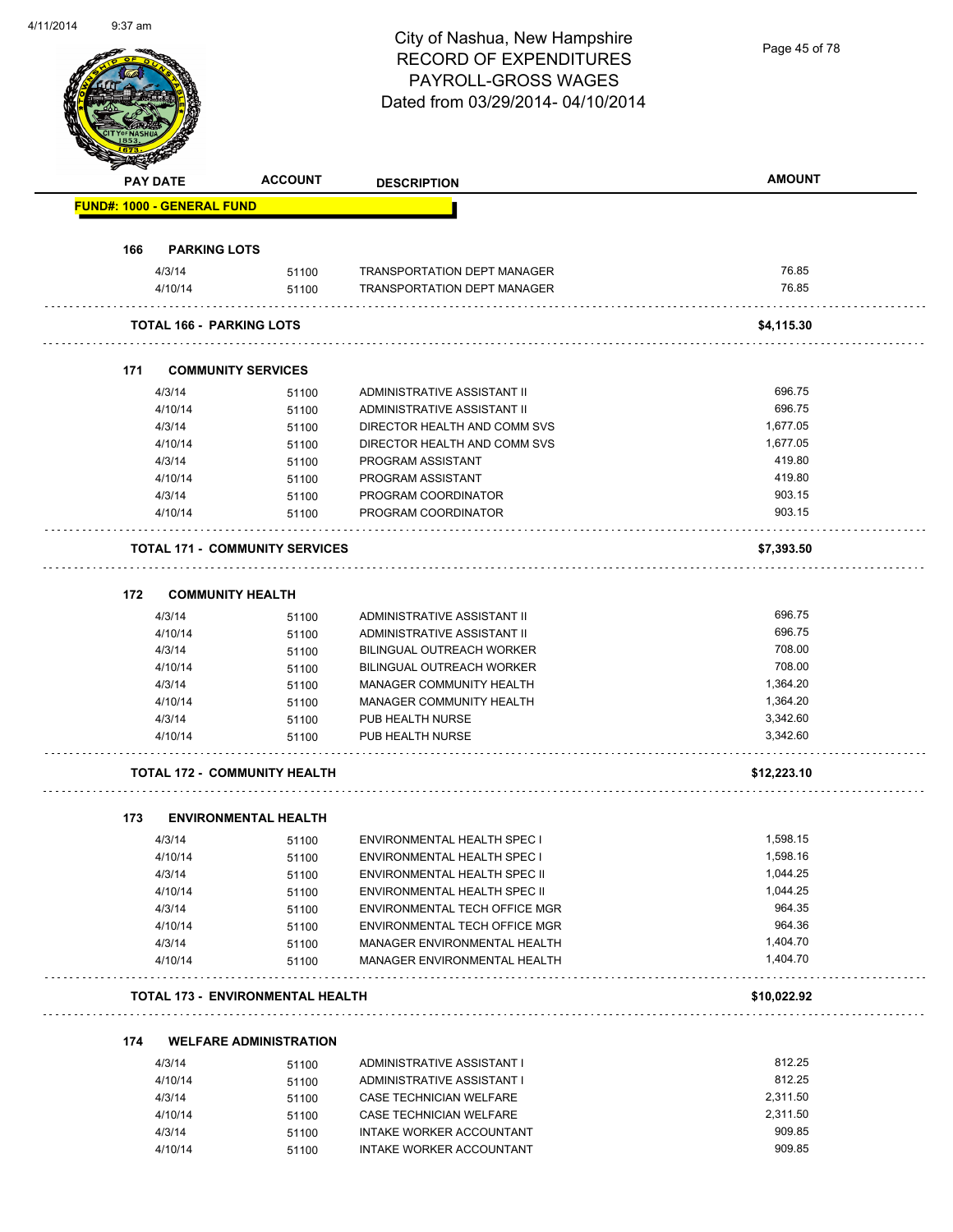# City of Nashua, New Hampshire RECORD OF EXPENDITURES PAYROLL-GROSS WAGES

|     | <b>PAY DATE</b>                   | <b>ACCOUNT</b>                            | <b>DESCRIPTION</b>               | <b>AMOUNT</b> |
|-----|-----------------------------------|-------------------------------------------|----------------------------------|---------------|
|     | <b>FUND#: 1000 - GENERAL FUND</b> |                                           |                                  |               |
|     |                                   |                                           |                                  |               |
| 174 |                                   | <b>WELFARE ADMINISTRATION</b>             |                                  |               |
|     | 4/3/14                            | 51100                                     | SENIOR CASE TECHNICIAN           | 929.80        |
|     | 4/10/14                           | 51100                                     | SENIOR CASE TECHNICIAN           | 929.80        |
|     | 4/3/14                            | 51100                                     | <b>WELFARE OFFICER</b>           | 1,408.20      |
|     | 4/10/14                           | 51100                                     | <b>WELFARE OFFICER</b>           | 1,408.20      |
|     |                                   | <b>TOTAL 174 - WELFARE ADMINISTRATION</b> |                                  | \$12,743.20   |
|     |                                   |                                           |                                  |               |
| 177 | 4/3/14                            | <b>PARKS &amp; RECREATION</b>             | ADMINISTRATIVE ASSISTANT II      | 734.80        |
|     | 4/10/14                           | 51100                                     | ADMINISTRATIVE ASSISTANT II      | 734.82        |
|     | 4/3/14                            | 51100<br>51100                            | EQUIPMENT OPERATOR, PARKS        | 909.20        |
|     | 4/10/14                           |                                           | EQUIPMENT OPERATOR, PARKS        | 909.20        |
|     | 4/3/14                            | 51100<br>51100                            | FOREMAN LABOR PARK               | 3,289.95      |
|     | 4/10/14                           | 51100                                     | <b>FOREMAN LABOR PARK</b>        | 3,289.95      |
|     | 4/3/14                            | 51100                                     | <b>GROUNDS KEEPER PARK MAINT</b> | 6,605.26      |
|     | 4/10/14                           | 51100                                     | <b>GROUNDS KEEPER PARK MAINT</b> | 6,605.21      |
|     | 4/3/14                            | 51100                                     | <b>GROUNDSMAN I PARKS</b>        | 2,367.50      |
|     | 4/10/14                           | 51100                                     | <b>GROUNDSMAN I PARKS</b>        | 2,350.11      |
|     | 4/3/14                            | 51100                                     | <b>GROUNDSMAN II PARKS</b>       | 818.80        |
|     | 4/10/14                           | 51100                                     | <b>GROUNDSMAN II PARKS</b>       | 818.80        |
|     | 4/3/14                            | 51100                                     | <b>LEAD GROUNDSMAN</b>           | 2,758.80      |
|     | 4/10/14                           | 51100                                     | <b>LEAD GROUNDSMAN</b>           | 2,758.81      |
|     | 4/3/14                            | 51100                                     | NURSERY WORKER PARKS             | 346.24        |
|     | 4/10/14                           | 51100                                     | <b>NURSERY WORKER PARKS</b>      | 865.60        |
|     | 4/3/14                            | 51100                                     | PROGRAM COORDINATOR              | 347.85        |
|     | 4/10/14                           | 51100                                     | PROGRAM COORDINATOR              | 347.85        |
|     | 4/3/14                            | 51100                                     | RECREATION PROGRAM MANAGER       | 1,075.60      |
|     | 4/10/14                           | 51100                                     | RECREATION PROGRAM MANAGER       | 1,075.60      |
|     | 4/3/14                            | 51100                                     | STELLOS STADIUM ATTENDANT        | 909.20        |
|     | 4/10/14                           | 51100                                     | STELLOS STADIUM ATTENDANT        | 909.20        |
|     | 4/3/14                            | 51100                                     | SUPERINTENDENT OF PARKS RECR     | 1,670.35      |
|     | 4/10/14                           | 51100                                     | SUPERINTENDENT OF PARKS RECR     | 1,670.35      |
|     | 4/3/14                            | 51100                                     | TRUCK DRIVER PARKS RECR          | 832.00        |
|     | 4/10/14                           | 51100                                     | TRUCK DRIVER PARKS RECR          | 849.52        |
|     | 4/3/14                            | 51300                                     | OVERTIME-REGULAR                 | 420.27        |
|     | 4/10/14                           | 51300                                     | OVERTIME-REGULAR                 | 1,463.61      |
|     | 4/10/14                           | 51400                                     | WAGES TEMP-SEASONAL              | 139.50        |
|     | 4/3/14                            | 55642                                     | <b>GAME OFFICIALS</b>            | 310.00        |
|     |                                   | <b>TOTAL 177 - PARKS &amp; RECREATION</b> |                                  | \$48,183.95   |
| 179 |                                   |                                           |                                  |               |
|     | <b>LIBRARY</b><br>4/3/14          |                                           | ADMIN ASST COST ACCOUNTANT       | 782.40        |
|     | 4/10/14                           | 51100<br>51100                            | ADMIN ASST COST ACCOUNTANT       | 782.40        |
|     | 4/3/14                            |                                           | ASSISTANT DIRECTOR LIBRARY       | 1,255.85      |
|     | 4/10/14                           | 51100<br>51100                            | ASSISTANT DIRECTOR LIBRARY       | 1,255.85      |
|     | 4/3/14                            | 51100                                     | ASSISTANT LIBRARIAN CIRCULATIO   | 945.05        |
|     | 4/10/14                           | 51100                                     | ASSISTANT LIBRARIAN CIRCULATIO   | 945.05        |
|     | 4/3/14                            | 51100                                     | ASSISTANT LIBRARIAN MEDIA SERV   | 761.17        |
|     | 4/10/14                           | 51100                                     | ASSISTANT LIBRARIAN MEDIA SERV   | 765.98        |
|     |                                   |                                           |                                  |               |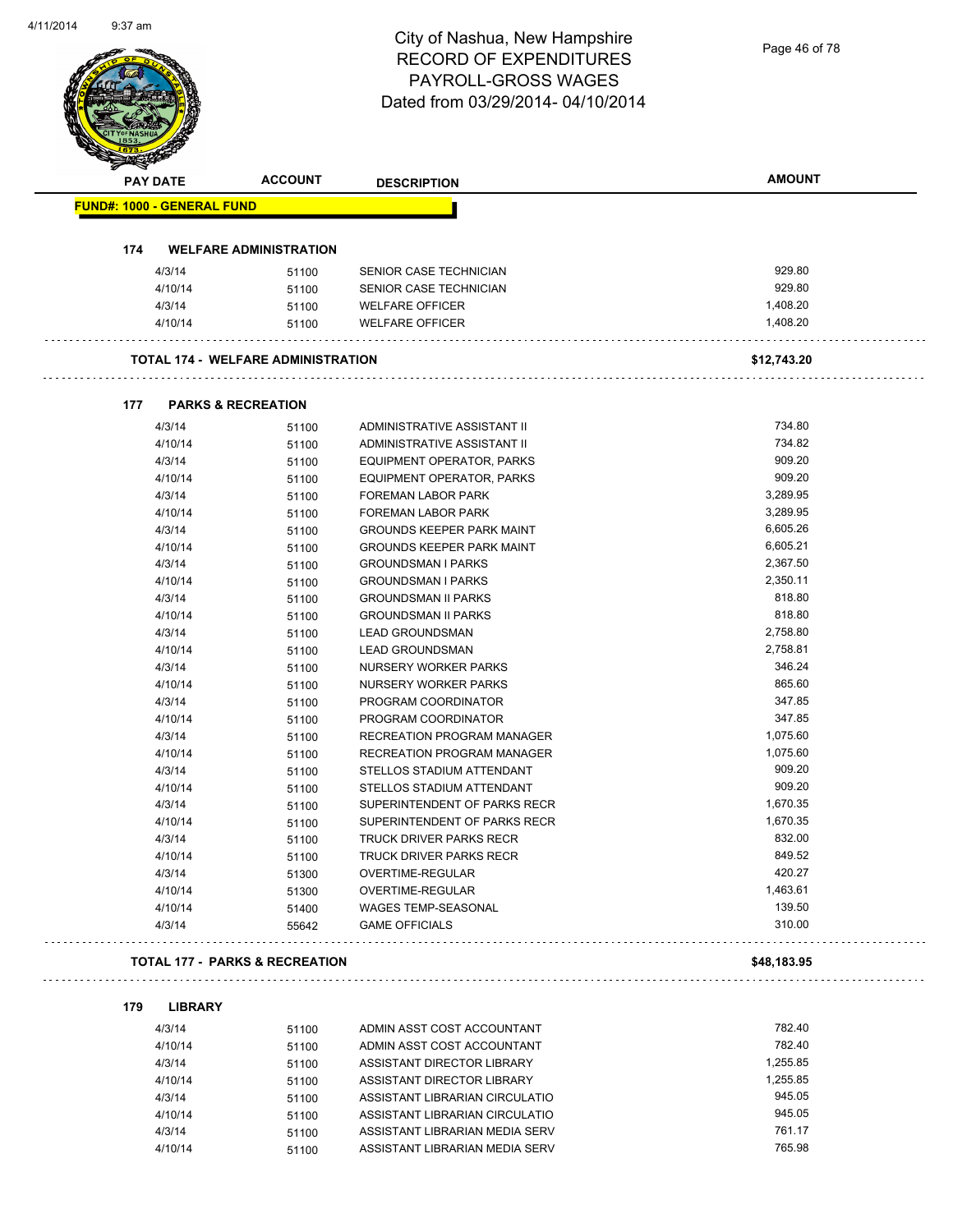

| <b>PAY DATE</b> |                                   | <b>ACCOUNT</b> | <b>DESCRIPTION</b>                                             | <b>AMOUNT</b>      |  |
|-----------------|-----------------------------------|----------------|----------------------------------------------------------------|--------------------|--|
|                 | <b>FUND#: 1000 - GENERAL FUND</b> |                |                                                                |                    |  |
|                 |                                   |                |                                                                |                    |  |
|                 |                                   |                |                                                                |                    |  |
| 179             | <b>LIBRARY</b>                    |                |                                                                |                    |  |
|                 | 4/3/14                            | 51100          | ASSISTANT LIBRARIAN TECH SVS                                   | 975.45             |  |
|                 | 4/10/14                           | 51100          | ASSISTANT LIBRARIAN TECH SVS                                   | 975.45             |  |
|                 | 4/3/14                            | 51100          | ASSISTANT LIBRARIAN YOUTH SERV                                 | 757.40             |  |
|                 | 4/10/14                           | 51100          | ASSISTANT LIBRARIAN YOUTH SERV                                 | 757.40             |  |
|                 | 4/3/14                            | 51100          | <b>DIRECTOR LIBRARY</b>                                        | 1,831.20           |  |
|                 | 4/10/14                           | 51100          | <b>DIRECTOR LIBRARY</b>                                        | 1,831.20<br>833.85 |  |
|                 | 4/3/14<br>4/10/14                 | 51100          | EXECUTIVE ASST OFFICE MANAGER<br>EXECUTIVE ASST OFFICE MANAGER | 833.85             |  |
|                 | 4/3/14                            | 51100          | <b>JANITOR</b>                                                 | 476.20             |  |
|                 | 4/10/14                           | 51100          | <b>JANITOR</b>                                                 | 476.20             |  |
|                 | 4/3/14                            | 51100<br>51100 | LIBRARIAN ADULT SERVICES                                       | 934.56             |  |
|                 | 4/10/14                           | 51100          | LIBRARIAN ADULT SERVICES                                       | 934.56             |  |
|                 | 4/3/14                            | 51100          | <b>LIBRARIAN CIRCULATION</b>                                   | 974.00             |  |
|                 | 4/10/14                           | 51100          | LIBRARIAN CIRCULATION                                          | 973.98             |  |
|                 | 4/3/14                            | 51100          | LIBRARIAN MEDIA SERVICES                                       | 870.37             |  |
|                 | 4/3/14                            | 51100          | <b>LIBRARIAN OUTREACH SVS</b>                                  | 970.10             |  |
|                 | 4/10/14                           | 51100          | LIBRARIAN OUTREACH SVS                                         | 915.53             |  |
|                 | 4/3/14                            | 51100          | <b>LIBRARIAN TECH SERVICES</b>                                 | 1,852.94           |  |
|                 | 4/10/14                           | 51100          | <b>LIBRARIAN TECH SERVICES</b>                                 | 1,852.93           |  |
|                 | 4/3/14                            | 51100          | <b>LIBRARIAN YOUTH SERVICES</b>                                | 2,216.72           |  |
|                 | 4/10/14                           | 51100          | LIBRARIAN YOUTH SERVICES                                       | 2,216.72           |  |
|                 | 4/3/14                            | 51100          | LIBRARY ASSISTANT ADULT SERVIC                                 | 645.45             |  |
|                 | 4/10/14                           | 51100          | LIBRARY ASSISTANT ADULT SERVIC                                 | 645.45             |  |
|                 | 4/3/14                            | 51100          | LIBRARY ASSISTANT CIRCULATION                                  | 3,297.55           |  |
|                 | 4/10/14                           | 51100          | LIBRARY ASSISTANT CIRCULATION                                  | 3,297.55           |  |
|                 | 4/3/14                            | 51100          | LIBRARY ASSISTANT MEDIA SERVIC                                 | 1,990.55           |  |
|                 | 4/10/14                           | 51100          | LIBRARY ASSISTANT MEDIA SERVIC                                 | 1,990.54           |  |
|                 | 4/3/14                            | 51100          | <b>LIBRARY ASSISTANT TECH SVS</b>                              | 686.30             |  |
|                 | 4/10/14                           | 51100          | <b>LIBRARY ASSISTANT TECH SVS</b>                              | 686.30             |  |
|                 | 4/3/14                            | 51100          | LIBRARY ASSISTANT YOUTH SERVIC                                 | 1,604.55           |  |
|                 | 4/10/14                           | 51100          | LIBRARY ASSISTANT YOUTH SERVIC                                 | 1,604.56           |  |
|                 | 4/3/14                            | 51100          | MAINTENANCE SUPV                                               | 827.70             |  |
|                 | 4/10/14                           | 51100          | MAINTENANCE SUPV                                               | 827.70             |  |
|                 | 4/3/14                            | 51100          | <b>MEDIA SERVICES COORDINATOR</b>                              | 1,169.96           |  |
|                 | 4/10/14                           | 51100          | MEDIA SERVICES COORDINATOR                                     | 1,169.96           |  |
|                 | 4/3/14                            | 51100          | REFERENCE LIBRARIAN ADULT SERV                                 | 2,968.30           |  |
|                 | 4/10/14                           | 51100          | REFERENCE LIBRARIAN ADULT SERV                                 | 2,968.30           |  |
|                 | 4/3/14                            | 51100          | REFERENCE LIBRARIAN TECH SVS                                   | 734.40             |  |
|                 | 4/10/14                           | 51100          | REFERENCE LIBRARIAN TECH SVS                                   | 734.40             |  |
|                 | 4/3/14                            | 51100          | <b>SECURITY LIBRARY</b>                                        | 666.20             |  |
|                 | 4/3/14                            | 51200          | LIBRARY ASSISTANT CIRCULATION                                  | 483.95             |  |
|                 | 4/10/14                           | 51200          | LIBRARY ASSISTANT CIRCULATION                                  | 483.95             |  |
|                 | 4/3/14                            | 51200          | LIBRARY ASSISTANT TECH SVS                                     | 403.40             |  |
|                 | 4/10/14                           | 51200          | <b>LIBRARY ASSISTANT TECH SVS</b>                              | 403.40             |  |
|                 | 4/3/14                            | 51200          | LIBRARY PAGE YOUTH SERVICES                                    | 275.10             |  |
|                 | 4/10/14                           | 51200          | LIBRARY PAGE YOUTH SERVICES                                    | 272.81             |  |
|                 | 4/3/14                            | 51200          | LIBRARY PAGES CIRCULATION                                      | 820.57             |  |
|                 | 4/10/14                           | 51200          | LIBRARY PAGES CIRCULATION                                      | 715.80             |  |
|                 | 4/3/14                            | 51200          | LIBRARY PAGES MEDIA SERVICES                                   | 462.82             |  |
|                 | 4/10/14                           | 51200          | LIBRARY PAGES MEDIA SERVICES                                   | 465.04             |  |
|                 | 4/3/14                            | 51300          | OVERTIME-REGULAR                                               | 1,270.82           |  |
|                 | 4/10/14                           | 51300          | OVERTIME-REGULAR                                               | 2,154.57           |  |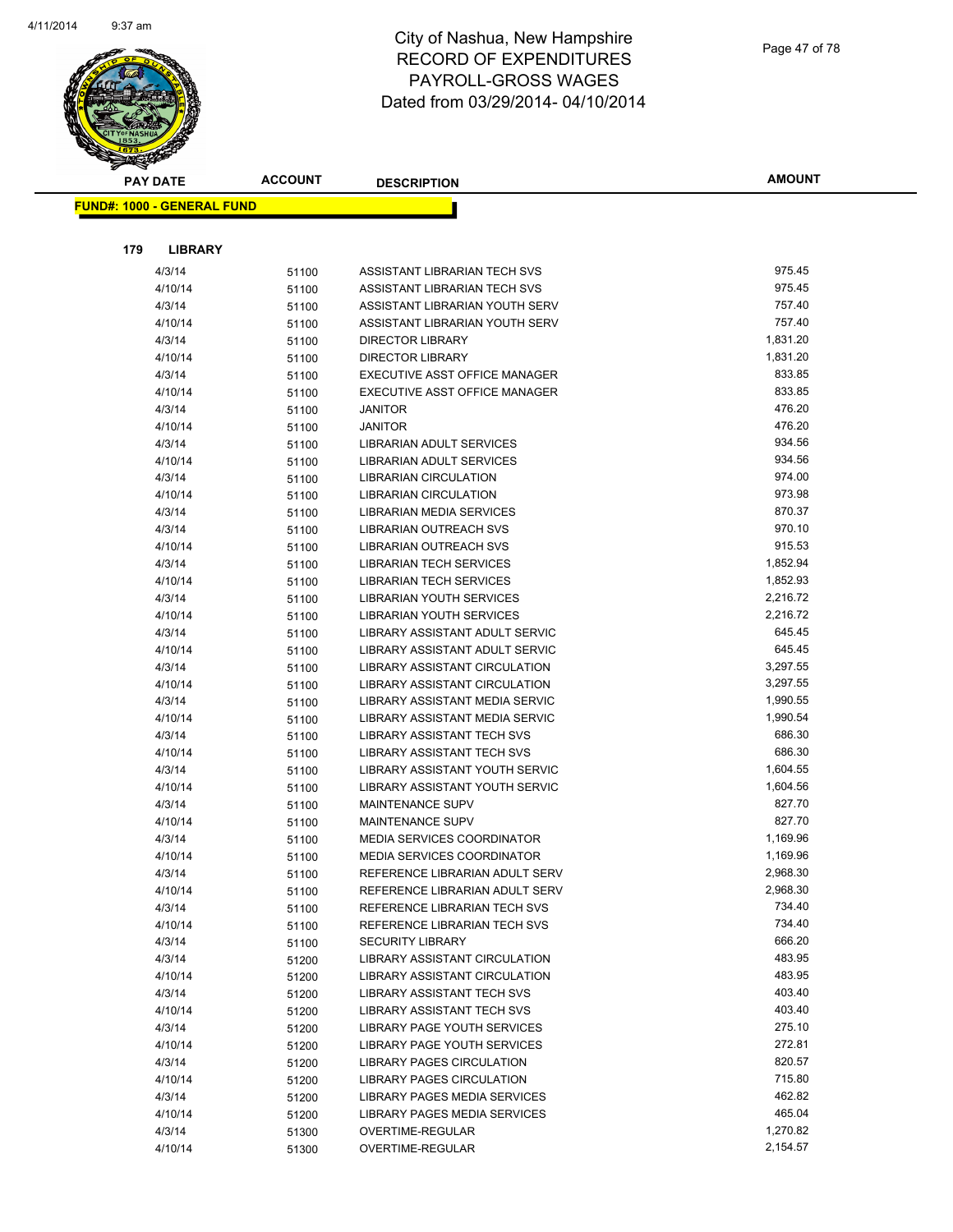Page 48 of 78

|     | <b>PAY DATE</b>                   | <b>ACCOUNT</b>                           | <b>DESCRIPTION</b>                                 | <b>AMOUNT</b>      |
|-----|-----------------------------------|------------------------------------------|----------------------------------------------------|--------------------|
|     | <b>FUND#: 1000 - GENERAL FUND</b> |                                          |                                                    |                    |
| 179 | <b>LIBRARY</b>                    |                                          |                                                    |                    |
|     | 4/3/14                            | 51750                                    | <b>RETIREMENT &amp; SEPARATION PAY</b>             | 13,544.35          |
|     | 4/10/14                           | 51750                                    | <b>RETIREMENT &amp; SEPARATION PAY</b>             | 4,439.45           |
|     | <b>TOTAL 179 - LIBRARY</b>        |                                          |                                                    | \$86,666.11        |
| 181 |                                   | <b>COMMUNITY DEVELOPMENT</b>             |                                                    |                    |
|     | 4/3/14                            | 51100                                    | ADMINISTRATIVE ASSISTANT II                        | 665.60             |
|     | 4/10/14                           | 51100                                    | ADMINISTRATIVE ASSISTANT II                        | 665.60             |
|     | 4/3/14                            | 51200                                    | <b>CLERK TYPIST II PT</b>                          | 319.17             |
|     | 4/10/14                           | 51200                                    | <b>CLERK TYPIST II PT</b>                          | 319.17             |
|     | 4/3/14                            | 51400                                    | WAGES TEMP-SEASONAL                                | 100.00             |
|     | 4/10/14                           | 51400                                    | WAGES TEMP-SEASONAL                                | 100.00             |
|     |                                   | <b>TOTAL 181 - COMMUNITY DEVELOPMENT</b> |                                                    | \$2,169.54         |
|     |                                   |                                          |                                                    |                    |
| 182 | 4/3/14                            | <b>PLANNING &amp; ZONING</b>             | DEPARTMENT COORDINATOR                             | 913.60             |
|     |                                   | 51100                                    |                                                    | 913.60             |
|     | 4/10/14                           | 51100                                    | DEPARTMENT COORDINATOR                             |                    |
|     | 4/3/14                            | 51100                                    | DEPUTY PLANNING MANAGER                            | 2,589.60           |
|     | 4/10/14                           | 51100                                    | DEPUTY PLANNING MANAGER                            | 2,589.60           |
|     | 4/3/14                            | 51100                                    | MANAGER PLANNING DEPT                              | 1,865.85           |
|     | 4/10/14                           | 51100                                    | MANAGER PLANNING DEPT                              | 1,865.85           |
|     | 4/3/14                            | 51100                                    | PLANNER I                                          | 1,675.35           |
|     | 4/10/14                           | 51100                                    | PLANNER I                                          | 1,675.35           |
|     | 4/3/14                            | 51100                                    | <b>PLANNER II</b>                                  | 1,095.40           |
|     | 4/10/14                           | 51100                                    | <b>PLANNER II</b>                                  | 1,095.40<br>682.30 |
|     | 4/3/14<br>4/10/14                 | 51100<br>51100                           | ZONING COORDINATOR<br>ZONING COORDINATOR           | 682.30             |
|     |                                   | <b>TOTAL 182 - PLANNING &amp; ZONING</b> |                                                    | \$17,644.20        |
|     |                                   |                                          |                                                    |                    |
| 183 |                                   | <b>ECONOMIC DEVELOPMENT</b>              |                                                    | 1,819.35           |
|     | 4/3/14                            | 51100                                    | <b>ECONOMIC DEV DIRECTOR</b>                       |                    |
|     | 4/10/14                           | 51100                                    | <b>ECONOMIC DEV DIRECTOR</b>                       | 1,819.35<br>385.00 |
|     | 4/3/14<br>4/10/14                 | 51100<br>51100                           | OED PROGRAM COORDINATOR<br>OED PROGRAM COORDINATOR | 385.00             |
|     |                                   | <b>TOTAL 183 - ECONOMIC DEVELOPMENT</b>  | .                                                  | \$4,408.70         |
| 191 | <b>SCHOOL</b>                     |                                          |                                                    |                    |
|     | 4/10/14                           | 51100                                    | 21 CENTURY ELEM MFAM RES COORD                     | 1,181.50           |
|     | 4/10/14                           | 51100                                    | ASSISTANT PRINCIPAL AMH                            | 1,406.10           |
|     | 4/10/14                           | 51100                                    | ASSISTANT PRINCIPAL BIC                            | 2,925.70           |
|     | 4/10/14                           | 51100                                    | ASSISTANT PRINCIPAL BRO                            | 1,403.80           |
|     | 4/10/14                           | 51100                                    | ASSISTANT PRINCIPAL CHARL                          | 2,967.50           |
|     | 4/10/14                           | 51100                                    | ASSISTANT PRINCIPAL DR CRSP                        | 2,925.70           |
|     |                                   |                                          |                                                    |                    |
|     | 4/10/14                           | 51100                                    | ASSISTANT PRINCIPAL ELM                            | 6,549.40           |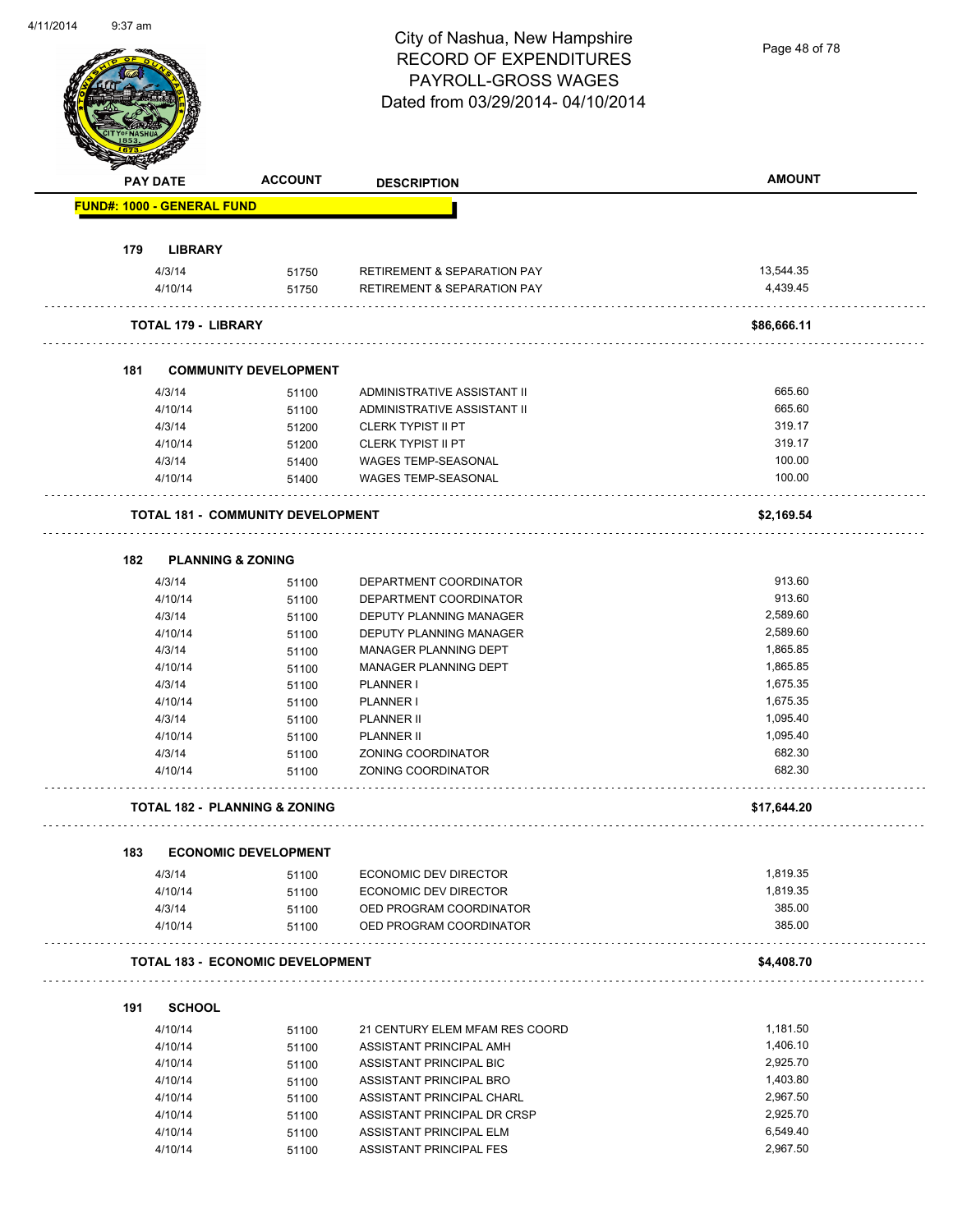

|     | <b>PAY DATE</b>                    | <b>ACCOUNT</b> | <b>DESCRIPTION</b>                   | <b>AMOUNT</b> |
|-----|------------------------------------|----------------|--------------------------------------|---------------|
|     | <u> FUND#: 1000 - GENERAL FUND</u> |                |                                      |               |
|     |                                    |                |                                      |               |
|     |                                    |                |                                      |               |
| 191 | <b>SCHOOL</b>                      |                |                                      |               |
|     | 4/10/14                            | 51100          | ASSISTANT PRINCIPAL FMS              | 3,472.50      |
|     | 4/10/14                            | 51100          | ASSISTANT PRINCIPAL LEDGE            | 2,812.30      |
|     | 4/10/14                            | 51100          | ASSISTANT PRINCIPAL MDE              | 1,406.11      |
|     | 4/10/14                            | 51100          | ASSISTANT PRINCIPAL MTP              | 2,892.50      |
|     | 4/10/14                            | 51100          | ASSISTANT PRINCIPAL NHN              | 13,012.80     |
|     | 4/10/14                            | 51100          | ASSISTANT PRINCIPAL NHS              | 12,580.80     |
|     | 4/10/14                            | 51100          | ASSISTANT PRINCIPAL PMS              | 3,272.60      |
|     | 4/10/14                            | 51100          | ASSISTANT PRINCIPAL SHE              | 2,807.70      |
|     | 4/10/14                            | 51100          | ASSISTANT SUPERINTENDENT             | 8,261.40      |
|     | 4/10/14                            | 51100          | ASST DIRECTOR PLANT OPS              | 4,353.40      |
|     | 4/10/14                            | 51100          | <b>ASST DIRECTOR SPED</b>            | 6,079.49      |
|     | 4/10/14                            | 51100          | ASST SYSTEMS ADMIN FULL YEAR         | 12,461.50     |
|     | 4/3/14                             | 51100          | ASST SYSTEMS ADMIN SCH YEAR          | 756.86        |
|     | 4/10/14                            | 51100          | ASST SYSTEMS ADMIN SCH YEAR          | 751.53        |
|     | 4/10/14                            | 51100          | ATTENDANCE OFFICER                   | 2,270.20      |
|     | 4/10/14                            | 51100          | CAREER CENTER COORD NHN              | 1,478.40      |
|     | 4/10/14                            | 51100          | CAREER CENTER COORD NHS              | 1,478.40      |
|     | 4/10/14                            | 51100          | CHIEF OPERATING OFFICER              | 3,937.70      |
|     | 4/3/14                             | 51100          | CLERICAL ACADEMY NHN                 | 4,124.97      |
|     | 4/10/14                            | 51100          | CLERICAL ACADEMY NHN                 | 2,696.70      |
|     | 4/3/14                             | 51100          | CLERICAL ACADEMY NHS                 | 4,156.08      |
|     | 4/10/14                            | 51100          | <b>CLERICAL ACADEMY NHS</b>          | 2,664.09      |
|     | 4/3/14                             | 51100          | <b>CLERICAL ASST SUPER SUP</b>       | 2,027.13      |
|     | 4/10/14                            | 51100          | <b>CLERICAL ASST SUPER SUP</b>       | 2,017.55      |
|     | 4/3/14                             | 51100          | CLERICAL ATHLETIC NHN                | 1,080.54      |
|     | 4/10/14                            | 51100          | CLERICAL ATHLETIC NHN                | 703.90        |
|     | 4/3/14                             | 51100          | CLERICAL ATHLETIC NHS                | 1,072.68      |
|     | 4/10/14                            | 51100          | CLERICAL ATHLETIC NHS                | 692.65        |
|     | 4/3/14                             | 51100          | CLERICAL BOARD OF ED SUP             | 774.76        |
|     | 4/10/14                            | 51100          | CLERICAL BOARD OF ED SUP             | 774.75        |
|     | 4/3/14                             | 51100          | <b>CLERICAL BUSINESS</b>             | 6,790.18      |
|     | 4/10/14                            | 51100          | <b>CLERICAL BUSINESS</b>             | 3,558.79      |
|     | 4/10/14                            | 51100          | <b>CLERICAL BUSINESS PT SUP</b>      | 335.00        |
|     | 4/3/14                             | 51100          | CLERICAL CHIEF OP OFFICER SUP        | 794.65        |
|     | 4/10/14                            | 51100          | <b>CLERICAL CHIEF OP OFFICER SUP</b> | 794.65        |
|     | 4/3/14                             | 51100          | CLERICAL CTE NHN                     | 1,194.36      |
|     | 4/10/14                            | 51100          | <b>CLERICAL CTE NHN</b>              | 735.15        |
|     | 4/3/14                             | 51100          | <b>CLERICAL CTE NHS</b>              | 1,082.17      |
|     | 4/10/14                            | 51100          | <b>CLERICAL CTE NHS</b>              | 703.90        |
|     | 4/3/14                             | 51100          | <b>CLERICAL GUIDANCE ELM</b>         | 1,140.95      |
|     | 4/10/14                            | 51100          | CLERICAL GUIDANCE ELM                | 738.40        |
|     | 4/3/14                             | 51100          | CLERICAL GUIDANCE NHN                | 5,000.91      |
|     | 4/10/14                            | 51100          | CLERICAL GUIDANCE NHN                | 2,666.86      |
|     | 4/3/14                             | 51100          | CLERICAL GUIDANCE NHS                | 4,225.85      |
|     | 4/10/14                            | 51100          | <b>CLERICAL GUIDANCE NHS</b>         | 2,751.15      |
|     | 4/3/14                             | 51100          | <b>CLERICAL HUMAN RESOURCES</b>      | 4,518.03      |
|     | 4/10/14                            | 51100          | <b>CLERICAL HUMAN RESOURCES</b>      | 2,804.15      |
|     | 4/3/14                             | 51100          | <b>CLERICAL PAYROLL SUP</b>          | 1,097.64      |
|     | 4/10/14                            | 51100          | <b>CLERICAL PAYROLL SUP</b>          | 660.75        |
|     | 4/3/14                             | 51100          | <b>CLERICAL PLANT OPS</b>            | 1,206.24      |
|     | 4/10/14                            | 51100          | <b>CLERICAL PLANT OPS</b>            | 743.32        |
|     | 4/3/14                             | 51100          | CLERICAL PRINCIPAL AMH               | 1,955.66      |
|     |                                    |                |                                      |               |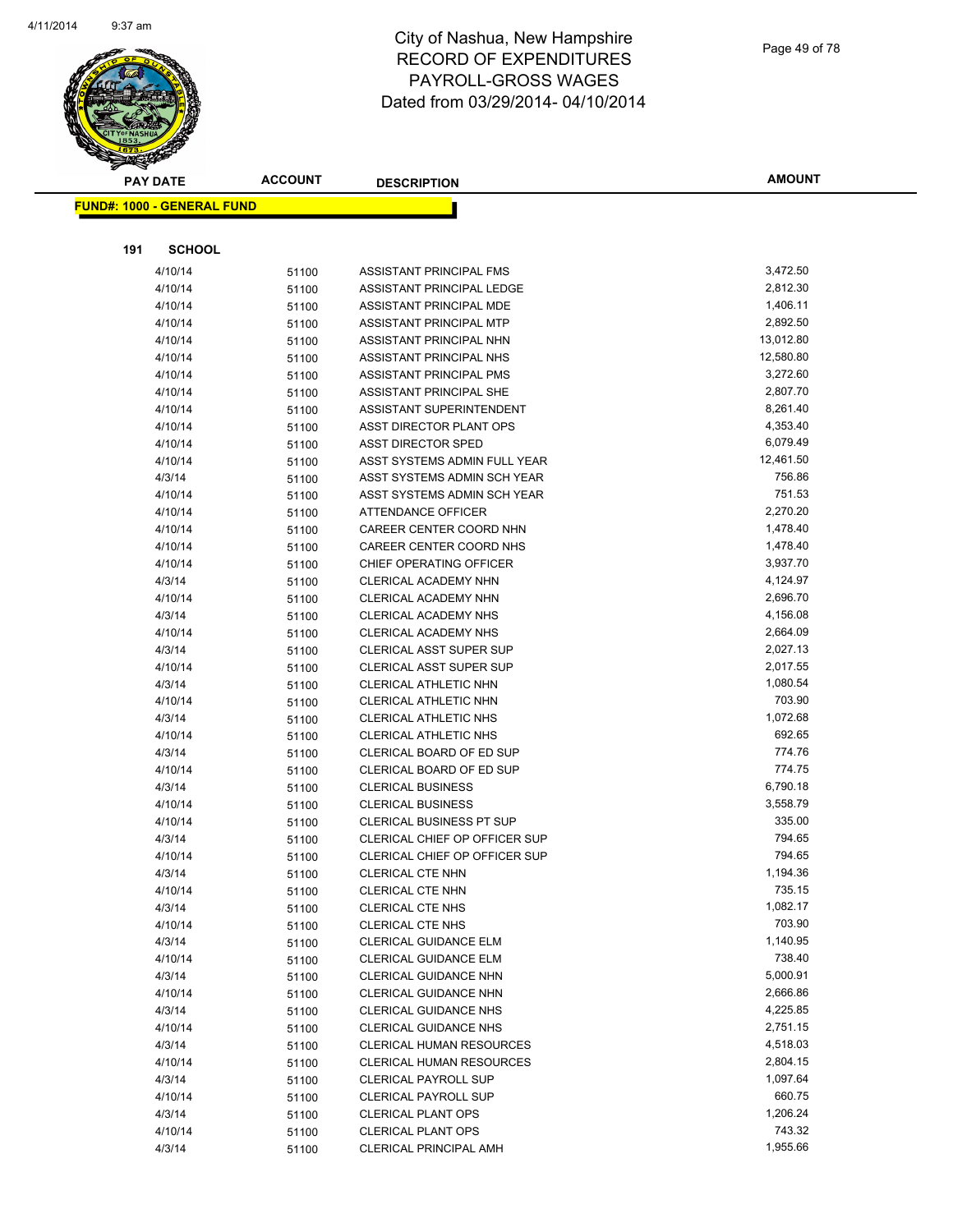

|     | <b>PAY DATE</b>                    | <b>ACCOUNT</b> | <b>DESCRIPTION</b>                                             | <b>AMOUNT</b>        |
|-----|------------------------------------|----------------|----------------------------------------------------------------|----------------------|
|     | <u> FUND#: 1000 - GENERAL FUND</u> |                |                                                                |                      |
|     |                                    |                |                                                                |                      |
|     |                                    |                |                                                                |                      |
| 191 | <b>SCHOOL</b>                      |                |                                                                |                      |
|     | 4/10/14                            | 51100          | <b>CLERICAL PRINCIPAL AMH</b>                                  | 1,256.30             |
|     | 4/3/14                             | 51100          | <b>CLERICAL PRINCIPAL BIC</b>                                  | 2,002.54             |
|     | 4/10/14                            | 51100          | <b>CLERICAL PRINCIPAL BIC</b>                                  | 1,332.05             |
|     | 4/3/14                             | 51100          | <b>CLERICAL PRINCIPAL BIR</b>                                  | 2,174.56             |
|     | 4/10/14                            | 51100          | <b>CLERICAL PRINCIPAL BIR</b>                                  | 1,407.80             |
|     | 4/3/14                             | 51100          | <b>CLERICAL PRINCIPAL BRO</b>                                  | 3,243.42             |
|     | 4/10/14                            | 51100          | <b>CLERICAL PRINCIPAL BRO</b>                                  | 1,476.80             |
|     | 4/3/14                             | 51100          | CLERICAL PRINCIPAL CHA                                         | 2,067.42             |
|     | 4/10/14                            | 51100          | <b>CLERICAL PRINCIPAL CHA</b>                                  | 1,303.88<br>2,068.11 |
|     | 4/3/14<br>4/10/14                  | 51100          | <b>CLERICAL PRINCIPAL DRC</b><br><b>CLERICAL PRINCIPAL DRC</b> | 1,321.50             |
|     | 4/3/14                             | 51100          | <b>CLERICAL PRINCIPAL ELM</b>                                  | 5,784.00             |
|     | 4/10/14                            | 51100          | <b>CLERICAL PRINCIPAL ELM</b>                                  | 3,220.35             |
|     | 4/3/14                             | 51100          | <b>CLERICAL PRINCIPAL FES</b>                                  | 2,120.25             |
|     | 4/10/14                            | 51100          | <b>CLERICAL PRINCIPAL FES</b>                                  | 1,353.40             |
|     | 4/3/14                             | 51100<br>51100 | <b>CLERICAL PRINCIPAL FMS</b>                                  | 3,232.47             |
|     | 4/10/14                            |                | <b>CLERICAL PRINCIPAL FMS</b>                                  | 2,089.20             |
|     | 4/3/14                             | 51100<br>51100 | <b>CLERICAL PRINCIPAL LDG</b>                                  | 2,010.79             |
|     | 4/10/14                            | 51100          | <b>CLERICAL PRINCIPAL LDG</b>                                  | 1,288.90             |
|     | 4/3/14                             | 51100          | CLERICAL PRINCIPAL MDE                                         | 2,227.37             |
|     | 4/10/14                            | 51100          | <b>CLERICAL PRINCIPAL MDE</b>                                  | 1,431.05             |
|     | 4/3/14                             | 51100          | <b>CLERICAL PRINCIPAL MTP</b>                                  | 2,093.58             |
|     | 4/10/14                            | 51100          | <b>CLERICAL PRINCIPAL MTP</b>                                  | 1,355.84             |
|     | 4/3/14                             | 51100          | CLERICAL PRINCIPAL NHN                                         | 5,111.84             |
|     | 4/10/14                            | 51100          | CLERICAL PRINCIPAL NHN                                         | 2,609.62             |
|     | 4/3/14                             | 51100          | <b>CLERICAL PRINCIPAL NHS</b>                                  | 2,250.00             |
|     | 4/10/14                            | 51100          | <b>CLERICAL PRINCIPAL NHS</b>                                  | 1,399.90             |
|     | 4/3/14                             | 51100          | <b>CLERICAL PRINCIPAL NSE</b>                                  | 3,170.77             |
|     | 4/10/14                            | 51100          | <b>CLERICAL PRINCIPAL NSE</b>                                  | 1,431.05             |
|     | 4/3/14                             | 51100          | <b>CLERICAL PRINCIPAL PMS</b>                                  | 3,173.50             |
|     | 4/10/14                            | 51100          | <b>CLERICAL PRINCIPAL PMS</b>                                  | 2,059.20             |
|     | 4/3/14                             | 51100          | <b>CLERICAL PRINCIPAL SHE</b>                                  | 2,222.52             |
|     | 4/10/14                            | 51100          | <b>CLERICAL PRINCIPAL SHE</b>                                  | 1,442.30             |
|     | 4/3/14                             | 51100          | CLERICAL RECEPTIONIST NHS                                      | 900.32               |
|     | 4/10/14                            | 51100          | CLERICAL RECEPTIONIST NHS                                      | 628.15               |
|     | 4/3/14                             | 51100          | CLERICAL SPECIAL ED NHS                                        | 1,136.61             |
|     | 4/10/14                            | 51100          | CLERICAL SPECIAL ED NHS                                        | 743.32               |
|     | 4/3/14                             | 51100          | CLERICAL SPECIAL ED SUP                                        | 2,348.26             |
|     | 4/10/14                            | 51100          | CLERICAL SPECIAL ED SUP                                        | 1,476.80             |
|     | 4/3/14                             | 51100          | <b>CLERICAL STUDENT SERV SUP</b>                               | 784.15               |
|     | 4/10/14                            | 51100          | CLERICAL STUDENT SERV SUP                                      | 784.15               |
|     | 4/3/14                             | 51100          | CLERICAL SUB SERVICE SUP                                       | 1,277.03             |
|     | 4/10/14                            | 51100          | CLERICAL SUB SERVICE SUP                                       | 737.53               |
|     | 4/3/14                             | 51100          | <b>CLERICAL SUPERINTENDANT SUP</b>                             | 925.90               |
|     | 4/10/14                            | 51100          | <b>CLERICAL SUPERINTENDANT SUP</b>                             | 925.90               |
|     | 4/3/14                             | 51100          | CLERICAL VOCATIONAL NHN                                        | 1,185.24             |
|     | 4/10/14                            | 51100          | CLERICAL VOCATIONAL NHN                                        | 743.32               |
|     | 4/10/14                            | 51100          | <b>CURRICULUM SUPERVISOR</b>                                   | 5,847.00             |
|     | 4/3/14                             | 51100          | <b>CUSTODIAN AMH</b>                                           | 1,971.60             |
|     | 4/10/14                            | 51100          | <b>CUSTODIAN AMH</b>                                           | 1,941.60             |
|     | 4/3/14                             | 51100          | <b>CUSTODIAN ASST HEAD ELM</b>                                 | 736.80               |
|     | 4/10/14                            | 51100          | <b>CUSTODIAN ASST HEAD ELM</b>                                 | 736.80               |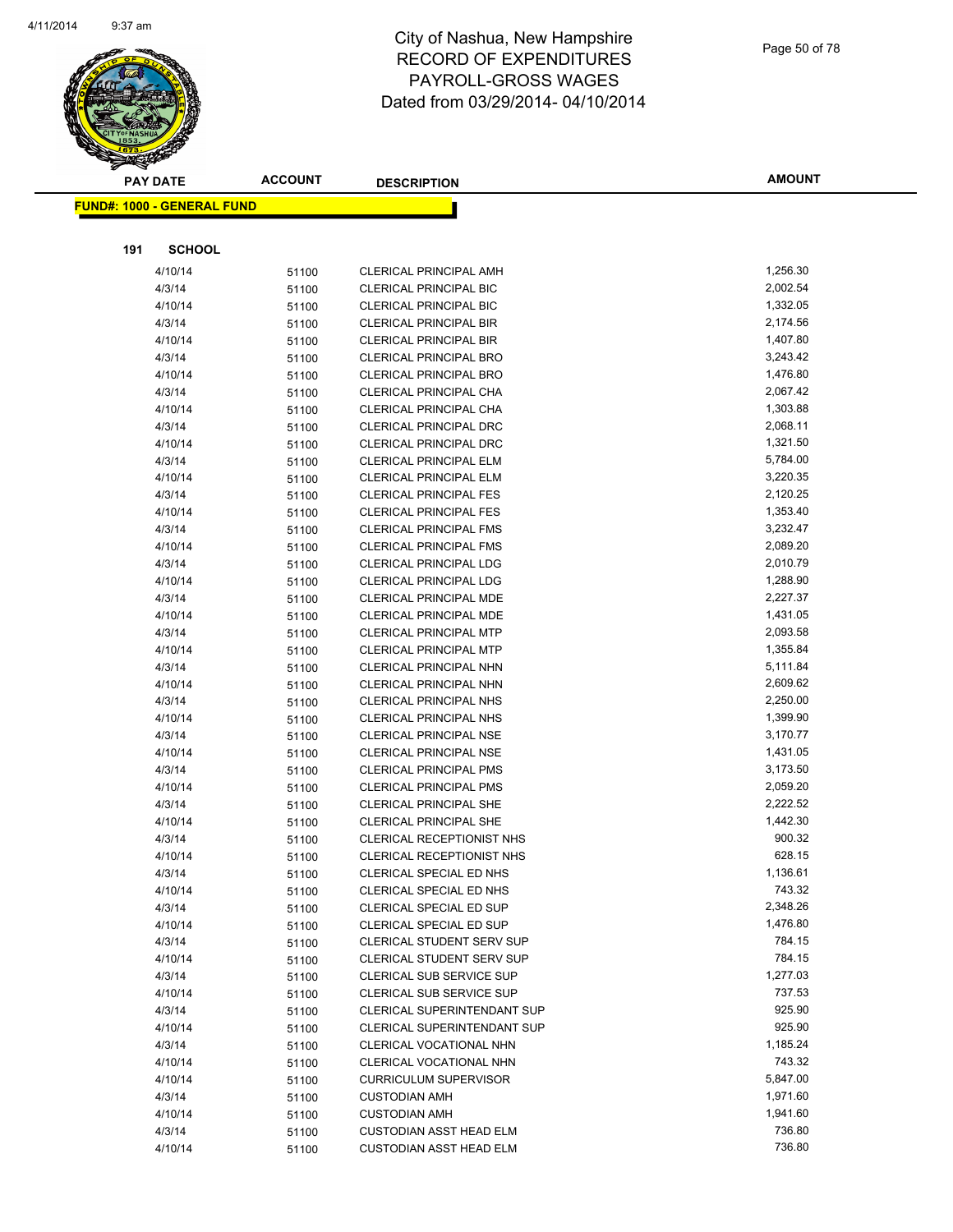

|     | <b>PAY DATE</b>                    | <b>ACCOUNT</b> | <b>DESCRIPTION</b>                                | <b>AMOUNT</b>        |
|-----|------------------------------------|----------------|---------------------------------------------------|----------------------|
|     | <u> FUND#: 1000 - GENERAL FUND</u> |                |                                                   |                      |
|     |                                    |                |                                                   |                      |
|     |                                    |                |                                                   |                      |
| 191 | <b>SCHOOL</b>                      |                |                                                   |                      |
|     | 4/3/14                             | 51100          | CUSTODIAN ASST HEAD FMS                           | 736.80               |
|     | 4/10/14                            | 51100          | <b>CUSTODIAN ASST HEAD FMS</b>                    | 736.80               |
|     | 4/3/14                             | 51100          | <b>CUSTODIAN ASST HEAD NHN</b>                    | 1,023.19             |
|     | 4/10/14                            | 51100          | <b>CUSTODIAN ASST HEAD NHN</b>                    | 1,618.52             |
|     | 4/3/14                             | 51100          | <b>CUSTODIAN ASST HEAD NHS</b>                    | 721.49               |
|     | 4/10/14                            | 51100          | <b>CUSTODIAN ASST HEAD NHS</b>                    | 2,354.81             |
|     | 4/3/14                             | 51100          | <b>CUSTODIAN ASST HEAD PMS</b>                    | 299.35               |
|     | 4/10/14                            | 51100          | <b>CUSTODIAN ASST HEAD PMS</b>                    | 368.40               |
|     | 4/3/14                             | 51100          | <b>CUSTODIAN BIC</b>                              | 1,941.60             |
|     | 4/10/14                            | 51100          | <b>CUSTODIAN BIC</b>                              | 1,941.60             |
|     | 4/3/14                             | 51100          | <b>CUSTODIAN BIR</b>                              | 1,941.60             |
|     | 4/10/14                            | 51100          | <b>CUSTODIAN BIR</b>                              | 1,941.60             |
|     | 4/3/14                             | 51100          | <b>CUSTODIAN BRO</b>                              | 1,294.40             |
|     | 4/10/14                            | 51100          | <b>CUSTODIAN BRO</b>                              | 1,294.40             |
|     | 4/3/14                             | 51100          | <b>CUSTODIAN CHA</b>                              | 1,294.40             |
|     | 4/10/14                            | 51100          | <b>CUSTODIAN CHA</b>                              | 1,294.40             |
|     | 4/3/14                             | 51100          | <b>CUSTODIAN DRC</b>                              | 1,294.40             |
|     | 4/10/14                            | 51100          | <b>CUSTODIAN DRC</b>                              | 1,294.40             |
|     | 4/3/14                             | 51100          | <b>CUSTODIAN ELM</b>                              | 5,908.02             |
|     | 4/10/14                            | 51100          | <b>CUSTODIAN ELM</b>                              | 6,142.61             |
|     | 4/3/14                             | 51100          | <b>CUSTODIAN FES</b>                              | 1,294.40             |
|     | 4/10/14                            | 51100          | <b>CUSTODIAN FES</b>                              | 1,294.40<br>2,196.46 |
|     | 4/3/14                             | 51100          | <b>CUSTODIAN FMS</b>                              | 2,588.80             |
|     | 4/10/14<br>4/3/14                  | 51100          | <b>CUSTODIAN FMS</b><br><b>CUSTODIAN HEAD AMH</b> | 736.80               |
|     | 4/10/14                            | 51100<br>51100 | <b>CUSTODIAN HEAD AMH</b>                         | 736.80               |
|     | 4/3/14                             | 51100          | <b>CUSTODIAN HEAD BIC</b>                         | 736.80               |
|     | 4/10/14                            | 51100          | <b>CUSTODIAN HEAD BIC</b>                         | 736.80               |
|     | 4/3/14                             | 51100          | <b>CUSTODIAN HEAD BIR</b>                         | 736.80               |
|     | 4/10/14                            | 51100          | <b>CUSTODIAN HEAD BIR</b>                         | 736.80               |
|     | 4/3/14                             | 51100          | <b>CUSTODIAN HEAD BRO</b>                         | 736.80               |
|     | 4/10/14                            | 51100          | <b>CUSTODIAN HEAD BRO</b>                         | 736.80               |
|     | 4/3/14                             | 51100          | <b>CUSTODIAN HEAD CHA</b>                         | 736.80               |
|     | 4/10/14                            | 51100          | <b>CUSTODIAN HEAD CHA</b>                         | 736.80               |
|     | 4/3/14                             | 51100          | <b>CUSTODIAN HEAD DRC</b>                         | 824.30               |
|     | 4/10/14                            | 51100          | <b>CUSTODIAN HEAD DRC</b>                         | 736.80               |
|     | 4/3/14                             | 51100          | <b>CUSTODIAN HEAD ELM</b>                         | 873.20               |
|     | 4/10/14                            | 51100          | <b>CUSTODIAN HEAD ELM</b>                         | 873.20               |
|     | 4/3/14                             | 51100          | <b>CUSTODIAN HEAD FES</b>                         | 736.80               |
|     | 4/10/14                            | 51100          | <b>CUSTODIAN HEAD FES</b>                         | 736.80               |
|     | 4/3/14                             | 51100          | <b>CUSTODIAN HEAD FMS</b>                         | 949.61               |
|     | 4/10/14                            | 51100          | <b>CUSTODIAN HEAD FMS</b>                         | 873.20               |
|     | 4/3/14                             | 51100          | <b>CUSTODIAN HEAD LDG</b>                         | 736.80               |
|     | 4/10/14                            | 51100          | <b>CUSTODIAN HEAD LDG</b>                         | 736.80               |
|     | 4/3/14                             | 51100          | <b>CUSTODIAN HEAD MDE</b>                         | 202.62               |
|     | 4/3/14                             | 51100          | <b>CUSTODIAN HEAD MTP</b>                         | 792.06               |
|     | 4/10/14                            | 51100          | <b>CUSTODIAN HEAD MTP</b>                         | 736.80               |
|     | 4/3/14                             | 51100          | <b>CUSTODIAN HEAD NHN</b>                         | 883.89               |
|     | 4/10/14                            | 51100          | <b>CUSTODIAN HEAD NHN</b>                         | 889.38               |
|     | 4/3/14                             | 51100          | <b>CUSTODIAN HEAD NHS</b>                         | 878.40               |
|     | 4/10/14                            | 51100          | <b>CUSTODIAN HEAD NHS</b>                         | 878.40               |
|     | 4/3/14                             | 51100          | <b>CUSTODIAN HEAD NSE</b>                         | 736.80               |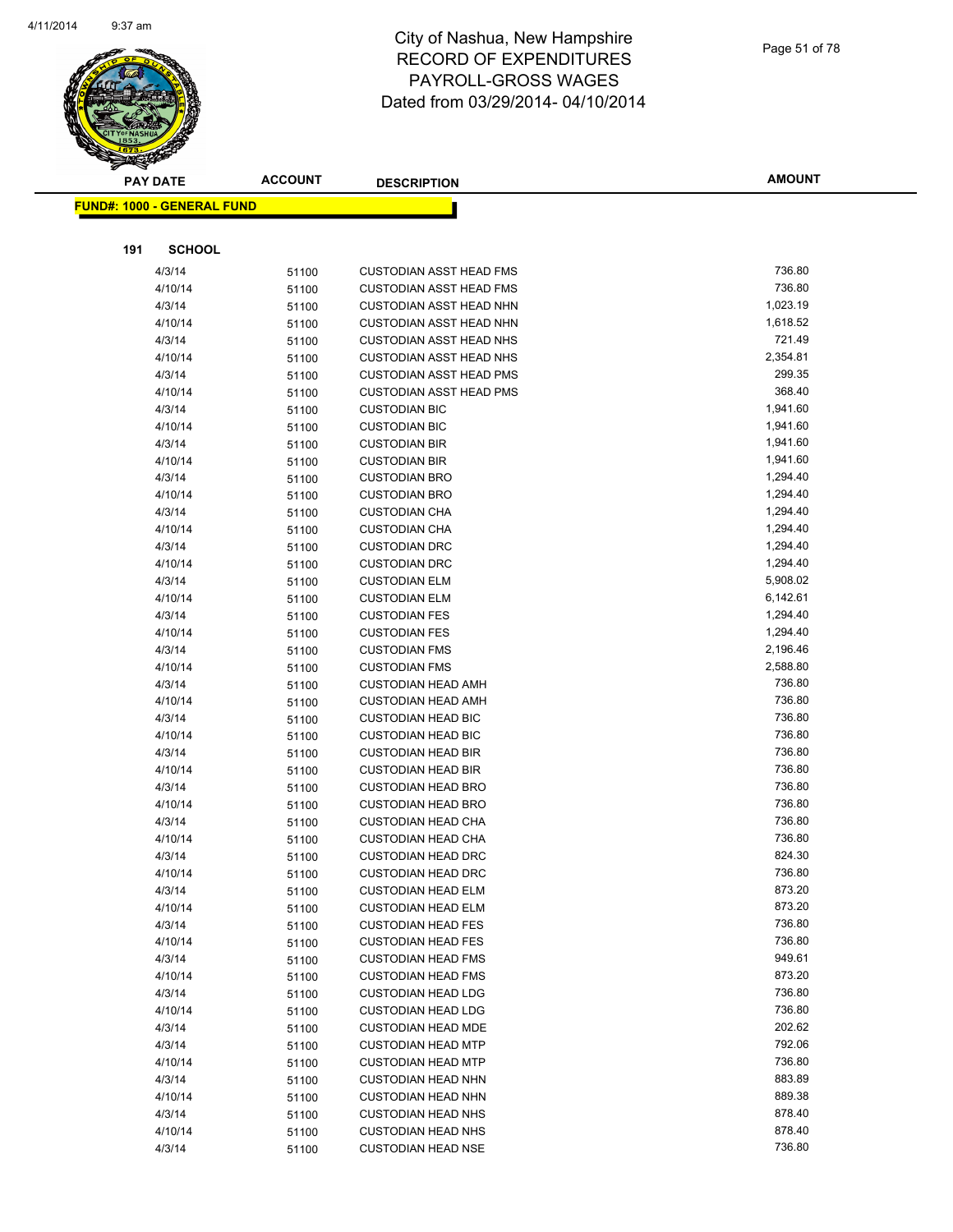

| <b>PAY DATE</b>                   |                   | <b>ACCOUNT</b> | <b>DESCRIPTION</b>                           | <b>AMOUNT</b>        |
|-----------------------------------|-------------------|----------------|----------------------------------------------|----------------------|
| <b>FUND#: 1000 - GENERAL FUND</b> |                   |                |                                              |                      |
|                                   |                   |                |                                              |                      |
|                                   |                   |                |                                              |                      |
| 191                               | <b>SCHOOL</b>     |                |                                              |                      |
|                                   | 4/10/14           | 51100          | <b>CUSTODIAN HEAD NSE</b>                    | 736.80               |
|                                   | 4/3/14            | 51100          | <b>CUSTODIAN HEAD PMS</b>                    | 873.20               |
|                                   | 4/10/14           | 51100          | <b>CUSTODIAN HEAD PMS</b>                    | 873.20               |
|                                   | 4/3/14            | 51100          | <b>CUSTODIAN HEAD SHE</b>                    | 736.80               |
|                                   | 4/10/14           | 51100          | <b>CUSTODIAN HEAD SHE</b>                    | 736.80               |
|                                   | 4/3/14            | 51100          | <b>CUSTODIAN LDG</b>                         | 1,941.60             |
|                                   | 4/10/14           | 51100          | <b>CUSTODIAN LDG</b>                         | 1,941.60             |
|                                   | 4/3/14            | 51100          | <b>CUSTODIAN MDE</b>                         | 1,294.40             |
|                                   | 4/10/14           | 51100          | <b>CUSTODIAN MDE</b>                         | 1,367.82             |
|                                   | 4/3/14            | 51100          | <b>CUSTODIAN MTP</b>                         | 1,294.40             |
|                                   | 4/10/14           | 51100          | <b>CUSTODIAN MTP</b>                         | 1,294.40             |
|                                   | 4/3/14            | 51100          | <b>CUSTODIAN NHN</b>                         | 10,370.64            |
|                                   | 4/10/14           | 51100          | <b>CUSTODIAN NHN</b>                         | 10,788.64            |
|                                   | 4/3/14            | 51100          | <b>CUSTODIAN NHS</b>                         | 9,755.79             |
|                                   | 4/10/14           | 51100          | <b>CUSTODIAN NHS</b>                         | 9,897.43<br>1,294.40 |
|                                   | 4/3/14            | 51100          | <b>CUSTODIAN NSE</b>                         |                      |
|                                   | 4/10/14           | 51100          | <b>CUSTODIAN NSE</b>                         | 1,294.40<br>1,941.60 |
|                                   | 4/3/14            | 51100          | <b>CUSTODIAN PMS</b><br><b>CUSTODIAN PMS</b> | 2,031.20             |
|                                   | 4/10/14           | 51100          |                                              | 1,557.35             |
|                                   | 4/3/14<br>4/10/14 | 51100          | <b>CUSTODIAN SHE</b><br><b>CUSTODIAN SHE</b> | 1,557.35             |
|                                   | 4/10/14           | 51100          | <b>CUSTODIAN SUPERVISOR WPO</b>              | 1,985.70             |
|                                   | 4/3/14            | 51100          | <b>CUSTODIAN WID</b>                         | 1,206.96             |
|                                   | 4/10/14           | 51100          | <b>CUSTODIAN WID</b>                         | 642.82               |
|                                   | 4/10/14           | 51100          | DATA ANALYST                                 | 1,760.80             |
|                                   | 4/10/14           | 51100          | DIRECTOR ADULT ED                            | 3,076.90             |
|                                   | 4/10/14           | 51100<br>51100 | DIRECTOR ATHLETICS                           | 3,342.30             |
|                                   | 4/10/14           | 51100          | <b>DIRECTOR BUSINESS</b>                     | 2,893.00             |
|                                   | 4/10/14           | 51100          | <b>DIRECTOR COM GRANTS</b>                   | 3,008.90             |
|                                   | 4/10/14           | 51100          | <b>DIRECTOR GUIDANCE</b>                     | 3,272.60             |
|                                   | 4/10/14           | 51100          | <b>DIRECTOR HUMAN RESOURCES</b>              | 3,117.00             |
|                                   | 4/10/14           | 51100          | DIRECTOR PLANT OPS                           | 3,513.30             |
|                                   | 4/10/14           | 51100          | DIRECTOR PRE SCHOOL                          | 2,593.50             |
|                                   | 4/10/14           | 51100          | DIRECTOR SEC CURRICULUM & INST               | 3,369.90             |
|                                   | 4/10/14           | 51100          | DIRECTOR SPECIAL ED                          | 3,656.40             |
|                                   | 4/10/14           | 51100          | DIRECTOR STUDENT SERVICES                    | 3,137.30             |
|                                   | 4/10/14           | 51100          | DIRECTOR TECHNOLOGY                          | 3,951.60             |
|                                   | 4/10/14           | 51100          | DIRECTOR TRANSPORTATION                      | 2,986.51             |
|                                   | 4/10/14           | 51100          | DIRECTOR VOCATIONAL                          | 6,898.10             |
|                                   | 4/10/14           | 51100          | DW TECHNOLOGY PEER COACH                     | 2,501.80             |
|                                   | 4/10/14           | 51100          | ELL OUTREACH WORKER                          | 1,538.40             |
|                                   | 4/10/14           | 51100          | <b>GUIDANCE COUNSELOR AMH</b>                | 1,694.50             |
|                                   | 4/10/14           | 51100          | <b>GUIDANCE COUNSELOR BIC</b>                | 1,497.70             |
|                                   | 4/10/14           | 51100          | <b>GUIDANCE COUNSELOR BIR</b>                | 2,761.40             |
|                                   | 4/10/14           | 51100          | <b>GUIDANCE COUNSELOR BRO</b>                | 1,650.70             |
|                                   | 4/10/14           | 51100          | GUIDANCE COUNSELOR CHA                       | 2,761.40             |
|                                   | 4/10/14           | 51100          | <b>GUIDANCE COUNSELOR DRC</b>                | 2,674.80             |
|                                   | 4/10/14           | 51100          | <b>GUIDANCE COUNSELOR ELM</b>                | 10,748.20            |
|                                   | 4/10/14           | 51100          | <b>GUIDANCE COUNSELOR FES</b>                | 2,674.80             |
|                                   | 4/10/14           | 51100          | <b>GUIDANCE COUNSELOR FMS</b>                | 5,611.01             |
|                                   | 4/10/14           | 51100          | <b>GUIDANCE COUNSELOR LDG</b>                | 2,540.20             |
|                                   | 4/10/14           | 51100          | <b>GUIDANCE COUNSELOR MDE</b>                | 2,119.30             |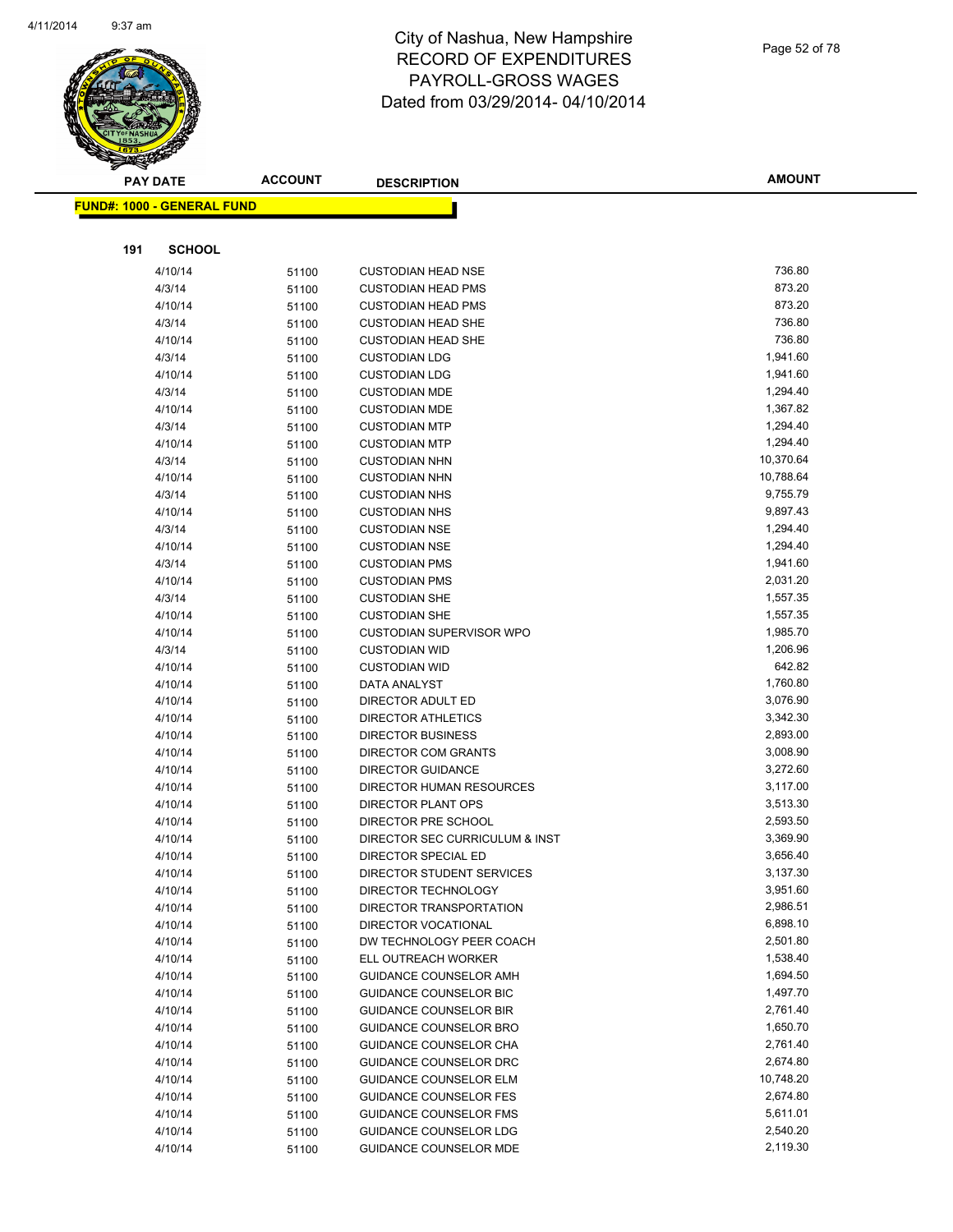

|     | <b>PAY DATE</b>                    | <b>ACCOUNT</b> | <b>DESCRIPTION</b>                           | <b>AMOUNT</b>        |
|-----|------------------------------------|----------------|----------------------------------------------|----------------------|
|     | <u> FUND#: 1000 - GENERAL FUND</u> |                |                                              |                      |
|     |                                    |                |                                              |                      |
|     |                                    |                |                                              |                      |
| 191 | <b>SCHOOL</b>                      |                |                                              |                      |
|     | 4/10/14                            | 51100          | <b>GUIDANCE COUNSELOR MTP</b>                | 2,674.80             |
|     | 4/10/14                            | 51100          | GUIDANCE COUNSELOR NHN                       | 18,911.60            |
|     | 4/10/14                            | 51100          | <b>GUIDANCE COUNSELOR NHS</b>                | 19,968.80            |
|     | 4/10/14                            | 51100          | <b>GUIDANCE COUNSELOR NSE</b>                | 2,674.80             |
|     | 4/10/14                            | 51100          | <b>GUIDANCE COUNSELOR PMS</b>                | 9,255.20             |
|     | 4/10/14                            | 51100          | <b>GUIDANCE COUNSELOR SHE</b>                | 2,458.60             |
|     | 4/10/14                            | 51100          | JOB DEVELOPER SPED NHN                       | 2,761.40             |
|     | 4/10/14                            | 51100          | <b>LIBRARIAN AMH</b>                         | 2,458.60             |
|     | 4/10/14                            | 51100          | <b>LIBRARIAN BIC</b>                         | 1,168.35             |
|     | 4/10/14                            | 51100          | <b>LIBRARIAN BIR</b>                         | 1,823.10             |
|     | 4/10/14                            | 51100          | <b>LIBRARIAN BRO</b>                         | 1,683.50             |
|     | 4/10/14                            | 51100          | LIBRARIAN CHA                                | 2,761.40             |
|     | 4/10/14                            | 51100          | <b>LIBRARIAN DRC</b>                         | 1,683.50             |
|     | 4/10/14                            | 51100          | <b>LIBRARIAN ELM</b>                         | 1,554.80             |
|     | 4/10/14                            | 51100          | <b>LIBRARIAN FES</b>                         | 2,154.50             |
|     | 4/10/14                            | 51100          | <b>LIBRARIAN FMS</b>                         | 3,161.20             |
|     | 4/10/14                            | 51100          | <b>LIBRARIAN LDG</b>                         | 1,823.10<br>2,119.30 |
|     | 4/10/14                            | 51100          | <b>LIBRARIAN MDE</b>                         |                      |
|     | 4/10/14                            | 51100          | <b>LIBRARIAN MTP</b><br><b>LIBRARIAN NHN</b> | 2,295.90<br>4,324.89 |
|     | 4/10/14                            | 51100          |                                              | 4,590.10             |
|     | 4/10/14<br>4/10/14                 | 51100          | <b>LIBRARIAN NHS</b>                         | 2,119.30             |
|     | 4/10/14                            | 51100          | <b>LIBRARIAN NSE</b><br><b>LIBRARIAN PMS</b> | 2,761.40             |
|     | 4/10/14                            | 51100          | <b>LIBRARIAN SHE</b>                         | 2,674.80             |
|     | 4/10/14                            | 51100          | LICENSED PRACTICAL NURSE AMH                 | 1,126.30             |
|     | 4/10/14                            | 51100          | LICENSED PRACTICAL NURSE ELM                 | 1,437.20             |
|     | 4/3/14                             | 51100          | MAINTENANCE ALARM WPO                        | 930.40               |
|     | 4/10/14                            | 51100          | MAINTENANCE ALARM WPO                        | 930.40               |
|     | 4/3/14                             | 51100<br>51100 | MAINTENANCE ASST GRDS WPO                    | 886.40               |
|     | 4/10/14                            | 51100          | MAINTENANCE ASST GRDS WPO                    | 886.40               |
|     | 4/3/14                             | 51100          | MAINTENANCE CARPENTER WPO                    | 909.20               |
|     | 4/10/14                            | 51100          | MAINTENANCE CARPENTER WPO                    | 909.20               |
|     | 4/3/14                             | 51100          | MAINTENANCE ELECTRICIAN WPO                  | 1,860.80             |
|     | 4/10/14                            | 51100          | MAINTENANCE ELECTRICIAN WPO                  | 1,860.80             |
|     | 4/3/14                             | 51100          | MAINTENANCE GRDS FORMEN WPO                  | 909.20               |
|     | 4/10/14                            | 51100          | MAINTENANCE GRDS FORMEN WPO                  | 909.20               |
|     | 4/3/14                             | 51100          | MAINTENANCE GROUNDS WPO                      | 3,120.80             |
|     | 4/10/14                            | 51100          | MAINTENANCE GROUNDS WPO                      | 3,120.80             |
|     | 4/3/14                             | 51100          | MAINTENANCE HVAC WPO                         | 3,454.96             |
|     | 4/10/14                            | 51100          | MAINTENANCE HVAC WPO                         | 3,636.80             |
|     | 4/3/14                             | 51100          | MAINTENANCE MESSENGER WPO                    | 873.20               |
|     | 4/10/14                            | 51100          | MAINTENANCE MESSENGER WPO                    | 873.20               |
|     | 4/3/14                             | 51100          | MAINTENANCE PLUMBER WPO                      | 1,860.80             |
|     | 4/10/14                            | 51100          | MAINTENANCE PLUMBER WPO                      | 1,860.80             |
|     | 4/3/14                             | 51100          | MAINTENANCE TRADES WPO                       | 2,711.60             |
|     | 4/10/14                            | 51100          | MAINTENANCE TRADES WPO                       | 2,711.60             |
|     | 4/10/14                            | 51100          | MARKETING TEACHER NHS                        | 2,119.30             |
|     | 4/10/14                            | 51100          | <b>NURSE AMH</b>                             | 2,376.80             |
|     | 3/31/14                            | 51100          | <b>NURSE BIC</b>                             | 121.50               |
|     | 4/10/14                            | 51100          | <b>NURSE BIC</b>                             | 2,106.77             |
|     | 4/10/14                            | 51100          | <b>NURSE BIR</b>                             | 1,565.00             |
|     | 4/10/14                            | 51100          | <b>NURSE BRO</b>                             | 2,027.30             |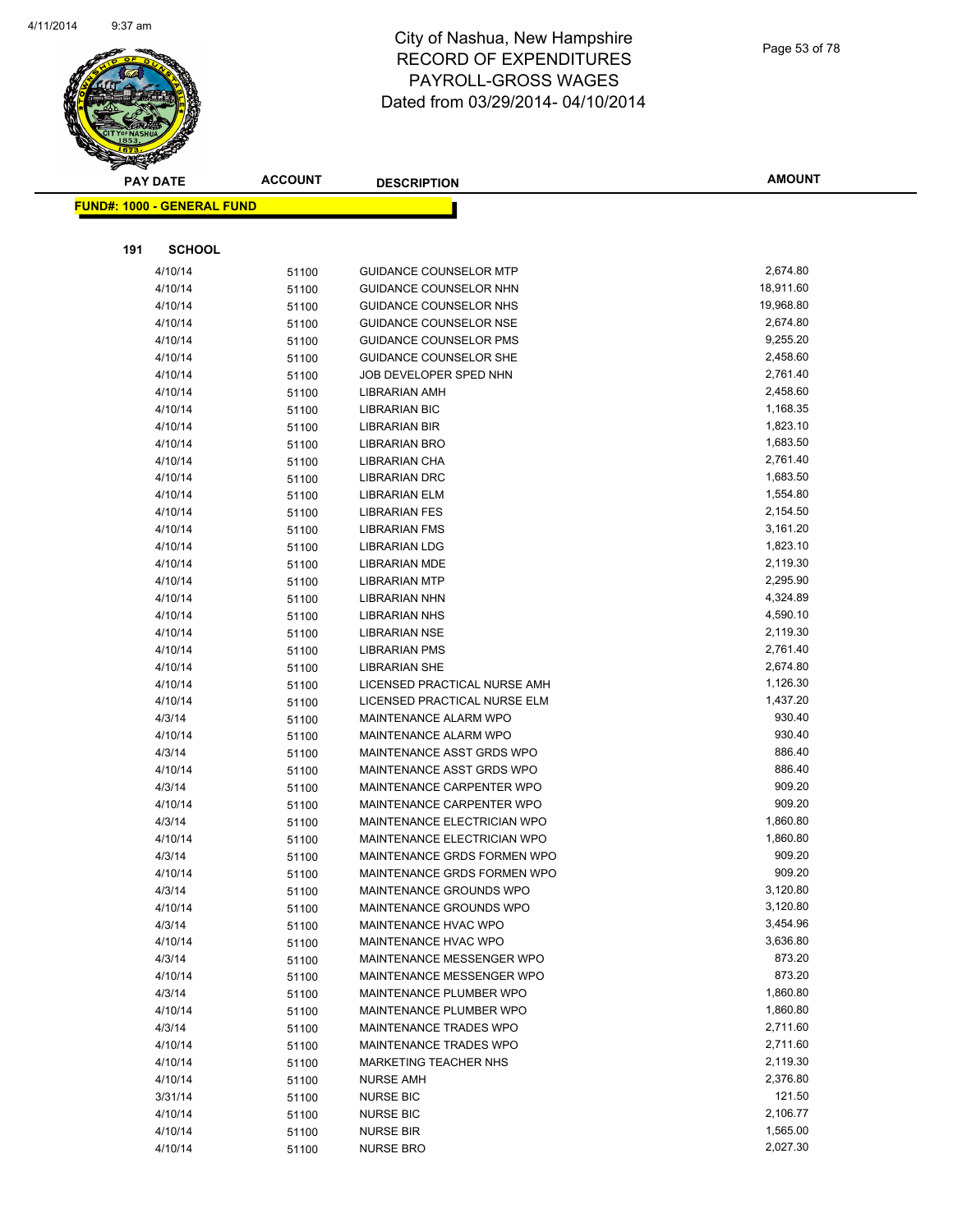

Page 54 of 78

|     | <b>PAY DATE</b>                    | <b>ACCOUNT</b> | <b>DESCRIPTION</b>                   | <b>AMOUNT</b>        |
|-----|------------------------------------|----------------|--------------------------------------|----------------------|
|     | <u> FUND#: 1000 - GENERAL FUND</u> |                |                                      |                      |
|     |                                    |                |                                      |                      |
|     |                                    |                |                                      |                      |
| 191 | <b>SCHOOL</b>                      |                |                                      |                      |
|     | 4/10/14                            | 51100          | <b>NURSE CHA</b>                     | 2,376.80             |
|     | 4/10/14                            | 51100          | <b>NURSE DRC</b>                     | 2,376.80             |
|     | 4/10/14                            | 51100          | <b>NURSE ELM</b>                     | 2,808.90             |
|     | 4/10/14                            | 51100          | <b>NURSE FES</b>                     | 1,477.00             |
|     | 4/10/14                            | 51100          | <b>NURSE FMS</b>                     | 2,376.80             |
|     | 4/10/14                            | 51100          | NURSE LDG                            | 1,873.50             |
|     | 4/10/14                            | 51100          | <b>NURSE MDE</b>                     | 2,376.80             |
|     | 4/10/14                            | 51100          | <b>NURSE MTP</b>                     | 1,477.00             |
|     | 4/10/14                            | 51100          | <b>NURSE NHN</b>                     | 4,557.90             |
|     | 4/10/14                            | 51100          | <b>NURSE NHS</b>                     | 4,753.60             |
|     | 4/10/14                            | 51100          | <b>NURSE NSE</b>                     | 2,181.10<br>4,753.60 |
|     | 4/10/14<br>4/10/14                 | 51100          | <b>NURSE PMS</b><br><b>NURSE SHE</b> | 2,808.90             |
|     | 4/10/14                            | 51100<br>51100 | OFFICE MANAGER BUSINESS              | 2,389.10             |
|     | 4/10/14                            | 51100          | OFFICE MANAGER PLANT OPS             | 1,865.90             |
|     | 4/10/14                            | 51100          | OFFICE MANAGER SPED                  | 1,831.40             |
|     | 4/10/14                            | 51100          | OUT DISTRICT COORDINATOR             | 2,977.70             |
|     | 4/3/14                             | 51100          | PARA ALT AMH                         | 525.77               |
|     | 4/10/14                            | 51100          | PARA ALT AMH                         | 539.36               |
|     | 4/3/14                             | 51100          | PARA ALT DRC                         | 424.39               |
|     | 4/10/14                            | 51100          | PARA ALT DRC                         | 332.72               |
|     | 4/3/14                             | 51100          | PARA ALT FMS                         | 589.25               |
|     | 4/10/14                            | 51100          | PARA ALT FMS                         | 584.71               |
|     | 4/3/14                             | 51100          | PARA ALT MTP                         | 162.96               |
|     | 4/10/14                            | 51100          | PARA ALT MTP                         | 410.81               |
|     | 4/3/14                             | 51100          | PARA ALT PMS                         | 557.53               |
|     | 4/10/14                            | 51100          | PARA ALT PMS                         | 557.53               |
|     | 4/3/14                             | 51100          | PARA DW SPEC ED AMH                  | 8,473.38             |
|     | 4/10/14                            | 51100          | PARA DW SPEC ED AMH                  | 9,029.54             |
|     | 4/3/14                             | 51100          | PARA DW SPEC ED BIC                  | 985.94               |
|     | 4/10/14                            | 51100          | PARA DW SPEC ED BIC                  | 992.91               |
|     | 4/3/14                             | 51100          | PARA DW SPEC ED BIR                  | 1,388.82             |
|     | 4/10/14                            | 51100          | PARA DW SPEC ED BIR                  | 1,380.07             |
|     | 4/3/14                             | 51100          | PARA DW SPEC ED BRO                  | 3,803.78             |
|     | 4/10/14                            | 51100          | PARA DW SPEC ED BRO                  | 3,812.34             |
|     | 4/3/14                             | 51100          | PARA DW SPEC ED CHA                  | 5,870.24             |
|     | 4/10/14                            | 51100          | PARA DW SPEC ED CHA                  | 6,123.58             |
|     | 4/3/14                             | 51100          | PARA DW SPEC ED DRC                  | 471.23               |
|     | 4/10/14                            | 51100          | PARA DW SPEC ED DRC                  | 467.36               |
|     | 4/3/14                             | 51100          | PARA DW SPEC ED FMS                  | 1,594.03             |
|     | 4/10/14                            | 51100          | PARA DW SPEC ED FMS                  | 1,339.56             |
|     | 4/3/14                             | 51100          | PARA DW SPEC ED MDE                  | 8,361.24             |
|     | 4/10/14                            | 51100          | PARA DW SPEC ED MDE                  | 8,374.59             |
|     | 4/3/14                             | 51100          | PARA DW SPEC ED NHN                  | 4,076.90             |
|     | 4/10/14                            | 51100          | PARA DW SPEC ED NHN                  | 3,977.97             |
|     | 4/3/14                             | 51100          | PARA DW SPEC ED NHS                  | 7,582.34             |
|     | 4/10/14                            | 51100          | PARA DW SPEC ED NHS                  | 7,391.79             |
|     | 4/3/14                             | 51100          | PARA DW SPEC ED NSE                  | 5,416.98             |
|     | 4/10/14                            | 51100          | PARA DW SPEC ED NSE                  | 5,419.99             |
|     | 4/3/14                             | 51100          | PARA DW SPEC ED PMS                  | 5,781.71             |
|     | 4/10/14                            | 51100          | PARA DW SPEC ED PMS                  | 5,818.87             |
|     | 4/3/14                             | 51100          | PARA DW SPEC ED SHE                  | 8,431.57             |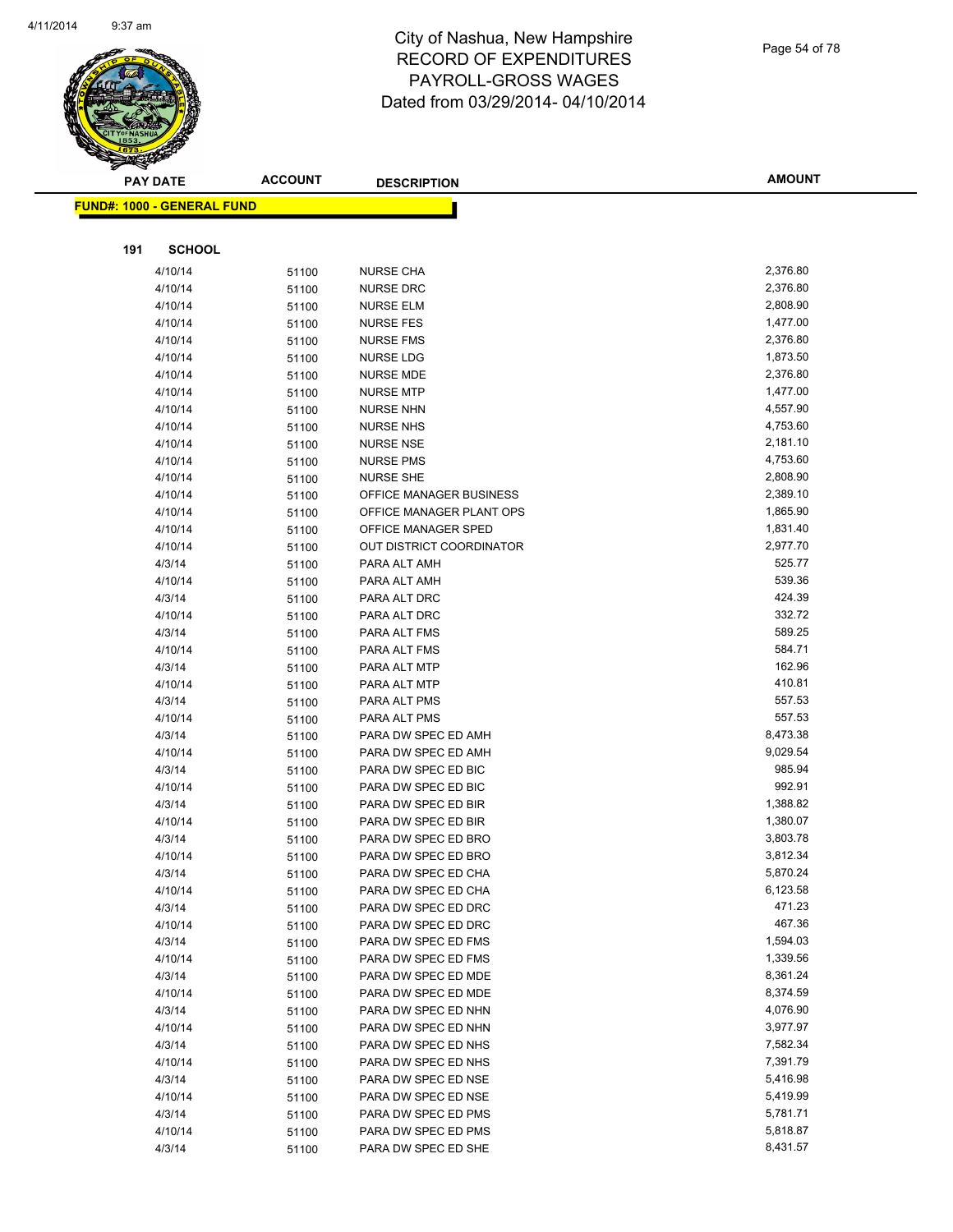

|     | <b>PAY DATE</b>                    | <b>ACCOUNT</b> | <b>DESCRIPTION</b>           | <b>AMOUNT</b>    |
|-----|------------------------------------|----------------|------------------------------|------------------|
|     | <u> FUND#: 1000 - GENERAL FUND</u> |                |                              |                  |
|     |                                    |                |                              |                  |
|     |                                    |                |                              |                  |
| 191 | <b>SCHOOL</b>                      |                |                              |                  |
|     | 4/10/14                            | 51100          | PARA DW SPEC ED SHE          | 8,515.85         |
|     | 4/3/14                             | 51100          | PARA DW SPEC ED WID          | 2,075.21         |
|     | 4/10/14                            | 51100          | PARA DW SPEC ED WID          | 2,073.97         |
|     | 4/3/14                             | 51100          | PARA DW SPEC ELM             | 5,245.61         |
|     | 4/10/14                            | 51100          | PARA DW SPEC ELM             | 5,216.97         |
|     | 4/3/14                             | 51100          | PARA ELL BIR                 | 523.99           |
|     | 4/10/14                            | 51100          | PARA ELL BIR                 | 519.70           |
|     | 4/3/14                             | 51100          | PARA ELL DRC                 | 515.40           |
|     | 4/10/14                            | 51100          | PARA ELL DRC                 | 515.40           |
|     | 4/3/14                             | 51100          | PARA ELL ELM                 | 541.19           |
|     | 4/10/14                            | 51100          | PARA ELL ELM                 | 536.90<br>444.98 |
|     | 4/3/14                             | 51100          | PARA ELL FES                 | 444.98           |
|     | 4/10/14                            | 51100          | PARA ELL FES<br>PARA ELL FMS | 422.73           |
|     | 4/3/14<br>4/10/14                  | 51100          | PARA ELL FMS                 | 422.73           |
|     | 4/3/14                             | 51100          | PARA ELL LDG                 | 887.40           |
|     | 4/10/14                            | 51100          | PARA ELL LDG                 | 887.40           |
|     | 4/3/14                             | 51100<br>51100 | PARA ELL MTP                 | 372.00           |
|     | 4/10/14                            | 51100          | PARA ELL MTP                 | 372.00           |
|     | 4/3/14                             | 51100          | PARA ELL NHS                 | 588.42           |
|     | 4/10/14                            | 51100          | PARA ELL NHS                 | 554.06           |
|     | 4/3/14                             | 51100          | PARA ELL PMS                 | 567.69           |
|     | 4/10/14                            | 51100          | PARA ELL PMS                 | 554.40           |
|     | 4/3/14                             | 51100          | PARA ELL SHE                 | 519.70           |
|     | 4/10/14                            | 51100          | PARA ELL SHE                 | 528.30           |
|     | 4/3/14                             | 51100          | PARA GRAPH NHN               | 575.62           |
|     | 4/10/14                            | 51100          | PARA GRAPH NHN               | 575.62           |
|     | 4/3/14                             | 51100          | PARA INST AMH                | 2,443.69         |
|     | 4/10/14                            | 51100          | PARA INST AMH                | 2,436.28         |
|     | 4/3/14                             | 51100          | PARA INST BIC                | 5,652.86         |
|     | 4/10/14                            | 51100          | PARA INST BIC                | 5,652.25         |
|     | 4/3/14                             | 51100          | PARA INST BIR                | 3,997.64         |
|     | 4/10/14                            | 51100          | PARA INST BIR                | 3,997.65         |
|     | 4/3/14                             | 51100          | PARA INST BRO                | 3,096.20         |
|     | 4/10/14                            | 51100          | PARA INST BRO                | 3,190.55         |
|     | 4/3/14                             | 51100          | PARA INST CHA                | 5,806.94         |
|     | 4/10/14                            | 51100          | PARA INST CHA                | 5,740.71         |
|     | 4/3/14                             | 51100          | PARA INST DRC                | 4,015.00         |
|     | 4/10/14                            | 51100          | PARA INST DRC                | 3,917.84         |
|     | 4/3/14                             | 51100          | PARA INST ELM                | 6,161.94         |
|     | 4/10/14                            | 51100          | PARA INST ELM                | 6,188.82         |
|     | 4/3/14                             | 51100          | PARA INST FES                | 5,517.08         |
|     | 4/10/14                            | 51100          | PARA INST FES                | 5,073.43         |
|     | 4/3/14                             | 51100          | PARA INST FMS                | 5,171.52         |
|     | 4/10/14                            | 51100          | PARA INST FMS                | 5,385.82         |
|     | 4/3/14                             | 51100          | PARA INST LDG                | 7,602.82         |
|     | 4/10/14                            | 51100          | PARA INST LDG                | 7,687.36         |
|     | 4/3/14                             | 51100          | PARA INST MDE                | 4,184.55         |
|     | 4/10/14                            | 51100          | PARA INST MDE                | 4,164.87         |
|     | 4/3/14                             | 51100          | PARA INST MTP                | 2,409.68         |
|     | 4/10/14                            | 51100          | PARA INST MTP                | 2,684.07         |
|     | 4/3/14                             | 51100          | PARA INST NHN                | 2,606.13         |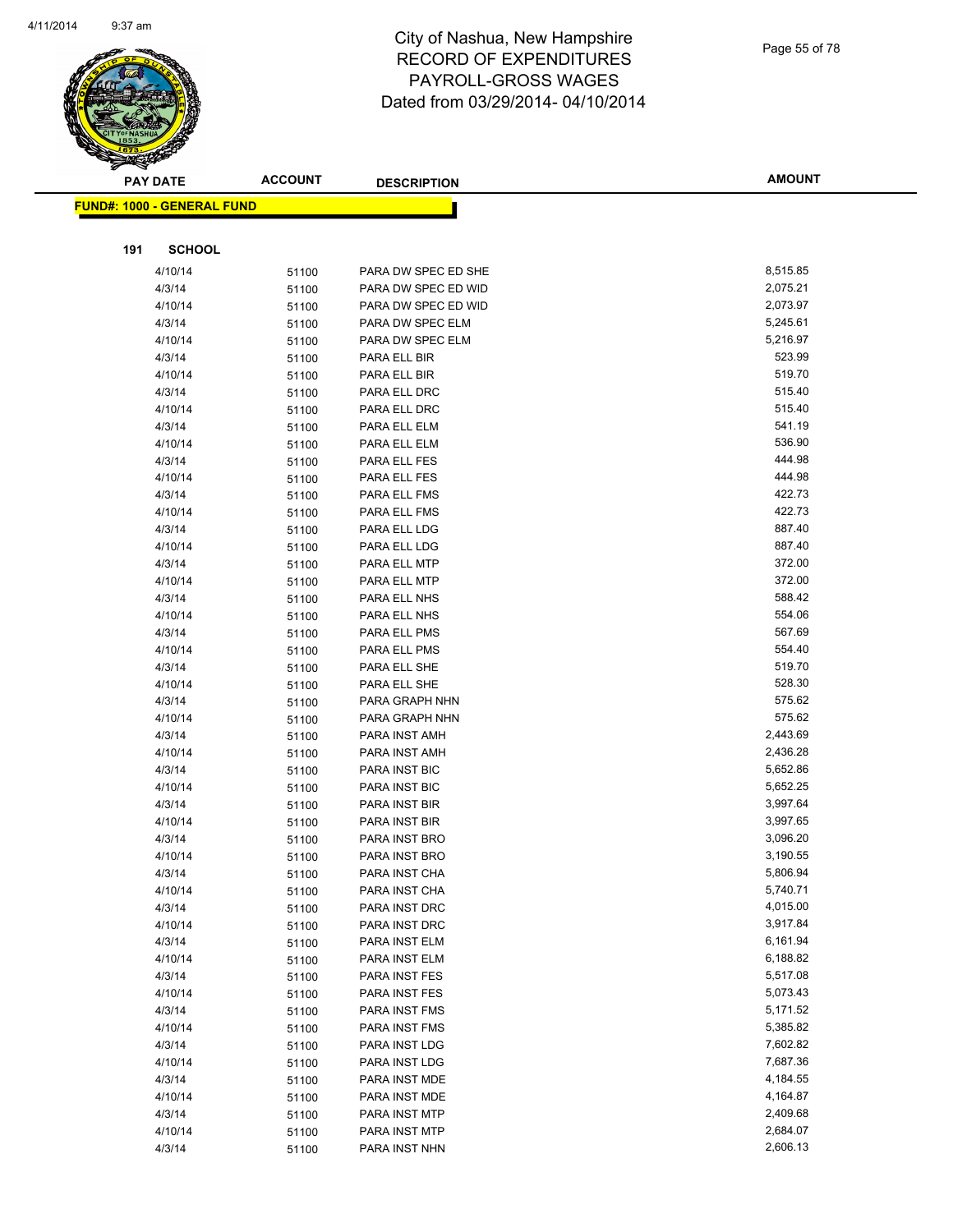

|     | <b>PAY DATE</b>                   | <b>ACCOUNT</b> | <b>DESCRIPTION</b>             | <b>AMOUNT</b>        |
|-----|-----------------------------------|----------------|--------------------------------|----------------------|
|     | <b>FUND#: 1000 - GENERAL FUND</b> |                |                                |                      |
|     |                                   |                |                                |                      |
| 191 | <b>SCHOOL</b>                     |                |                                |                      |
|     |                                   |                |                                |                      |
|     | 4/10/14                           | 51100          | PARA INST NHN                  | 2,598.78             |
|     | 4/3/14                            | 51100          | PARA INST NHS                  | 2,073.21             |
|     | 4/10/14                           | 51100          | PARA INST NHS                  | 2,065.64             |
|     | 4/3/14                            | 51100          | PARA INST NSE                  | 967.85<br>970.09     |
|     | 4/10/14                           | 51100          | PARA INST NSE                  |                      |
|     | 4/3/14                            | 51100          | PARA INST PMS                  | 4,255.32             |
|     | 4/10/14                           | 51100          | PARA INST PMS                  | 4,317.71<br>3,711.66 |
|     | 4/3/14                            | 51100          | PARA INST SHE                  | 3,454.68             |
|     | 4/10/14                           | 51100          | PARA INST SHE                  | 482.56               |
|     | 4/3/14                            | 51100          | PARA JOB COACH                 | 478.79               |
|     | 4/10/14<br>4/3/14                 | 51100          | PARA JOB COACH                 | 963.98               |
|     | 4/10/14                           | 51100          | PARA KIND AMH<br>PARA KIND AMH | 958.42               |
|     | 4/3/14                            | 51100          | PARA KIND BIC                  | 541.07               |
|     | 4/10/14                           | 51100          | PARA KIND BIC                  | 541.07               |
|     | 4/3/14                            | 51100          | PARA KIND BIR                  | 515.40               |
|     | 4/10/14                           | 51100          | PARA KIND BIR                  | 519.70               |
|     | 4/3/14                            | 51100          | PARA KIND BRO                  | 541.08               |
|     | 4/10/14                           | 51100          | PARA KIND BRO                  | 545.51               |
|     | 4/3/14                            | 51100          | PARA KIND CHA                  | 448.66               |
|     | 4/10/14                           | 51100<br>51100 | PARA KIND CHA                  | 444.98               |
|     | 4/3/14                            | 51100          | PARA KIND DRC                  | 515.40               |
|     | 4/10/14                           | 51100          | PARA KIND DRC                  | 515.40               |
|     | 4/3/14                            | 51100          | PARA KIND FES                  | 809.12               |
|     | 4/10/14                           | 51100          | PARA KIND FES                  | 805.82               |
|     | 4/3/14                            | 51100          | PARA KIND LDG                  | 928.50               |
|     | 4/10/14                           | 51100          | PARA KIND LDG                  | 928.50               |
|     | 4/3/14                            | 51100          | PARA KIND MDE                  | 532.20               |
|     | 4/10/14                           | 51100          | PARA KIND MDE                  | 532.20               |
|     | 4/3/14                            | 51100          | PARA KIND MTP                  | 1,064.40             |
|     | 4/10/14                           | 51100          | PARA KIND MTP                  | 1,082.15             |
|     | 4/3/14                            | 51100          | PARA KIND NSE                  | 558.83               |
|     | 4/10/14                           | 51100          | PARA KIND NSE                  | 563.26               |
|     | 4/3/14                            | 51100          | PARA KIND SHE                  | 598.75               |
|     | 4/10/14                           | 51100          | PARA KIND SHE                  | 479.00               |
|     | 4/3/14                            | 51100          | PARA MEDIA NHN                 | 611.90               |
|     | 4/10/14                           | 51100          | PARA MEDIA NHN                 | 611.90               |
|     | 4/3/14                            | 51100          | PARA MEDIA NHS                 | 1,120.85             |
|     | 4/10/14                           | 51100          | PARA MEDIA NHS                 | 1,136.69             |
|     | 4/3/14                            | 51100          | PARA PRE SCH BIC               | 912.89               |
|     | 4/10/14                           | 51100          | PARA PRE SCH BIC               | 924.47               |
|     | 4/3/14                            | 51100          | PARA PRE SCH BRO               | 4,077.39             |
|     | 4/10/14                           | 51100          | PARA PRE SCH BRO               | 3,922.16             |
|     | 4/3/14                            | 51100          | PARA READ ELM                  | 563.27               |
|     | 4/10/14                           | 51100          | PARA READ ELM                  | 563.27               |
|     | 4/3/14                            | 51100          | PARA SCI NHN                   | 571.09               |
|     | 4/10/14                           | 51100          | PARA SCI NHN                   | 566.55               |
|     | 4/3/14                            | 51100          | PARA SCI NHS                   | 548.75               |
|     | 4/10/14                           | 51100          | PARA SCI NHS                   | 548.75               |
|     | 4/3/14                            | 51100          | PARA TECH LDG                  | 543.90               |
|     | 4/10/14                           | 51100          | PARA TECH LDG                  | 543.90               |
|     | 4/3/14                            | 51100          | PARA TTI LDG                   | 378.20               |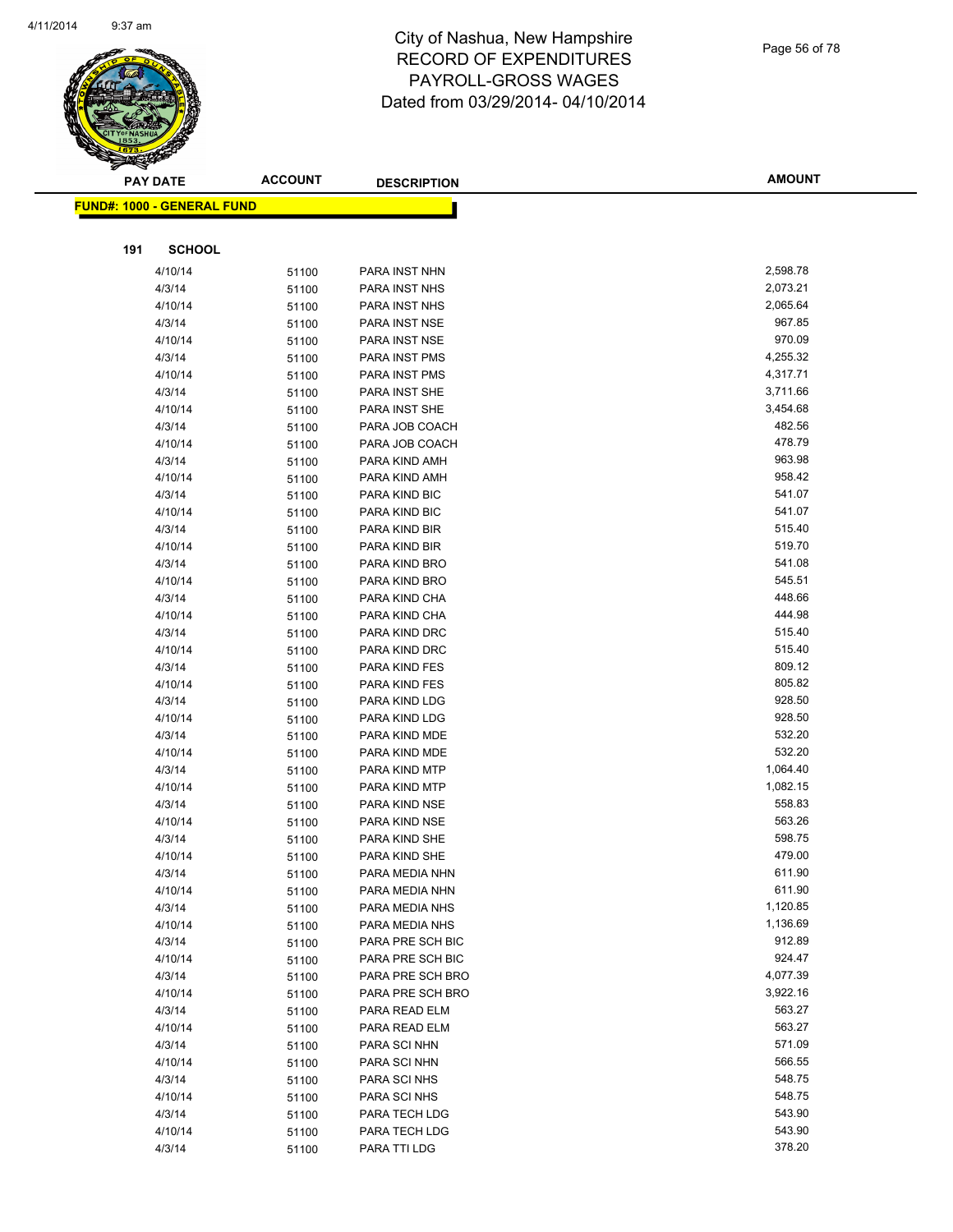

| :၁  |  |  |  |
|-----|--|--|--|
|     |  |  |  |
|     |  |  |  |
| 011 |  |  |  |

| <b>PAY DATE</b>                   | <b>ACCOUNT</b> | <b>DESCRIPTION</b>                 | <b>AMOUNT</b>        |
|-----------------------------------|----------------|------------------------------------|----------------------|
| <b>FUND#: 1000 - GENERAL FUND</b> |                |                                    |                      |
|                                   |                |                                    |                      |
| 191<br><b>SCHOOL</b>              |                |                                    |                      |
|                                   |                |                                    |                      |
| 4/10/14                           | 51100          | PARA TTI LDG                       | 384.40               |
| 4/3/14                            | 51100          | PARA VOC NHS                       | 557.53<br>557.53     |
| 4/10/14                           | 51100          | PARA VOC NHS<br>PEER COACH SCIENCE |                      |
| 4/10/14                           | 51100          |                                    | 5,436.20<br>3,426.00 |
| 4/10/14                           | 51100          | PRINCIPAL AMH<br>PRINCIPAL BIC     | 3,791.50             |
| 4/10/14                           | 51100          |                                    | 3,531.70             |
| 4/10/14<br>4/10/14                | 51100          | PRINCIPAL BIR<br>PRINCIPAL BRO     | 3,572.60             |
| 4/10/14                           | 51100<br>51100 | PRINCIPAL CHA                      | 3,474.90             |
| 4/10/14                           | 51100          | PRINCIPAL DRC                      | 3,636.40             |
| 4/10/14                           | 51100          | PRINCIPAL ELM                      | 3,630.60             |
| 4/10/14                           | 51100          | <b>PRINCIPAL FES</b>               | 3,426.00             |
| 4/10/14                           | 51100          | PRINCIPAL FMS                      | 3,980.20             |
| 4/10/14                           | 51100          | PRINCIPAL LDG                      | 3,795.10             |
| 4/10/14                           | 51100          | PRINCIPAL MDE                      | 3,474.90             |
| 4/10/14                           | 51100          | PRINCIPAL MTP                      | 3,572.60             |
| 4/10/14                           | 51100          | PRINCIPAL NHN                      | 4,021.50             |
| 4/10/14                           | 51100          | PRINCIPAL NHS                      | 4,008.80             |
| 4/10/14                           | 51100          | PRINCIPAL NSE                      | 3,531.70             |
| 4/10/14                           | 51100          | PRINCIPAL PMS                      | 3,680.50             |
| 4/10/14                           | 51100          | PRINCIPAL SHE                      | 3,841.80             |
| 4/10/14                           | 51100          | SCHOOL PSYCHOLOGIST WID            | 36,785.60            |
| 4/10/14                           | 51100          | SCHOOL PSYCHOLOGY INTERN           | 318.10               |
| 4/3/14                            | 51100          | SECURITY GUARD NHS                 | 736.80               |
| 4/10/14                           | 51100          | <b>SECURITY GUARD NHS</b>          | 736.80               |
| 4/3/14                            | 51100          | SECURITY MONITOR NHN               | 1,933.52             |
| 4/10/14                           | 51100          | SECURITY MONITOR NHN               | 1,921.38             |
| 4/3/14                            | 51100          | <b>SECURITY MONITOR NHS</b>        | 1,941.60             |
| 4/10/14                           | 51100          | <b>SECURITY MONITOR NHS</b>        | 1,941.60             |
| 4/3/14                            | 51100          | SIGN LANGUAGE INTERPRETER          | 3,022.98             |
| 4/10/14                           | 51100          | SIGN LANGUAGE INTERPRETER          | 3,022.98             |
| 4/10/14                           | 51100          | SOCIAL WORKER ELM                  | 2,289.00             |
| 4/10/14                           | 51100          | SOCIAL WORKER FMS                  | 2,540.20             |
| 4/10/14                           | 51100          | SPEECH LANG PATHOLOGIST WID        | 49,707.65            |
| 4/3/14                            | 51100          | SPEECH LANGUAGE ASST               | 923.12               |
| 4/10/14                           | 51100          | SPEECH LANGUAGE ASST               | 662.24               |
| 4/10/14                           | 51100          | STUDENT ACTIVITY COORD NHN         | 1,165.89             |
| 4/10/14                           | 51100          | STUDENT ACTIVITY COORD NHS         | 1,095.89             |
| 4/10/14                           | 51100          | STUDENT INFO COORDINATOR           | 1,817.30             |
| 4/10/14                           | 51100          | <b>SUPERINTENDENT</b>              | 5,407.80             |
| 3/31/14                           | 51100          | SYSTEMS ADMIN FULL YEAR            | 1,511.60             |
| 4/10/14                           | 51100          | SYSTEMS ADMIN FULL YEAR            | 14,662.10            |
| 4/10/14                           | 51100          | <b>TEACHER ART AMH</b>             | 2,501.80             |
| 4/10/14                           | 51100          | <b>TEACHER ART BIC</b>             | 1,823.10             |
| 4/10/14                           | 51100          | <b>TEACHER ART BIR</b>             | 2,501.80             |
| 4/10/14                           | 51100          | <b>TEACHER ART BRO</b>             | 2,705.10             |
| 4/10/14                           | 51100          | <b>TEACHER ART CHA</b>             | 2,674.80             |
| 4/10/14                           | 51100          | TEACHER ART DRC                    | 1,832.10             |
| 4/10/14                           | 51100          | <b>TEACHER ART ELM</b>             | 4,902.60             |
| 4/10/14                           | 51100          | <b>TEACHER ART FES</b>             | 2,674.80             |
| 4/10/14                           | 51100          | <b>TEACHER ART FMS</b>             | 4,635.80             |
| 4/10/14                           | 51100          | <b>TEACHER ART LDG</b>             | 1,972.10             |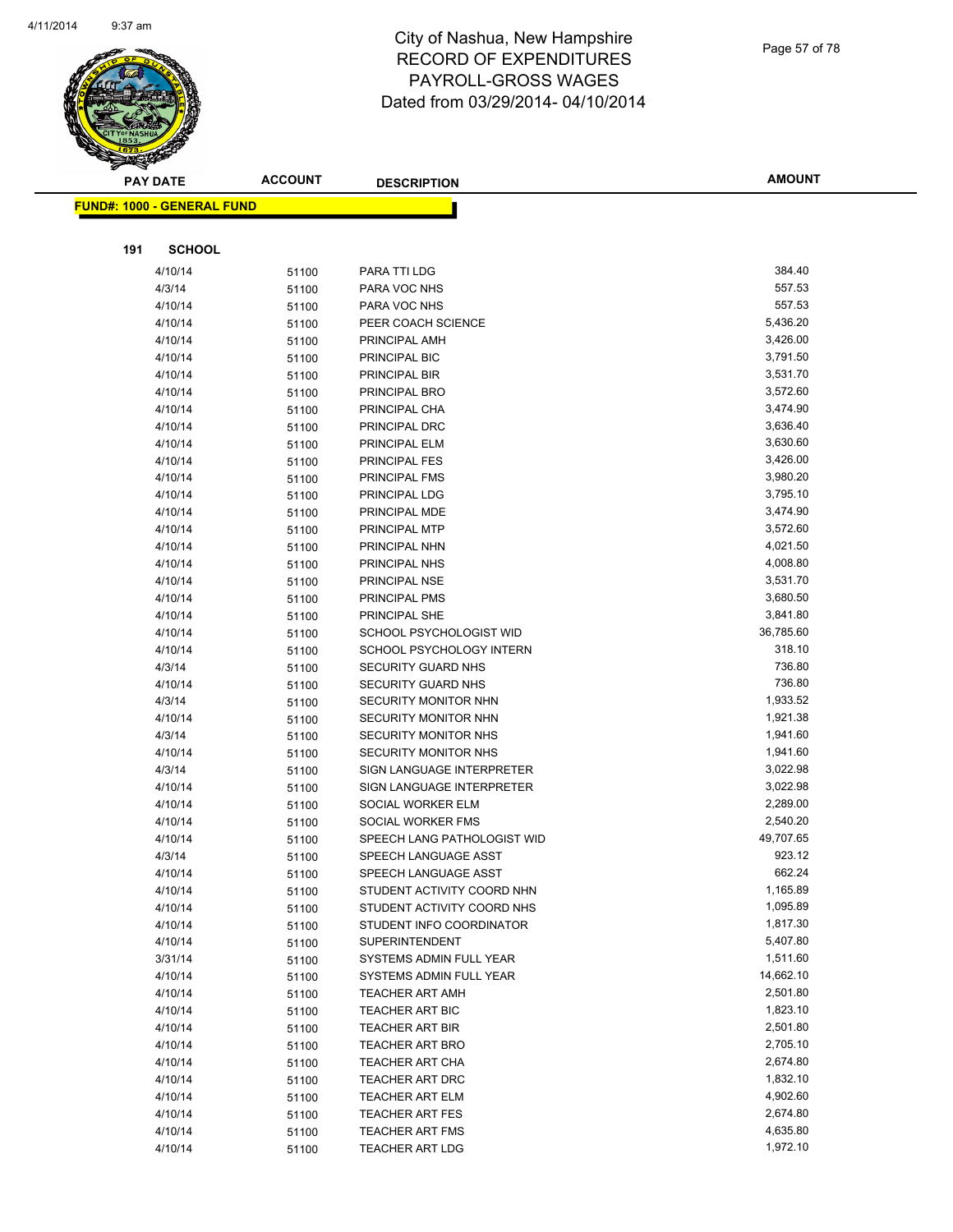

|     | <b>PAY DATE</b>                   | <b>ACCOUNT</b> | <b>DESCRIPTION</b>                        | <b>AMOUNT</b>        |
|-----|-----------------------------------|----------------|-------------------------------------------|----------------------|
|     | <b>FUND#: 1000 - GENERAL FUND</b> |                |                                           |                      |
|     |                                   |                |                                           |                      |
|     |                                   |                |                                           |                      |
| 191 | <b>SCHOOL</b>                     |                |                                           |                      |
|     | 4/10/14                           | 51100          | TEACHER ART MDE                           | 1,762.10             |
|     | 4/10/14                           | 51100          | <b>TEACHER ART NHN</b>                    | 9,957.20             |
|     | 4/10/14                           | 51100          | <b>TEACHER ART NHS</b>                    | 11,458.40            |
|     | 4/10/14                           | 51100          | <b>TEACHER ART NSE</b>                    | 2,761.40             |
|     | 4/10/14                           | 51100          | <b>TEACHER ART PMS</b>                    | 3,385.90             |
|     | 4/10/14                           | 51100          | <b>TEACHER ART SHE</b>                    | 2,144.59             |
|     | 4/10/14                           | 51100          | <b>TEACHER AUTO NHN</b>                   | 5,003.60             |
|     | 4/10/14                           | 51100          | <b>TEACHER BEHAVIOR SPEC WID</b>          | 5,349.60             |
|     | 4/10/14                           | 51100          | TEACHER BIO TEC NHN                       | 2,091.20             |
|     | 4/10/14                           | 51100          | TEACHER BUILD CONST NHS                   | 2,501.80             |
|     | 4/10/14                           | 51100          | <b>TEACHER BUSINESS NHN</b>               | 10,520.90            |
|     | 4/10/14                           | 51100          | <b>TEACHER BUSINESS NHS</b>               | 5,050.40             |
|     | 4/10/14                           | 51100          | <b>TEACHER COMPUTER ELM</b>               | 4,220.70             |
|     | 4/10/14                           | 51100          | <b>TEACHER COMPUTER FMS</b>               | 4,427.10             |
|     | 4/10/14                           | 51100          | <b>TEACHER COMPUTER NHN</b>               | 2,154.50             |
|     | 4/10/14                           | 51100          | <b>TEACHER COMPUTER NHS</b>               | 4,780.43             |
|     | 4/10/14                           | 51100          | TEACHER COMPUTER PMS                      | 8,671.50             |
|     | 4/10/14                           | 51100          | TEACHER COSMETOLOGY NHN                   | 5,407.40             |
|     | 4/10/14                           | 51100          | TEACHER CULINARY NHN                      | 5,003.60             |
|     | 4/10/14                           | 51100          | <b>TEACHER DEAF NSE</b>                   | 4,229.60             |
|     | 4/10/14                           | 51100          | TEACHER DEAF WID                          | 1,765.31             |
|     | 4/10/14                           | 51100          | <b>TEACHER DWSE AMH</b>                   | 6,827.90             |
|     | 4/10/14                           | 51100          | <b>TEACHER DWSE BIR</b>                   | 2,295.90             |
|     | 4/10/14                           | 51100          | <b>TEACHER DWSE BRO</b>                   | 5,350.00             |
|     | 4/10/14                           | 51100          | <b>TEACHER DWSE CHA</b>                   | 2,031.39             |
|     | 4/10/14                           | 51100          | <b>TEACHER DWSE ELM</b>                   | 10,060.70            |
|     | 4/10/14                           | 51100          | <b>TEACHER DWSE MDE</b>                   | 1,972.10             |
|     | 4/10/14                           | 51100          | <b>TEACHER DWSE NSE</b>                   | 1,823.10             |
|     | 4/10/14                           | 51100          | TEACHER DWSE PMS                          | 6,975.50             |
|     | 4/10/14                           | 51100          | <b>TEACHER DWSE SHE</b>                   | 4,109.30             |
|     | 4/10/14                           | 51100          | TEACHER ECE NHS                           | 5,349.60             |
|     | 4/10/14                           | 51100          | TEACHER ELECTRICAL NHS                    | 2,501.80             |
|     | 4/10/14                           | 51100          | <b>TEACHER ELL AMH</b>                    | 1,683.50<br>2,674.80 |
|     | 4/10/14                           | 51100          | TEACHER ELL BIR                           |                      |
|     | 4/10/14                           | 51100          | <b>TEACHER ELL DRC</b>                    | 5,538.20             |
|     | 4/10/14                           | 51100          | TEACHER ELL ELM                           | 3,919.23<br>7,194.30 |
|     | 4/10/14<br>4/10/14                | 51100          | <b>TEACHER ELL FES</b>                    | 1,949.70             |
|     | 4/10/14                           | 51100          | TEACHER ELL FMS<br><b>TEACHER ELL LDG</b> | 5,787.30             |
|     | 4/10/14                           | 51100          | <b>TEACHER ELL MTP</b>                    | 2,674.80             |
|     | 4/10/14                           | 51100          | TEACHER ELL NHN                           | 3,475.80             |
|     | 4/10/14                           | 51100          | TEACHER ELL NHS                           | 6,702.60             |
|     | 4/10/14                           | 51100<br>51100 | <b>TEACHER ELL PMS</b>                    | 1,823.10             |
|     | 4/10/14                           |                | TEACHER ELL SHE                           | 1,955.80             |
|     | 4/10/14                           | 51100<br>51100 | <b>TEACHER ENGINEER NHS</b>               | 2,193.70             |
|     | 4/10/14                           | 51100          | <b>TEACHER ENGLISH ELM</b>                | 22,514.10            |
|     | 4/10/14                           | 51100          | <b>TEACHER ENGLISH FMS</b>                | 16,933.70            |
|     | 4/10/14                           | 51100          | <b>TEACHER ENGLISH NHN</b>                | 34,663.69            |
|     | 4/10/14                           | 51100          | <b>TEACHER ENGLISH NHS</b>                | 37,965.72            |
|     | 4/10/14                           | 51100          | <b>TEACHER ENGLISH PMS</b>                | 15,455.90            |
|     | 4/10/14                           | 51100          | <b>TEACHER FACS ELM</b>                   | 1,745.50             |
|     | 4/10/14                           | 51100          | <b>TEACHER FACS FMS</b>                   | 3,838.81             |
|     |                                   |                |                                           |                      |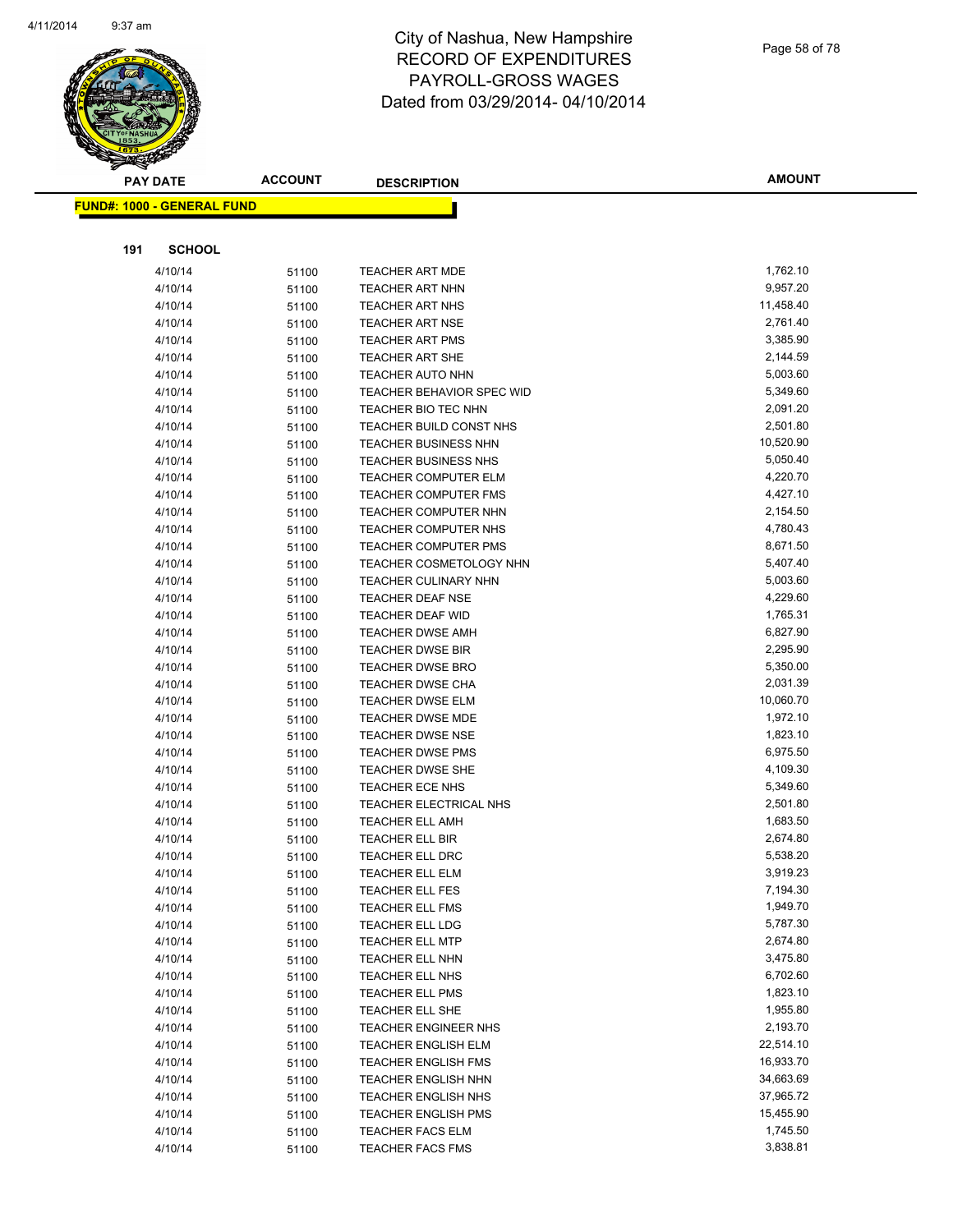

|     | <b>PAY DATE</b>                    | <b>ACCOUNT</b> | <b>DESCRIPTION</b>              | <b>AMOUNT</b> |
|-----|------------------------------------|----------------|---------------------------------|---------------|
|     | <u> FUND#: 1000 - GENERAL FUND</u> |                |                                 |               |
|     |                                    |                |                                 |               |
|     |                                    |                |                                 |               |
| 191 | <b>SCHOOL</b>                      |                |                                 |               |
|     | 4/10/14                            | 51100          | <b>TEACHER FACS NHN</b>         | 5,643.90      |
|     | 4/10/14                            | 51100          | <b>TEACHER FACS NHS</b>         | 9,129.60      |
|     | 4/10/14                            | 51100          | <b>TEACHER FACS PMS</b>         | 5,176.60      |
|     | 4/10/14                            | 51100          | <b>TEACHER FOREIGN LANG ELM</b> | 5,436.20      |
|     | 4/10/14                            | 51100          | TEACHER FOREIGN LANG FMS        | 2,674.80      |
|     | 4/10/14                            | 51100          | TEACHER FOREIGN LANG NHN        | 15,332.40     |
|     | 4/10/14                            | 51100          | TEACHER FOREIGN LANG NHS        | 17,931.38     |
|     | 4/10/14                            | 51100          | TEACHER FOREIGN LANG PMS        | 5,263.20      |
|     | 4/10/14                            | 51100          | <b>TEACHER GR1 AMH</b>          | 7,377.70      |
|     | 4/10/14                            | 51100          | <b>TEACHER GR1 BIC</b>          | 9,362.40      |
|     | 4/10/14                            | 51100          | <b>TEACHER GR1 BIR</b>          | 9,764.00      |
|     | 4/10/14                            | 51100          | <b>TEACHER GR1 BRO</b>          | 6,379.70      |
|     | 4/10/14                            | 51100          | <b>TEACHER GR1 CHA</b>          | 6,558.40      |
|     | 4/10/14                            | 51100          | <b>TEACHER GR1 DRC</b>          | 8,169.21      |
|     | 4/10/14                            | 51100          | <b>TEACHER GR1 FES</b>          | 9,905.60      |
|     | 4/10/14                            | 51100          | <b>TEACHER GR1 LDG</b>          | 8,770.80      |
|     | 4/10/14                            | 51100          | <b>TEACHER GR1 MDE</b>          | 9,575.60      |
|     | 4/10/14                            | 51100          | <b>TEACHER GR1 MTP</b>          | 5,176.60      |
|     | 4/10/14                            | 51100          | <b>TEACHER GR1 NSE</b>          | 5,349.60      |
|     | 4/10/14                            | 51100          | <b>TEACHER GR1 SHE</b>          | 9,584.89      |
|     | 4/10/14                            | 51100          | <b>TEACHER GR2 AMH</b>          | 5,740.10      |
|     | 4/10/14                            | 51100          | <b>TEACHER GR2 BIC</b>          | 11,602.60     |
|     | 4/10/14                            | 51100          | <b>TEACHER GR2 BIR</b>          | 9,502.70      |
|     | 4/10/14                            | 51100          | <b>TEACHER GR2 BRO</b>          | 6,804.11      |
|     | 4/10/14                            | 51100          | <b>TEACHER GR2 CHA</b>          | 8,022.10      |
|     | 4/10/14                            | 51100          | <b>TEACHER GR2 DRC</b>          | 5,963.10      |
|     | 4/10/14                            | 51100          | <b>TEACHER GR2 FES</b>          | 7,285.90      |
|     | 4/10/14                            | 51100          | <b>TEACHER GR2 LDG</b>          | 9,502.70      |
|     | 4/10/14                            | 51100          | <b>TEACHER GR2 MDE</b>          | 6,300.60      |
|     | 4/10/14                            | 51100          | <b>TEACHER GR2 MTP</b>          | 8,934.80      |
|     | 4/10/14                            | 51100          | <b>TEACHER GR2 NSE</b>          | 6,458.90      |
|     | 4/10/14                            | 51100          | <b>TEACHER GR2 SHE</b>          | 5,775.50      |
|     | 4/10/14                            | 51100          | <b>TEACHER GR3 AMH</b>          | 4,455.90      |
|     | 4/10/14                            | 51100          | <b>TEACHER GR3 BIC</b>          | 6,662.70      |
|     | 4/10/14                            | 51100          | <b>TEACHER GR3 BIR</b>          | 9,937.50      |
|     | 4/10/14                            | 51100          | <b>TEACHER GR3 BRO</b>          | 7,635.10      |
|     | 4/10/14                            | 51100          | <b>TEACHER GR3 CHA</b>          | 5,329.70      |
|     | 4/10/14                            | 51100          | <b>TEACHER GR3 DRC</b>          | 5,340.70      |
|     | 4/10/14                            | 51100          | <b>TEACHER GR3 FES</b>          | 8,455.30      |
|     | 4/10/14                            | 51100          | <b>TEACHER GR3 LDG</b>          | 6,243.35      |
|     | 4/10/14                            | 51100          | <b>TEACHER GR3 MDE</b>          | 13,596.00     |
|     | 4/10/14                            | 51100          | <b>TEACHER GR3 MTP</b>          | 5,009.30      |
|     | 4/10/14                            | 51100          | <b>TEACHER GR3 NSE</b>          | 3,868.00      |
|     | 4/10/14                            | 51100          | <b>TEACHER GR3 SHE</b>          | 13,398.70     |
|     | 4/10/14                            | 51100          | <b>TEACHER GR4 AMH</b>          | 3,825.70      |
|     | 4/10/14                            | 51100          | TEACHER GR4 BIC                 | 7,105.50      |
|     | 4/10/14                            | 51100          | <b>TEACHER GR4 BIR</b>          | 6,179.50      |
|     | 4/10/14                            | 51100          | <b>TEACHER GR4 BRO</b>          | 6,855.70      |
|     | 4/10/14                            | 51100          | <b>TEACHER GR4 CHA</b>          | 11,997.00     |
|     | 4/10/14                            | 51100          | <b>TEACHER GR4 DRC</b>          | 4,896.81      |
|     | 4/10/14                            | 51100          | <b>TEACHER GR4 FES</b>          | 11,526.60     |
|     | 4/10/14                            | 51100          | <b>TEACHER GR4 LDG</b>          | 8,820.80      |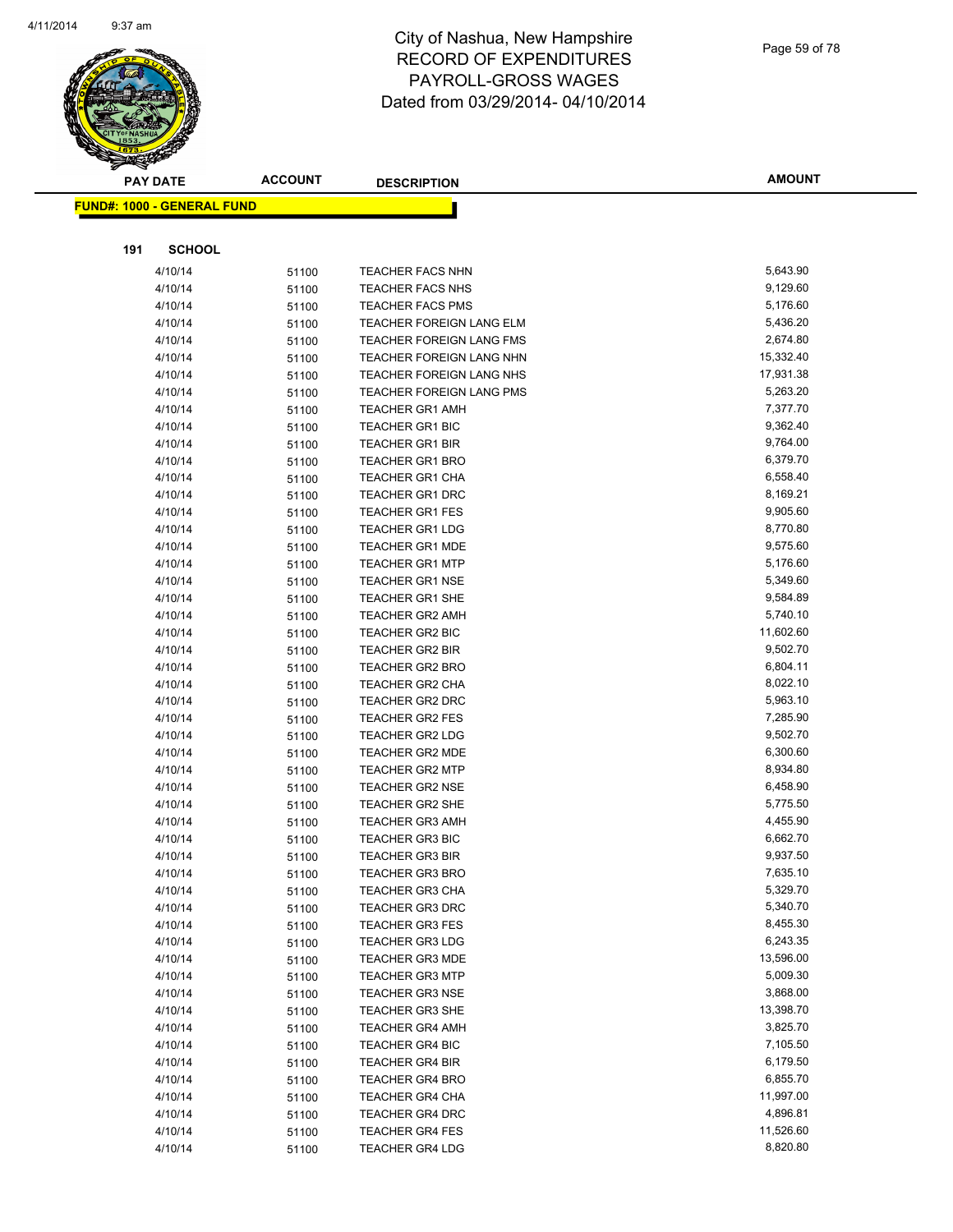

|     | <b>PAY DATE</b>                    | <b>ACCOUNT</b> | <b>DESCRIPTION</b>                               | <b>AMOUNT</b>        |
|-----|------------------------------------|----------------|--------------------------------------------------|----------------------|
|     | <u> FUND#: 1000 - GENERAL FUND</u> |                |                                                  |                      |
|     |                                    |                |                                                  |                      |
|     |                                    |                |                                                  |                      |
| 191 | <b>SCHOOL</b>                      |                |                                                  |                      |
|     | 4/10/14                            | 51100          | TEACHER GR4 MDE                                  | 7,608.00             |
|     | 4/10/14                            | 51100          | <b>TEACHER GR4 MTP</b>                           | 7,265.80             |
|     | 4/10/14                            | 51100          | <b>TEACHER GR4 NSE</b>                           | 8,720.20             |
|     | 4/10/14                            | 51100          | <b>TEACHER GR4 SHE</b>                           | 5,735.90             |
|     | 4/10/14                            | 51100          | <b>TEACHER GR5 AMH</b>                           | 5,176.60             |
|     | 4/10/14                            | 51100          | <b>TEACHER GR5 BIC</b>                           | 11,107.80            |
|     | 4/10/14                            | 51100          | <b>TEACHER GR5 BIR</b>                           | 9,863.30             |
|     | 3/31/14                            | 51100          | <b>TEACHER GR5 BRO</b>                           | 377.97               |
|     | 4/10/14                            | 51100          | <b>TEACHER GR5 BRO</b>                           | 10,092.20            |
|     | 4/10/14                            | 51100          | <b>TEACHER GR5 CHA</b>                           | 6,420.10             |
|     | 4/10/14                            | 51100          | <b>TEACHER GR5 DRC</b>                           | 5,003.56             |
|     | 4/10/14                            | 51100          | <b>TEACHER GR5 FES</b>                           | 7,743.20<br>9,757.90 |
|     | 4/10/14                            | 51100          | <b>TEACHER GR5 LDG</b>                           | 9,272.40             |
|     | 4/10/14<br>4/10/14                 | 51100          | <b>TEACHER GR5 MDE</b><br><b>TEACHER GR5 MTP</b> | 5,564.90             |
|     | 4/10/14                            | 51100          | <b>TEACHER GR5 NSE</b>                           | 7,721.70             |
|     | 4/10/14                            | 51100          | <b>TEACHER GR5 SHE</b>                           | 5,176.60             |
|     | 4/10/14                            | 51100<br>51100 | <b>TEACHER GR6 ELM</b>                           | 29,158.00            |
|     | 4/10/14                            |                | <b>TEACHER GR6 FMS</b>                           | 26,096.80            |
|     | 4/10/14                            | 51100<br>51100 | <b>TEACHER GR6 PMS</b>                           | 22,805.32            |
|     | 4/10/14                            | 51100          | <b>TEACHER GRAPH NHS</b>                         | 1,972.10             |
|     | 4/10/14                            | 51100          | <b>TEACHER GRAPHICS NHN</b>                      | 2,501.80             |
|     | 4/10/14                            | 51100          | <b>TEACHER HEALTH ELM</b>                        | 2,377.00             |
|     | 4/10/14                            | 51100          | <b>TEACHER HEALTH NHN</b>                        | 3,002.10             |
|     | 4/10/14                            | 51100          | <b>TEACHER HEALTH NHS</b>                        | 2,501.80             |
|     | 4/10/14                            | 51100          | <b>TEACHER HEALTHOC NHS</b>                      | 7,851.40             |
|     | 4/10/14                            | 51100          | TEACHER IN SCH SUSPENSION ELM                    | 1,510.90             |
|     | 4/10/14                            | 51100          | TEACHER IN SCH SUSPENSION NHS                    | 2,458.60             |
|     | 4/10/14                            | 51100          | <b>TEACHER INST SPED WID</b>                     | 5,537.27             |
|     | 4/10/14                            | 51100          | <b>TEACHER KIND AMH</b>                          | 4,747.60             |
|     | 4/10/14                            | 51100          | <b>TEACHER KIND BIC</b>                          | 5,263.10             |
|     | 4/10/14                            | 51100          | <b>TEACHER KIND BIR</b>                          | 2,289.00             |
|     | 4/10/14                            | 51100          | <b>TEACHER KIND BRO</b>                          | 2,501.80             |
|     | 4/10/14                            | 51100          | <b>TEACHER KIND CHA</b>                          | 6,827.30             |
|     | 4/10/14                            | 51100          | <b>TEACHER KIND DRC</b>                          | 7,843.10             |
|     | 4/10/14                            | 51100          | <b>TEACHER KIND FES</b>                          | 7,393.70             |
|     | 4/10/14                            | 51100          | <b>TEACHER KIND LDG</b>                          | 11,003.20            |
|     | 4/10/14                            | 51100          | <b>TEACHER KIND MDE</b>                          | 4,486.30             |
|     | 4/10/14                            | 51100          | <b>TEACHER KIND MTP</b>                          | 5,157.99             |
|     | 4/10/14                            | 51100          | <b>TEACHER KIND NSE</b>                          | 3,674.10             |
|     | 4/10/14                            | 51100          | <b>TEACHER KIND SHE</b>                          | 2,061.80             |
|     | 4/10/14                            | 51100          | <b>TEACHER MATH ELM</b>                          | 19,513.10            |
|     | 4/10/14                            | 51100          | <b>TEACHER MATH FMS</b>                          | 13,967.00            |
|     | 4/10/14                            | 51100          | <b>TEACHER MATH NHN</b>                          | 37,295.99            |
|     | 4/10/14                            | 51100          | <b>TEACHER MATH NHS</b>                          | 37,356.00            |
|     | 4/10/14                            | 51100          | <b>TEACHER MATH PMS</b>                          | 10,234.60            |
|     | 4/10/14                            | 51100          | <b>TEACHER MUSIC AMH</b>                         | 1,554.80             |
|     | 4/10/14                            | 51100          | <b>TEACHER MUSIC BIC</b>                         | 2,501.80             |
|     | 4/10/14                            | 51100          | <b>TEACHER MUSIC BIR</b>                         | 2,501.80             |
|     | 4/10/14                            | 51100          | <b>TEACHER MUSIC BRO</b>                         | 2,674.80             |
|     | 4/10/14                            | 51100          | <b>TEACHER MUSIC CHA</b>                         | 2,674.80             |
|     | 4/10/14                            | 51100          | <b>TEACHER MUSIC DRC</b>                         | 2,501.80             |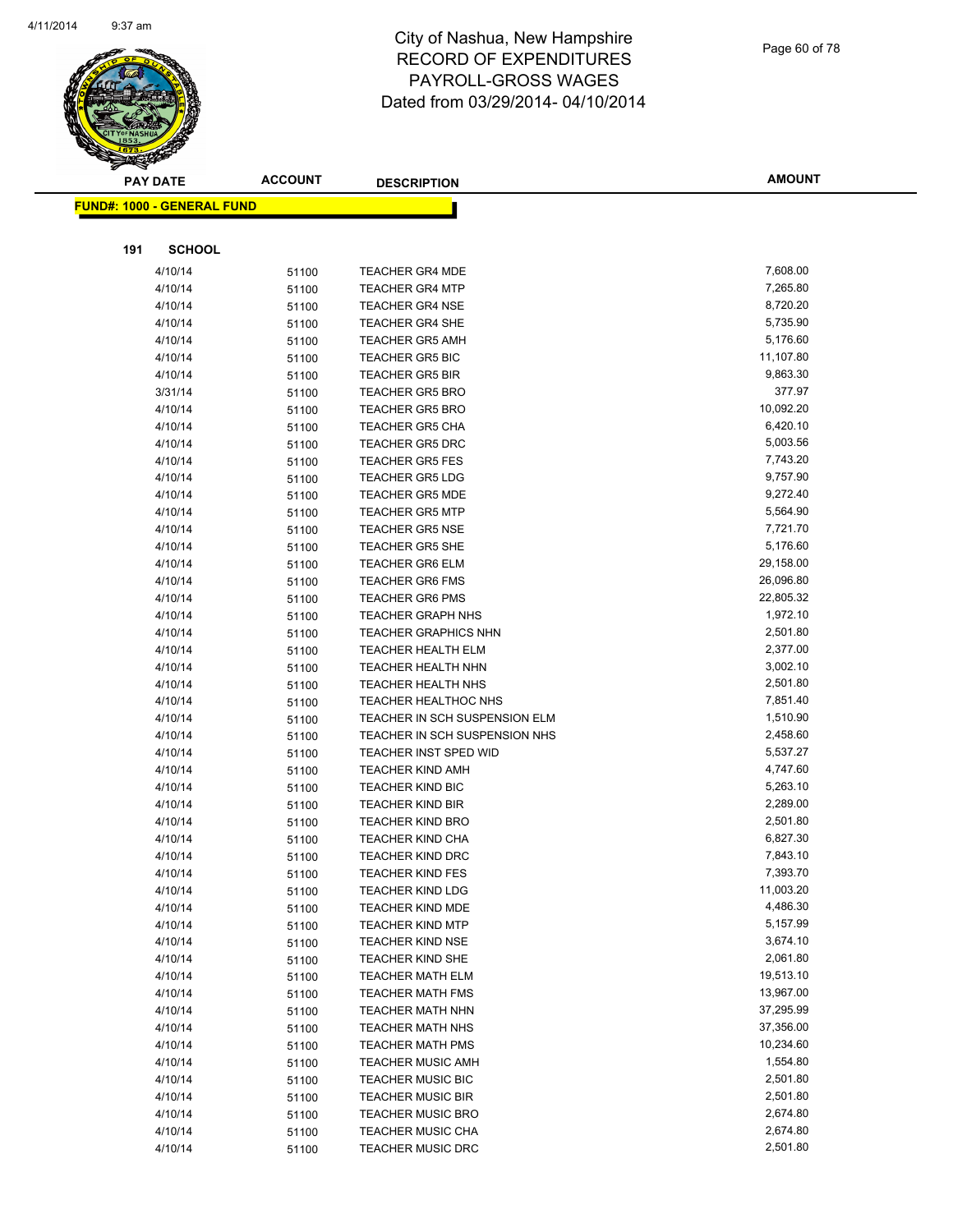

|     | <b>PAY DATE</b>                    | <b>ACCOUNT</b> | <b>DESCRIPTION</b>                             | <b>AMOUNT</b>        |
|-----|------------------------------------|----------------|------------------------------------------------|----------------------|
|     | <u> FUND#: 1000 - GENERAL FUND</u> |                |                                                |                      |
|     |                                    |                |                                                |                      |
|     |                                    |                |                                                |                      |
| 191 | <b>SCHOOL</b>                      |                |                                                |                      |
|     | 4/10/14                            | 51100          | <b>TEACHER MUSIC ELM</b>                       | 3,568.50             |
|     | 4/10/14                            | 51100          | <b>TEACHER MUSIC FMS</b>                       | 4,747.60             |
|     | 4/10/14                            | 51100          | <b>TEACHER MUSIC LDG</b>                       | 2,540.20             |
|     | 4/10/14                            | 51100          | <b>TEACHER MUSIC MDE</b>                       | 1,823.10             |
|     | 4/10/14                            | 51100          | <b>TEACHER MUSIC NHN</b>                       | 5,349.60             |
|     | 4/10/14                            | 51100          | <b>TEACHER MUSIC NHS</b>                       | 4,797.70             |
|     | 4/10/14                            | 51100          | <b>TEACHER MUSIC NSE</b>                       | 1,878.90             |
|     | 4/10/14                            | 51100          | <b>TEACHER MUSIC PMS</b>                       | 4,125.60             |
|     | 4/10/14                            | 51100          | <b>TEACHER MUSIC SHE</b>                       | 2,295.90             |
|     | 4/10/14                            | 51100          | TEACHER PE BIC                                 | 1,885.00             |
|     | 4/10/14                            | 51100          | TEACHER PE BIR                                 | 2,540.20             |
|     | 4/10/14                            | 51100          | <b>TEACHER PE BRO</b>                          | 2,588.30             |
|     | 4/10/14                            | 51100          | <b>TEACHER PE CHA</b>                          | 2,501.80             |
|     | 4/10/14                            | 51100          | TEACHER PE DRC                                 | 2,674.80             |
|     | 4/10/14                            | 51100          | <b>TEACHER PE ELM</b>                          | 7,417.30             |
|     | 4/10/14                            | 51100          | TEACHER PE FMS                                 | 5,003.60<br>1,683.50 |
|     | 4/10/14                            | 51100          | TEACHER PE LDG                                 | 2,458.60             |
|     | 4/10/14                            | 51100          | <b>TEACHER PE MDE</b>                          |                      |
|     | 4/10/14                            | 51100          | <b>TEACHER PE MTP</b>                          | 1,899.70<br>7,472.50 |
|     | 4/10/14<br>4/10/14                 | 51100          | <b>TEACHER PE NHN</b><br>TEACHER PE NHS        | 7,033.10             |
|     | 4/10/14                            | 51100          |                                                | 2,304.10             |
|     | 4/10/14                            | 51100          | <b>TEACHER PE NSE</b><br><b>TEACHER PE PMS</b> | 5,176.60             |
|     | 4/10/14                            | 51100<br>51100 | TEACHER PE SHE                                 | 1,972.10             |
|     | 4/10/14                            |                | <b>TEACHER PRESCHOOL BIC</b>                   | 7,387.00             |
|     | 4/10/14                            | 51100<br>51100 | <b>TEACHER PRESCHOOL BRO</b>                   | 7,050.40             |
|     | 4/10/14                            | 51100          | TEACHER PRESCHOOL DRC                          | 2,501.80             |
|     | 4/10/14                            | 51100          | <b>TEACHER PRESCHOOL MTP</b>                   | 4,358.30             |
|     | 4/10/14                            | 51100          | TEACHER PRESCHOOL NHS                          | 883.60               |
|     | 4/10/14                            | 51100          | <b>TEACHER PRESCHOOL NSE</b>                   | 7,172.70             |
|     | 4/10/14                            | 51100          | <b>TEACHER READ AMH</b>                        | 2,761.40             |
|     | 4/10/14                            | 51100          | TEACHER READ BIC                               | 5,050.40             |
|     | 4/10/14                            | 51100          | <b>TEACHER READ BIR</b>                        | 2,674.80             |
|     | 4/10/14                            | 51100          | <b>TEACHER READ BRO</b>                        | 1,752.30             |
|     | 4/10/14                            | 51100          | <b>TEACHER READ DRC</b>                        | 2,761.40             |
|     | 4/10/14                            | 51100          | TEACHER READ ELM                               | 5,922.60             |
|     | 4/10/14                            | 51100          | <b>TEACHER READ FMS</b>                        | 6,714.00             |
|     | 4/10/14                            | 51100          | <b>TEACHER READ LDG</b>                        | 2,289.00             |
|     | 4/10/14                            | 51100          | TEACHER READ MDE                               | 2,674.80             |
|     | 4/10/14                            | 51100          | <b>TEACHER READ NHN</b>                        | 1,618.80             |
|     | 4/10/14                            | 51100          | <b>TEACHER READ NSE</b>                        | 3,161.20             |
|     | 4/10/14                            | 51100          | <b>TEACHER READ PMS</b>                        | 4,220.70             |
|     | 4/10/14                            | 51100          | <b>TEACHER READ SHE</b>                        | 2,458.60             |
|     | 4/10/14                            | 51100          | <b>TEACHER READ WID</b>                        | 7,729.80             |
|     | 4/10/14                            | 51100          | <b>TEACHER SCIENCE ELM</b>                     | 22,210.00            |
|     | 4/10/14                            | 51100          | <b>TEACHER SCIENCE FMS</b>                     | 10,253.70            |
|     | 4/10/14                            | 51100          | <b>TEACHER SCIENCE NHN</b>                     | 30,608.20            |
|     | 4/10/14                            | 51100          | <b>TEACHER SCIENCE NHS</b>                     | 39,193.60            |
|     | 4/10/14                            | 51100          | <b>TEACHER SCIENCE PMS</b>                     | 10,569.60            |
|     | 4/10/14                            | 51100          | TEACHER SOCIAL STUDIES ELM                     | 14,592.20            |
|     | 4/10/14                            | 51100          | TEACHER SOCIAL STUDIES FMS                     | 12,971.80            |
|     | 4/10/14                            | 51100          | TEACHER SOCIAL STUDIES NHN                     | 34,943.30            |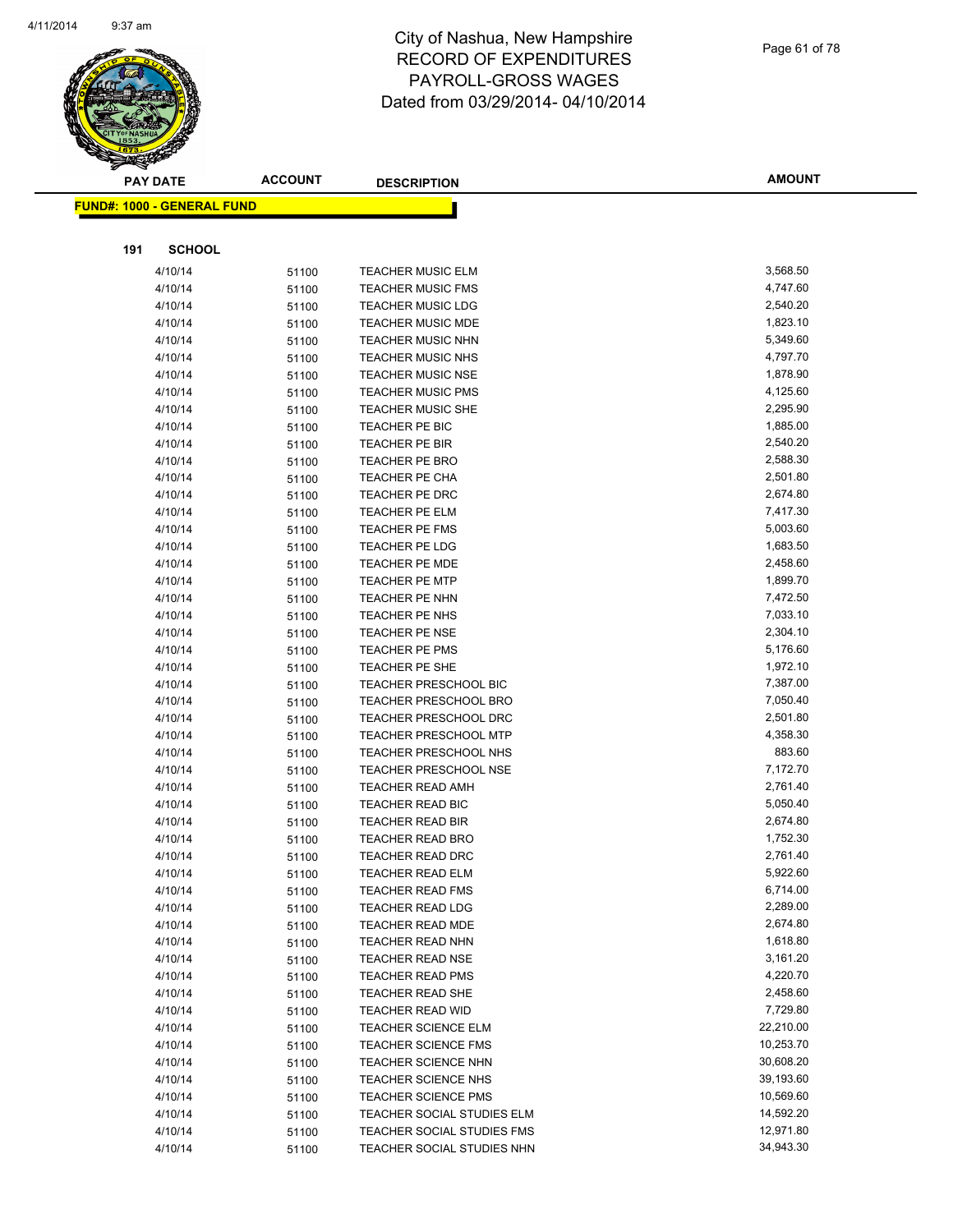

|     | <b>PAY DATE</b>                    | <b>ACCOUNT</b> | <b>DESCRIPTION</b>                                     | <b>AMOUNT</b>          |
|-----|------------------------------------|----------------|--------------------------------------------------------|------------------------|
|     | <u> FUND#: 1000 - GENERAL FUND</u> |                |                                                        |                        |
|     |                                    |                |                                                        |                        |
|     |                                    |                |                                                        |                        |
| 191 | <b>SCHOOL</b>                      |                |                                                        |                        |
|     | 3/28/14                            | 51100          | TEACHER SOCIAL STUDIES NHS                             | (2,540.22)             |
|     | 3/31/14                            | 51100          | TEACHER SOCIAL STUDIES NHS                             | 2,540.23               |
|     | 4/10/14                            | 51100          | TEACHER SOCIAL STUDIES NHS                             | 37,558.91              |
|     | 4/10/14                            | 51100          | <b>TEACHER SOCIAL STUDIES PMS</b>                      | 11,052.50              |
|     | 4/10/14                            | 51100          | TEACHER SPED BIC                                       | 5,851.40               |
|     | 4/10/14                            | 51100          | <b>TEACHER SPED BIR</b>                                | 4,118.99               |
|     | 3/31/14                            | 51100          | <b>TEACHER SPED BRO</b>                                | (188.95)               |
|     | 4/10/14                            | 51100          | <b>TEACHER SPED BRO</b>                                | 5,436.20               |
|     | 4/10/14                            | 51100          | <b>TEACHER SPED CHA</b>                                | 7,765.00               |
|     | 4/10/14                            | 51100          | <b>TEACHER SPED DRC</b>                                | 2,458.60               |
|     | 4/10/14                            | 51100          | <b>TEACHER SPED ELM</b>                                | 18,913.20              |
|     | 4/10/14                            | 51100          | <b>TEACHER SPED FES</b>                                | 5,947.80               |
|     | 4/10/14                            | 51100          | <b>TEACHER SPED FMS</b>                                | 5,763.90<br>3,528.40   |
|     | 4/10/14                            | 51100          | <b>TEACHER SPED LDG</b>                                |                        |
|     | 4/10/14                            | 51100          | <b>TEACHER SPED MDE</b>                                | 6,036.30<br>5,176.60   |
|     | 4/10/14                            | 51100          | <b>TEACHER SPED MTP</b>                                |                        |
|     | 4/10/14                            | 51100          | <b>TEACHER SPED NHN</b>                                | 19,127.90<br>30,848.30 |
|     | 4/10/14                            | 51100          | TEACHER SPED NHS                                       | 1,878.90               |
|     | 4/10/14                            | 51100          | <b>TEACHER SPED NSE</b>                                | 9,660.10               |
|     | 4/10/14                            | 51100          | <b>TEACHER SPED PMS</b>                                | 5,176.60               |
|     | 4/10/14<br>4/10/14                 | 51100          | <b>TEACHER SPED SHE</b>                                | 8,152.70               |
|     | 4/10/14                            | 51100          | <b>TEACHER TECHED ELM</b><br><b>TEACHER TECHED FMS</b> | 5,220.00               |
|     | 4/10/14                            | 51100          | <b>TEACHER TECHED NHN</b>                              | 8,023.63               |
|     | 4/10/14                            | 51100          | TEACHER TECHED NHS                                     | 7,678.40               |
|     | 4/10/14                            | 51100<br>51100 | <b>TEACHER TECHED PMS</b>                              | 2,674.79               |
|     | 4/10/14                            |                | TEACHER TV PROD NHS                                    | 2,458.60               |
|     | 4/10/14                            | 51100          | <b>TEACHER VISION WID</b>                              | 3,263.50               |
|     | 4/3/14                             | 51100<br>51100 | TECH INTERGRATION ASST BIC                             | 602.78                 |
|     | 4/10/14                            | 51100          | TECH INTERGRATION ASST BIC                             | 592.90                 |
|     | 4/3/14                             | 51100          | TECH INTERGRATION ASST CHA                             | 576.57                 |
|     | 4/10/14                            | 51100          | TECH INTERGRATION ASST CHA                             | 562.50                 |
|     | 4/3/14                             | 51100          | TECH INTERGRATION ASST FES                             | 629.94                 |
|     | 4/10/14                            | 51100          | TECH INTERGRATION ASST FES                             | 609.79                 |
|     | 4/3/14                             | 51100          | TECH INTERGRATION ASST LDG                             | 547.80                 |
|     | 4/10/14                            | 51100          | TECH INTERGRATION ASST LDG                             | 547.80                 |
|     | 4/3/14                             | 51100          | TECH INTERGRATION ASST MDE                             | 604.75                 |
|     | 4/10/14                            | 51100          | TECH INTERGRATION ASST MDE                             | 614.83                 |
|     | 4/3/14                             | 51100          | TECH INTERGRATION ASST NSE                             | 570.20                 |
|     | 4/10/14                            | 51100          | TECH INTERGRATION ASST NSE                             | 565.45                 |
|     | 4/3/14                             | 51100          | TECH INTERGRATION ASST SHE                             | 556.93                 |
|     | 4/10/14                            | 51100          | TECH INTERGRATION ASST SHE                             | 547.80                 |
|     | 4/10/14                            | 51200          | ASSISTANT PRINCIPAL BIR                                | 1,543.71               |
|     | 4/10/14                            | 51200          | ATHLETIC EQUIPMENT MANAGER NHN                         | 50.00                  |
|     | 4/3/14                             | 51200          | <b>CLERICAL VOLUNTEER SUP</b>                          | 528.35                 |
|     | 4/10/14                            | 51200          | <b>CLERICAL VOLUNTEER SUP</b>                          | 343.59                 |
|     | 4/3/14                             | 51200          | <b>CROSSING GUARD WPO</b>                              | 1,656.75               |
|     | 4/10/14                            | 51200          | <b>CROSSING GUARD WPO</b>                              | 1,557.90               |
|     | 4/3/14                             | 51200          | <b>CUSTODIAN CHA</b>                                   | 323.60                 |
|     | 4/10/14                            | 51200          | <b>CUSTODIAN CHA</b>                                   | 413.60                 |
|     | 4/3/14                             | 51200          | <b>CUSTODIAN HEAD CHA</b>                              | 15.00                  |
|     | 4/10/14                            | 51200          | <b>CUSTODIAN HEAD CHA</b>                              | 75.00                  |
|     |                                    |                |                                                        |                        |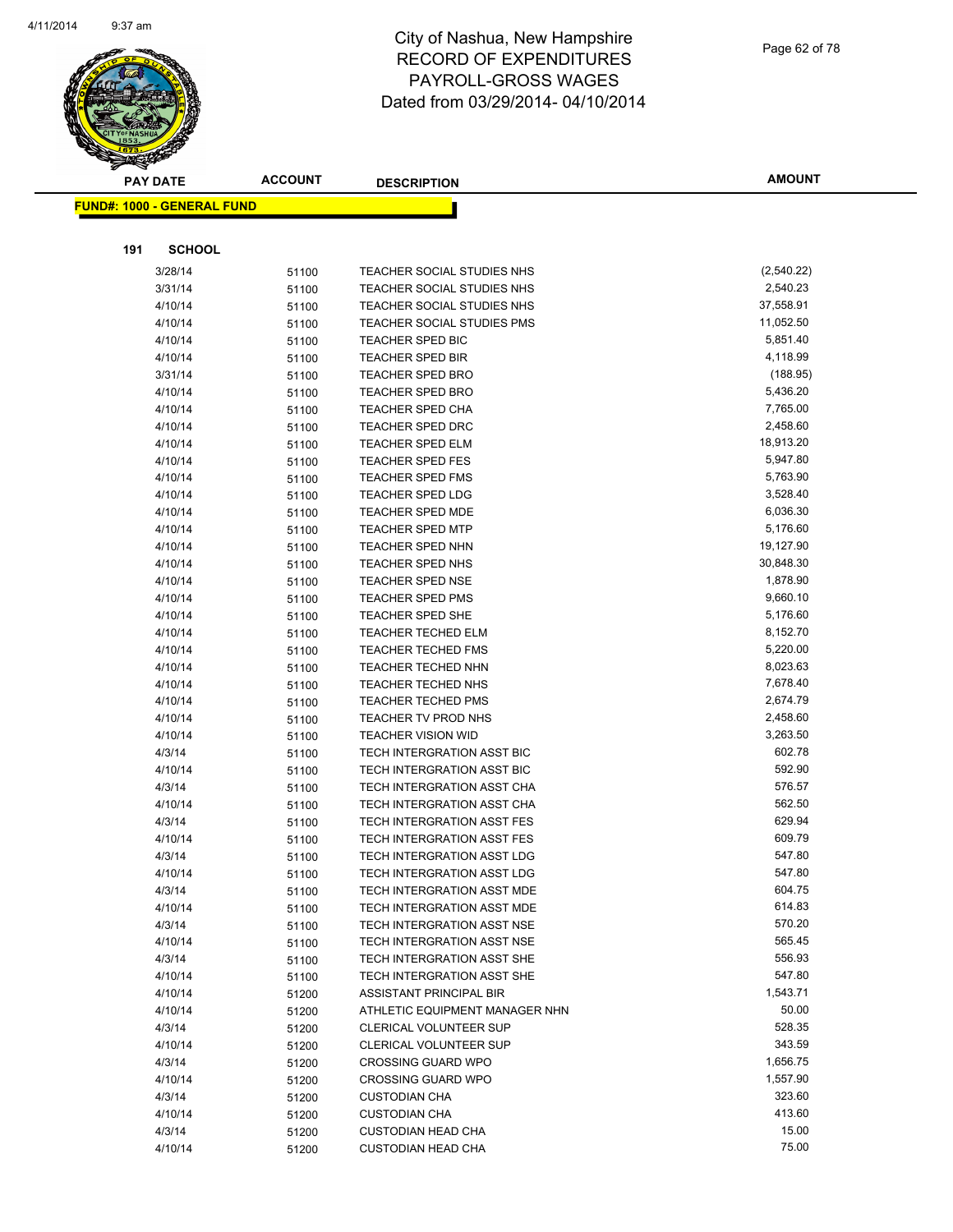

|     | <b>PAY DATE</b>                   | <b>ACCOUNT</b> | <b>DESCRIPTION</b>                            | <b>AMOUNT</b>    |
|-----|-----------------------------------|----------------|-----------------------------------------------|------------------|
|     | <b>FUND#: 1000 - GENERAL FUND</b> |                |                                               |                  |
|     |                                   |                |                                               |                  |
|     |                                   |                |                                               |                  |
| 191 | <b>SCHOOL</b>                     |                |                                               |                  |
|     | 4/3/14                            | 51200          | <b>CUSTODIAN HEAD MTP</b>                     | 30.00            |
|     | 4/10/14                           | 51200          | <b>CUSTODIAN HEAD MTP</b>                     | 60.00            |
|     | 4/3/14                            | 51200          | <b>CUSTODIAN MTP</b>                          | 60.00            |
|     | 4/3/14                            | 51200          | FOOD SERVICE COOK LDG                         | 75.00            |
|     | 4/10/14                           | 51200          | FOOD SERVICE COOK LDG                         | 75.00            |
|     | 4/10/14                           | 51200          | <b>FOOD SERVICE COOK PMS</b>                  | 100.00           |
|     | 4/3/14                            | 51200          | <b>INSTRUMENTAL MUSIC</b>                     | 1,662.50         |
|     | 4/10/14                           | 51200          | <b>INSTRUMENTAL MUSIC</b>                     | 1,662.50         |
|     | 4/3/14                            | 51200          | LUNCH MONITOR AMH                             | 518.10           |
|     | 4/10/14                           | 51200          | LUNCH MONITOR AMH                             | 489.72           |
|     | 4/3/14                            | 51200          | LUNCH MONITOR BIC                             | 605.00           |
|     | 4/10/14                           | 51200          | LUNCH MONITOR BIC                             | 728.75           |
|     | 4/3/14                            | 51200          | LUNCH MONITOR BIR                             | 717.27           |
|     | 4/10/14                           | 51200          | LUNCH MONITOR BIR                             | 740.15           |
|     | 4/3/14                            | 51200          | <b>LUNCH MONITOR BRO</b>                      | 330.00           |
|     | 4/10/14                           | 51200          | LUNCH MONITOR BRO                             | 426.25           |
|     | 4/3/14                            | 51200          | <b>LUNCH MONITOR CHA</b>                      | 519.75           |
|     | 4/10/14                           | 51200          | LUNCH MONITOR CHA                             | 495.00           |
|     | 4/3/14                            | 51200          | LUNCH MONITOR DRC                             | 532.15           |
|     | 4/10/14                           | 51200          | LUNCH MONITOR DRC                             | 501.90           |
|     | 4/3/14                            | 51200          | LUNCH MONITOR ELM                             | 272.25           |
|     | 4/10/14                           | 51200          | LUNCH MONITOR ELM                             | 272.25           |
|     | 4/3/14                            | 51200          | LUNCH MONITOR FES                             | 533.75           |
|     | 4/10/14                           | 51200          | LUNCH MONITOR FES                             | 818.65           |
|     | 4/3/14                            | 51200          | LUNCH MONITOR FMS                             | 186.34           |
|     | 4/10/14                           | 51200          | LUNCH MONITOR FMS                             | 266.20           |
|     | 4/3/14                            | 51200          | LUNCH MONITOR LDG                             | 704.00           |
|     | 4/10/14                           | 51200          | LUNCH MONITOR LDG                             | 756.25           |
|     | 4/3/14                            | 51200          | LUNCH MONITOR MDE                             | 482.46           |
|     | 4/10/14                           | 51200          | LUNCH MONITOR MDE                             | 510.84           |
|     | 4/3/14                            | 51200          | LUNCH MONITOR MTP                             | 434.75           |
|     | 4/10/14                           | 51200          | <b>LUNCH MONITOR MTP</b>                      | 568.25           |
|     | 4/3/14                            | 51200          | LUNCH MONITOR NHN                             | 398.75           |
|     | 4/10/14                           | 51200          | LUNCH MONITOR NHN                             | 368.50<br>349.25 |
|     | 4/3/14                            | 51200          | LUNCH MONITOR NHS                             |                  |
|     | 4/10/14                           | 51200          | LUNCH MONITOR NHS                             | 332.75<br>398.75 |
|     | 4/3/14                            | 51200          | LUNCH MONITOR NSE<br><b>LUNCH MONITOR NSE</b> | 440.00           |
|     | 4/10/14                           | 51200          |                                               | 275.00           |
|     | 4/3/14<br>4/10/14                 | 51200          | LUNCH MONITOR PMS<br>LUNCH MONITOR PMS        | 275.00           |
|     | 4/3/14                            | 51200          | LUNCH MONITOR SHE                             | 588.57           |
|     | 4/10/14                           | 51200          | LUNCH MONITOR SHE                             | 571.19           |
|     | 4/3/14                            | 51200          | PARA DW SPEC ED BIR                           | 508.40           |
|     |                                   | 51200          |                                               | 413.28           |
|     | 4/10/14<br>4/3/14                 | 51200<br>51200 | PARA DW SPEC ED BIR<br>PARA DW SPEC ED NHN    | 400.00           |
|     | 4/10/14                           |                | PARA DW SPEC ED NHN                           | 350.00           |
|     | 4/3/14                            | 51200          | PARA DW SPEC ED NHS                           | 350.00           |
|     | 4/3/14                            | 51200<br>51200 | PARA DW SPEC ED PMS                           | 80.85            |
|     | 4/10/14                           | 51200          | PARA DW SPEC ED PMS                           | 80.85            |
|     | 4/3/14                            | 51200          | PARA INST AMH                                 | 705.17           |
|     | 4/10/14                           | 51200          | PARA INST AMH                                 | 696.30           |
|     | 4/3/14                            | 51200          | PARA INST BIC                                 | 585.90           |
|     |                                   |                |                                               |                  |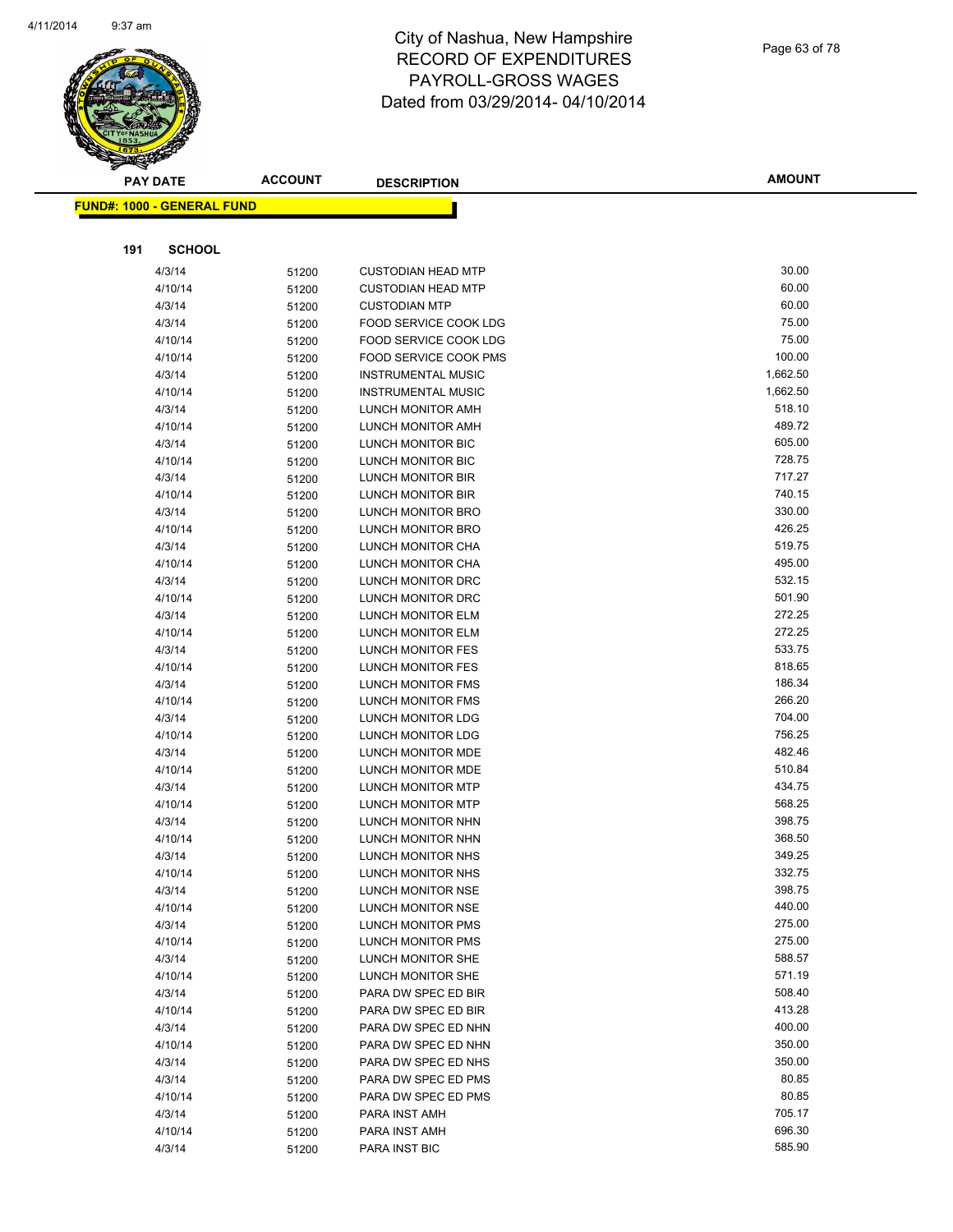

|     | <b>PAY DATE</b>                    | <b>ACCOUNT</b> | <b>DESCRIPTION</b>                   | <b>AMOUNT</b>        |
|-----|------------------------------------|----------------|--------------------------------------|----------------------|
|     | <u> FUND#: 1000 - GENERAL FUND</u> |                |                                      |                      |
|     |                                    |                |                                      |                      |
|     |                                    |                |                                      |                      |
| 191 | <b>SCHOOL</b>                      |                |                                      |                      |
|     | 4/10/14                            | 51200          | PARA INST BIC                        | 603.07               |
|     | 4/3/14                             | 51200          | PARA INST MTP                        | 331.21               |
|     | 4/10/14                            | 51200          | PARA INST MTP                        | 338.85               |
|     | 4/3/14                             | 51200          | PARA INST NHN                        | 283.47               |
|     | 4/10/14                            | 51200          | PARA INST NHN                        | 292.07               |
|     | 4/3/14                             | 51200          | PARA INST NHS                        | 250.00               |
|     | 4/10/14                            | 51200          | PARA INST NHS                        | 250.00               |
|     | 4/3/14                             | 51200          | PARA INST SHE                        | 183.88               |
|     | 4/10/14                            | 51200          | PARA INST SHE                        | 183.88               |
|     | 4/3/14                             | 51200          | PARA LIB NHN                         | 266.10               |
|     | 4/10/14                            | 51200          | PARA LIB NHN                         | 274.98               |
|     | 4/3/14                             | 51200          | PARA LIB PMS                         | 208.05               |
|     | 4/10/14                            | 51200          | PARA LIB PMS                         | 204.76               |
|     | 4/3/14                             | 51200          | PARA MEDIA NHS                       | 153.12               |
|     | 4/10/14                            | 51200          | PARA MEDIA NHS                       | 108.46<br>186.00     |
|     | 4/3/14                             | 51200          | <b>PARA MUSIC FMS</b>                | 192.20               |
|     | 4/10/14                            | 51200          | PARA MUSIC FMS                       |                      |
|     | 4/3/14                             | 51200          | PARA PRE SCH BIC<br>PARA PRE SCH BIC | 2,168.61             |
|     | 4/10/14                            | 51200          | PARA PRE SCH BRO                     | 2,282.35<br>1,567.17 |
|     | 4/3/14                             | 51200          |                                      | 1,679.32             |
|     | 4/10/14                            | 51200          | PARA PRE SCH BRO                     | 878.39               |
|     | 4/3/14<br>4/10/14                  | 51200          | PARA PRE SCH DRC<br>PARA PRE SCH DRC | 915.73               |
|     | 4/3/14                             | 51200          | PARA PRE SCH MTP                     | 2,126.79             |
|     | 4/10/14                            | 51200          | PARA PRE SCH MTP                     | 2,138.24             |
|     | 4/3/14                             | 51200<br>51200 | PARA PRE SCH NSE                     | 3,212.78             |
|     | 4/10/14                            | 51200          | PARA PRE SCH NSE                     | 3,310.78             |
|     | 4/3/14                             |                | PARA TTI DRC                         | 290.62               |
|     | 4/10/14                            | 51200<br>51200 | PARA TTI DRC                         | 204.75               |
|     | 4/3/14                             | 51200          | PARA TTI LDG                         | 75.00                |
|     | 4/10/14                            | 51200          | PARA TTI LDG                         | 75.00                |
|     | 4/10/14                            | 51200          | SCHOOL PSYCHOLOGIST WID              | 4,510.94             |
|     | 4/3/14                             | 51200          | SPECIAL EDUCATION TUTOR              | 525.00               |
|     | 4/10/14                            | 51200          | SPECIAL EDUCATION TUTOR              | 550.00               |
|     | 3/31/14                            | 51200          | SPEECH LANG PATHOLOGIST WID          | 534.97               |
|     | 4/10/14                            | 51200          | SPEECH LANG PATHOLOGIST WID          | 9,465.56             |
|     | 4/10/14                            | 51200          | <b>SUB CLERICAL</b>                  | 527.12               |
|     | 4/3/14                             | 51200          | <b>SUB CROSSING GUARD</b>            | 75.00                |
|     | 4/10/14                            | 51200          | <b>SUB CROSSING GUARD</b>            | 45.00                |
|     | 4/10/14                            | 51200          | SUB PARA PROFESSIONAL                | 112.50               |
|     | 4/3/14                             | 51200          | SUB TEACHER                          | 287.50               |
|     | 4/10/14                            | 51200          | <b>SUB TEACHER</b>                   | 162.50               |
|     | 4/10/14                            | 51200          | <b>TEACHER ART NHS</b>               | 1,250.91             |
|     | 4/10/14                            | 51200          | <b>TEACHER ENGLISH NHS</b>           | 292.88               |
|     | 4/10/14                            | 51200          | TEACHER FOREIGN LANG FMS             | 918.40               |
|     | 4/10/14                            | 51200          | TEACHER FOREIGN LANG NHN             | 1,185.40             |
|     | 4/10/14                            | 51200          | TEACHER HVAC NHS                     | 1,188.50             |
|     | 4/10/14                            | 51200          | <b>TEACHER KIND BIR</b>              | 847.30               |
|     | 4/10/14                            | 51200          | <b>TEACHER MUSIC AMH</b>             | 250.00               |
|     | 4/10/14                            | 51200          | <b>TEACHER MUSIC DRC</b>             | 350.00               |
|     | 4/10/14                            | 51200          | <b>TEACHER MUSIC ELM</b>             | 932.89               |
|     | 4/10/14                            | 51200          | <b>TEACHER SCIENCE NHS</b>           | 312.50               |
|     |                                    |                |                                      |                      |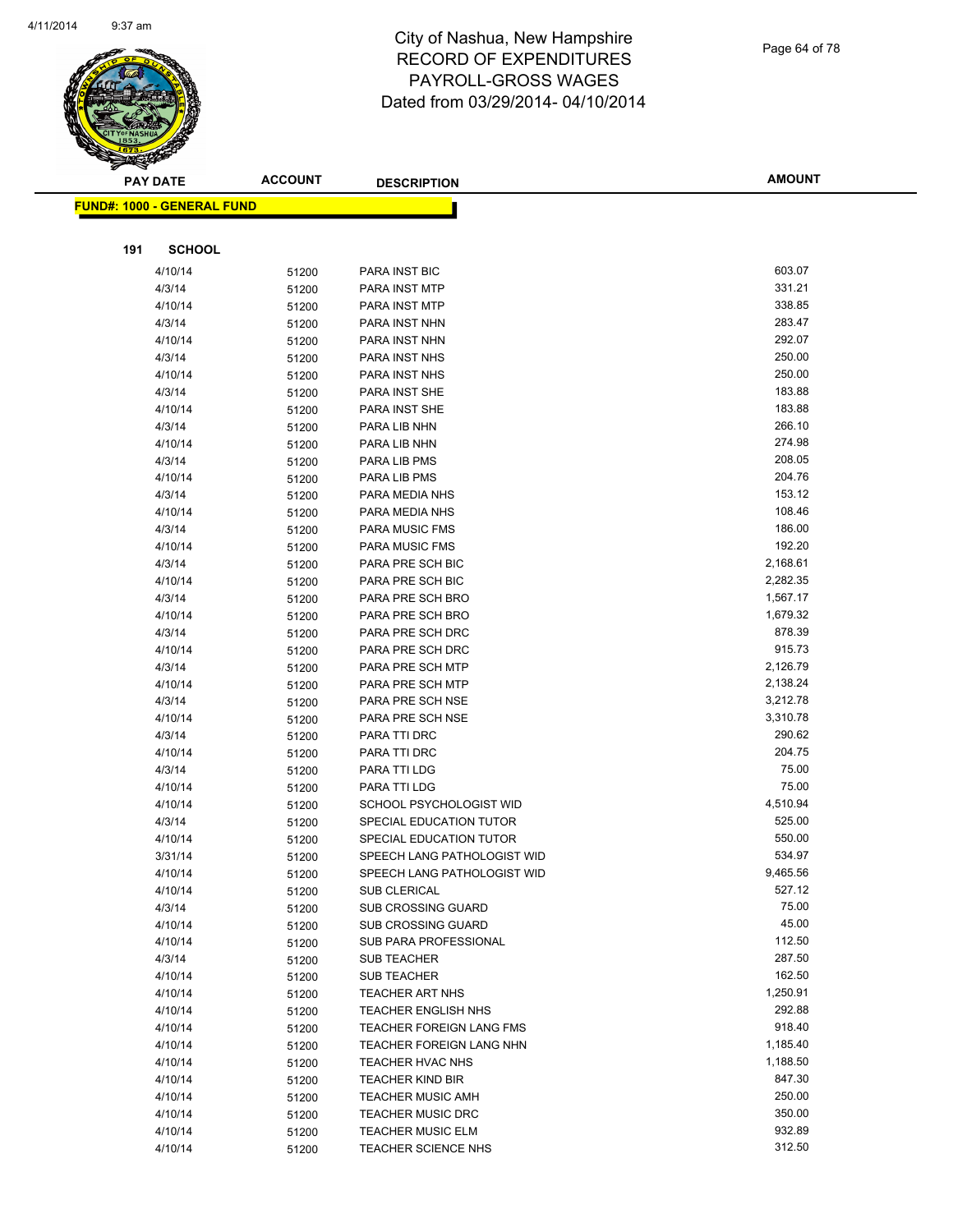Page 65 of 78

| <b>PAY DATE</b>                   | <b>ACCOUNT</b> | <b>DESCRIPTION</b>                | <b>AMOUNT</b>  |
|-----------------------------------|----------------|-----------------------------------|----------------|
| <b>FUND#: 1000 - GENERAL FUND</b> |                |                                   |                |
|                                   |                |                                   |                |
| <b>SCHOOL</b><br>191              |                |                                   |                |
| 4/10/14                           | 51200          | <b>TEACHER SPED NHN</b>           | 1,781.90       |
| 4/10/14                           | 51200          | TEACHER SPED NHS                  | 181.25         |
| 4/10/14                           | 51200          | TEACHER TECHED NHS                | 497.20         |
| 4/10/14                           | 51200          | <b>TEACHER TTIDRC</b>             | 1,262.79       |
| 4/10/14                           | 51200          | <b>TEACHER VISION WIDE</b>        | 1,337.42       |
| 4/3/14                            | 51200          | TECH INTERGRATION ASST NHS        | 208.14         |
| 4/10/14                           | 51200          | TECH INTERGRATION ASST NHS        | 185.02         |
| 4/3/14                            | 51300          | OVERTIME-REGULAR                  | 7,211.95       |
| 4/10/14                           | 51300          | OVERTIME-REGULAR                  | 6,903.39       |
| 4/3/14                            | 51412          | <b>WAGES PER DIEM</b>             | 45,266.69      |
| 4/10/14                           | 51412          | <b>WAGES PER DIEM</b>             | 45,070.87      |
| 3/27/14                           | 51500          | <b>TEACHER SOCIAL STUDIES FMS</b> | (1,500.00)     |
| 4/3/14                            | 51600          | <b>LONGEVITY</b>                  | 3,006.50       |
| 4/10/14                           | 51600          | <b>LONGEVITY</b>                  | 3,006.50       |
| 4/3/14                            | 51650          | <b>ADDITIONAL HOURS</b>           | 1,398.77       |
| 4/10/14                           | 51650          | <b>ADDITIONAL HOURS</b>           | 3,499.07       |
| 3/27/14                           | 51700          | <b>STIPENDS</b>                   | 1,500.00       |
| 3/31/14                           | 51700          | <b>STIPENDS</b>                   | (9.61)         |
| 4/10/14                           | 51700          | <b>STIPENDS</b>                   | 6,440.65       |
| <b>TOTAL 191 - SCHOOL</b>         |                |                                   | \$3,197,697.10 |

**TOTAL FUND 1000 - GENERAL FUND \$4,874,240.03** 

#### **FUND#: 2100 - FOOD SERVICES FUND**

| 4/3/14  | 51100 | CLERICAL FOOD SERVICE NHS            | 1,111.67 |
|---------|-------|--------------------------------------|----------|
| 4/10/14 | 51100 | CLERICAL FOOD SERVICE NHS            | 692.65   |
| 4/3/14  | 51100 | DELIVERY DRIVER FOOD SERVICE         | 746.85   |
| 4/10/14 | 51100 | DELIVERY DRIVER FOOD SERVICE         | 737.27   |
| 4/10/14 | 51100 | <b>DIRECTOR FOOD SERVICE</b>         | 2,972.70 |
| 4/10/14 | 51100 | <b>FOOD SERVICE BUSINESS MANAGER</b> | 2,030.50 |
| 4/3/14  | 51100 | <b>FOOD SERVICE COOK AMH</b>         | 473.55   |
| 4/10/14 | 51100 | <b>FOOD SERVICE COOK AMH</b>         | 678.34   |
| 4/3/14  | 51100 | <b>FOOD SERVICE COOK BIC</b>         | 473.55   |
| 4/10/14 | 51100 | <b>FOOD SERVICE COOK BIC</b>         | 678.88   |
| 4/3/14  | 51100 | <b>FOOD SERVICE COOK BIR</b>         | 473.55   |
| 4/10/14 | 51100 | <b>FOOD SERVICE COOK BIR</b>         | 679.38   |
| 4/3/14  | 51100 | FOOD SERVICE COOK BRO                | 435.75   |
| 4/10/14 | 51100 | <b>FOOD SERVICE COOK BRO</b>         | 619.41   |
| 4/3/14  | 51100 | FOOD SERVICE COOK CHA                | 473.55   |
| 4/10/14 | 51100 | <b>FOOD SERVICE COOK CHA</b>         | 783.85   |
| 4/3/14  | 51100 | FOOD SERVICE COOK DRC                | 456.05   |
| 4/10/14 | 51100 | <b>FOOD SERVICE COOK DRC</b>         | 660.91   |
| 4/3/14  | 51100 | <b>FOOD SERVICE COOK ELM</b>         | 967.40   |
| 4/10/14 | 51100 | <b>FOOD SERVICE COOK ELM</b>         | 1,377.55 |
| 4/3/14  | 51100 | <b>FOOD SERVICE COOK FES</b>         | 415.80   |
| 4/10/14 | 51100 | <b>FOOD SERVICE COOK FES</b>         | 605.24   |
| 4/3/14  | 51100 | <b>FOOD SERVICE COOK FMS</b>         | 483.70   |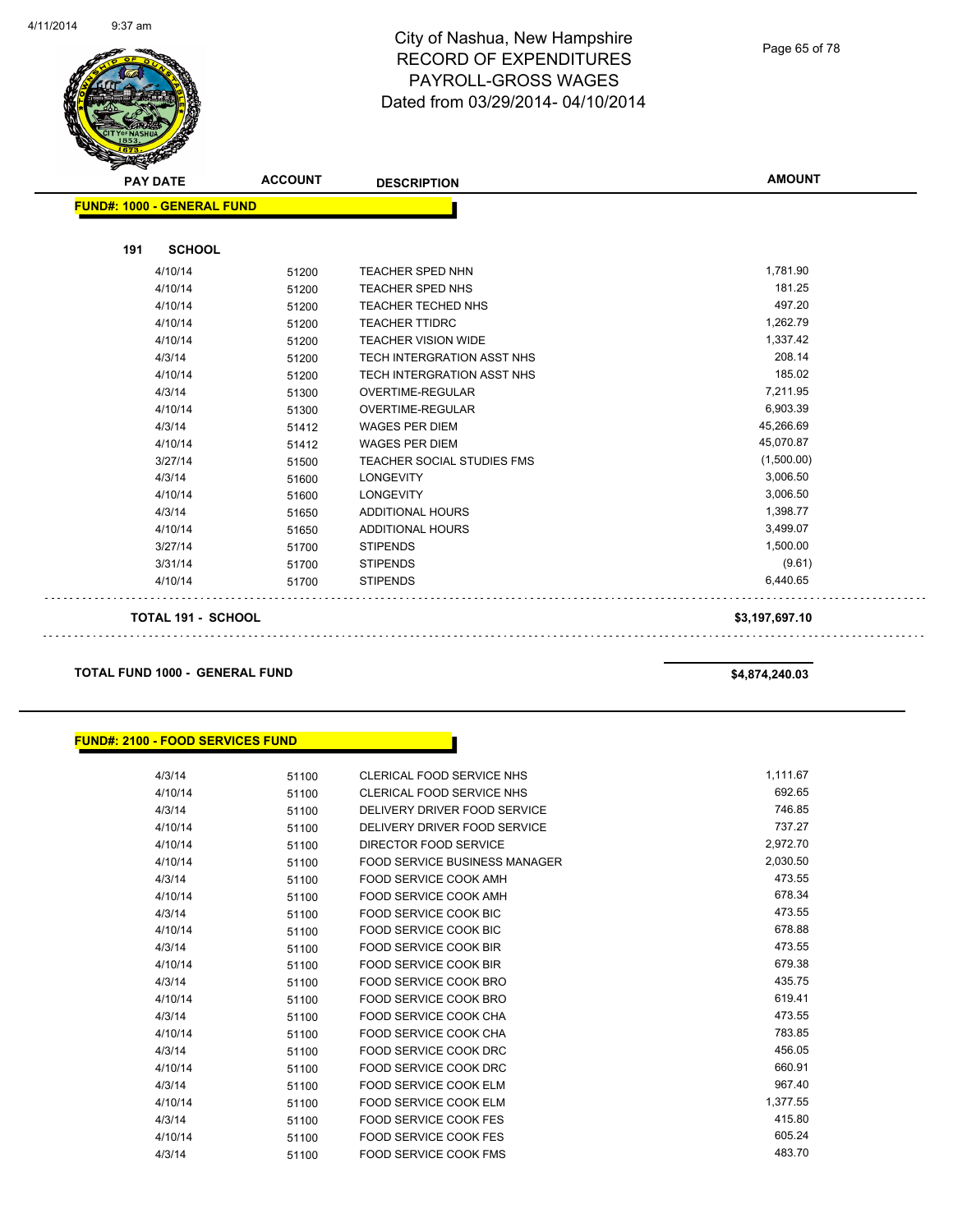

**AMOUNT**

| <mark>FUND#: 2100 - FOOD SERVICES FUND</mark> |       |                                           |                 |
|-----------------------------------------------|-------|-------------------------------------------|-----------------|
| 4/10/14                                       | 51100 | FOOD SERVICE COOK FMS                     | 687.81          |
| 4/3/14                                        | 51100 | <b>FOOD SERVICE COOK LDG</b>              | 456.05          |
| 4/10/14                                       | 51100 | <b>FOOD SERVICE COOK LDG</b>              | 661.37          |
| 4/3/14                                        | 51100 | <b>FOOD SERVICE COOK MDE</b>              | 473.55          |
| 4/10/14                                       | 51100 | <b>FOOD SERVICE COOK MDE</b>              | 675.26          |
| 4/3/14                                        | 51100 | FOOD SERVICE COOK NHN                     | 997.85          |
| 4/10/14                                       | 51100 | <b>FOOD SERVICE COOK NHN</b>              | 1,442.43        |
| 4/3/14                                        | 51100 | <b>FOOD SERVICE COOK NHS</b>              | 998.20          |
| 4/10/14                                       | 51100 | FOOD SERVICE COOK NHS                     | 1,459.99        |
| 4/3/14                                        | 51100 | FOOD SERVICE COOK NSE                     | 362.60          |
| 4/10/14                                       | 51100 | FOOD SERVICE COOK NSE                     | 643.86          |
| 4/3/14                                        | 51100 | <b>FOOD SERVICE COOK PMS</b>              | 483.70          |
| 4/10/14                                       | 51100 | <b>FOOD SERVICE COOK PMS</b>              | 690.15          |
| 4/3/14                                        | 51100 | FOOD SERVICE COOK SHE                     | 410.45          |
| 4/10/14                                       | 51100 | FOOD SERVICE COOK SHE                     | 660.26          |
| 4/10/14                                       | 51100 | <b>FOOD SERVICE SITE CORD</b>             | 11,366.20       |
| 4/3/14                                        | 51100 | <b>FOOD SERVICECOOK MTP</b>               | 415.80          |
| 4/10/14                                       | 51100 | <b>FOOD SERVICECOOK MTP</b>               | 605.18          |
| 4/3/14                                        | 51200 | FOOD SERVICE ASST PT AMH                  | 448.70          |
| 4/10/14                                       | 51200 | FOOD SERVICE ASST PT AMH                  | 887.63          |
| 4/3/14                                        | 51200 | FOOD SERVICE ASST PT BIC                  | 514.65          |
| 4/10/14                                       | 51200 | FOOD SERVICE ASST PT BIC                  | 903.59          |
| 4/3/14                                        | 51200 | FOOD SERVICE ASST PT BIR                  | 580.20          |
| 4/10/14                                       | 51200 | FOOD SERVICE ASST PT BIR                  | 882.02          |
| 4/3/14                                        | 51200 | FOOD SERVICE ASST PT BRO                  | 339.47          |
| 4/10/14                                       | 51200 | FOOD SERVICE ASST PT BRO                  | 663.55          |
| 4/3/14                                        | 51200 | FOOD SERVICE ASST PT CHA                  | 336.89          |
| 4/10/14                                       | 51200 | FOOD SERVICE ASST PT CHA                  | 860.95          |
| 4/3/14                                        | 51200 | FOOD SERVICE ASST PT DRC                  | 816.42          |
| 4/10/14                                       | 51200 | FOOD SERVICE ASST PT DRC                  | 1,467.87        |
| 4/3/14                                        | 51200 | FOOD SERVICE ASST PT ELM                  | 2,907.31        |
| 4/10/14                                       | 51200 | FOOD SERVICE ASST PT ELM                  | 4,131.45        |
| 4/3/14                                        | 51200 | FOOD SERVICE ASST PT FES                  | 861.85          |
| 4/10/14                                       | 51200 | FOOD SERVICE ASST PT FES                  | 1,437.44        |
| 4/3/14                                        | 51200 | <b>FOOD SERVICE ASST PT FMS</b>           | 2,406.89        |
| 4/10/14                                       | 51200 | <b>FOOD SERVICE ASST PT FMS</b>           | 3,916.27        |
| 4/3/14                                        | 51200 | FOOD SERVICE ASST PT LDG                  | 571.75          |
| 4/10/14                                       | 51200 | FOOD SERVICE ASST PT LDG                  | 858.34          |
| 4/3/14                                        | 51200 | FOOD SERVICE ASST PT MDE                  | 646.00          |
| 4/10/14                                       | 51200 | FOOD SERVICE ASST PT MDE                  | 1,060.08        |
| 4/3/14                                        | 51200 | FOOD SERVICE ASST PT MTP                  | 450.76          |
| 4/10/14                                       | 51200 | FOOD SERVICE ASST PT MTP                  | 705.31          |
| 4/3/14                                        | 51200 | FOOD SERVICE ASST PT NHN                  | 4,454.13        |
| 4/10/14                                       | 51200 | FOOD SERVICE ASST PT NHN                  | 6,435.28        |
| 4/3/14                                        | 51200 | FOOD SERVICE ASST PT NHS                  | 4,625.09        |
| 4/10/14                                       | 51200 | FOOD SERVICE ASST PT NHS                  | 6,721.85        |
| 4/10/14                                       | 51200 | FOOD SERVICE ASST PT NSE                  | 500.87          |
| 4/3/14                                        | 51200 | FOOD SERVICE ASST PT PMS                  | 2,348.11        |
| 4/10/14                                       | 51200 | FOOD SERVICE ASST PT PMS                  | 3,501.83        |
| 4/3/14                                        | 51200 | FOOD SERVICE ASST PT SHE                  | 502.90          |
| 4/10/14                                       | 51200 | FOOD SERVICE ASST PT SHE                  | 908.11<br>40.56 |
| 4/3/14                                        | 51300 | OVERTIME-REGULAR                          | 423.67          |
| 4/10/14<br>4/3/14                             | 51300 | OVERTIME-REGULAR<br><b>WAGES PER DIEM</b> | 1,886.43        |
|                                               | 51412 |                                           |                 |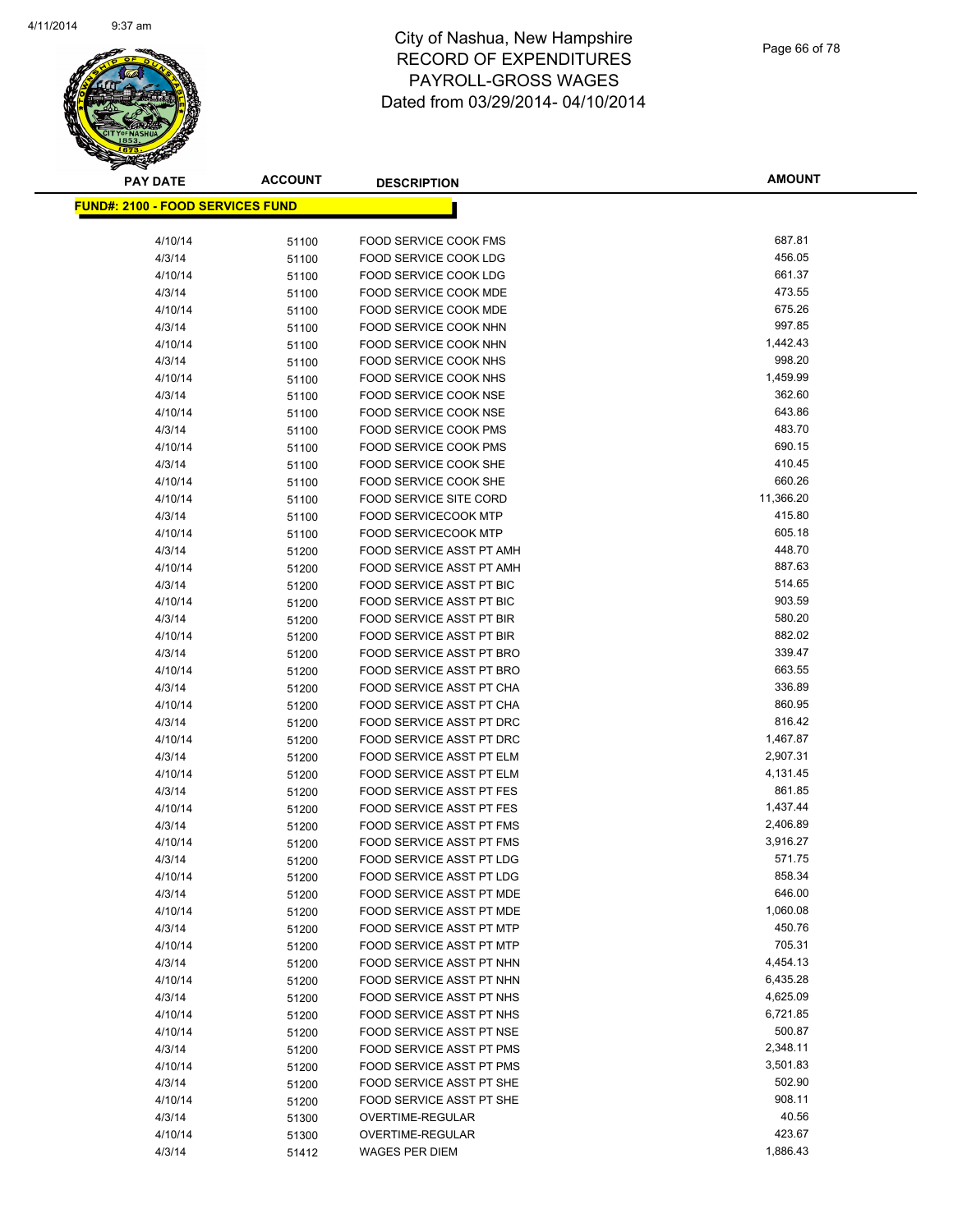|                                                 |                | City of Nashua, New Hampshire<br><b>RECORD OF EXPENDITURES</b><br>PAYROLL-GROSS WAGES<br>Dated from 03/29/2014-04/10/2014 | Page 67 of 78 |
|-------------------------------------------------|----------------|---------------------------------------------------------------------------------------------------------------------------|---------------|
| <b>PAY DATE</b>                                 | <b>ACCOUNT</b> | <b>DESCRIPTION</b>                                                                                                        | <b>AMOUNT</b> |
| <b>FUND#: 2100 - FOOD SERVICES FUND</b>         |                |                                                                                                                           |               |
| 4/10/14                                         | 51412          | <b>WAGES PER DIEM</b>                                                                                                     | 1,935.57      |
| <b>TOTAL FUND 2100 - FOOD SERVICES FUND</b>     |                |                                                                                                                           | \$105,458.60  |
| <b>FUND#: 2201 - DRIVERS EDUCATION FUND</b>     |                |                                                                                                                           |               |
| 4/10/14                                         | 51200          | ADULT ED DIPOLMA INST                                                                                                     | 375.00        |
| 4/3/14                                          | 51200          | ADULT ED DRIVERS ED INST                                                                                                  | 300.00        |
| 4/10/14                                         | 51200          | ADULT ED DRIVERS ED INST                                                                                                  | 300.00        |
| 4/3/14                                          | 51200          | DRIVER INSTRUCTOR                                                                                                         | 425.00        |
| 4/10/14                                         | 51200          | TEACHER TECHED ELM                                                                                                        | 350.00        |
| 4/10/14                                         | 51200          | TEACHER TECHED FMS                                                                                                        | 300.00        |
| 4/10/14                                         | 51300          | OVERTIME-REGULAR                                                                                                          | 43.64         |
| <b>TOTAL FUND 2201 - DRIVERS EDUCATION FUND</b> |                |                                                                                                                           | \$2,093.64    |
|                                                 |                |                                                                                                                           |               |
| <b>FUND#: 2207 - ADULT ED/CONTINUING ED</b>     |                |                                                                                                                           |               |
| 4/3/14                                          | 51200          | ADULT ED DIPOLMA INST                                                                                                     | 75.00         |
| 4/10/14                                         | 51200          | ADULT ED DIPOLMA INST                                                                                                     | 75.00         |
| 4/3/14                                          | 51200          | ADULT ED ENRICHMENT INST                                                                                                  | 150.00        |
| 4/10/14                                         | 51200          | ADULT ED ENRICHMENT INST                                                                                                  | 150.00        |
| 4/3/14                                          | 51200          | ADULT ED ENRICHMENT TEACHER                                                                                               | 50.00         |
| 4/10/14                                         | 51200          | ADULT ED ENRICHMENT TEACHER                                                                                               | 200.00        |
| 4/10/14                                         | 51200          | ASST SYSTEMS ADMIN FULL YEAR                                                                                              | 25.00         |
| 4/3/14                                          | 51200          | <b>CLERICAL PRINCIPAL NHN</b>                                                                                             | 37.50         |
| 4/10/14                                         | 51200          | CLERICAL PRINCIPAL NHN                                                                                                    | 37.50         |
| 4/3/14                                          | 51200          | <b>SUB TEACHER</b>                                                                                                        | 200.00        |
| 4/10/14                                         | 51200          | <b>SUB TEACHER</b>                                                                                                        | 200.00        |
| TOTAL FUND 2207 - ADULT ED/CONTINUING ED        |                |                                                                                                                           | \$1,200.00    |
| <b>FUND#: 2222 - AFTER SCHOOL PROGRAM</b>       |                |                                                                                                                           |               |
| 4/10/14                                         | 51100          | DIRECTOR 21 CENTURY                                                                                                       | 2,196.69      |
| TOTAL FUND 2222 - AFTER SCHOOL PROGRAM          |                |                                                                                                                           | \$2,196.69    |
| <b>FUND#: 2252 - DAY CARE</b>                   |                |                                                                                                                           |               |
| 4/10/14                                         | 51100          | PANTHER PRESCHOOL DIRECTOR                                                                                                | 1,000.00      |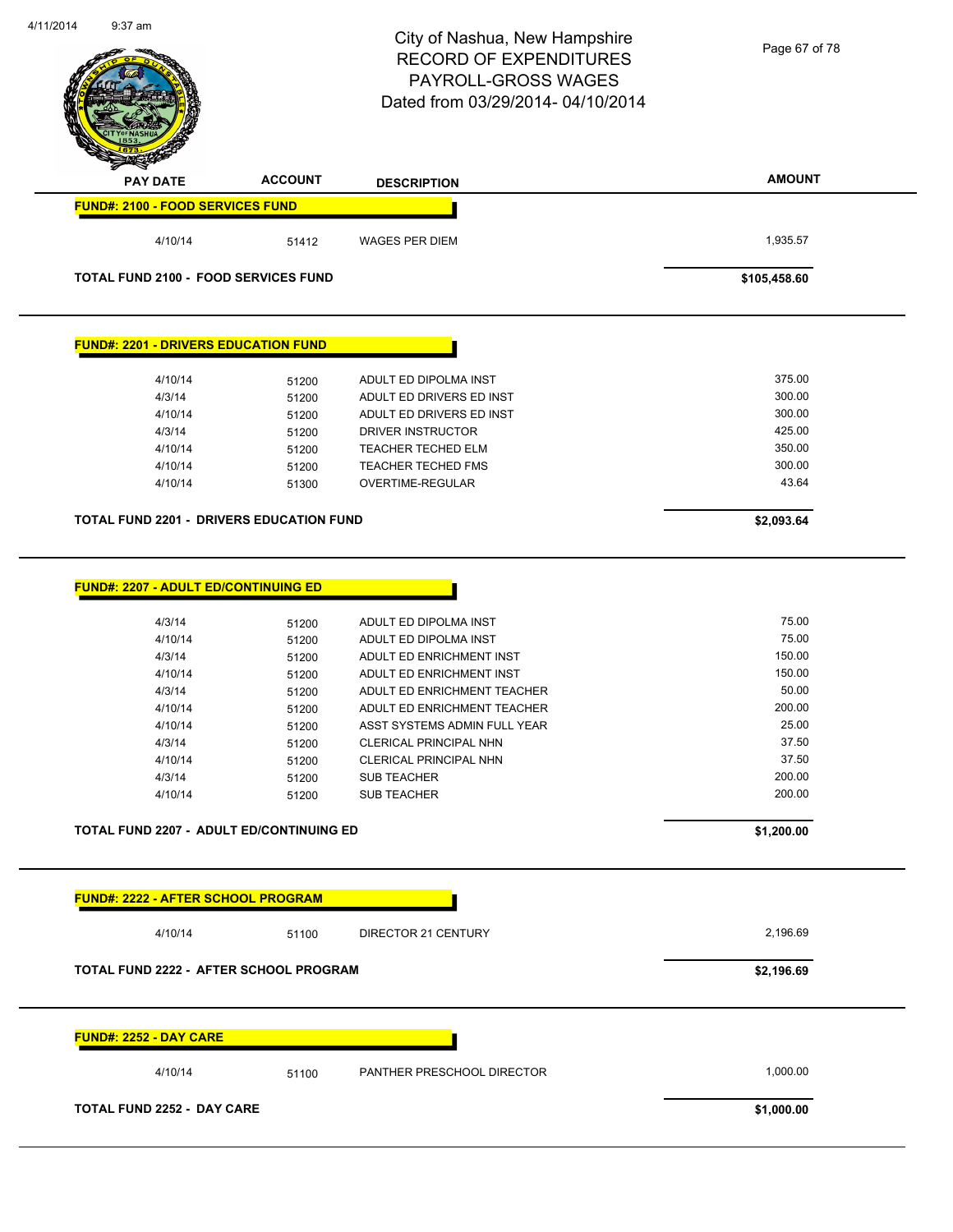

| <b>PAY DATE</b>                                             | <b>ACCOUNT</b>                            | <b>DESCRIPTION</b>                                                                                                         | <b>AMOUNT</b>                                        |
|-------------------------------------------------------------|-------------------------------------------|----------------------------------------------------------------------------------------------------------------------------|------------------------------------------------------|
| <b>FUND#: 2503 - PARKS &amp; REC PROGRAMS FUND</b>          |                                           |                                                                                                                            |                                                      |
| 4/3/14                                                      | 51100                                     | PROGRAM COORDINATOR                                                                                                        | 347.90                                               |
| 4/10/14                                                     | 51100                                     | PROGRAM COORDINATOR                                                                                                        | 347.90                                               |
| <b>TOTAL FUND 2503 - PARKS &amp; REC PROGRAMS FUND</b>      |                                           |                                                                                                                            | \$695.80                                             |
| <b>FUND#: 2505 - GOVT &amp; EDUCATION CHANNELS FUND</b>     |                                           |                                                                                                                            |                                                      |
| 4/3/14                                                      | 51100                                     | ECHANNEL ACCESS ADMINISTRATOR                                                                                              | 1,014.70                                             |
| 4/10/14                                                     | 51100                                     | ECHANNEL ACCESS ADMINISTRATOR                                                                                              | 1,014.70                                             |
| 4/3/14                                                      | 51100                                     | PEG PROGRAM MANAGER                                                                                                        | 1,139.75                                             |
| 4/10/14                                                     | 51100                                     | PEG PROGRAM MANAGER                                                                                                        | 1,139.75                                             |
| <b>TOTAL FUND 2505 - GOVT &amp; EDUCATION CHANNELS FUND</b> |                                           |                                                                                                                            | \$4,308.90                                           |
| 4/3/14<br>4/10/14<br>4/3/14<br>4/10/14<br>4/10/14           | 51100<br>51100<br>51100<br>51100<br>51300 | DOMESTIC VIOLENCE ADVOCATE<br>DOMESTIC VIOLENCE ADVOCATE<br>PATROLMAN ALL RANKS<br>PATROLMAN ALL RANKS<br>OVERTIME-REGULAR | 788.05<br>788.05<br>1,173.90<br>1,173.90<br>1,483.22 |
| <b>TOTAL FUND 3050 - POLICE GRANTS FUND</b>                 |                                           |                                                                                                                            | \$5,407.12                                           |
| <b>FUND#: 3060 - FIRE GRANTS FUND</b>                       |                                           |                                                                                                                            |                                                      |
| 4/3/14                                                      | 51100                                     | <b>CAPTAIN</b>                                                                                                             | 989.82                                               |
| 4/3/14                                                      | 51100                                     | CAPTAIN FIRE TRAINING SAFETY                                                                                               | 164.61                                               |
| 4/3/14                                                      | 51100                                     | DEPUTY FIRE CHIEF                                                                                                          | 166.74                                               |
| 4/3/14                                                      | 51100                                     | FIRE LIEUTENANT                                                                                                            | 3,040.02                                             |
| 4/3/14                                                      | 51100                                     | FIREFIGHTERS ALL RANKS                                                                                                     | 4,254.52                                             |
|                                                             | TOTAL FUND 3060 - FIRE GRANTS FUND        |                                                                                                                            | \$8,615.71                                           |
|                                                             |                                           |                                                                                                                            |                                                      |

| 4/3/14  | 51100 | <b>EPIDEMIOLOGIST</b>          | 1.302.65 |
|---------|-------|--------------------------------|----------|
| 4/10/14 | 51100 | <b>EPIDEMIOLOGIST</b>          | 1.302.65 |
| 4/3/14  | 51100 | INTAKE SPECIALIST PROGRAM ASST | 366.50   |
| 4/10/14 | 51100 | INTAKE SPECIALIST PROGRAM ASST | 366.50   |
| 4/3/14  | 51100 | PROGRAM ASSISTANT              | 419.85   |
| 4/10/14 | 51100 | PROGRAM ASSISTANT              | 419.85   |
| 4/3/14  | 51100 | PUB HEALTH NURSE               | 132.25   |
| 4/10/14 | 51100 | PUB HEALTH NURSE               | 132.25   |
| 4/3/14  | 51100 | PUB HEALTH PREPAREDNESS COORD  | 1.117.43 |
| 4/10/14 | 51100 | PUB HEALTH PREPAREDNESS COORD  | 1.117.45 |
|         |       |                                |          |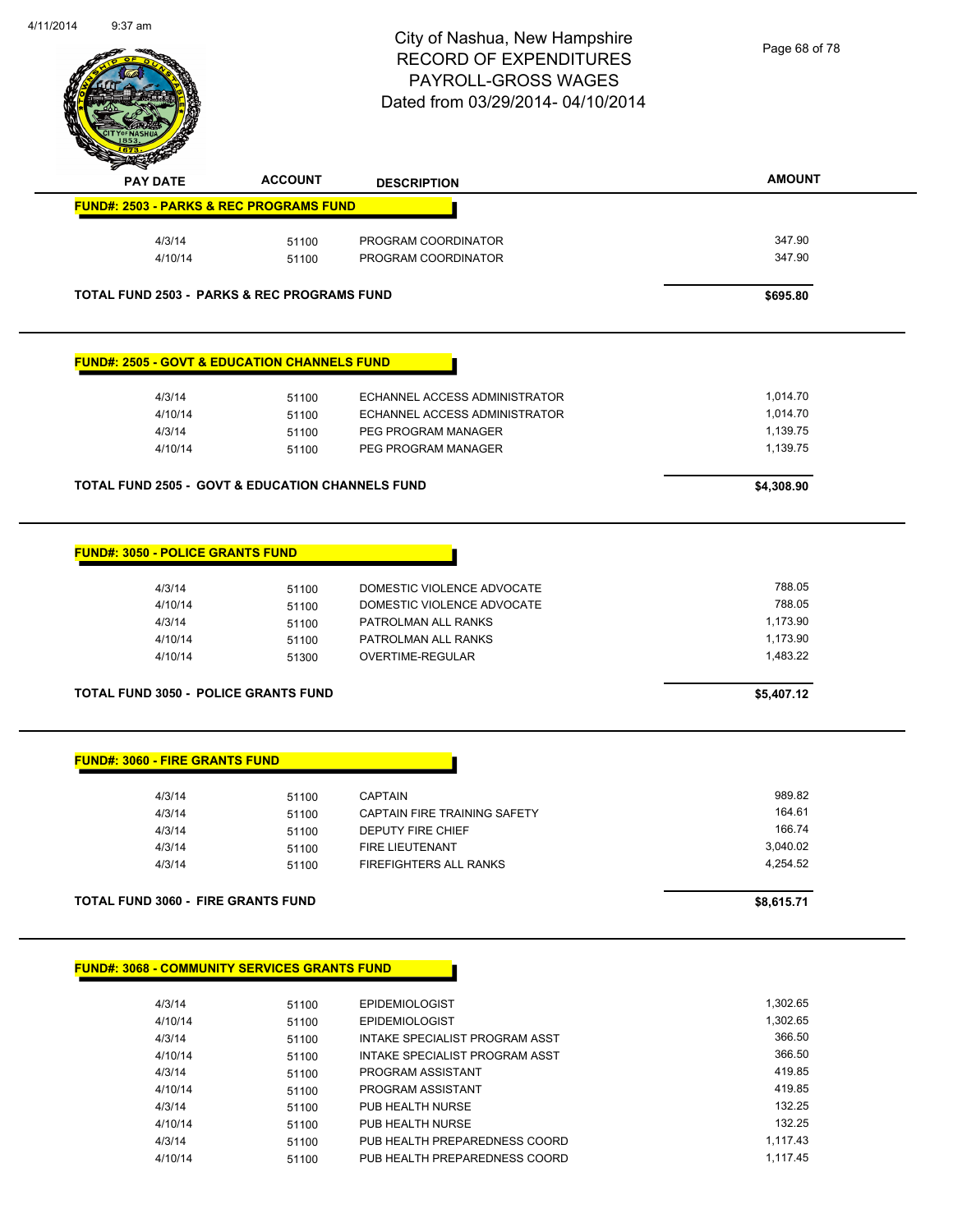|                                                                                                                                                                                        |                                                                                                                   | City of Nashua, New Hampshire<br><b>RECORD OF EXPENDITURES</b><br><b>PAYROLL-GROSS WAGES</b><br>Dated from 03/29/2014-04/10/2014                                                                                                                                                                                                                                                                            | Page 69 of 78                                                                                                                              |
|----------------------------------------------------------------------------------------------------------------------------------------------------------------------------------------|-------------------------------------------------------------------------------------------------------------------|-------------------------------------------------------------------------------------------------------------------------------------------------------------------------------------------------------------------------------------------------------------------------------------------------------------------------------------------------------------------------------------------------------------|--------------------------------------------------------------------------------------------------------------------------------------------|
| <b>PAY DATE</b>                                                                                                                                                                        | <b>ACCOUNT</b>                                                                                                    | <b>DESCRIPTION</b>                                                                                                                                                                                                                                                                                                                                                                                          | <b>AMOUNT</b>                                                                                                                              |
| <b>TOTAL FUND 3068 - COMMUNITY SERVICES GRANTS FUND</b>                                                                                                                                |                                                                                                                   |                                                                                                                                                                                                                                                                                                                                                                                                             | \$6,677.38                                                                                                                                 |
| <b>FUND#: 3070 - COMMUNITY HEALTH GRANTS FUND</b>                                                                                                                                      |                                                                                                                   |                                                                                                                                                                                                                                                                                                                                                                                                             |                                                                                                                                            |
| 4/3/14                                                                                                                                                                                 | 51100                                                                                                             | PUB HEALTH NURSE                                                                                                                                                                                                                                                                                                                                                                                            | 885.15                                                                                                                                     |
| 4/10/14                                                                                                                                                                                | 51100                                                                                                             | PUB HEALTH NURSE                                                                                                                                                                                                                                                                                                                                                                                            | 885.15                                                                                                                                     |
| 4/3/14                                                                                                                                                                                 | 51412                                                                                                             | <b>WAGES PER DIEM</b>                                                                                                                                                                                                                                                                                                                                                                                       | 114.00                                                                                                                                     |
| 4/10/14                                                                                                                                                                                | 51412                                                                                                             | <b>WAGES PER DIEM</b>                                                                                                                                                                                                                                                                                                                                                                                       | 114.00                                                                                                                                     |
| TOTAL FUND 3070 - COMMUNITY HEALTH GRANTS FUND                                                                                                                                         |                                                                                                                   |                                                                                                                                                                                                                                                                                                                                                                                                             | \$1,998.30                                                                                                                                 |
|                                                                                                                                                                                        |                                                                                                                   |                                                                                                                                                                                                                                                                                                                                                                                                             |                                                                                                                                            |
| <b>FUND#: 3080 - COMMUNITY DEVELOPMENT GRANTS</b>                                                                                                                                      |                                                                                                                   |                                                                                                                                                                                                                                                                                                                                                                                                             |                                                                                                                                            |
| 4/3/14                                                                                                                                                                                 | 51100                                                                                                             | OED PROGRAM COORDINATOR                                                                                                                                                                                                                                                                                                                                                                                     | 154.00                                                                                                                                     |
|                                                                                                                                                                                        |                                                                                                                   |                                                                                                                                                                                                                                                                                                                                                                                                             |                                                                                                                                            |
| 4/10/14                                                                                                                                                                                | 51100                                                                                                             | OED PROGRAM COORDINATOR                                                                                                                                                                                                                                                                                                                                                                                     | 154.00                                                                                                                                     |
|                                                                                                                                                                                        |                                                                                                                   |                                                                                                                                                                                                                                                                                                                                                                                                             |                                                                                                                                            |
| TOTAL FUND 3080 - COMMUNITY DEVELOPMENT GRANTS                                                                                                                                         |                                                                                                                   |                                                                                                                                                                                                                                                                                                                                                                                                             | \$308.00                                                                                                                                   |
| <b>FUND#: 3090 - URBAN PROGRAM GRANTS FUND</b><br>4/3/14<br>4/10/14<br>4/3/14<br>4/10/14<br>4/3/14<br>4/10/14<br>4/3/14<br>4/10/14<br>4/3/14<br>4/10/14<br>4/3/14<br>4/10/14<br>4/3/14 | 51100<br>51100<br>51100<br>51100<br>51100<br>51100<br>51100<br>51100<br>51100<br>51100<br>51100<br>51100<br>51200 | <b>GRANT MGMT SPECIALIST</b><br><b>GRANT MGMT SPECIALIST</b><br>INTAKE SPECIALIST PROGRAM ASST<br><b>INTAKE SPECIALIST PROGRAM ASST</b><br>MANAGER URBAN PROGRAMS<br><b>MANAGER URBAN PROGRAMS</b><br>PROGRAM COORDINATOR LP&HH<br>PROGRAM COORDINATOR LP&HH<br>PROJECT ADMINISTRATOR<br>PROJECT ADMINISTRATOR<br>PROJECT ADMINISTRATOR LP&HH<br>PROJECT ADMINISTRATOR LP&HH<br>CODE ENFORCEMENT OFFICER II | 961.60<br>961.60<br>549.70<br>549.70<br>1,408.20<br>1,408.20<br>1,073.90<br>1,073.90<br>1,162.45<br>1,162.45<br>625.25<br>625.25<br>559.68 |
| 4/10/14                                                                                                                                                                                | 51200                                                                                                             | CODE ENFORCEMENT OFFICER II                                                                                                                                                                                                                                                                                                                                                                                 | 480.98                                                                                                                                     |
| TOTAL FUND 3090 - URBAN PROGRAM GRANTS FUND                                                                                                                                            |                                                                                                                   |                                                                                                                                                                                                                                                                                                                                                                                                             | \$12,602.86                                                                                                                                |
| <b>FUND#: 3120 - TRANSIT GRANTS FUND</b>                                                                                                                                               |                                                                                                                   |                                                                                                                                                                                                                                                                                                                                                                                                             |                                                                                                                                            |
| 4/3/14                                                                                                                                                                                 | 51100                                                                                                             | OED PROGRAM COORDINATOR                                                                                                                                                                                                                                                                                                                                                                                     | 154.00                                                                                                                                     |
| 4/10/14                                                                                                                                                                                | 51100                                                                                                             | OED PROGRAM COORDINATOR                                                                                                                                                                                                                                                                                                                                                                                     | 154.00                                                                                                                                     |

4/10/14 51100 TRANSIT FINANCE COORDINATOR 1,139.66 4/3/14 51100 TRANSIT FLEET FACILITIES SUPV 961.60 4/10/14 51100 TRANSIT FLEET FACILITIES SUPV 561.60 4/3/14 51100 TRANSIT MECHANICS 1,744.00 4/10/14 51100 TRANSIT MECHANICS 1,744.00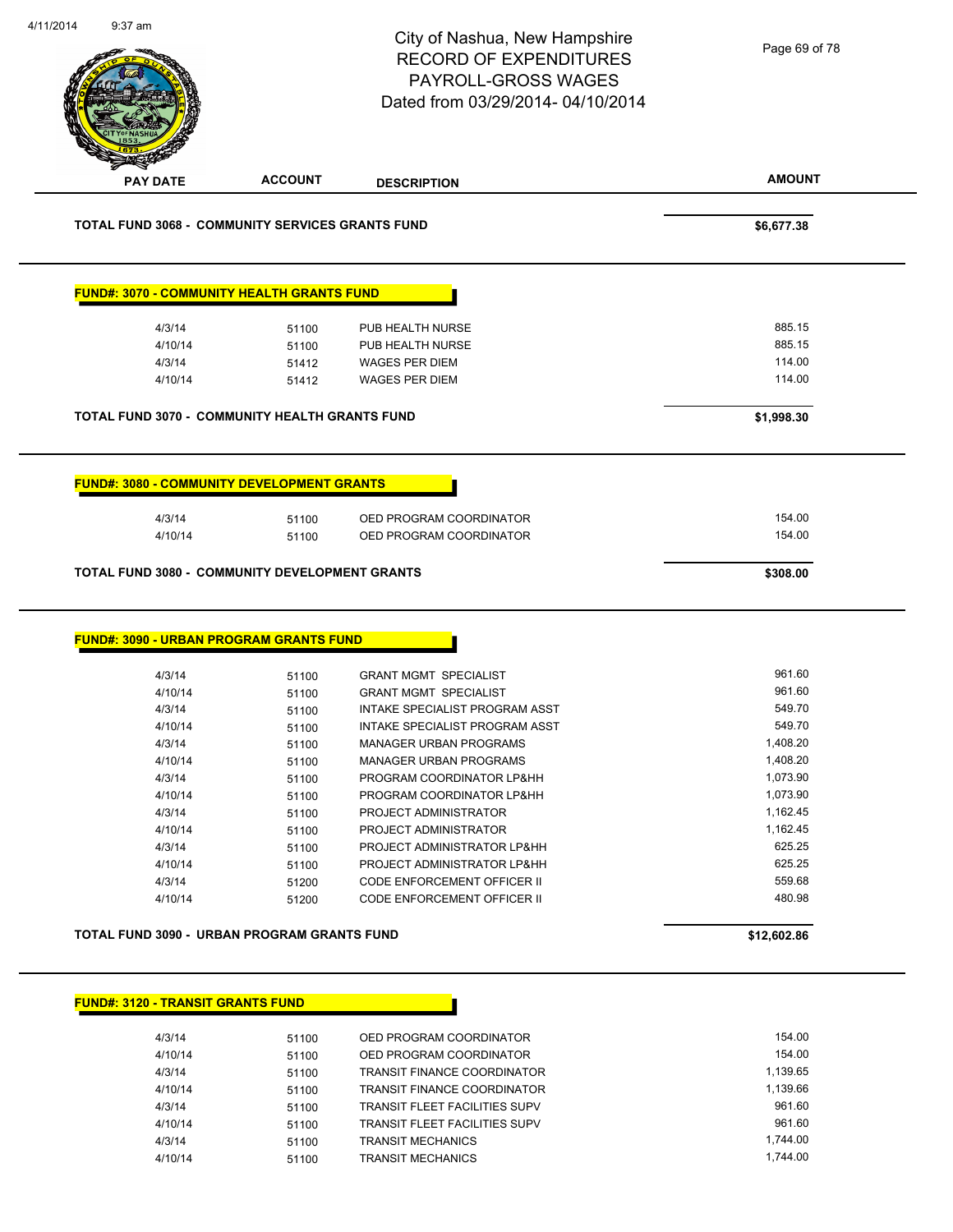

| <b>PAY DATE</b> | <b>ACCOUNT</b> | <b>DESCRIPTION</b>                       | <b>AMOUNT</b> |
|-----------------|----------------|------------------------------------------|---------------|
|                 |                |                                          |               |
| 4/3/14          | 51100          | <b>TRANSIT OPER MKTG SUPV</b>            | 985.15        |
| 4/10/14         | 51100          | <b>TRANSIT OPER MKTG SUPV</b>            | 985.15        |
| 4/3/14          | 51100          | <b>TRANSIT OPERATIONS COORDINATOR</b>    | 863.35        |
| 4/10/14         | 51100          | <b>TRANSIT OPERATIONS COORDINATOR</b>    | 863.35        |
| 4/3/14          | 51100          | <b>TRANSIT UTILITY SERVICE WORKER</b>    | 794.50        |
| 4/10/14         | 51100          | <b>TRANSIT UTILITY SERVICE WORKER</b>    | 862.38        |
| 4/3/14          | 51100          | <b>TRANSPORTATION DEPT MANAGER</b>       | 1,460.55      |
| 4/10/14         | 51100          | <b>TRANSPORTATION DEPT MANAGER</b>       | 1.460.55      |
|                 |                |                                          |               |
|                 |                | <b>FUND#: 3120 - TRANSIT GRANTS FUND</b> |               |

#### **TOTAL FUND 3120 - TRANSIT GRANTS FUND \$16,273.49**

#### **FUND#: 3800 - SCHOOL GRANTS FUND**

| 4/10/14 | 51100 | 21 CENTURY ELEM MFAM RES COORD | 5,757.90 |
|---------|-------|--------------------------------|----------|
| 4/10/14 | 51100 | 21 CENTURY MIDL FAM RES COORD  | 2,088.30 |
| 4/10/14 | 51100 | ASSISTANT PRINCIPAL AMH        | 1,406.20 |
| 4/10/14 | 51100 | ASSISTANT PRINCIPAL BRO        | 1,403.90 |
| 4/10/14 | 51100 | ASSISTANT PRINCIPAL MDE        | 1,406.20 |
| 4/10/14 | 51100 | AYP FACILITATOR DRC            | 2,193.70 |
| 4/10/14 | 51100 | AYP FACILITATOR FES            | 1,955.80 |
| 4/10/14 | 51100 | AYP FACILITATOR LDG            | 3,365.80 |
| 4/3/14  | 51100 | <b>CLERICAL 21 CENTURY</b>     | 1,127.51 |
| 4/10/14 | 51100 | <b>CLERICAL 21 CENTURY</b>     | 707.75   |
| 4/10/14 | 51100 | <b>DIRECTOR TITLE 1</b>        | 3,153.80 |
| 4/10/14 | 51100 | DW TECHNOLOGY PEER COACH       | 505.80   |
| 4/10/14 | 51100 | JOB DEVELOPER SPED NHS         | 1,955.80 |
| 4/10/14 | 51100 | OFFICE MANAGER TITLE 1         | 1,494.60 |
| 4/3/14  | 51100 | PARA DW SPEC ED AMH            | 524.00   |
| 4/10/14 | 51100 | PARA DW SPEC ED AMH            | 515.40   |
| 4/3/14  | 51100 | PARA KIND FES                  | 402.91   |
| 4/10/14 | 51100 | PARA KIND FES                  | 402.91   |
| 4/3/14  | 51100 | PARA TTI AMH                   | 913.07   |
| 4/10/14 | 51100 | PARA TTI AMH                   | 913.07   |
| 4/3/14  | 51100 | PARA TTI DRC                   | 881.78   |
| 4/10/14 | 51100 | PARA TTI DRC                   | 855.17   |
| 4/3/14  | 51100 | PARA TTI LDG                   | 1,584.25 |
| 4/10/14 | 51100 | PARA TTI LDG                   | 1,579.80 |
| 4/3/14  | 51100 | PARA TTI NURSERY               | 996.54   |
| 4/10/14 | 51100 | PARA TTI NURSERY               | 990.35   |
| 4/3/14  | 51100 | PARA VOC NHS                   | 403.85   |
| 4/10/14 | 51100 | PARA VOC NHS                   | 403.85   |
| 4/10/14 | 51100 | SYSTEMS ADMIN SCH YEAR         | 2,143.50 |
| 4/10/14 | 51100 | <b>TEACHER DWSE BIR</b>        | 1,694.50 |
| 4/10/14 | 51100 | <b>TEACHER DWSE BRO</b>        | 1,832.90 |
| 4/10/14 | 51100 | TEACHER DWSE CHA               | 1,858.10 |
| 4/10/14 | 51100 | <b>TEACHER DWSE ELM</b>        | 1,554.80 |
| 4/10/14 | 51100 | <b>TEACHER DWSE MDE</b>        | 1,762.10 |
| 4/10/14 | 51100 | TEACHER DWSE SHE               | 1,554.80 |
| 4/10/14 | 51100 | <b>TEACHER GR3 BIC</b>         | 3,249.30 |
| 4/10/14 | 51100 | <b>TEACHER KIND FES</b>        | 1,686.40 |
| 4/10/14 | 51100 | <b>TEACHER PRESCHOOL NHS</b>   | 1,877.80 |
| 4/10/14 | 51100 | <b>TEACHER SPED AMH</b>        | 3,377.90 |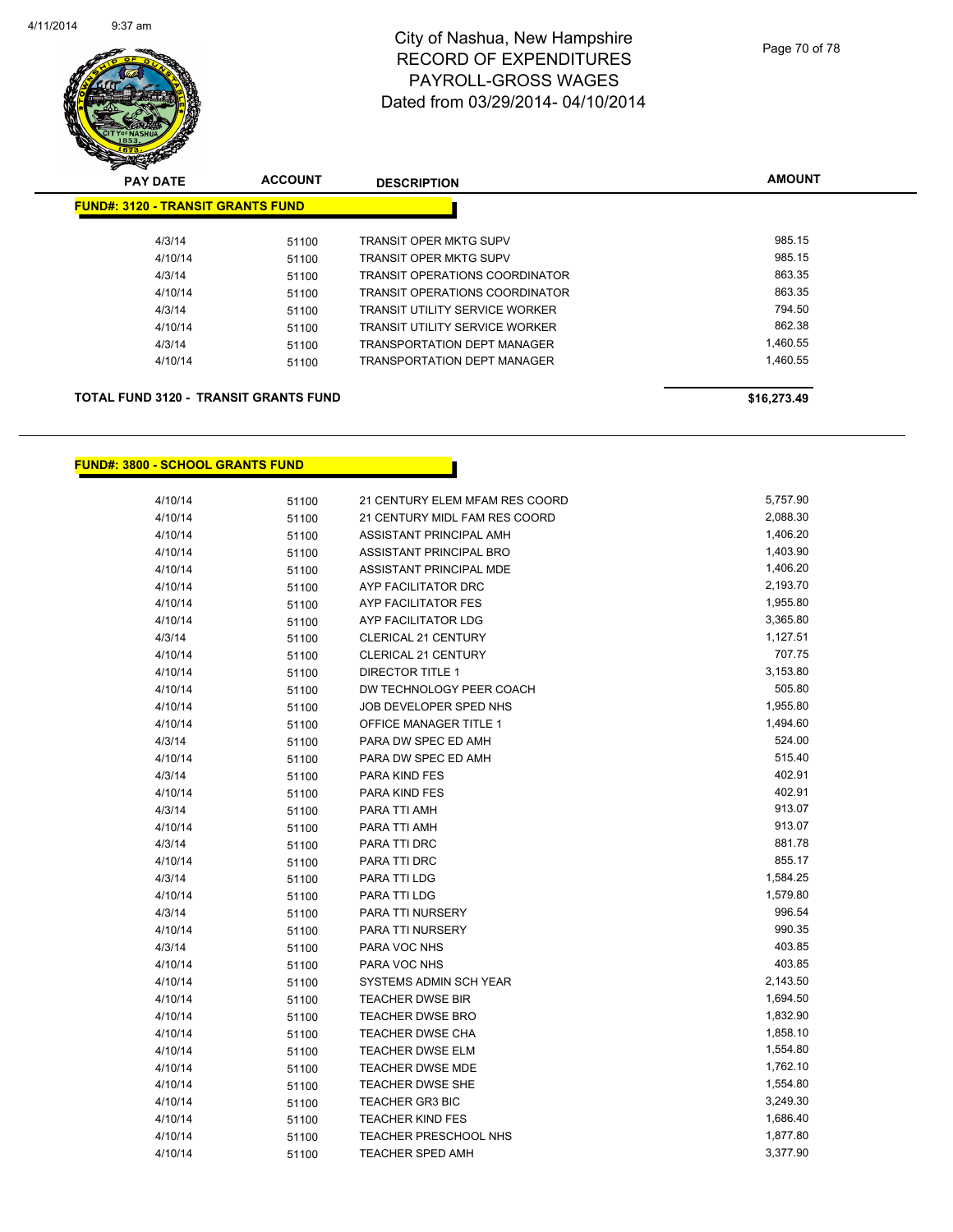

**AMOUNT**

| <b>FUND#: 3800 - SCHOOL GRANTS FUND</b> |                |                                                    |                      |
|-----------------------------------------|----------------|----------------------------------------------------|----------------------|
|                                         |                |                                                    |                      |
| 4/10/14                                 | 51100          | TEACHER SPED DRC                                   | 3,378.00             |
| 4/10/14                                 | 51100          | <b>TEACHER SPED ELM</b>                            | 3,377.90             |
| 4/10/14                                 | 51100          | <b>TEACHER SPED FES</b>                            | 2,295.91             |
| 4/10/14                                 | 51100          | <b>TEACHER SPED FMS</b>                            | 3,575.40             |
| 4/10/14                                 | 51100          | <b>TEACHER SPED LDG</b>                            | 3,506.60             |
| 4/10/14                                 | 51100          | <b>TEACHER SPED MDE</b>                            | 1,554.80             |
| 4/10/14                                 | 51100          | <b>TEACHER SPED NHN</b>                            | 6,694.90             |
| 4/10/14                                 | 51100          | TEACHER SPED NHS                                   | 5,072.50             |
| 4/10/14                                 | 51100          | <b>TEACHER SPED NSE</b>                            | 1,622.40             |
| 4/10/14                                 | 51100          | <b>TEACHER SPED PMS</b><br><b>TEACHER SPED SHE</b> | 1,554.80<br>1,823.10 |
| 4/10/14<br>4/10/14                      | 51100          | TEACHER TEAM FACILITATOR AMH                       | 2,501.80             |
| 4/10/14                                 | 51100          | <b>TEACHER TEAM FACILITATOR MTP</b>                | 1,459.90             |
| 4/10/14                                 | 51100          | 21 CENTURY ELEM MFAM RES COORD                     | 270.09               |
|                                         | 51200          | 21ST CENTURY INSTRUCTOR                            | 1,891.72             |
| 4/3/14<br>4/10/14                       | 51200          | 21ST CENTURY INSTRUCTOR                            | 2,144.02             |
| 4/3/14                                  | 51200<br>51200 | ADULT ED DIPOLMA TEACHER                           | 75.00                |
| 4/10/14                                 |                | ADULT ED DIPOLMA TEACHER                           | 250.00               |
| 4/3/14                                  | 51200<br>51200 | ADULT ED ENRICHMENT INST                           | 350.00               |
| 4/10/14                                 | 51200          | ADULT ED ENRICHMENT INST                           | 250.00               |
| 4/3/14                                  | 51200          | ADULT ED INSTRUCTOR                                | 450.00               |
| 4/10/14                                 | 51200          | ADULT ED INSTRUCTOR                                | 525.00               |
| 4/10/14                                 | 51200          | AYP FACILITATOR DRC                                | 25.00                |
| 4/10/14                                 | 51200          | <b>CLERICAL GUIDANCE NHN</b>                       | 18.77                |
| 4/10/14                                 | 51200          | DW TECHNOLOGY PEER COACH                           | 758.68               |
| 4/10/14                                 | 51200          | ELL OUTREACH WORKER                                | 275.00               |
| 4/3/14                                  | 51200          | ELL OUTREACH WORKER HOURLY                         | 600.00               |
| 4/10/14                                 | 51200          | ELL OUTREACH WORKER HOURLY                         | 600.00               |
| 4/3/14                                  | 51200          | ELL TUTOR                                          | 300.00               |
| 4/10/14                                 | 51200          | ELL TUTOR                                          | 300.00               |
| 4/3/14                                  | 51200          | <b>FAMILY LIAISON</b>                              | 250.00               |
| 4/10/14                                 | 51200          | <b>FAMILY LIAISON</b>                              | 250.00               |
| 4/10/14                                 | 51200          | FOCUS MONITORING DATA ANALYST                      | 1,721.30             |
| 4/3/14                                  | 51200          | FOOD SERVICE COOK LDG                              | 70.00                |
| 4/10/14                                 | 51200          | FOOD SERVICE COOK LDG                              | 70.00                |
| 4/10/14                                 | 51200          | <b>GUIDANCE COUNSELOR FES</b>                      | 290.10               |
| 4/3/14                                  | 51200          | HOME SCHOOL CORD TTI                               | 3,501.18             |
| 4/10/14                                 | 51200          | HOME SCHOOL CORD TTI                               | 3,266.14             |
| 4/3/14                                  | 51200          | <b>INTERPRETER</b>                                 | 187.50               |
| 4/10/14                                 | 51200          | <b>INTERPRETER</b>                                 | 618.75               |
| 4/10/14                                 | 51200          | <b>LIBRARIAN NHN</b>                               | 100.00               |
| 4/10/14                                 | 51200          | <b>LIBRARIAN NHS</b>                               | 75.00                |
| 4/3/14                                  | 51200          | LUNCH MONITOR DRC                                  | 192.59               |
| 4/10/14                                 | 51200          | LUNCH MONITOR DRC                                  | 160.03               |
| 4/3/14                                  | 51200          | LUNCH MONITOR SHE                                  | 201.70               |
| 4/10/14                                 | 51200          | LUNCH MONITOR SHE                                  | 151.28               |
| 4/3/14                                  | 51200          | PARA DW SPEC ED AMH                                | 256.82               |
| 4/10/14                                 | 51200          | PARA DW SPEC ED AMH                                | 233.45               |
| 4/3/14                                  | 51200          | PARA DW SPEC ED BIR                                | 25.00                |
| 4/10/14                                 | 51200          | PARA DW SPEC ED BIR                                | 17.50                |
| 4/3/14                                  | 51200          | PARA DW SPEC ED NHN                                | 75.00                |
| 4/10/14                                 | 51200          | PARA DW SPEC ED NHN                                | 75.00                |
| 4/3/14                                  | 51200          | PARA DW SPEC ED PMS                                | 140.00               |
| 4/10/14                                 | 51200          | PARA DW SPEC ED PMS                                | 157.50               |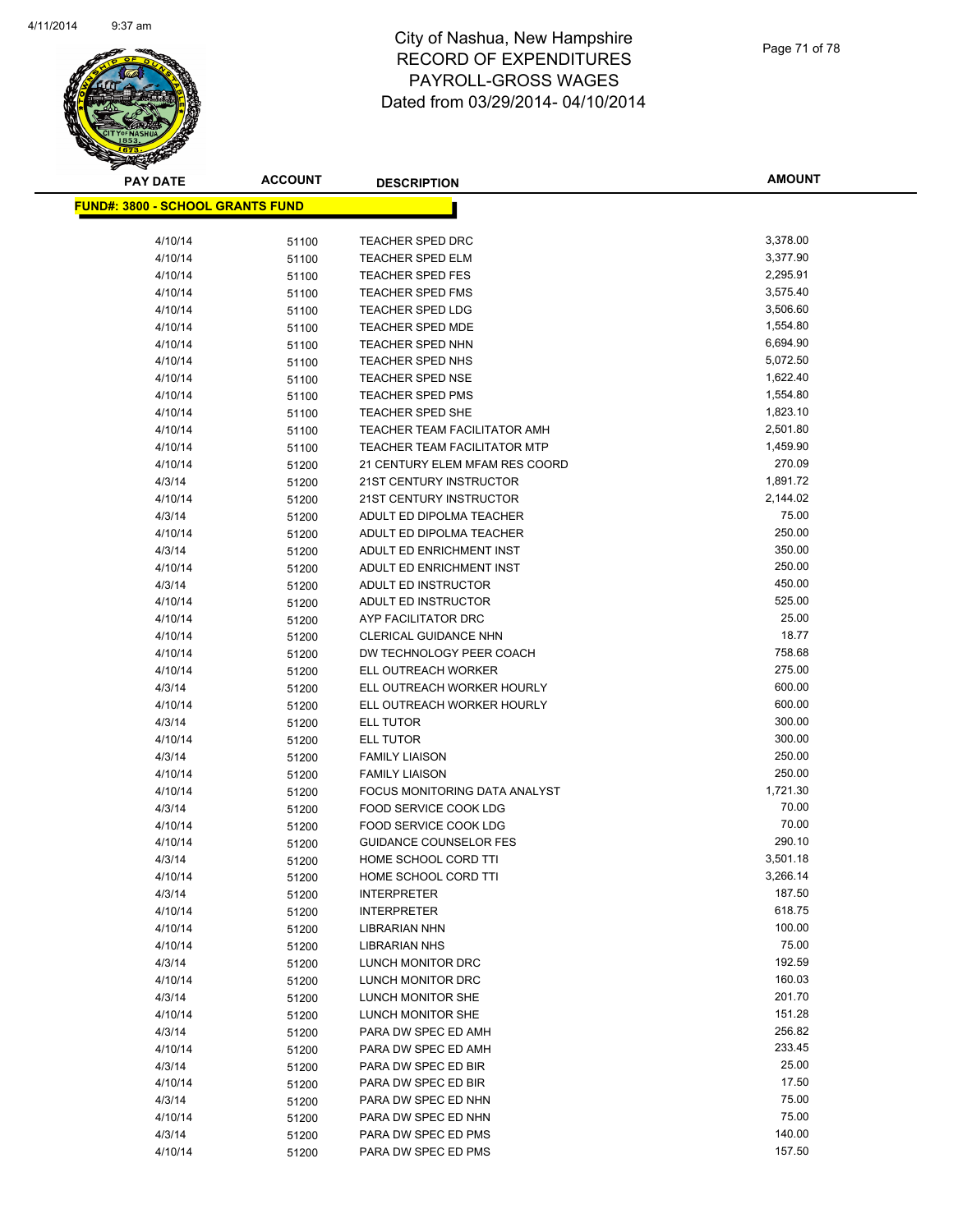

**AMOUNT**

| <u> FUND#: 3800 - SCHOOL GRANTS FUND</u> |                |                                  |                  |
|------------------------------------------|----------------|----------------------------------|------------------|
|                                          |                |                                  |                  |
| 4/3/14                                   | 51200          | PARA DW SPEC ELM                 | 226.44           |
| 4/10/14                                  | 51200          | PARA DW SPEC ELM                 | 261.63           |
| 4/3/14                                   | 51200          | PARA ELL FES                     | 35.00            |
| 4/3/14                                   | 51200          | PARA ELL LDG                     | 52.50            |
| 4/3/14                                   | 51200          | PARA ELL MTP                     | 96.70            |
| 4/10/14                                  | 51200          | PARA ELL MTP                     | 96.70            |
| 4/3/14                                   | 51200          | PARA INST AMH                    | 39.41            |
| 4/10/14                                  | 51200          | PARA INST AMH                    | 39.41            |
| 4/3/14                                   | 51200          | PARA INST BIR                    | 87.50            |
| 4/10/14                                  | 51200          | PARA INST BIR                    | 70.00            |
| 4/3/14                                   | 51200          | PARA INST DRC                    | 206.75           |
| 4/10/14                                  | 51200          | PARA INST DRC                    | 200.08           |
| 4/3/14                                   | 51200          | PARA INST ELM                    | 115.50           |
| 4/10/14                                  | 51200          | PARA INST ELM                    | 70.00            |
| 4/3/14                                   | 51200          | PARA INST FES                    | 247.53           |
| 4/10/14                                  | 51200          | PARA INST FES                    | 640.10           |
| 4/3/14                                   | 51200          | PARA INST FMS                    | 105.00           |
| 4/3/14                                   | 51200          | PARA INST LDG                    | 510.11           |
| 4/10/14                                  | 51200          | PARA INST LDG                    | 503.44           |
| 4/3/14                                   | 51200          | PARA INST NHN                    | 90.03            |
| 4/10/14                                  | 51200          | PARA INST NHN                    | 90.03            |
| 4/3/14                                   | 51200          | PARA INST PMS                    | 249.60           |
| 4/10/14                                  | 51200          | PARA INST PMS                    | 234.18           |
| 4/3/14                                   | 51200          | PARA INST SHE                    | 105.00           |
| 4/10/14                                  | 51200          | PARA INST SHE                    | 157.50           |
| 4/3/14                                   | 51200          | PARA KIND AMH                    | 105.00           |
| 4/10/14                                  | 51200          | PARA KIND AMH                    | 105.00           |
| 4/3/14                                   | 51200          | PARA KIND LDG                    | 41.68            |
| 4/10/14                                  | 51200          | PARA KIND LDG                    | 83.35            |
| 4/3/14                                   | 51200          | PARA MEDIA NHN                   | 125.03           |
| 4/10/14                                  | 51200          | PARA MEDIA NHN                   | 160.03           |
| 4/3/14                                   | 51200          | PARA PRE SCH MTP                 | 166.70<br>166.70 |
| 4/10/14                                  | 51200          | PARA PRE SCH MTP<br>PARA TTI DRC | 131.25           |
| 4/3/14<br>4/10/14                        | 51200          | PARA TTI DRC                     | 210.00           |
|                                          | 51200          |                                  | 83.35            |
| 4/3/14<br>4/10/14                        | 51200          | PARA TTI LDG<br>PARA TTI LDG     | 83.35            |
| 4/10/14                                  | 51200<br>51200 | SOCIAL WORKER FMS                | 87.50            |
| 4/3/14                                   | 51200          | <b>SUB TEACHER</b>               | 280.84           |
| 4/10/14                                  | 51200          | SUB TEACHER                      | 292.50           |
| 4/3/14                                   | 51200          | SUB TEACHER LONG TERM            | 92.50            |
| 4/10/14                                  | 51200          | SUB TEACHER LONG TERM            | 60.00            |
| 4/10/14                                  | 51200          | <b>TEACHER ART PMS</b>           | 70.00            |
| 4/10/14                                  | 51200          | <b>TEACHER BUSINESS NHN</b>      | 50.00            |
| 4/10/14                                  | 51200          | <b>TEACHER DWSE AMH</b>          | 42.50            |
| 4/10/14                                  | 51200          | TEACHER DWSE ELM                 | 61.25            |
| 4/10/14                                  | 51200          | <b>TEACHER ELL AMH</b>           | 150.00           |
| 4/10/14                                  | 51200          | TEACHER ELL BIR                  | 25.00            |
| 4/10/14                                  | 51200          | <b>TEACHER ELL ELM</b>           | 275.00           |
| 4/10/14                                  | 51200          | <b>TEACHER ELL FES</b>           | 25.00            |
| 4/10/14                                  | 51200          | <b>TEACHER ELL FMS</b>           | 150.00           |
| 4/10/14                                  | 51200          | <b>TEACHER ELL LDG</b>           | 250.00           |
| 4/10/14                                  | 51200          | TEACHER ELL NHN                  | 50.00            |
| 4/10/14                                  | 51200          | TEACHER ELL NHS                  | 50.00            |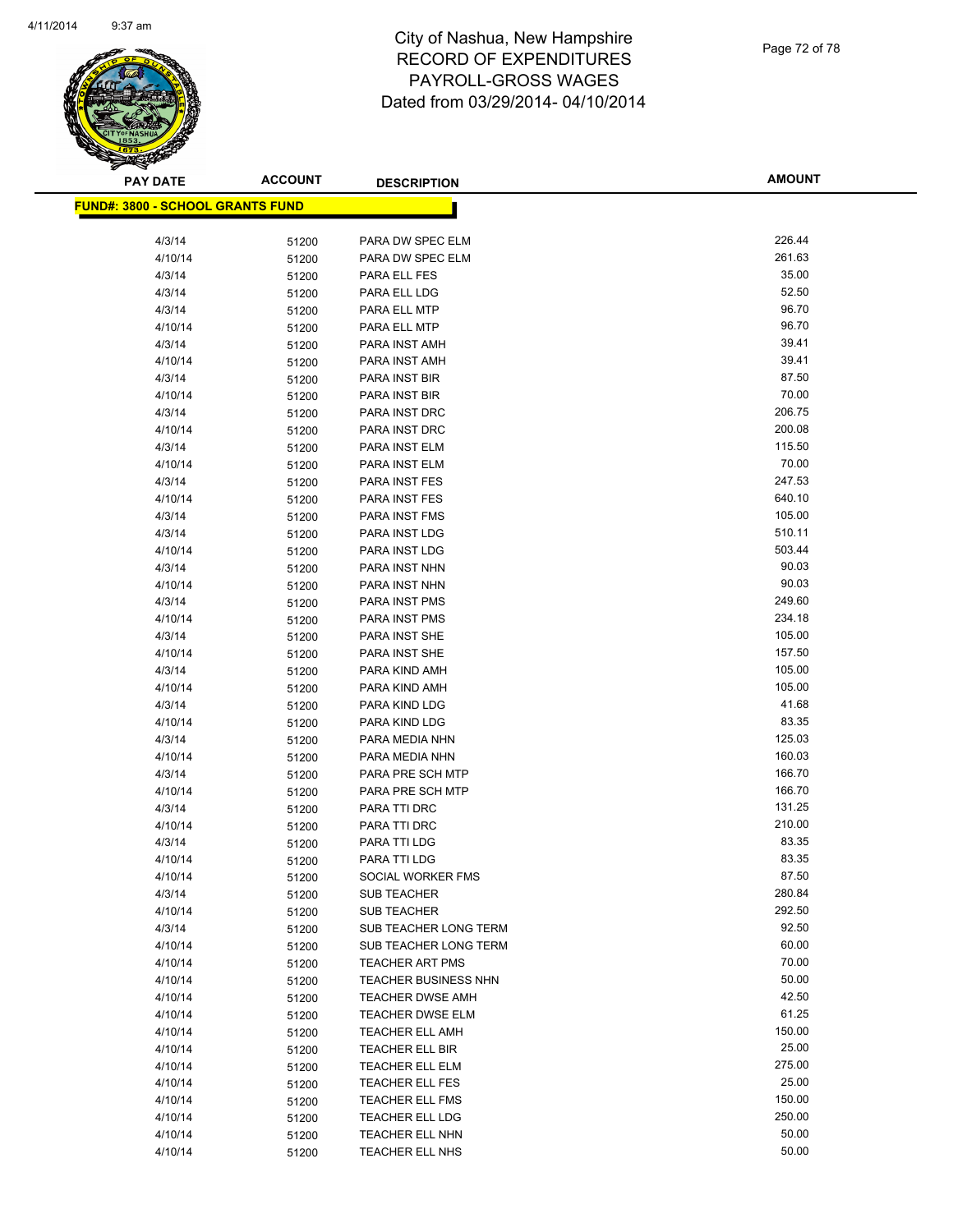**PAY DATE ACCOUNT DESCRIPTION**

# City of Nashua, New Hampshire **RECORD** PAYROLL-GROSS WAGES Dated from 03/29/2014- 04/10/2014

| D OF EXPENDITURES |  |
|-------------------|--|
| 71 I -GROSS WAGES |  |

Page 73 of 78

**AMOUNT**

| <b>FUND#: 3800 - SCHOOL GRANTS FUND</b> |       |                                     |           |
|-----------------------------------------|-------|-------------------------------------|-----------|
|                                         |       |                                     |           |
| 4/10/14                                 | 51200 | TEACHER ENGLISH ELM                 | 60.00     |
| 4/10/14                                 | 51200 | <b>TEACHER ENGLISH FMS</b>          | 298.35    |
| 4/10/14                                 | 51200 | <b>TEACHER ENGLISH NHN</b>          | 150.00    |
| 4/10/14                                 | 51200 | <b>TEACHER ENGLISH NHS</b>          | 150.00    |
| 4/10/14                                 | 51200 | <b>TEACHER ENGLISH PMS</b>          | 70.00     |
| 4/10/14                                 | 51200 | <b>TEACHER GR1 FES</b>              | 75.00     |
| 4/10/14                                 | 51200 | <b>TEACHER GR1 LDG</b>              | 100.00    |
| 4/10/14                                 | 51200 | <b>TEACHER GR2 AMH</b>              | 150.00    |
| 4/10/14                                 | 51200 | <b>TEACHER GR2 DRC</b>              | 100.00    |
| 4/10/14                                 | 51200 | <b>TEACHER GR2 FES</b>              | 25.00     |
| 4/10/14                                 | 51200 | <b>TEACHER GR2 SHE</b>              | 62.50     |
| 4/10/14                                 | 51200 | <b>TEACHER GR3 DRC</b>              | 100.00    |
| 4/10/14                                 | 51200 | <b>TEACHER GR3 SHE</b>              | 185.00    |
| 4/10/14                                 | 51200 | <b>TEACHER GR4 BIR</b>              | 50.00     |
| 4/10/14                                 | 51200 | <b>TEACHER GR4 FES</b>              | 199.18    |
| 4/10/14                                 | 51200 | <b>TEACHER GR4 LDG</b>              | 42.50     |
| 4/10/14                                 | 51200 | <b>TEACHER GR5 DRC</b>              | 12.50     |
| 4/10/14                                 | 51200 | <b>TEACHER GR5 MTP</b>              | 135.00    |
| 4/10/14                                 | 51200 | <b>TEACHER GR6 ELM</b>              | 265.63    |
| 4/10/14                                 | 51200 | <b>TEACHER GR6 FMS</b>              | 327.50    |
| 4/10/14                                 | 51200 | <b>TEACHER GR6 PMS</b>              | 85.00     |
| 4/10/14                                 | 51200 | <b>TEACHER KIND DRC</b>             | 50.00     |
| 4/10/14                                 | 51200 | <b>TEACHER KIND LDG</b>             | 100.00    |
| 4/10/14                                 | 51200 | <b>TEACHER MATH ELM</b>             | 68.75     |
| 4/10/14                                 | 51200 | TEACHER MATH NHS                    | 350.00    |
| 4/10/14                                 | 51200 | <b>TEACHER MUSIC PMS</b>            | 367.50    |
| 4/10/14                                 | 51200 | <b>TEACHER SCIENCE ELM</b>          | 599.38    |
| 4/10/14                                 | 51200 | <b>TEACHER SCIENCE NHN</b>          | 150.00    |
| 4/10/14                                 | 51200 | <b>TEACHER SCIENCE NHS</b>          | 150.00    |
| 4/10/14                                 | 51200 | TEACHER SOCIAL STUDIES NHN          | 450.00    |
| 4/10/14                                 | 51200 | TEACHER SOCIAL STUDIES NHS          | 150.00    |
| 4/10/14                                 | 51200 | TEACHER SOCIAL STUDIES PMS          | 125.00    |
| 4/10/14                                 | 51200 | <b>TEACHER SPED FMS</b>             | 117.50    |
| 4/10/14                                 | 51200 | <b>TEACHER SPED LDG</b>             | 455.00    |
| 4/10/14                                 | 51200 | <b>TEACHER TEAM FACILITATOR AMH</b> | 150.00    |
| 4/10/14                                 | 51200 | <b>TEACHER TECHED ELM</b>           | 35.00     |
| 4/10/14                                 | 51200 | <b>TEACHER TTI AMH</b>              | 7,217.01  |
| 4/10/14                                 | 51200 | <b>TEACHER TTI FES</b>              | 14,528.40 |
| 4/10/14                                 | 51200 | <b>TEACHER TTI LDG</b>              | 10,680.40 |
| 4/10/14                                 | 51200 | <b>TEACHER TTI MTP</b>              | 7,692.75  |
| 4/10/14                                 | 51200 | <b>TEACHER TTI NURSERY</b>          | 4,498.00  |
| 4/10/14                                 | 51200 | <b>TEACHER TTIDRC</b>               | 8,079.61  |
| 4/3/14                                  | 51412 | <b>WAGES PER DIEM</b>               | 162.40    |
| 4/10/14                                 | 51650 | <b>ADDITIONAL HOURS</b>             | 1,950.00  |

### **TOTAL FUND 3800 - SCHOOL GRANTS FUND \$190,842.77**

### **FUND#: 3810 - FOOD SERVICE GRANTS FUND**

4/3/14 51300 OVERTIME-REGULAR 756.24 4/10/14 51300 OVERTIME-REGULAR 1,486.20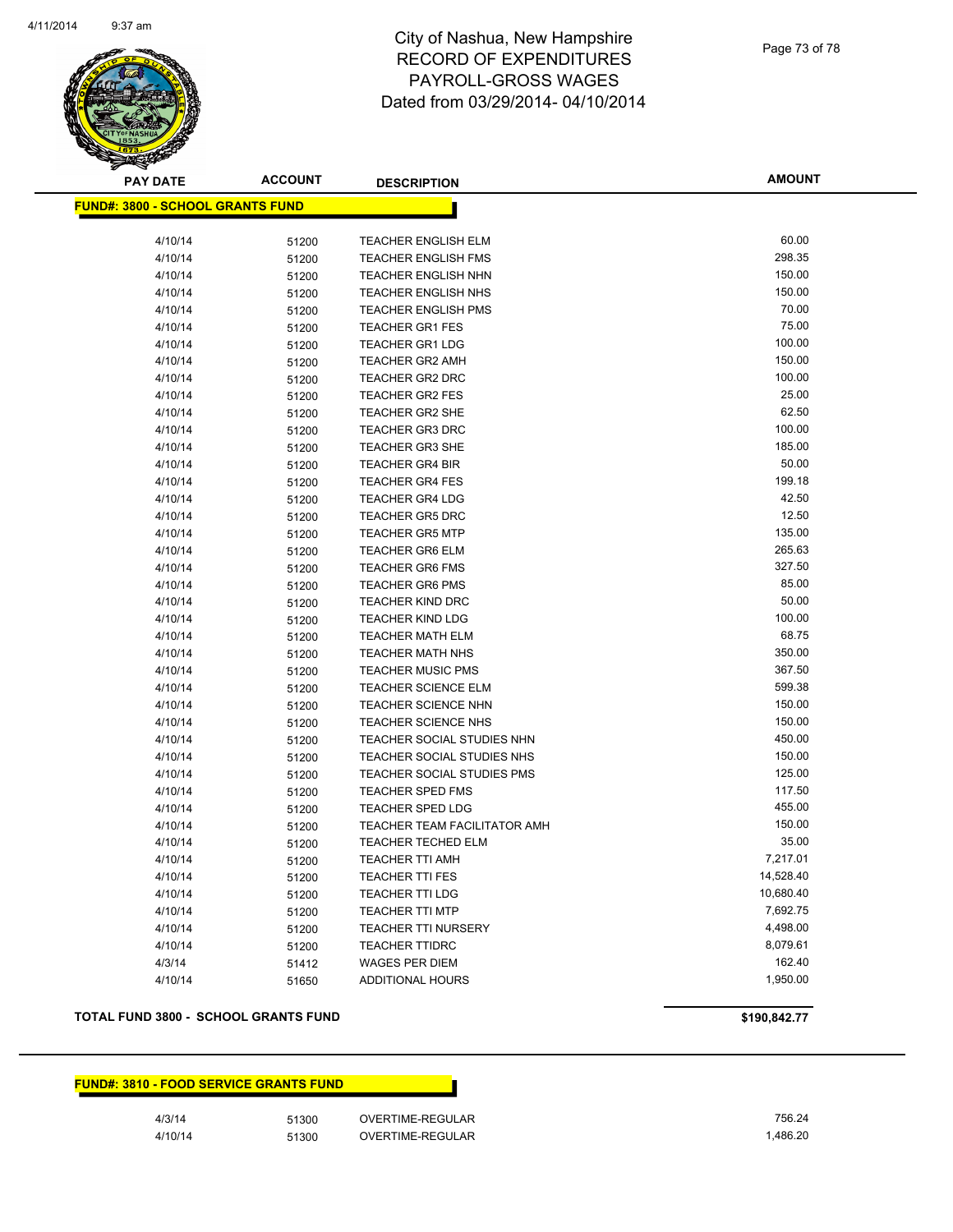|                                                                                  |                                  | City of Nashua, New Hampshire<br><b>RECORD OF EXPENDITURES</b><br>PAYROLL-GROSS WAGES<br>Dated from 03/29/2014-04/10/2014 | Page 74 of 78                      |
|----------------------------------------------------------------------------------|----------------------------------|---------------------------------------------------------------------------------------------------------------------------|------------------------------------|
| <b>PAY DATE</b>                                                                  | <b>ACCOUNT</b>                   | <b>DESCRIPTION</b>                                                                                                        | <b>AMOUNT</b>                      |
| <b>TOTAL FUND 3810 - FOOD SERVICE GRANTS FUND</b>                                |                                  |                                                                                                                           | \$2,242.44                         |
| <b>FUND#: 4005 - TRAFFIC VIOLATIONS FUND</b>                                     |                                  |                                                                                                                           |                                    |
| 4/3/14                                                                           | 51100                            | PARKING ENFORCEMENT SPEC                                                                                                  | 3,055.61                           |
| 4/10/14                                                                          | 51100                            | PARKING ENFORCEMENT SPEC                                                                                                  | 3,055.61                           |
| 4/3/14                                                                           | 51100                            | <b>RESOURCE COORDINATOR</b>                                                                                               | 113.10                             |
| 4/10/14                                                                          | 51100                            | RESOURCE COORDINATOR                                                                                                      | 113.10<br>787.40                   |
| 4/3/14<br>4/10/14                                                                | 51100                            | <b>VEHICLE REGISTRATION CLERK</b><br><b>VEHICLE REGISTRATION CLERK</b>                                                    | 787.40                             |
| 4/3/14                                                                           | 51100<br>51300                   | OVERTIME-REGULAR                                                                                                          | 17.28                              |
| 4/10/14                                                                          | 51300                            | OVERTIME-REGULAR                                                                                                          | 64.09                              |
| 4/3/14                                                                           | 51390                            | <b>OVERTIME-OTHER</b>                                                                                                     | 604.46                             |
| 4/10/14                                                                          | 51390                            | <b>OVERTIME-OTHER</b>                                                                                                     | 303.56                             |
| TOTAL FUND 4005 - TRAFFIC VIOLATIONS FUND                                        |                                  |                                                                                                                           |                                    |
|                                                                                  |                                  |                                                                                                                           | \$8,901.61                         |
| FUND#: 4010 - MOTOR VEHICLE ADMIN FUND<br>4/3/14<br>4/10/14<br>4/3/14<br>4/10/14 | 51100<br>51100<br>51300<br>51300 | <b>VEHICLE REGISTRATION CLERK</b><br><b>VEHICLE REGISTRATION CLERK</b><br>OVERTIME-REGULAR<br><b>OVERTIME-REGULAR</b>     | 787.40<br>787.40<br>31.91<br>59.13 |
| TOTAL FUND 4010 - MOTOR VEHICLE ADMIN FUND                                       |                                  |                                                                                                                           | \$1,665.84                         |
| <b>FUND#: 4030 - POLICE SPECIAL DETAILS FUND</b>                                 |                                  |                                                                                                                           |                                    |
| 4/3/14                                                                           | 51200                            | <b>OUTSIDE DETAIL SPEC PT</b>                                                                                             | 588.28                             |
| 4/10/14                                                                          | 51200                            | <b>OUTSIDE DETAIL SPEC PT</b>                                                                                             | 588.28                             |
| 4/3/14                                                                           | 51712                            | <b>SPECIAL DETAIL</b>                                                                                                     | 15.035.12                          |
| 4/10/14                                                                          | 51712                            | <b>SPECIAL DETAIL</b>                                                                                                     | 6,966.29                           |
| TOTAL FUND 4030 - POLICE SPECIAL DETAILS FUND                                    |                                  |                                                                                                                           | \$23,177.97                        |
| <b>FUND#: 4035 - POLICE OVERTIME BILLING FUND</b>                                |                                  |                                                                                                                           |                                    |
|                                                                                  |                                  |                                                                                                                           |                                    |
| 4/3/14<br>4/10/14                                                                | 51300<br>51300                   | OVERTIME-REGULAR<br>OVERTIME-REGULAR                                                                                      | 4,011.10<br>449.01                 |
| <b>TOTAL FUND 4035 - POLICE OVERTIME BILLING FUND</b>                            |                                  |                                                                                                                           | \$4,460.11                         |

4/3/14 51100 OED PROGRAM COORDINATOR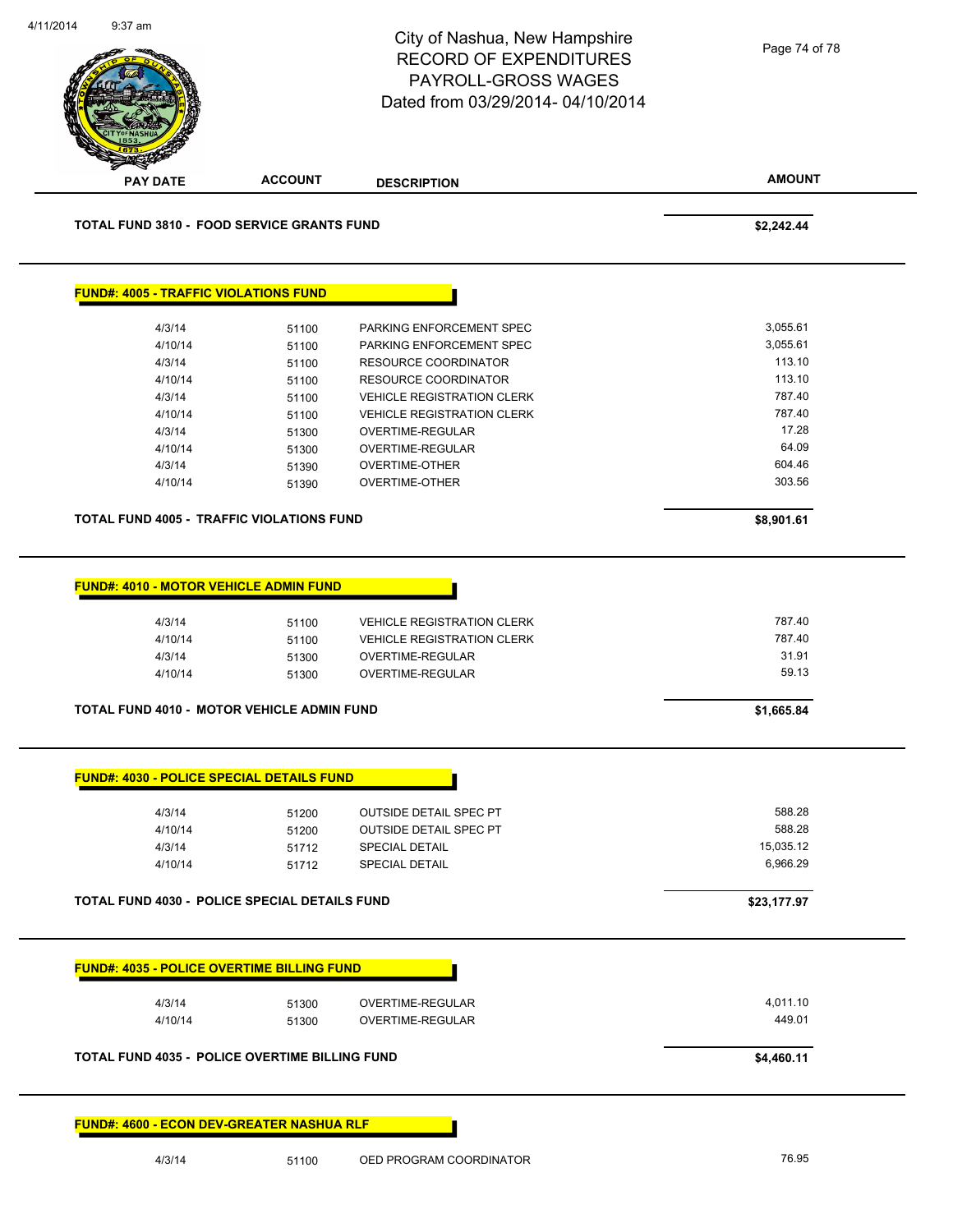

| 4/3/14  | 51100 | AUTOMATIC COLLECTION EQUIP OPR       | 3,636.80 |
|---------|-------|--------------------------------------|----------|
| 4/10/14 | 51100 | AUTOMATIC COLLECTION EQUIP OPR       | 3,636.81 |
| 4/3/14  | 51100 | <b>CITY ENGINEER</b>                 | 298.00   |
| 4/10/14 | 51100 | <b>CITY ENGINEER</b>                 | 298.00   |
| 4/3/14  | 51100 | <b>COLLECTION EQUIP OPR</b>          | 8,649.21 |
| 4/10/14 | 51100 | <b>COLLECTION EQUIP OPR</b>          | 8,620.68 |
| 4/3/14  | 51100 | <b>COLLECTION EQUIP OPR LANDFILL</b> | 900.80   |
| 4/10/14 | 51100 | <b>COLLECTION EQUIP OPR LANDFILL</b> | 900.80   |
| 4/3/14  | 51100 | DEP TREASURER TAX COLLECTOR          | 230.61   |
| 4/10/14 | 51100 | DEP TREASURER TAX COLLECTOR          | 230.60   |
| 4/3/14  | 51100 | DEPUTY MANAGER OF ENGINEERING        | 74.50    |
| 4/10/14 | 51100 | DEPUTY MANAGER OF ENGINEERING        | 74.50    |
| 4/3/14  | 51100 | <b>DIRECTOR PUBLIC WORKS</b>         | 205.85   |
| 4/10/14 | 51100 | DIRECTOR PUBLIC WORKS                | 205.88   |
| 4/3/14  | 51100 | DIVISION OPERATIONS MANAGER          | 171.55   |
| 4/10/14 | 51100 | <b>DIVISION OPERATIONS MANAGER</b>   | 171.55   |
| 4/3/14  | 51100 | DPW BILLING ACCOUNTANT               | 438.30   |
| 4/10/14 | 51100 | <b>DPW BILLING ACCOUNTANT</b>        | 438.30   |
| 4/3/14  | 51100 | DPW COLLECTIONS SPEC III             | 364.60   |
| 4/10/14 | 51100 | DPW COLLECTIONS SPEC III             | 364.60   |
| 4/3/14  | 51100 | DPW CONTRACT ADMINISTRATOR           | 108.32   |
| 4/10/14 | 51100 | DPW CONTRACT ADMINISTRATOR           | 108.35   |
| 4/3/14  | 51100 | <b>ENVIRONMENTAL ENGINEER</b>        | 1,255.85 |
| 4/10/14 | 51100 | <b>ENVIRONMENTAL ENGINEER</b>        | 1,255.85 |
| 4/3/14  | 51100 | <b>EQUIPMENT OPR LANDFILL</b>        | 4,566.00 |
| 4/10/14 | 51100 | <b>EQUIPMENT OPR LANDFILL</b>        | 4,566.02 |
| 4/3/14  | 51100 | <b>EXECUTIVE ADMINISTRATOR</b>       | 144.25   |
| 4/10/14 | 51100 | <b>EXECUTIVE ADMINISTRATOR</b>       | 143.34   |
| 4/3/14  | 51100 | FINANCE AND ADMIN MANAGER            | 372.35   |
| 4/10/14 | 51100 | <b>FINANCE AND ADMIN MANAGER</b>     | 372.35   |
| 4/3/14  | 51100 | <b>LICENSED SCALE OPERATOR</b>       | 680.10   |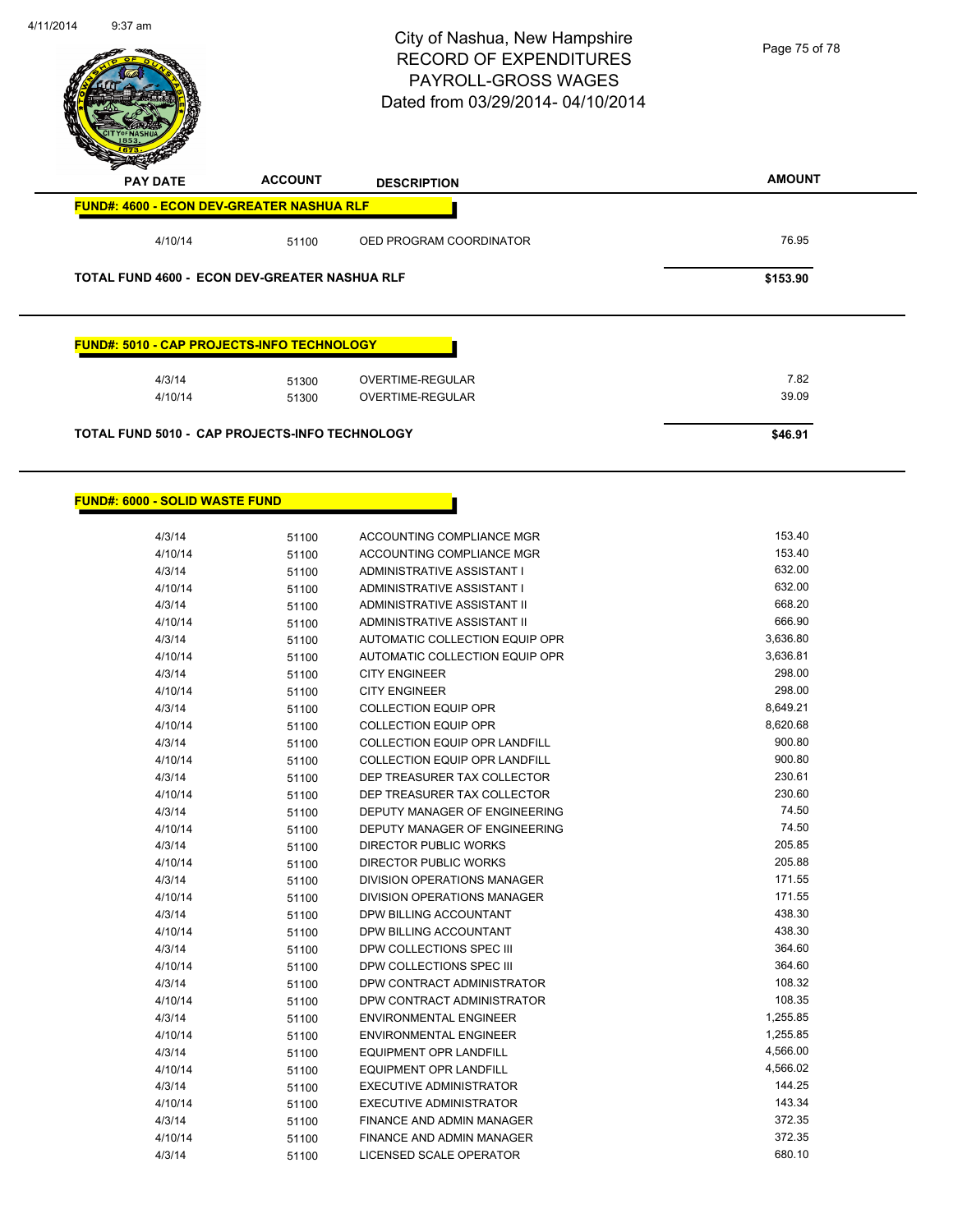

# City of Nashua, New Hampshire RECORD OF EXPENDITURES PAYROLL-GROSS WAGES Dated from 03/29/2014- 04/10/2014

| <b>PAY DATE</b>                           | <b>ACCOUNT</b> | <b>DESCRIPTION</b>            | <b>AMOUNT</b> |
|-------------------------------------------|----------------|-------------------------------|---------------|
| <b>FUND#: 6000 - SOLID WASTE FUND</b>     |                |                               |               |
|                                           |                |                               |               |
| 4/10/14                                   | 51100          | LICENSED SCALE OPERATOR       | 680.10        |
| 4/3/14                                    | 51100          | RECYCLING COORDINATOR         | 1,061.70      |
| 4/10/14                                   | 51100          | RECYCLING COORDINATOR         | 1,061.70      |
| 4/3/14                                    | 51100          | SOLID WASTE ATTENDANT         | 832.00        |
| 4/10/14                                   | 51100          | SOLID WASTE ATTENDANT         | 832.00        |
| 4/3/14                                    | 51100          | <b>SOLID WASTE FOREMAN</b>    | 2,308.30      |
| 4/10/14                                   | 51100          | SOLID WASTE FOREMAN           | 2,308.29      |
| 4/3/14                                    | 51100          | SUPERINTENDENT OF SOLID WASTE | 1,529.80      |
| 4/10/14                                   | 51100          | SUPERINTENDENT OF SOLID WASTE | 1,529.80      |
| 4/3/14                                    | 51300          | OVERTIME-REGULAR              | 1,763.61      |
| 4/10/14                                   | 51300          | OVERTIME-REGULAR              | 1,554.69      |
| 4/10/14                                   | 51400          | <b>WAGES TEMP-SEASONAL</b>    | 1,872.00      |
| <b>TOTAL FUND 6000 - SOLID WASTE FUND</b> |                |                               | \$63,724.61   |

**FUND#: 6200 - WASTEWATER FUND**

| 4/3/14  | 51100 | ACCOUNTING COMPLIANCE MGR            | 306.70   |
|---------|-------|--------------------------------------|----------|
| 4/10/14 | 51100 | <b>ACCOUNTING COMPLIANCE MGR</b>     | 306.70   |
| 4/3/14  | 51100 | ADMINISTRATIVE ASSISTANT II          | 811.25   |
| 4/10/14 | 51100 | <b>ADMINISTRATIVE ASSISTANT II</b>   | 811.25   |
| 4/3/14  | 51100 | <b>ANALYTICAL CHEMIST</b>            | 853.70   |
| 4/10/14 | 51100 | <b>ANALYTICAL CHEMIST</b>            | 853.70   |
| 4/3/14  | 51100 | <b>CITY ENGINEER</b>                 | 695.35   |
| 4/10/14 | 51100 | <b>CITY ENGINEER</b>                 | 695.35   |
| 4/3/14  | 51100 | <b>COLLECTION SYSTEM FOREMAN</b>     | 1,099.27 |
| 4/10/14 | 51100 | <b>COLLECTION SYSTEM FOREMAN</b>     | 1,087.57 |
| 4/3/14  | 51100 | <b>COLLECTION SYSTEMS OPERATOR</b>   | 2,727.60 |
| 4/10/14 | 51100 | <b>COLLECTION SYSTEMS OPERATOR</b>   | 2,727.61 |
| 4/3/14  | 51100 | <b>COLLECTION SYSTEMS TECHNICIAN</b> | 1,952.00 |
| 4/10/14 | 51100 | COLLECTION SYSTEMS TECHNICIAN        | 1,952.00 |
| 4/3/14  | 51100 | <b>COLLECTIONS SPEC II</b>           | 791.45   |
| 4/10/14 | 51100 | <b>COLLECTIONS SPEC II</b>           | 791.45   |
| 4/3/14  | 51100 | CSO STORM WATER ENGINEER             | 1,200.50 |
| 4/10/14 | 51100 | <b>CSO STORM WATER ENGINEER</b>      | 1,200.50 |
| 4/3/14  | 51100 | CSO TECHNICIAN INSPECTOR             | 993.75   |
| 4/10/14 | 51100 | <b>CSO TECHNICIAN INSPECTOR</b>      | 993.75   |
| 4/3/14  | 51100 | DEP TREASURER TAX COLLECTOR          | 230.61   |
| 4/10/14 | 51100 | DEP TREASURER TAX COLLECTOR          | 230.60   |
| 4/3/14  | 51100 | DEPUTY MANAGER OF ENGINEERING        | 744.65   |
| 4/10/14 | 51100 | DEPUTY MANAGER OF ENGINEERING        | 744.65   |
| 4/3/14  | 51100 | DIRECTOR PUBLIC WORKS                | 411.90   |
| 4/10/14 | 51100 | <b>DIRECTOR PUBLIC WORKS</b>         | 411.88   |
| 4/3/14  | 51100 | DIVISION OPERATIONS MANAGER          | 171.60   |
| 4/10/14 | 51100 | <b>DIVISION OPERATIONS MANAGER</b>   | 171.60   |
| 4/3/14  | 51100 | DPW BILLING ACCOUNTANT               | 438.25   |
| 4/10/14 | 51100 | DPW BILLING ACCOUNTANT               | 438.25   |
| 4/3/14  | 51100 | DPW COLLECTIONS SPEC III             | 364.60   |
| 4/10/14 | 51100 | DPW COLLECTIONS SPEC III             | 364.60   |
| 4/3/14  | 51100 | DPW CONTRACT ADMINISTRATOR           | 649.72   |
| 4/10/14 | 51100 | DPW CONTRACT ADMINISTRATOR           | 649.70   |
| 4/3/14  | 51100 | ELECTRICAL DIAGNOSTIC TECH I         | 2,079.20 |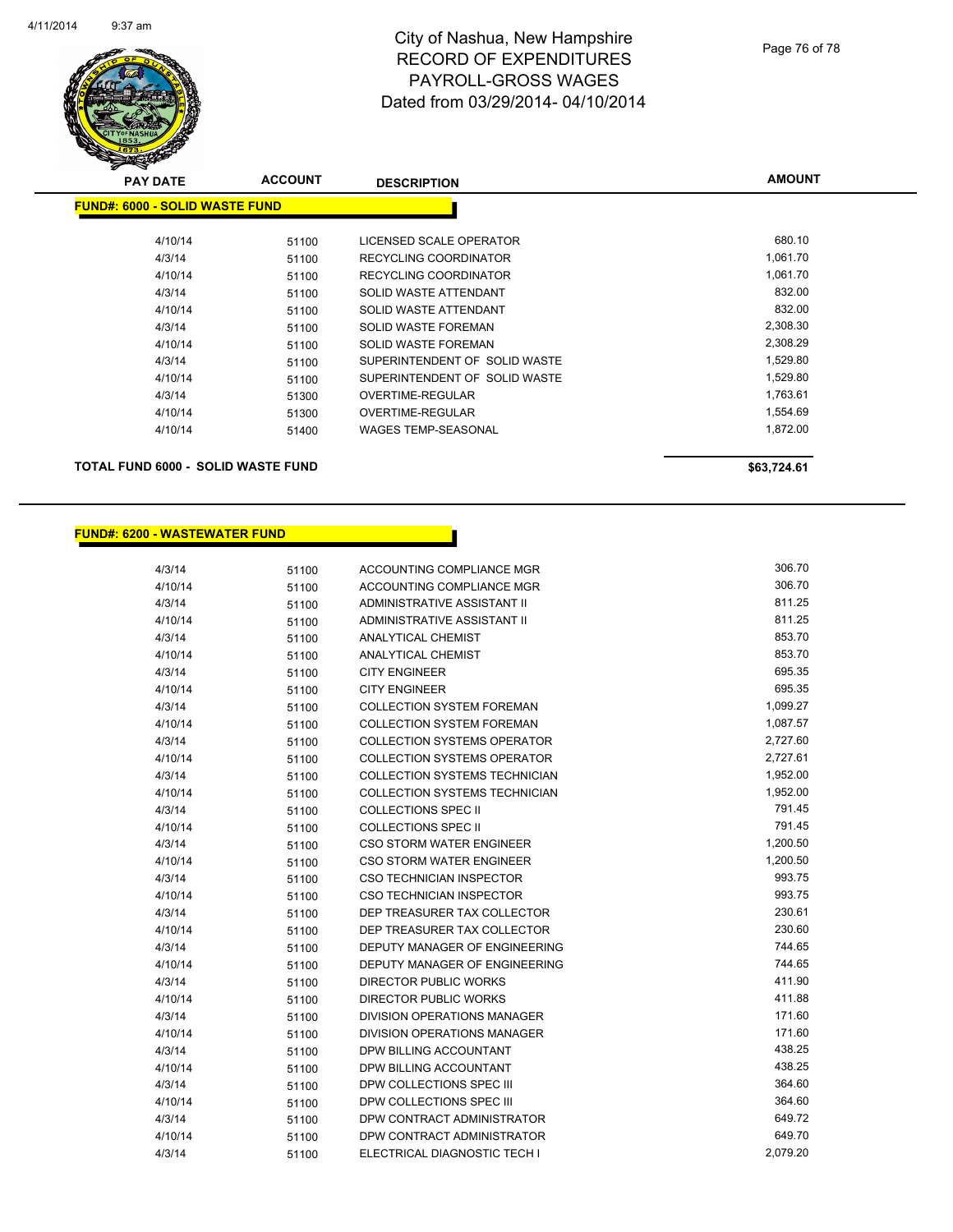

# City of Nashua, New Hampshire RECORD OF EXPENDITURES PAYROLL-GROSS WAGES Dated from 03/29/2014- 04/10/2014

Page 77 of 78

| <b>PAY DATE</b>                      | <b>ACCOUNT</b> | <b>DESCRIPTION</b>                 | <b>AMOUNT</b>        |
|--------------------------------------|----------------|------------------------------------|----------------------|
| <b>FUND#: 6200 - WASTEWATER FUND</b> |                |                                    |                      |
| 4/10/14                              |                | ELECTRICAL DIAGNOSTIC TECH I       | 2,079.20             |
| 4/3/14                               | 51100<br>51100 | <b>ENGINEERING DESIGNER INSP</b>   | 228.20               |
| 4/10/14                              |                | <b>ENGINEERING DESIGNER INSP</b>   | 228.20               |
| 4/3/14                               | 51100          | <b>EXECUTIVE ADMINISTRATOR</b>     | 144.25               |
| 4/10/14                              | 51100          | <b>EXECUTIVE ADMINISTRATOR</b>     | 143.35               |
| 4/3/14                               | 51100          | <b>FINANCE AND ADMIN MANAGER</b>   | 372.35               |
| 4/10/14                              | 51100          | FINANCE AND ADMIN MANAGER          | 372.35               |
|                                      | 51100          | FLEET MANAGER STREET DEPT          | 352.05               |
| 4/3/14                               | 51100          |                                    | 352.04               |
| 4/10/14                              | 51100          | FLEET MANAGER STREET DEPT          |                      |
| 4/3/14                               | 51100          | INDUSTRIAL PRETREATMENT COORD      | 1,154.10<br>1,154.10 |
| 4/10/14                              | 51100          | INDUSTRIAL PRETREATMENT COORD      |                      |
| 4/3/14                               | 51100          | <b>MECHANIC WWTP 1ST CLASS</b>     | 4,004.81             |
| 4/10/14                              | 51100          | MECHANIC WWTP 1ST CLASS            | 4,004.80             |
| 4/3/14                               | 51100          | OPERATOR II WWTP                   | 3,976.80             |
| 4/10/14                              | 51100          | <b>OPERATOR II WWTP</b>            | 3,920.93             |
| 4/3/14                               | 51100          | OPERATOR II WWTP 2nd               | 2,022.40             |
| 4/10/14                              | 51100          | OPERATOR II WWTP 2nd               | 2,018.40             |
| 4/3/14                               | 51100          | OPERATOR II WWTP 3rd               | 1,013.20             |
| 4/10/14                              | 51100          | OPERATOR II WWTP 3rd               | 1,015.57             |
| 4/3/14                               | 51100          | <b>OPERATOR III WWTP</b>           | 3,147.21             |
| 4/10/14                              | 51100          | <b>OPERATOR III WWTP</b>           | 3,147.22             |
| 4/3/14                               | 51100          | PLANT OPERATIONS SUPERVISOR        | 1,405.05             |
| 4/10/14                              | 51100          | PLANT OPERATIONS SUPERVISOR        | 1,405.05             |
| 4/3/14                               | 51100          | PROCESS CHEMIST                    | 1,102.78             |
| 4/10/14                              | 51100          | PROCESS CHEMIST                    | 1,073.90             |
| 4/3/14                               | 51100          | SUPERINTENDENT OF WASTEWATER       | 1,720.00             |
| 4/10/14                              | 51100          | SUPERINTENDENT OF WASTEWATER       | 1,720.00             |
| 4/3/14                               | 51100          | <b>SUPV LABORATORY</b>             | 1,154.10             |
| 4/10/14                              | 51100          | <b>SUPV LABORATORY</b>             | 1,154.10             |
| 4/3/14                               | 51100          | TRUCK DRIVER STREET REPAIR         | 845.76               |
| 4/10/14                              | 51100          | TRUCK DRIVER STREET REPAIR         | 848.00               |
| 4/3/14                               | 51100          | <b>WASTEWATER PROJECT ENGINEER</b> | 1,293.10             |
| 4/10/14                              | 51100          | <b>WASTEWATER PROJECT ENGINEER</b> | 1,293.10             |
| 4/3/14                               | 51300          | <b>OVERTIME-REGULAR</b>            | 1,330.56             |
| 4/10/14                              | 51300          | OVERTIME-REGULAR                   | 4,301.00             |
| 4/10/14                              | 51600          | <b>LONGEVITY</b>                   | 1,200.00             |

### **TOTAL FUND 6200 - WASTEWATER FUND \$87,651.29**

|  |  | <b>FUND#: 6500 - PROPERTY &amp; CASUALTY FUND</b> |
|--|--|---------------------------------------------------|
|--|--|---------------------------------------------------|

| 4/3/14  | 51100 | <b>PROGRAM SUPV</b>            | 1.143.30 |
|---------|-------|--------------------------------|----------|
| 4/10/14 | 51100 | <b>PROGRAM SUPV</b>            | 1,143.30 |
| 4/3/14  | 51100 | PROPERTY AND CASUALTY ADJUSTER | 1,985.71 |
| 4/10/14 | 51100 | PROPERTY AND CASUALTY ADJUSTER | 1,985.70 |
| 4/3/14  | 51100 | <b>RISK MANAGER</b>            | 1,533.60 |
| 4/10/14 | 51100 | <b>RISK MANAGER</b>            | 1.533.60 |
| 4/3/14  | 51100 | SAFETY LOSS PREVENTION SPEC    | 1.011.35 |
| 4/10/14 | 51100 | SAFETY LOSS PREVENTION SPEC    | 1.011.35 |
| 4/3/14  | 59207 | WORKERS COMPENSATION CLAIMS    | 4,955.02 |
| 4/10/14 | 59207 | WORKERS COMPENSATION CLAIMS    | 4.645.74 |
| 4/3/14  | 59290 | LONG TERM DISABILITY CLAIMS    | 1.384.62 |